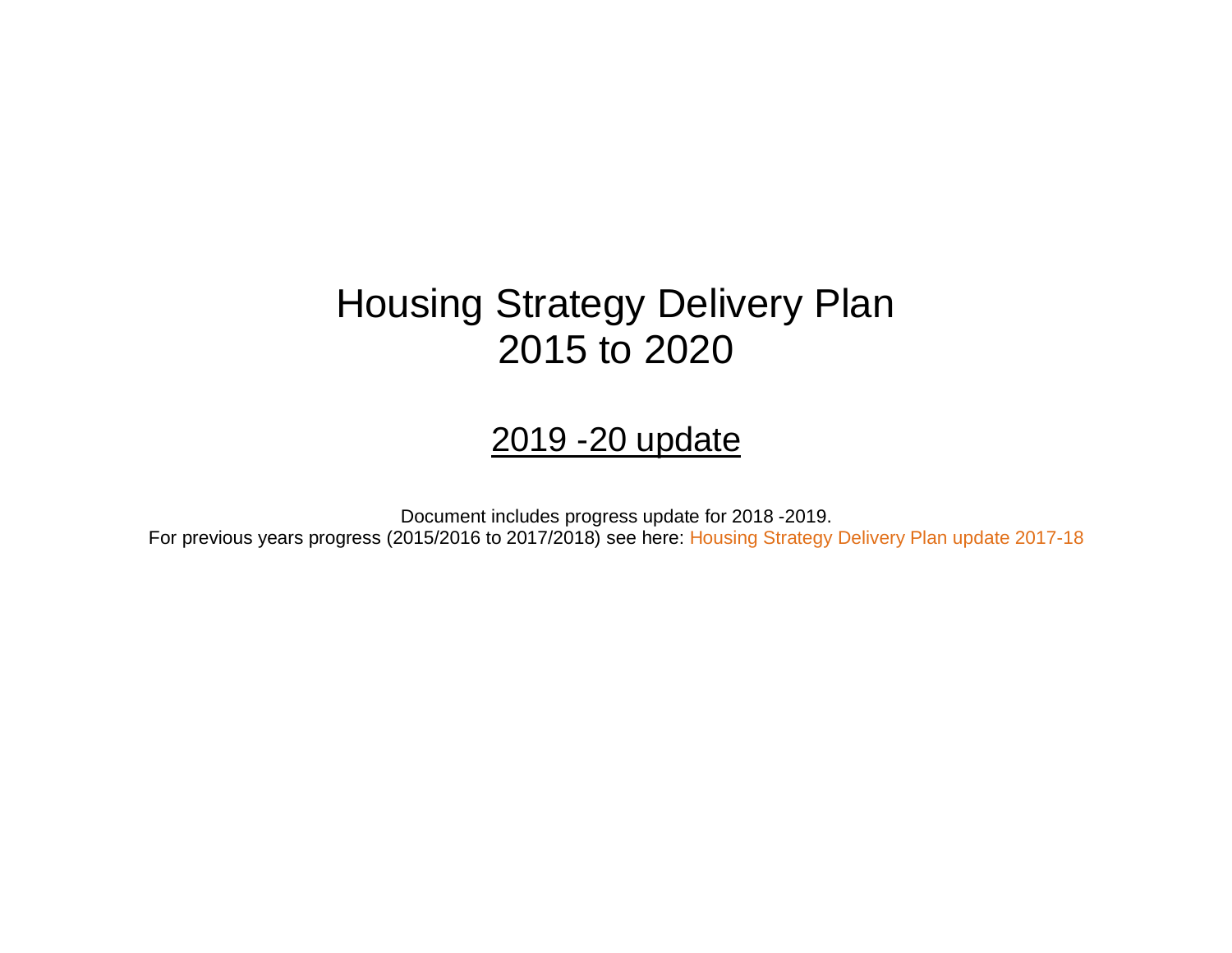## **1. Maximise the supply of housing to meet local needs.**

| What we want to<br>achieve                                                        | <b>Key Actions</b>                                                                                                                                                                                                                                                                                                 | <b>Outcome</b>                                                                                                                               | <b>When it</b><br>will be     | <b>Progress</b>                                                                                                                                                                                                                                                                                                                                                                                 | <b>Progress</b>                                                                                                                                                                                                                                                                                                                                                                                                                                                                                                                                                                                                                                                                                                                                                                                       | Who will do<br>it.                    |
|-----------------------------------------------------------------------------------|--------------------------------------------------------------------------------------------------------------------------------------------------------------------------------------------------------------------------------------------------------------------------------------------------------------------|----------------------------------------------------------------------------------------------------------------------------------------------|-------------------------------|-------------------------------------------------------------------------------------------------------------------------------------------------------------------------------------------------------------------------------------------------------------------------------------------------------------------------------------------------------------------------------------------------|-------------------------------------------------------------------------------------------------------------------------------------------------------------------------------------------------------------------------------------------------------------------------------------------------------------------------------------------------------------------------------------------------------------------------------------------------------------------------------------------------------------------------------------------------------------------------------------------------------------------------------------------------------------------------------------------------------------------------------------------------------------------------------------------------------|---------------------------------------|
|                                                                                   |                                                                                                                                                                                                                                                                                                                    |                                                                                                                                              | done                          | 2018/2019                                                                                                                                                                                                                                                                                                                                                                                       | 2019/2020                                                                                                                                                                                                                                                                                                                                                                                                                                                                                                                                                                                                                                                                                                                                                                                             |                                       |
| Deliver Market<br>and<br>Affordable Housing to<br>meet housing need<br>and demand | Produce a new<br>Local Plan which<br>is following the<br><b>National Planning</b><br>Policy Framework.<br>Ensure that the<br><b>Local Plan meets</b><br>the requirements<br>of the Housing<br>and Planning Act<br>2016 with regards<br>to the provision of<br>starter homes and<br>custom and self<br>build homes. | <b>Ensure the Council's</b><br>planning policies are<br>updated to provide a<br>robust basis for<br>guiding future growth<br>in the Borough. | Local Plan<br>adopted<br>2018 | The Examination in Public of the<br>Local Plan (Part 1) along with<br>Tendring and Braintree, was<br>completed in 2018/2019.<br>Progress on Local Plan adoption<br>has been delayed by the Plan<br>Inspector's requirement to carry<br>out further work on the Evidence<br><b>Base and Sustainability</b><br>Appraisal. Adoption of the full<br>plan is now programmed for<br>Winter 2020/2021. | An examination on the<br>further work carried out for<br>Section 1 of the Local Plan<br>was held in January<br>2020. The North Essex<br><b>Authorities (NEAs)</b><br>received a letter from the<br>Inspector providing his<br>views on the soundness of<br>the plan in May<br>2020. Two of the three<br>proposed Garden<br>Communities (the<br>Colchester Braintree and<br>West of Braintree) are not<br>viable or deliverable and<br>therefore the Section 1<br>Local Plan, in its current<br>form, is not sound. The<br><b>Tendring Colchester</b><br><b>Borders Garden</b><br>Community is viable and<br>deliverable and the<br>housing and revised<br>employment targets in the<br>Local Plan are also sound,<br>including the requirement<br>of 920 homes a year in<br>Colchester. The Inspector | <b>CBC</b><br>Planning<br>Policy Team |
|                                                                                   |                                                                                                                                                                                                                                                                                                                    |                                                                                                                                              |                               |                                                                                                                                                                                                                                                                                                                                                                                                 | asked the NEAs to 1)<br>consult on the main                                                                                                                                                                                                                                                                                                                                                                                                                                                                                                                                                                                                                                                                                                                                                           |                                       |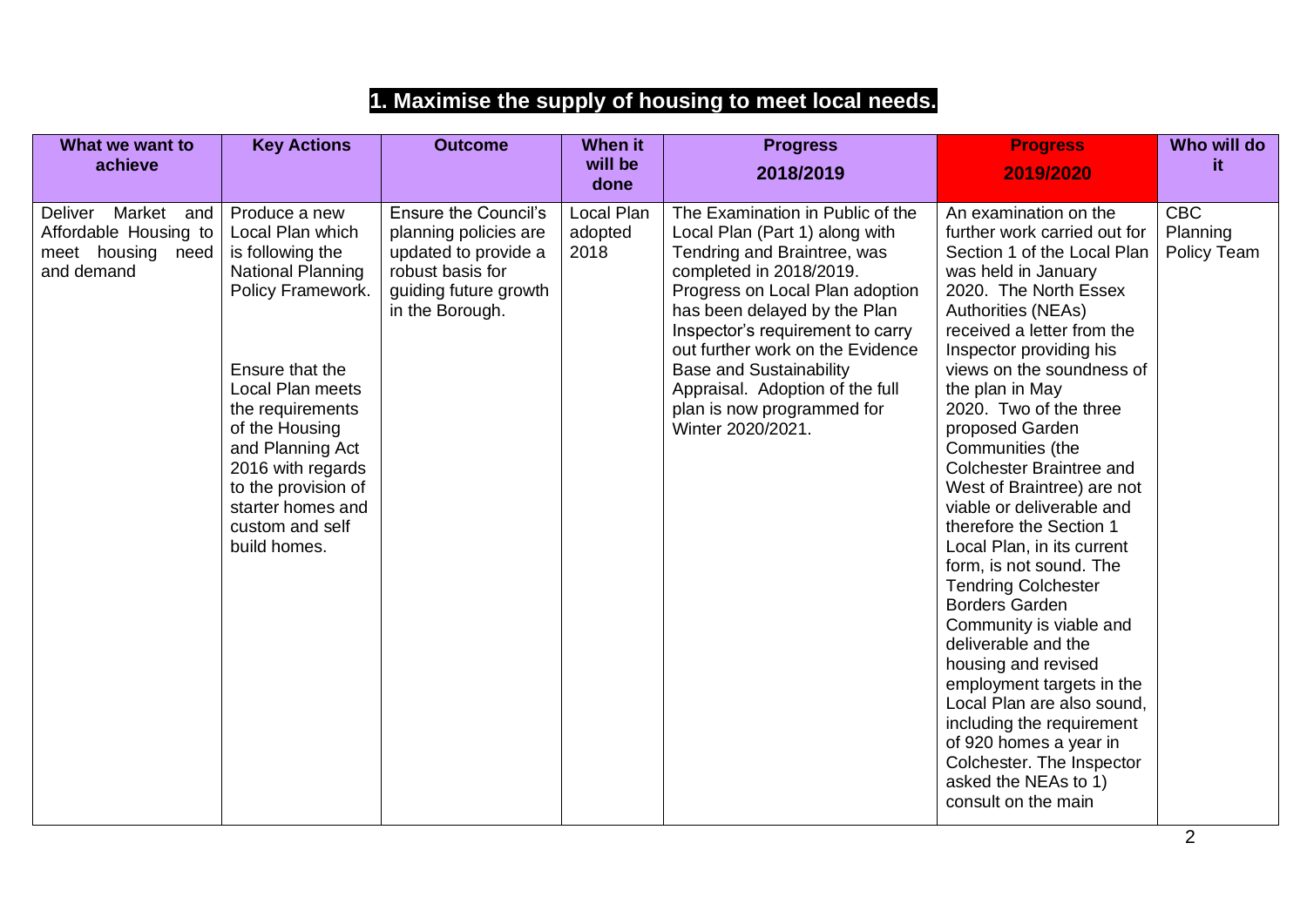| What we want to<br>achieve | <b>Key Actions</b>                                                                                                                                                                                                                             | <b>Outcome</b>                                                            | <b>When it</b><br>will be | <b>Progress</b><br>2018/2019                                                                                                                                                                                                                                                                                                                                                                                                                           | <b>Progress</b><br>2019/2020                                                                                                                                                                                                                                                                                                                                                                                                                                                                      | Who will do<br>it.                                                                                                              |
|----------------------------|------------------------------------------------------------------------------------------------------------------------------------------------------------------------------------------------------------------------------------------------|---------------------------------------------------------------------------|---------------------------|--------------------------------------------------------------------------------------------------------------------------------------------------------------------------------------------------------------------------------------------------------------------------------------------------------------------------------------------------------------------------------------------------------------------------------------------------------|---------------------------------------------------------------------------------------------------------------------------------------------------------------------------------------------------------------------------------------------------------------------------------------------------------------------------------------------------------------------------------------------------------------------------------------------------------------------------------------------------|---------------------------------------------------------------------------------------------------------------------------------|
|                            |                                                                                                                                                                                                                                                |                                                                           | done                      |                                                                                                                                                                                                                                                                                                                                                                                                                                                        |                                                                                                                                                                                                                                                                                                                                                                                                                                                                                                   |                                                                                                                                 |
|                            | Work in<br>partnership with<br>Parish Council's,<br>the Rural<br>Community<br><b>Council of Essex</b><br>(RCCE),<br>Registered<br>Providers and<br>private developers<br>to enable the<br>delivery of<br>affordable housing<br>in rural areas. | Delivery of more<br>affordable housing in<br>rural areas of<br>Colchester | 2015-2020                 | Housing needs survey completed<br>for Fordham with discussions<br>ongoing with Hastoe Housing, a<br>registered provider, for a scheme<br>in the village.<br>Housing needs survey completed<br>for Little Horkesley with<br>discussions taking place with<br>registered provider about new<br>affordable housing in the village.<br>Regular attendance at Rural<br>Housing Enabler meetings and in<br>contact with Parish Councils to<br>offer support. | modifications to remove<br>the Colchester Braintree<br>Borders and West of<br><b>Braintree Garden</b><br>Communities from the<br>Local Plan and other<br>necessary 'modifications';<br>or 2) withdraw the<br>plan. NEA members have<br>agreed to proceed with<br>plan adoption and option<br>1. Adoption of the full plan<br>is accordingly<br>programmed for summer<br>2021.<br>Regular attendance at<br><b>Rural Housing Enabler</b><br>meetings and support<br>provided to Parish<br>Councils. | $CBC -$<br>Housing<br>Strategy<br>Team<br>Parish<br>Council's,<br>RCCE,<br>Registered<br>Providers<br>and private<br>developers |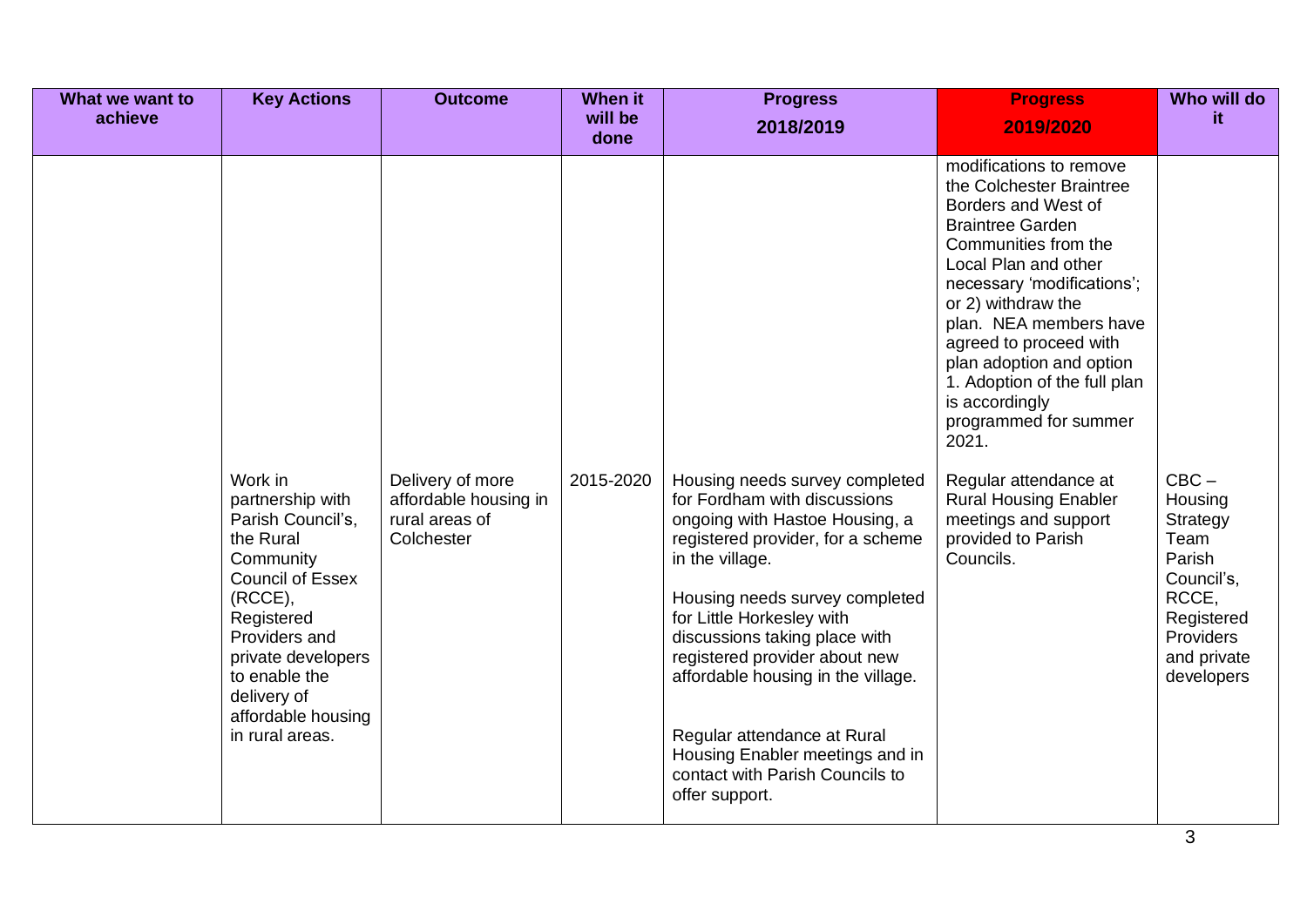| What we want to<br>achieve          | <b>Key Actions</b>                                                                                                                                                                                                                                                                                 | <b>Outcome</b> | <b>When it</b><br>will be                                    | <b>Progress</b>                                                                                                                                                                                                                | <b>Progress</b>                                                                                                                                                                                                                   | Who will do<br>it.                    |
|-------------------------------------|----------------------------------------------------------------------------------------------------------------------------------------------------------------------------------------------------------------------------------------------------------------------------------------------------|----------------|--------------------------------------------------------------|--------------------------------------------------------------------------------------------------------------------------------------------------------------------------------------------------------------------------------|-----------------------------------------------------------------------------------------------------------------------------------------------------------------------------------------------------------------------------------|---------------------------------------|
| Garden<br>and tenures<br>includes a | Continue to work<br>in partnership with<br>TDC, BDC and<br>ECC to ensure<br>that the planning<br>policy framework<br>for the proposed<br>Communities<br>provides for a mix<br>of housing types<br>including self- and<br>custom-build and<br>minimum of 30%<br>affordable housing<br>which will be |                | done<br>Towards<br>the end of<br>the Local<br>Plan<br>period | 2018/2019<br>The emerging Section 1 Local<br>Plan policies provide for a<br>minimum 30% affordable housing<br>target along with requirements for<br>a mix of housing types and<br>tenures including self- and<br>custom-build. | 2019/2020<br>The emerging Section 1<br>Local Plan policies provide<br>for a minimum 30%<br>affordable housing target<br>along with requirements<br>for a mix of housing types<br>and tenures including self-<br>and custom-build. | <b>CBC</b><br>Planning<br>Policy Team |
|                                     | phased through<br>the development                                                                                                                                                                                                                                                                  |                |                                                              |                                                                                                                                                                                                                                |                                                                                                                                                                                                                                   |                                       |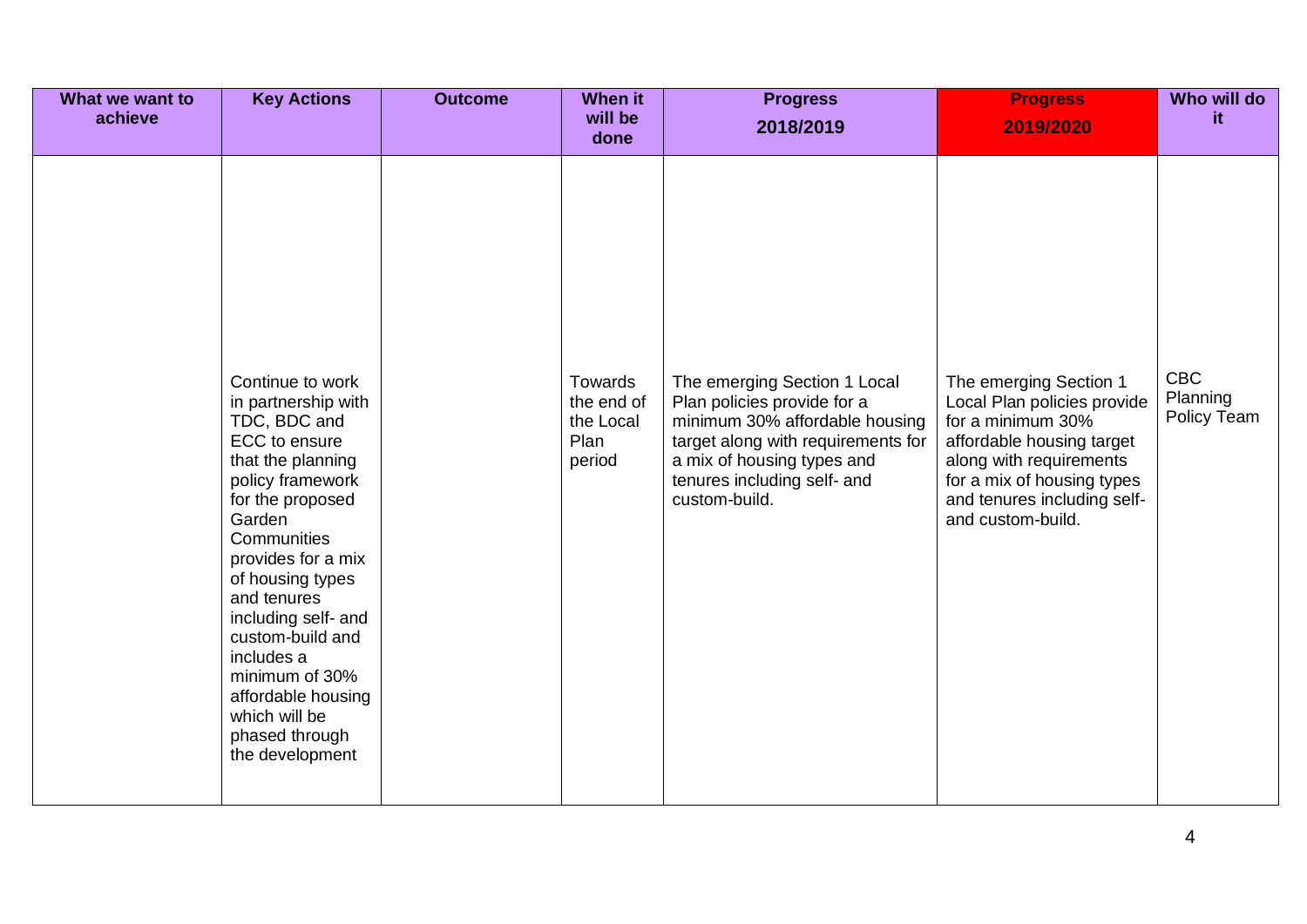| What we want to                                                     | <b>Key Actions</b>                                                                                                                                                                                                                                                                                                                                  | <b>Outcome</b>                                                         | When it                | <b>Progress</b>                                                                                                                                                                                                                                                                                                                                                                                                                                                                                                                                                                                                                                                                                                                                                                                                                                                                                                                                                                                                                                          | <b>Progress</b>                                                                                                                                                                                                                                                                                                                                                                                                                                                                                                                | Who will do                                                                                                                          |
|---------------------------------------------------------------------|-----------------------------------------------------------------------------------------------------------------------------------------------------------------------------------------------------------------------------------------------------------------------------------------------------------------------------------------------------|------------------------------------------------------------------------|------------------------|----------------------------------------------------------------------------------------------------------------------------------------------------------------------------------------------------------------------------------------------------------------------------------------------------------------------------------------------------------------------------------------------------------------------------------------------------------------------------------------------------------------------------------------------------------------------------------------------------------------------------------------------------------------------------------------------------------------------------------------------------------------------------------------------------------------------------------------------------------------------------------------------------------------------------------------------------------------------------------------------------------------------------------------------------------|--------------------------------------------------------------------------------------------------------------------------------------------------------------------------------------------------------------------------------------------------------------------------------------------------------------------------------------------------------------------------------------------------------------------------------------------------------------------------------------------------------------------------------|--------------------------------------------------------------------------------------------------------------------------------------|
| achieve                                                             |                                                                                                                                                                                                                                                                                                                                                     |                                                                        | will be<br>done        | 2018/2019                                                                                                                                                                                                                                                                                                                                                                                                                                                                                                                                                                                                                                                                                                                                                                                                                                                                                                                                                                                                                                                | 2019/2020                                                                                                                                                                                                                                                                                                                                                                                                                                                                                                                      | it.                                                                                                                                  |
| Maximise the supply<br>of affordable housing<br>on new developments | Implement<br><b>Colchester's Local</b><br>Plan which seeks<br>20% of all new<br>homes to be<br>affordable on sites<br>with over 5 homes<br>in rural areas and<br>more than 10 in<br>urban areas.<br>Promote the<br>supply of Starter<br>Homes sold at<br>20% below the<br>market price to<br>first-time buyers<br>between the ages<br>of 23 and 39. | Affordable housing<br>target of 426 homes<br>between 2015 and<br>2020. | 2015-2020<br>2015-2020 | Affordable housing was secured<br>on all qualifying sites, except for<br>Wakes Hall where viability was<br>considered, and a viability review<br>mechanism has been put in place<br>to ensure that affordable housing<br>can be captured through<br>affordable housing commuted<br>sums if the scheme generates a<br>higher return than expected.<br>110 newbuild affordable homes<br>completed in 2018/19.<br>This brings the 3-year total to 448<br>new homes, exceeding the 5 year<br>target.<br>Starter Homes have been<br>included within the Government's<br>definition of Affordable Housing<br>and this product sits alongside<br>Shared Ownership and other<br>products within the "other<br>affordable routes to home<br>ownership" category. The<br>Council's preferred tenure for<br>inclusion in the affordable<br>housing provision is shared<br>ownership as there is an<br>evidenced need for this tenure; it<br>is available to first time buyers of<br>all ages; and is accessible to first<br>time buyers with a range of<br>budgets. | Affordable housing was<br>secured on all qualifying<br>sites.<br>20% affordable housing<br>was secured on current<br>allocations in line with the<br>current local plan.<br>30% affordable housing<br>was secured on emerging<br>allocations in compliance<br>with the 30% affordable<br>housing policy proposed in<br>the emerging local plan.<br>202 newbuild affordable<br>homes completed in<br>2019/20, plus 35 homes<br>were acquired by the<br>Council. The total<br>affordable homes<br>delivered in 19/20 was<br>237. | $CBC -$<br>Affordable<br>Housing<br>Strategy<br>Officer,<br>Development<br>Team,<br>Planning<br>Officers,<br>Registered<br>Providers |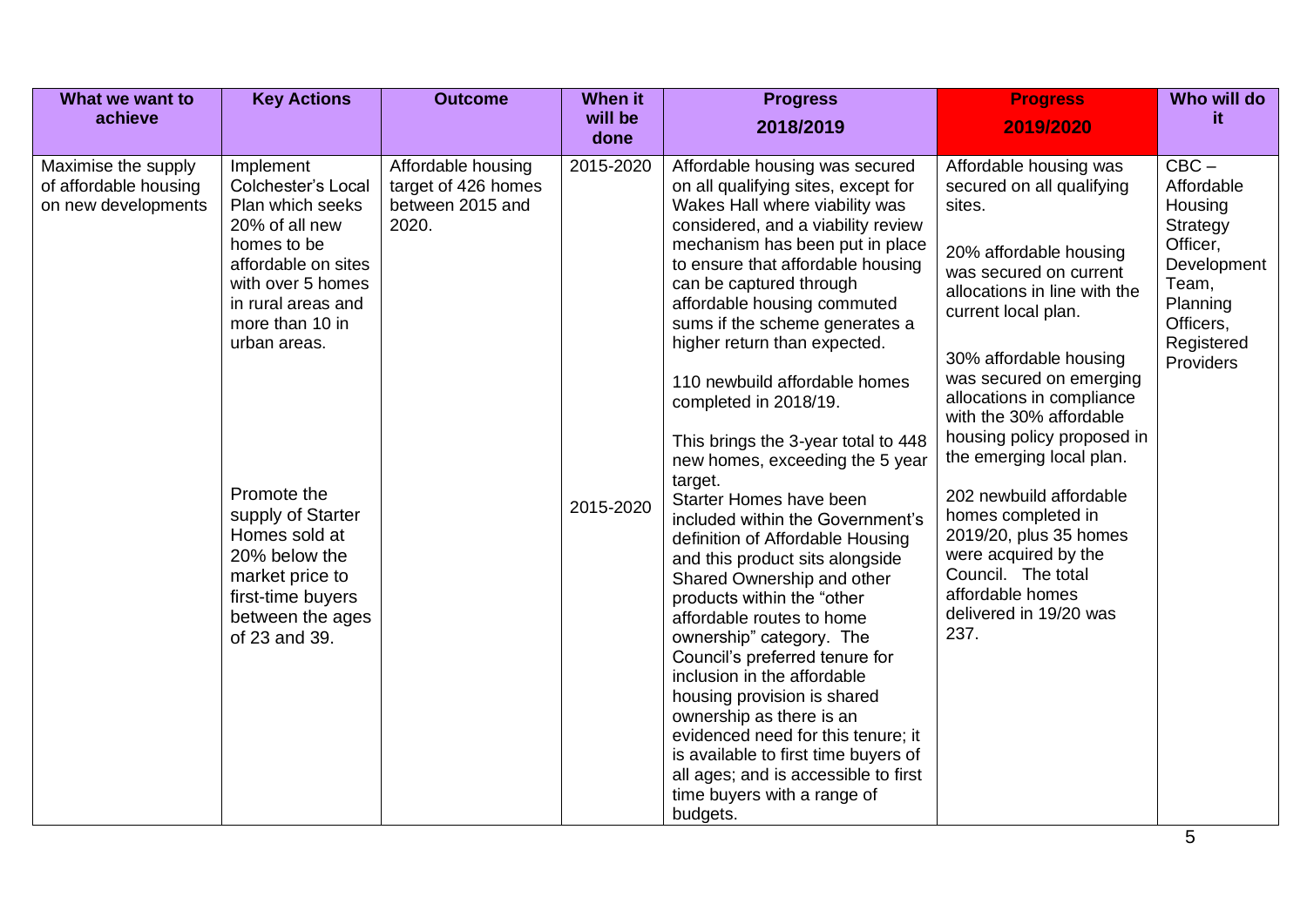| What we want to<br>achieve | <b>Key Actions</b>                                                                                                                            | <b>Outcome</b>                                                                                                                  | When it<br>will be<br>done | <b>Progress</b><br>2018/2019                                                                                                                                                                                                                                                                                                                  | <b>Progress</b><br>2019/2020                                                                                | Who will do<br>it.                              |
|----------------------------|-----------------------------------------------------------------------------------------------------------------------------------------------|---------------------------------------------------------------------------------------------------------------------------------|----------------------------|-----------------------------------------------------------------------------------------------------------------------------------------------------------------------------------------------------------------------------------------------------------------------------------------------------------------------------------------------|-------------------------------------------------------------------------------------------------------------|-------------------------------------------------|
|                            | Influence the<br>allocation of S106<br>contributions to<br>ensure the<br>delivery of<br>affordable housing<br>is maximised not<br>compromised |                                                                                                                                 | $2015 -$<br>2020           | Of the 110 new affordable homes<br>delivered in 2018/2019, 87 were<br>for affordable rent and 23 were<br>shared ownership.                                                                                                                                                                                                                    | Of the 202 new affordable<br>homes, 159 were for<br>affordable rent and 43<br>were for shared<br>ownership. | Affordable<br>Housing<br>Development<br>Officer |
|                            | Ensure a balance<br>is reached<br>between delivering<br>new homes and<br>the need for<br>affordable housing<br>by considering<br>viability.   | Different ways of<br>delivering affordable<br>housing explored<br>Use the New Homes<br>Bonus to deliver new<br>affordable homes | $2015 -$<br>2020           | In 2018/2019 only one viability<br>assessment proved that delivery<br>of affordable housing and other<br>contributions would compromise<br>overall delivery of homes.<br>On this qualifying site we ensured<br>that a balance was reached<br>between delivering new homes<br>and the need for affordable<br>housing and considered viability. | There were no viability<br>assessments in 2019/20.                                                          |                                                 |
|                            | Consider if<br>commuted sums<br>can be used to<br>deliver affordable<br>housing elsewhere<br>in the borough                                   |                                                                                                                                 |                            | 9 ex local authority properties<br>purchased through Right to Buy<br>back utilising affordable housing<br>commuted sums and<br>1-4-1 right to buy receipts.<br>RTB receipts, Affordable Housing<br>New Homes Bonus and<br>borrowing was utilised to                                                                                           |                                                                                                             |                                                 |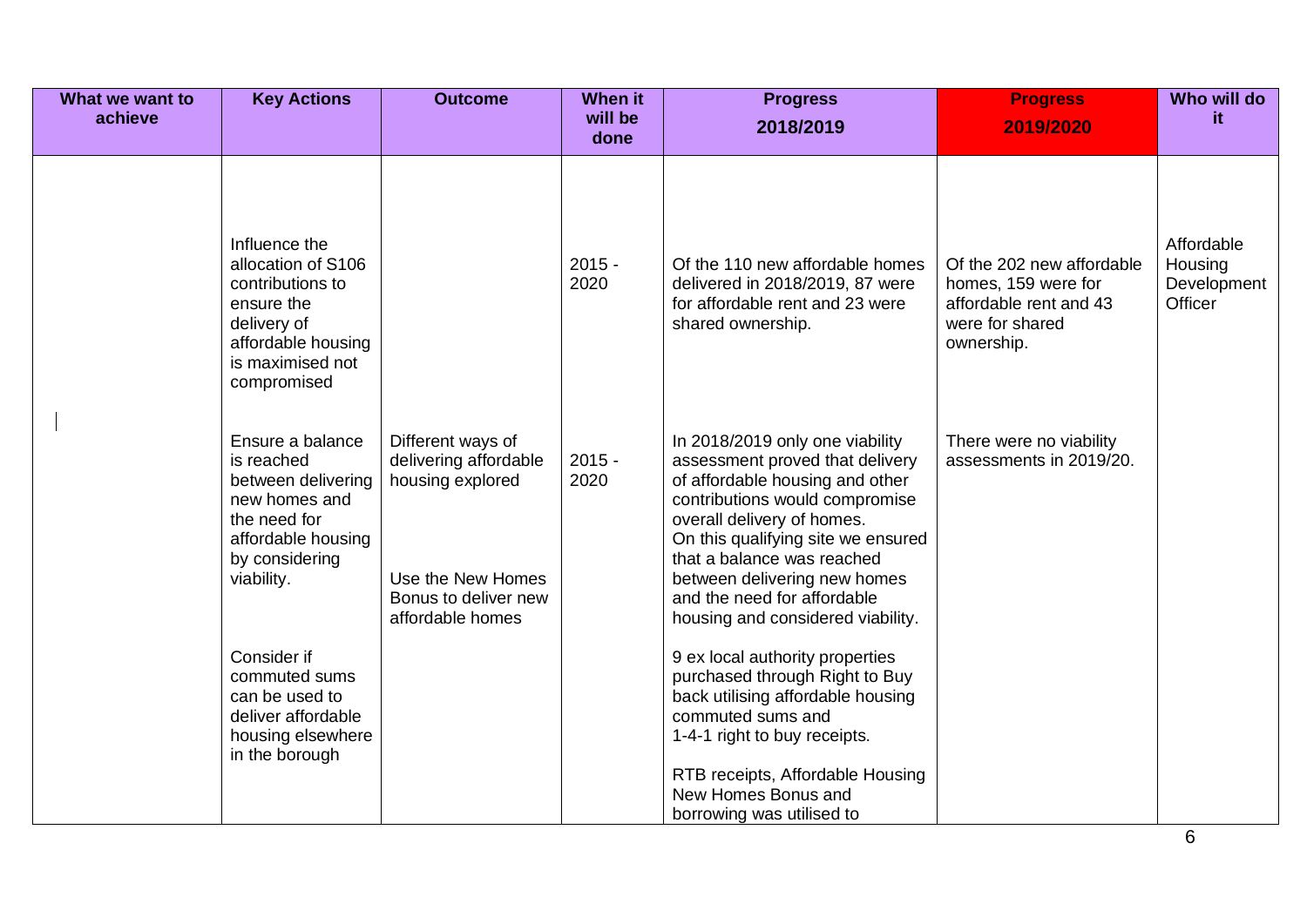| What we want to<br>achieve                                                                                                              | <b>Key Actions</b>                                                                                                                                                                                                                                    | <b>Outcome</b>                                                                                                          | When it<br>will be<br>done | <b>Progress</b><br>2018/2019                                                                                                                                                                                                                                                                                                                                                                                                                                                                                                                                                                           | <b>Progress</b><br>2019/2020                                                                                                                                                                                                                                                                                                                                                                                                                                                                 | Who will do<br>it.             |
|-----------------------------------------------------------------------------------------------------------------------------------------|-------------------------------------------------------------------------------------------------------------------------------------------------------------------------------------------------------------------------------------------------------|-------------------------------------------------------------------------------------------------------------------------|----------------------------|--------------------------------------------------------------------------------------------------------------------------------------------------------------------------------------------------------------------------------------------------------------------------------------------------------------------------------------------------------------------------------------------------------------------------------------------------------------------------------------------------------------------------------------------------------------------------------------------------------|----------------------------------------------------------------------------------------------------------------------------------------------------------------------------------------------------------------------------------------------------------------------------------------------------------------------------------------------------------------------------------------------------------------------------------------------------------------------------------------------|--------------------------------|
|                                                                                                                                         | Explore how we<br>can use the<br>Affordable<br><b>Housing New</b><br>Homes Bonus to<br>increase the<br>supply of housing<br>Work with<br>Registered<br>Providers to seek<br>HCA funding to<br>help deliver more<br>affordable units on<br>new schemes |                                                                                                                         |                            | purchase 16 ex local authority<br>properties for temporary<br>accommodation.<br>Colchester's Cabinet approved<br>£1.2 million of right to buy (RTB)<br>receipts to enable the purchase<br>of up to 20 properties with Heylo<br>Housing in 2019/2020.<br>Cabinet also agreed to use RTB<br>receipts and borrowing headroom<br>in 2019/2020 to purchase up to<br>10 former council properties<br>offered back to the council under<br>the RTB right of first refusal<br>covenant and up to 20 former<br>council properties which have<br>been sold under the RTB but are<br>not subject to the covenant. | Heylo scheme did not<br>proceed due to the new<br>flexibility introduced<br>through lifting of borrowing<br>headroom. Funds<br>allocated for the Heylo<br>project were used to<br>purchase back additional<br>ex local authority<br>properties within the<br><b>Housing Revenue Account</b><br>(HRA), which increased<br>the acquisitions to 35.<br>35 ex local authority<br>properties were<br>purchased, which were<br>funded through 1-4-1<br>Right to buy receipts and<br>HRA borrowing. |                                |
| Understand and<br>identify housing needs<br>in terms of number,<br>size, tenure, quality of<br>properties and<br>associated facilities. | Clearly set out the<br>level of housing<br>required in the<br>borough to meet<br>housing need and<br>demand through<br>the development<br>of an Objectively<br><b>Assessed Need</b><br>(OAN) figure, as                                               | <b>Robust Objectively</b><br><b>Assessed Need</b><br>figure is established<br>to inform production<br>of the local plan | 2017                       | The Inspector accepted that the<br><b>Council's Objectively Assessed</b><br>Need figure of 920 represented a<br>sound basis for Colchester's<br>Local Plan in his letter to the<br>North Essex Authorities in June<br>2018.                                                                                                                                                                                                                                                                                                                                                                            | The Objectively Assessed<br>Need figure of 920<br>continues to form the<br>basis for the purposes of<br>the Local Plan<br>examination, however<br>planning applications and<br>appeals are now being<br>determined as required by<br>national policy on the                                                                                                                                                                                                                                  | CBC<br>Planning<br>Policy Team |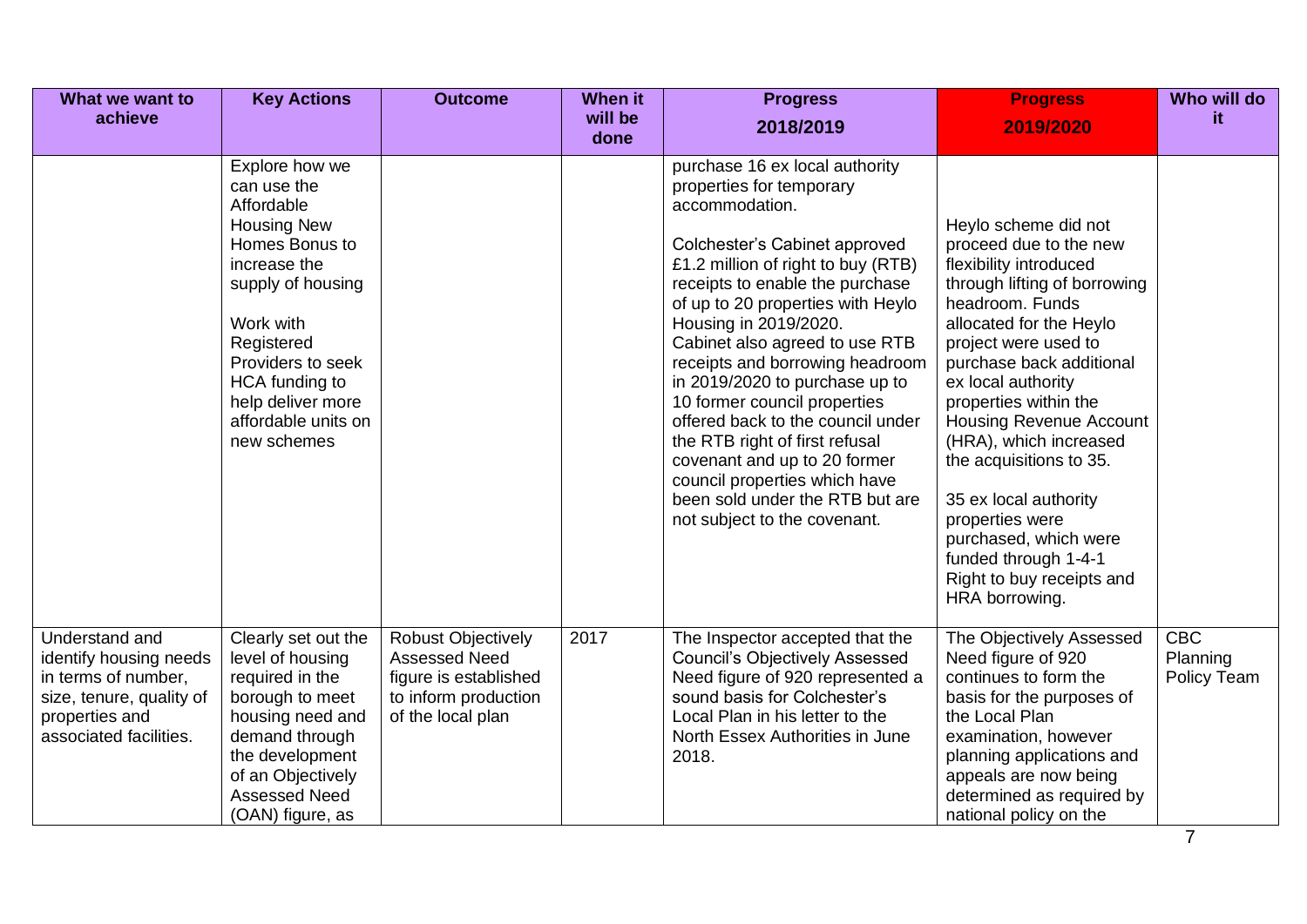| What we want to | <b>Key Actions</b>                                                                                                                     | <b>Outcome</b>                                                                                                                                                                                | <b>When it</b>  | <b>Progress</b>                                                                                                                                                                                                                                                                            | <b>Progress</b>                                                                                                                                                   | Who will do                                                   |
|-----------------|----------------------------------------------------------------------------------------------------------------------------------------|-----------------------------------------------------------------------------------------------------------------------------------------------------------------------------------------------|-----------------|--------------------------------------------------------------------------------------------------------------------------------------------------------------------------------------------------------------------------------------------------------------------------------------------|-------------------------------------------------------------------------------------------------------------------------------------------------------------------|---------------------------------------------------------------|
| achieve         |                                                                                                                                        |                                                                                                                                                                                               | will be<br>done | 2018/2019                                                                                                                                                                                                                                                                                  | 2019/2020                                                                                                                                                         | it.                                                           |
|                 | required by the<br><b>National Planning</b><br><b>Policy Framework</b>                                                                 |                                                                                                                                                                                               |                 |                                                                                                                                                                                                                                                                                            | basis of the higher<br>numbers arising from use<br>of the Government's<br>standard methodology.                                                                   |                                                               |
|                 | Ensure that the<br>new Local Plan<br>includes policies<br>to secure good<br>quality design and<br>space standards<br>for new homes     | 5 year housing land<br>supply is established<br>and maintained<br>which provides<br>certainty for<br>developers and<br>ensures new<br>development<br>happens in the right<br><b>locations</b> | Ongoing         | The Council continues to be able<br>to demonstrate a 5-year housing<br>land supply to meet both<br>emerging Local Plan<br>requirements and to meet higher<br>delivery totals resulting from use<br>of the new housing methodology<br>which is applied to current<br>planning applications. | The Council is ensuring<br>that its monitoring of<br>housing delivery supports<br>any adjustments required<br>to meet 5-year housing<br>land supply requirements. | Planning<br>Policy Team /<br>Affordable<br>Housing<br>Officer |
|                 | Consult with the<br>University of<br>Essex when<br>assessing the<br>demand for<br>housing to ensure<br>student needs are<br>addressed. | Ensure that housing<br>delivered in the<br>market is attractive<br>and meets the needs<br>of Borough residents,<br>creating<br>neighbourhoods and<br>communities which<br>are sustainable.    |                 | Action regarding University of<br>Essex completed in 2015-2016.                                                                                                                                                                                                                            |                                                                                                                                                                   |                                                               |
|                 | Consult with the<br>Adaptations<br>Manager to<br>consider the<br>building of<br>specially adapted                                      | Particular groups<br>include larger<br>families, older people<br>and supported<br>housing for<br>vulnerable people.                                                                           |                 | Consultation is ongoing with<br><b>Colchester Borough Homes</b><br>(CBH) to quantify the need for<br>wheelchair adapted properties.<br>This information is then used as<br>evidence to request wheelchair                                                                                  | Accessible Homes Group<br>formed, including asset<br>management, housing<br>options, healthy homes                                                                | <b>CBC Housing</b><br>Strategy<br>Team                        |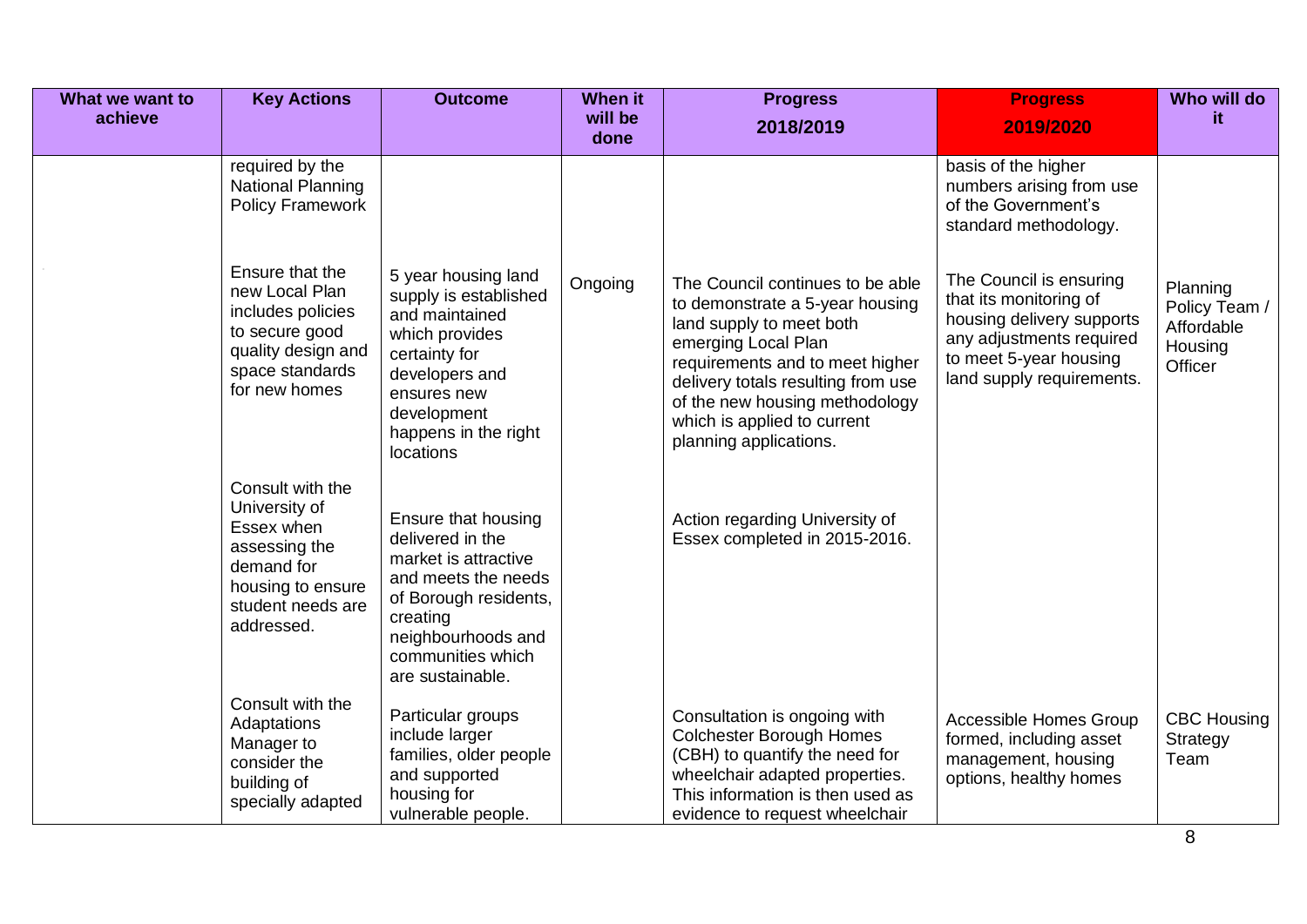| What we want to                                                                                                                                                                                                     | <b>Key Actions</b>                                                                                                                                                                       | <b>Outcome</b>                                                                                                                                                       | When it         | <b>Progress</b>                                                                                                                                                                                                                                                                                                                                                                                                                                                                                                 | <b>Progress</b>                                                                                                                                                                                                                                                                                                                                              | Who will do                                                                 |
|---------------------------------------------------------------------------------------------------------------------------------------------------------------------------------------------------------------------|------------------------------------------------------------------------------------------------------------------------------------------------------------------------------------------|----------------------------------------------------------------------------------------------------------------------------------------------------------------------|-----------------|-----------------------------------------------------------------------------------------------------------------------------------------------------------------------------------------------------------------------------------------------------------------------------------------------------------------------------------------------------------------------------------------------------------------------------------------------------------------------------------------------------------------|--------------------------------------------------------------------------------------------------------------------------------------------------------------------------------------------------------------------------------------------------------------------------------------------------------------------------------------------------------------|-----------------------------------------------------------------------------|
| achieve                                                                                                                                                                                                             |                                                                                                                                                                                          |                                                                                                                                                                      | will be<br>done | 2018/2019                                                                                                                                                                                                                                                                                                                                                                                                                                                                                                       | 2019/2020                                                                                                                                                                                                                                                                                                                                                    | it.                                                                         |
|                                                                                                                                                                                                                     | properties to<br>accommodate<br>those with specific<br>needs.                                                                                                                            |                                                                                                                                                                      |                 | adapted and accessible<br>properties to be included as part<br>of Section 106 affordable housing<br>obligations.<br>Work is also being undertaken to<br>try to secure wheelchair<br>accessible housing within the<br>Council's own newbuild<br>programme.<br>A project started in 2018/2019<br>with the Gateway to Homechoice<br>Partnership to strengthen the<br>robustness of the identification of<br>the need for wheelchair adapted<br>and accessible properties and the<br>robustness of data collection. | team, client team and<br>housing strategy team.<br>Regular meetings to<br>discuss the needs of<br>households who require<br>wheelchair adapted and<br>accessible properties and<br>to influence newbuild<br>supply.<br>Wheelchair adaptable and<br>accessible housing at Cat<br>3 (2) (a) and Cat 3 (2) (b)<br>secured in Section 106<br>affordable housing. |                                                                             |
| Ensure that<br>Neighborhood Plans<br>which are making<br>housing site<br>allocations are<br>delivered in timely<br>manner consistent<br>with National and<br>Local Policy and<br>provide the policy<br>framework to | CBC will support<br>and work with<br><b>Parish Councils</b><br>and<br>Neighbourhood<br>Plan Groups<br>where they are<br>developing<br>Neighbourhood<br>Plans which are<br>making housing | Neighbourhood<br>Plans are consistent<br>with National and<br>Local Policy and<br>provide the policy<br>framework to<br>contribute to meeting<br>local housing need. | 2017-2020       | The Wivenhoe Neighbourhood<br>Plan has advanced to referendum<br>stage, and the West Bergholt and<br>Eight Ash Green plans were<br>submitted for examination at the<br>end of March 2019. Five further<br>plans are in earlier stages of<br>preparation<br>The three plans named above<br>have provided a mix of housing<br>types and tenures and contribute                                                                                                                                                    | Three Neighbourhood<br>Plans were adopted in<br>2019: Wivenhoe (May),<br>West Bergholt (October)<br>and Eight Ash Green<br>(December).<br>Development plans for<br>Copford, Great Tey, Marks<br>Tey, Tiptree and West<br>Mersea continue to<br>progress.                                                                                                     | Planning<br>Policy<br><b>Officers</b><br>(supporting<br>Parish<br>Councils) |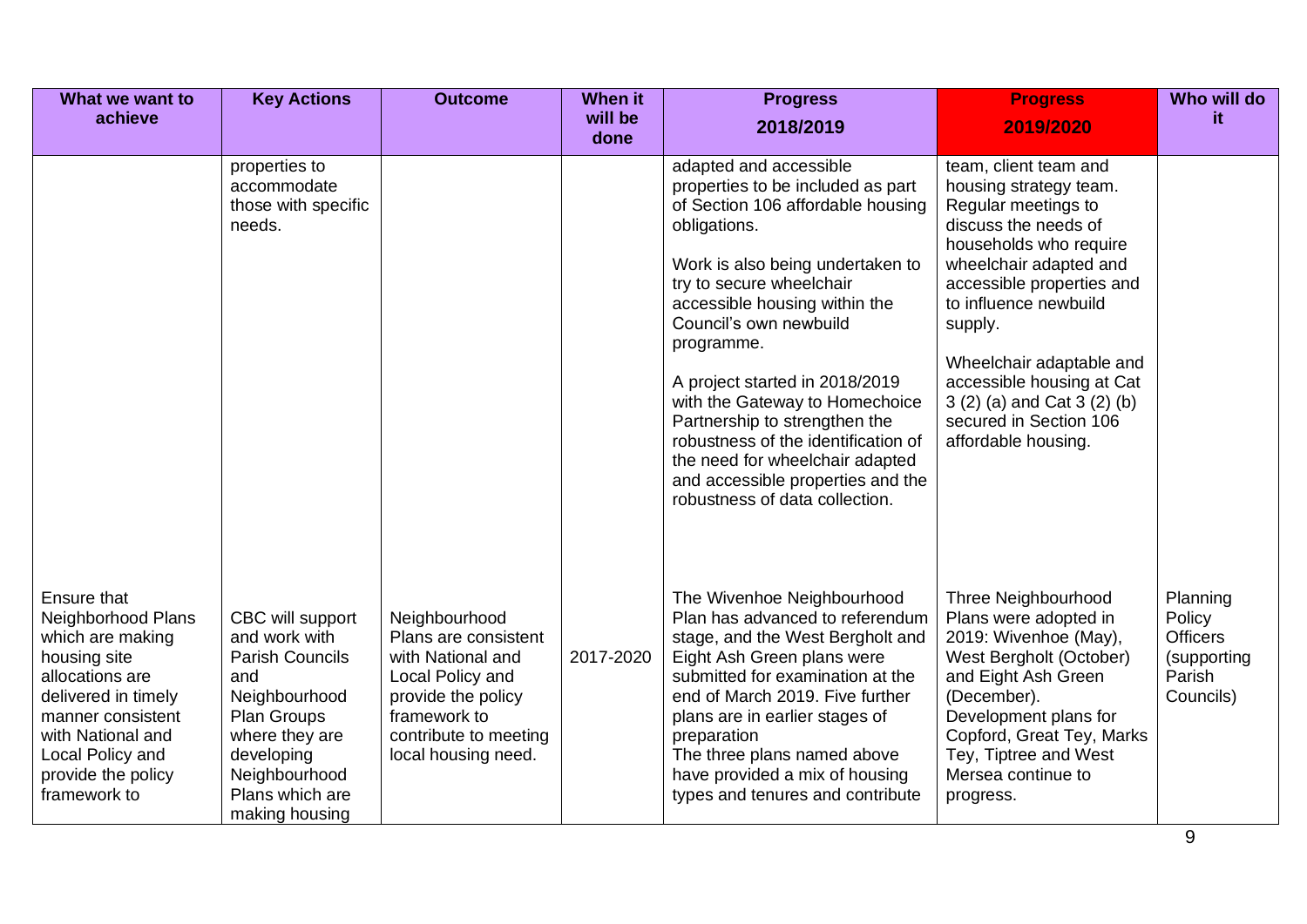| What we want to<br>achieve                                                                                                  | <b>Key Actions</b>                                                                                                                                                                                    | <b>Outcome</b>                                                              | When it<br>will be | <b>Progress</b>                                                                                                                                                                                                                                                                                                                                                                                                                                                                                                                                                                                                                                                                                                                                                                                                                                                                                         | <b>Progress</b>                                                                         | Who will do<br>it.                                     |
|-----------------------------------------------------------------------------------------------------------------------------|-------------------------------------------------------------------------------------------------------------------------------------------------------------------------------------------------------|-----------------------------------------------------------------------------|--------------------|---------------------------------------------------------------------------------------------------------------------------------------------------------------------------------------------------------------------------------------------------------------------------------------------------------------------------------------------------------------------------------------------------------------------------------------------------------------------------------------------------------------------------------------------------------------------------------------------------------------------------------------------------------------------------------------------------------------------------------------------------------------------------------------------------------------------------------------------------------------------------------------------------------|-----------------------------------------------------------------------------------------|--------------------------------------------------------|
|                                                                                                                             |                                                                                                                                                                                                       |                                                                             | done               | 2018/2019                                                                                                                                                                                                                                                                                                                                                                                                                                                                                                                                                                                                                                                                                                                                                                                                                                                                                               | 2019/2020                                                                               |                                                        |
| contribute to meeting<br>local housing need.                                                                                | site allocations.<br>This will help<br>ensure these<br>Plans provide for a<br>mix of housing<br>types and tenures<br>and contribute to<br>meeting local<br>housing need and<br>affordable<br>housing. |                                                                             |                    | to meeting local housing need as<br>well as affordable housing.<br>The Wivenhoe Neighbourhood<br>plan identifies 250 homes in<br>Wivenhoe with 50 of these homes<br>for older people. Affordable<br>rented and some self-build and<br>shared-equity projects will be<br>encouraged.<br>The proposed West Bergholt<br>Neighbourhood Plan seeks120<br>homes, 20% affordable to align<br>with current Local Plan, to go up<br>to 30% when the plan adopted.<br>The plan supports a mix of<br>housing tenure including older<br>people and family housing.<br>At Eight Ash Green the<br>neighbourhood plan proposes<br>150 units meeting evidenced<br>housing needs of the village,<br>offering homes for first time<br>buyers, downsizers, families and<br>executives. Reference currently<br>to 20% Local Plan target, but<br>CBC requesting modification to<br>add future compliance with 30%<br>target. |                                                                                         |                                                        |
| Encourage new<br>initiatives, including<br>housing products,<br>which meet housing<br>need and demand<br>between affordable | Implement<br>Colchester's<br><b>Planning Polices</b><br>which seek 20% of<br>all affordable<br>housing to be                                                                                          | A range of products<br>and initiatives<br>available to meet<br>housing need | 2015-2020          | The Council supports the<br>inclusion of intermediate housing<br>on schemes                                                                                                                                                                                                                                                                                                                                                                                                                                                                                                                                                                                                                                                                                                                                                                                                                             | In 2019/2020, 21% of the<br>new build affordable<br>homes were intermediate<br>housing. | CBC<br>Affordable<br>Housing<br>Development<br>Officer |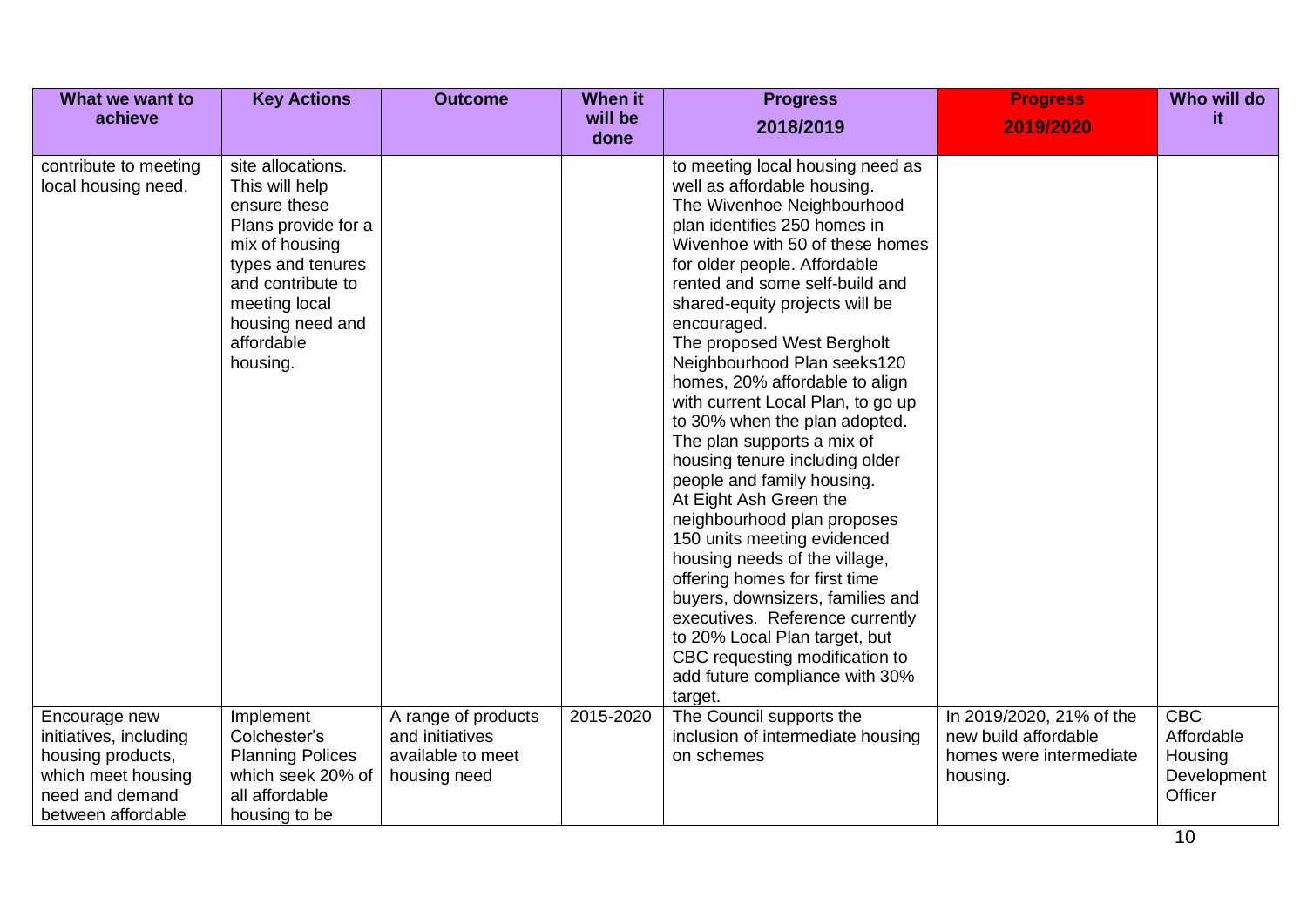| What we want to<br>achieve    | <b>Key Actions</b>                                                                                                                                                                                                                           | <b>Outcome</b>                                                                                                                               | <b>When it</b><br>will be | <b>Progress</b><br>2018/2019                                                             | <b>Progress</b><br>2019/2020                                                                       | Who will do<br>it. |
|-------------------------------|----------------------------------------------------------------------------------------------------------------------------------------------------------------------------------------------------------------------------------------------|----------------------------------------------------------------------------------------------------------------------------------------------|---------------------------|------------------------------------------------------------------------------------------|----------------------------------------------------------------------------------------------------|--------------------|
|                               |                                                                                                                                                                                                                                              |                                                                                                                                              | done                      |                                                                                          |                                                                                                    |                    |
| rented and home<br>ownership. | provided as<br>Intermediate<br>housing.                                                                                                                                                                                                      |                                                                                                                                              |                           | In 2018/2019 21% of the new<br>build affordable homes were<br>intermediate housing       |                                                                                                    |                    |
|                               | Explore increasing<br>the number of<br>equity share<br>properties<br>available<br>Publicise and<br>support national<br>initiatives which<br>seek to bridge the<br>gap between<br>affordable rented<br>and outfight home<br>ownership.        | A fully functioning<br>housing ladder<br>where demand<br>meets supply at a<br>price that is<br>affordable to<br>households in<br>Colchester. | $2015 -$<br>2020          |                                                                                          |                                                                                                    |                    |
|                               | Provide support<br>for the provision of<br>self-build and<br>custom-build<br>homes and set up<br>a register as<br>required by the<br>Housing and<br>Planning Act so<br>that households<br>can register their<br>interest in this<br>product. |                                                                                                                                              |                           | Self and Custom build register is<br>being maintained, with 168<br>applicants registered | Self and Custom build<br>register continues to be<br>maintained, with 211<br>applicants registered |                    |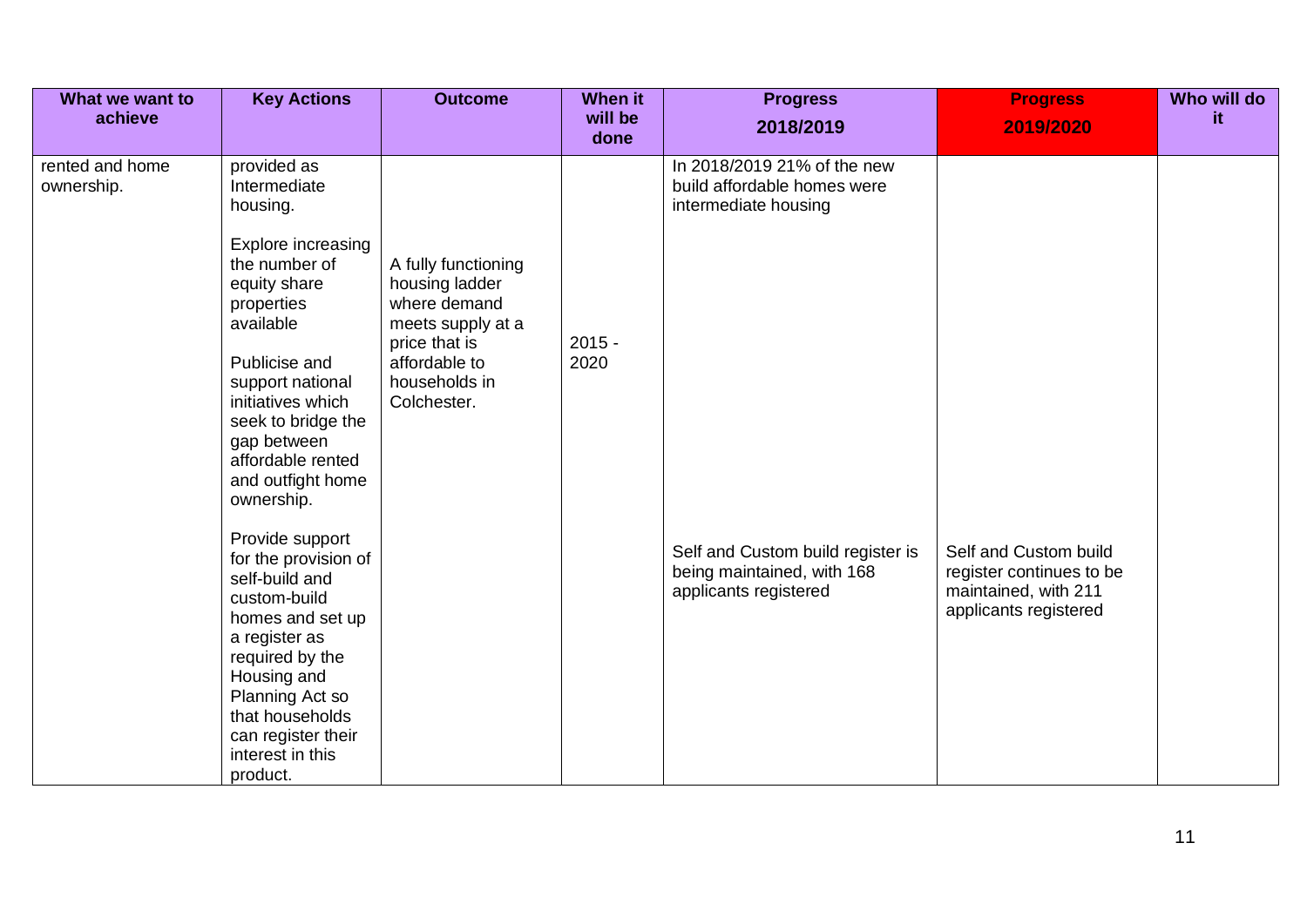| What we want to                                                                    | <b>Key Actions</b>                                                                                                                                                                                                                                                                                                                  | <b>Outcome</b>                                                                                          | When it                       | <b>Progress</b>                                                                                                                                                                                                                                                                                                                                                                                                                                                                                                                                                                                                                                                                                                                                      | <b>Progress</b>                                                                                                                                                                                                                                                                                                                                                                                                                                                                                                                                                                                                                                  | Who will do                                                                                                                          |
|------------------------------------------------------------------------------------|-------------------------------------------------------------------------------------------------------------------------------------------------------------------------------------------------------------------------------------------------------------------------------------------------------------------------------------|---------------------------------------------------------------------------------------------------------|-------------------------------|------------------------------------------------------------------------------------------------------------------------------------------------------------------------------------------------------------------------------------------------------------------------------------------------------------------------------------------------------------------------------------------------------------------------------------------------------------------------------------------------------------------------------------------------------------------------------------------------------------------------------------------------------------------------------------------------------------------------------------------------------|--------------------------------------------------------------------------------------------------------------------------------------------------------------------------------------------------------------------------------------------------------------------------------------------------------------------------------------------------------------------------------------------------------------------------------------------------------------------------------------------------------------------------------------------------------------------------------------------------------------------------------------------------|--------------------------------------------------------------------------------------------------------------------------------------|
| achieve                                                                            |                                                                                                                                                                                                                                                                                                                                     |                                                                                                         | will be<br>done               | 2018/2019                                                                                                                                                                                                                                                                                                                                                                                                                                                                                                                                                                                                                                                                                                                                            | 2019/2020                                                                                                                                                                                                                                                                                                                                                                                                                                                                                                                                                                                                                                        | it.                                                                                                                                  |
| Maximise the use of<br>the Council's land and<br>assets to deliver new<br>housing. | Produce a<br>development<br>strategy which<br>sets out the<br>Council's<br>aspirations, a<br>pipeline of<br>development and<br>the funding<br>required to deliver<br>the strategy<br>Identify council<br>owned housing<br>that is no longer<br>viable and<br>consider its<br>potential to enable<br>the development<br>of new homes | Delivery of new<br>housing on Council<br>owned sites to<br>increase housing<br>numbers                  | 2019-2024<br>$2015 -$<br>2020 | The 4 sites forming Phase 1 of<br>the Amphora Homes<br>developments have draft legal<br>agreements for the finance and<br>land deals. One planning<br>application was submitted in<br>March 2019 whilst another<br>scheme is at pre-application<br>enquiry stage.<br>With the removal of the Housing<br>Revenue Account borrowing cap<br>in 2018/2019, work has begun on<br>"Phase 2 Garage Sites" and<br>"Airspace" projects and both are<br>undergoing feasibility work.<br>CBC and CBH continue to jointly<br>review the viability of housing<br>stock, using the viability model.<br>Viability is considered on housing<br>stock becoming empty to<br>consider the cost of repair, sale<br>or retention with funds from sales<br>contributing to | The first Colchester<br>Amphora Homes Limited<br>site completed land sales<br>and obtained permission<br>to commence construction<br>in Summer/Autumn 2020.<br>Military Road has been<br>agreed as 100%<br>affordable housing. All 4<br>garage sites have gained<br>planning permission and<br>construction is due to<br>begin in Autumn 2020. Mill<br>Road site is due to go to<br>planning committee in<br>September 2020. The site<br>consists of 350 homes of<br>mixed-tenure, 104 of these<br>will be affordable housing.<br>Plans are being<br>progressed for the next<br>phase with initial business<br>cases produced from July<br>2020. | Amphora<br>Homes/CBC<br>Client<br>Team/CBH<br>Joint<br>CBC/CBH<br>Asset<br>Management<br>Group,<br>Housing<br>Development<br>Officer |
|                                                                                    | Create a new<br>commercial<br>company to take<br>forward<br>Colchester's<br>housing<br>development<br>ambitions.                                                                                                                                                                                                                    | Commercial<br>Company set up and<br><b>Colchester's Housing</b><br>Development<br>ambitions identified. | 2017-2018                     | purchase/construction of new<br>homes. In 2018/2019 CBC<br>disposed of one property as the<br>cost of repair and future<br>maintenance meant it was not<br>viable to retain ownership of the<br>property.<br>The companies went live in April<br>2018 and have been operating for                                                                                                                                                                                                                                                                                                                                                                                                                                                                    | Phase 2 of the project<br>(Sept 2020 - March 2021).                                                                                                                                                                                                                                                                                                                                                                                                                                                                                                                                                                                              | <b>CBC Client</b><br>Team                                                                                                            |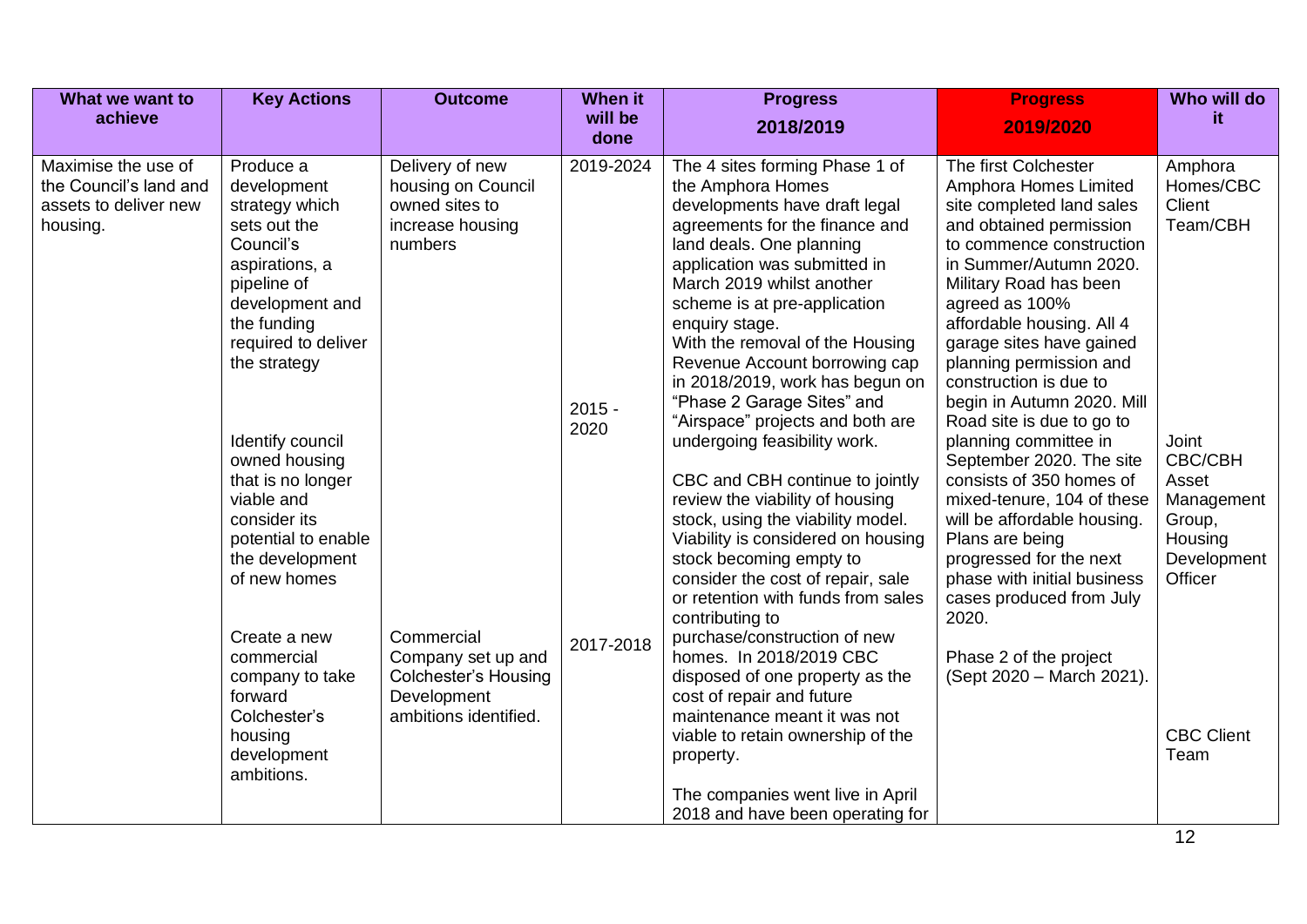| What we want to                                                                                         | <b>Key Actions</b>                                                       | <b>Outcome</b>                                                      | <b>When it</b>                                                                                                                                                | <b>Progress</b>                                                                                                                                                                                                                                                                                                                                                                                          | <b>Progress</b>                                                                                                                                       | Who will do                            |
|---------------------------------------------------------------------------------------------------------|--------------------------------------------------------------------------|---------------------------------------------------------------------|---------------------------------------------------------------------------------------------------------------------------------------------------------------|----------------------------------------------------------------------------------------------------------------------------------------------------------------------------------------------------------------------------------------------------------------------------------------------------------------------------------------------------------------------------------------------------------|-------------------------------------------------------------------------------------------------------------------------------------------------------|----------------------------------------|
| achieve                                                                                                 |                                                                          |                                                                     | will be<br>done                                                                                                                                               | 2018/2019                                                                                                                                                                                                                                                                                                                                                                                                | 2019/2020                                                                                                                                             | it.                                    |
|                                                                                                         |                                                                          |                                                                     |                                                                                                                                                               | their first year. The Phase 1 sites<br>have progressed as detailed<br>above and are expected to<br>deliver more than 300 new<br>homes, including over 100<br>affordable homes over the next<br>few years.                                                                                                                                                                                                |                                                                                                                                                       |                                        |
| Continue to review the<br>Council's existing                                                            | Carry out major<br>refurbishment of                                      | <b>Colchester Standard</b><br>achieved on all<br>schemes identified | 1st<br>scheme                                                                                                                                                 | With the removal of the Housing<br>Revenue Account borrowing cap,<br>work to ensure that Colchester's                                                                                                                                                                                                                                                                                                    | <b>Sheltered Housing</b><br>Refurbishment programme<br>re-established in 2020/21.                                                                     | <b>CBH Asset</b><br>Management<br>Team |
| the Sheltered<br>sheltered housing<br>stock to implement the<br><b>Colchester Standard</b><br>remaining | <b>Housing Stock</b><br>identified in the<br>2010 Review.<br>Review the  | Up to date surveys<br>and viability<br>assessments                  | completed<br>March<br>2015.<br>2nd<br>scheme<br>completed<br><b>July 2017.</b><br>3 <sup>rd</sup> scheme<br>completed<br>August<br>2018.<br>Annual<br>reviews | sheltered housing meets the<br><b>Colchester Sheltered Housing</b><br>Standard has been restarted. A<br>Joint CBC/CBH Project team was<br>established to identify next<br>sheltered scheme for<br>refurbishment.<br>Designs and plans are being<br>worked up and initial estimates<br>indicate that a scheme will be<br>designed, and work procured by<br>Jan 2021 with work completing in<br>2022/2023. | Planning started in April<br>2019 on Elfreda House<br>with a view to demolish<br>and rebuild a new<br>sheltered scheme to the<br>Colchester standard. | Housing<br><b>Client Team</b>          |
|                                                                                                         | Sheltered housing<br>stock through<br>condition surveys<br>and assessing | completed on<br>schemes.                                            |                                                                                                                                                               | Maytree Court, previously used<br>for sheltered accommodation,<br>was disposed of in January 2019.                                                                                                                                                                                                                                                                                                       |                                                                                                                                                       |                                        |
|                                                                                                         | their viability                                                          |                                                                     |                                                                                                                                                               | A 5-year investment programme<br>is in place, with on-going surveys<br>to identify major works. Viability<br>assessments considered by CBC                                                                                                                                                                                                                                                               | Sheltered 5-year<br>investment programme in<br>place and first years' work<br>completed in 2019/20.                                                   |                                        |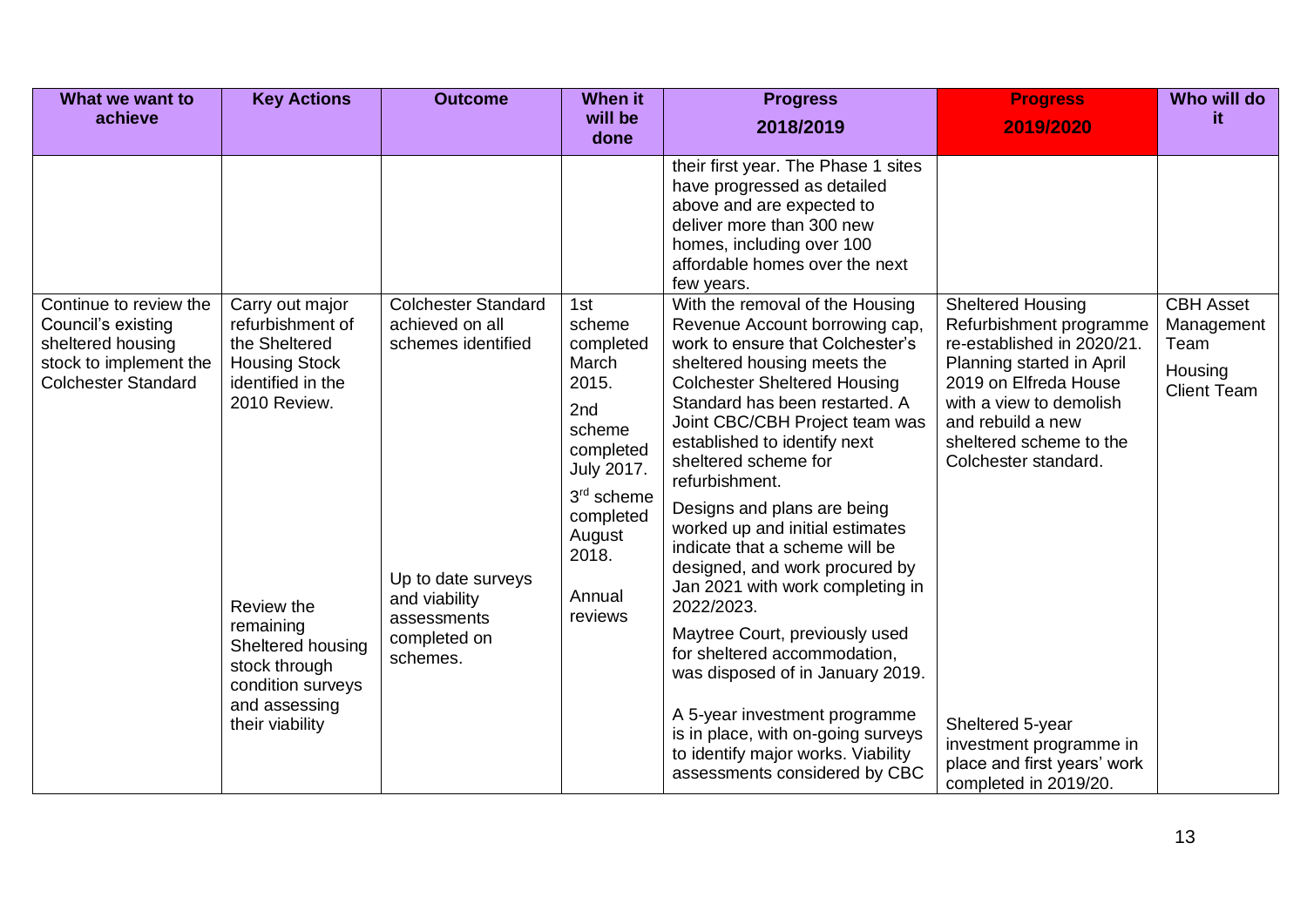| What we want to<br>achieve                                                                                                                                                                                 | <b>Key Actions</b>                                                                                                                                                                            | <b>Outcome</b>                                                                                | <b>When it</b><br>will be<br>done | <b>Progress</b><br>2018/2019                                                                                                                                                                                                                                                                                                                                                                                                                                                                                                                                                                                                                          | <b>Progress</b><br>2019/2020                                                                                                                                                                                                                                    | Who will do<br>it.                                                                                         |
|------------------------------------------------------------------------------------------------------------------------------------------------------------------------------------------------------------|-----------------------------------------------------------------------------------------------------------------------------------------------------------------------------------------------|-----------------------------------------------------------------------------------------------|-----------------------------------|-------------------------------------------------------------------------------------------------------------------------------------------------------------------------------------------------------------------------------------------------------------------------------------------------------------------------------------------------------------------------------------------------------------------------------------------------------------------------------------------------------------------------------------------------------------------------------------------------------------------------------------------------------|-----------------------------------------------------------------------------------------------------------------------------------------------------------------------------------------------------------------------------------------------------------------|------------------------------------------------------------------------------------------------------------|
|                                                                                                                                                                                                            |                                                                                                                                                                                               |                                                                                               |                                   | and CBH and recommendations<br>made to the Portfolio Holder.                                                                                                                                                                                                                                                                                                                                                                                                                                                                                                                                                                                          |                                                                                                                                                                                                                                                                 |                                                                                                            |
| Promote a positive<br>message about the<br>need for new housing<br>and align with the<br>need for<br>Homelessness<br>Prevention in the<br>borough and the need<br>for affordable housing<br>of all tenures | Publicise the<br>community and<br>economic benefits<br>of new homes and<br>the need for<br>housing to meet<br>local needs<br>through press<br>releases,<br>consultation,<br>committee reports | A better<br>understanding<br>amongst residents as<br>to why additional<br>housing is required | 2015-2020                         | Publicity via reports on housing<br>delivery/Local Plan update to<br>Local Plan Committee and<br>Annual Monitoring Report.                                                                                                                                                                                                                                                                                                                                                                                                                                                                                                                            | Publicity via reports on<br>housing delivery/Local<br>Plan update to Local Plan<br><b>Committee and Authority</b><br>Monitoring Report.                                                                                                                         | Communicati<br>ons Team,<br>Planning<br>Policy,<br>Registered<br>Providers                                 |
| Increase the role of<br>the private rented<br>sector in meeting<br>housing need                                                                                                                            | Improve access<br>for those who<br>traditionally face<br>barriers to the<br>private rented<br>sector (PRS)                                                                                    | Increased provision<br>of Private Rented<br>homes to meet<br>housing needs                    | 2015-2020<br>2015/16              | A new incentive package to<br>encourage Private Sector<br>Landlords to rent to homeless<br>households, known as Homestep<br>has been developed. A total of 57<br>households were rehoused into<br>suitable private rented homes as<br>a result of this new scheme.<br>The Private Sector leasing<br>scheme run by CBH secured two<br>more properties in 2018/2019<br>bringing the total to 13 properties.<br>The Private Sector Housing team<br>continue to inspect properties<br>secured by CBH for the<br>Homestep scheme. They<br>assisted CBH with the<br>development of the Private<br><b>Sector Leasing Scheme</b><br>standards and inspect all | The Private Sector<br>Housing team continue to<br>inspect properties secured<br>by CBH for the Homestep<br>and Private Sector<br>Leasing Schemes to<br>ensure minimum<br>standards are met.<br>113 requests for property<br>inspections from CBH in<br>2019/20. | CBH-<br>Housing<br>options<br>Team, CBC -<br>Private<br>Sector<br>Housing<br>Team,<br>Private<br>Landlords |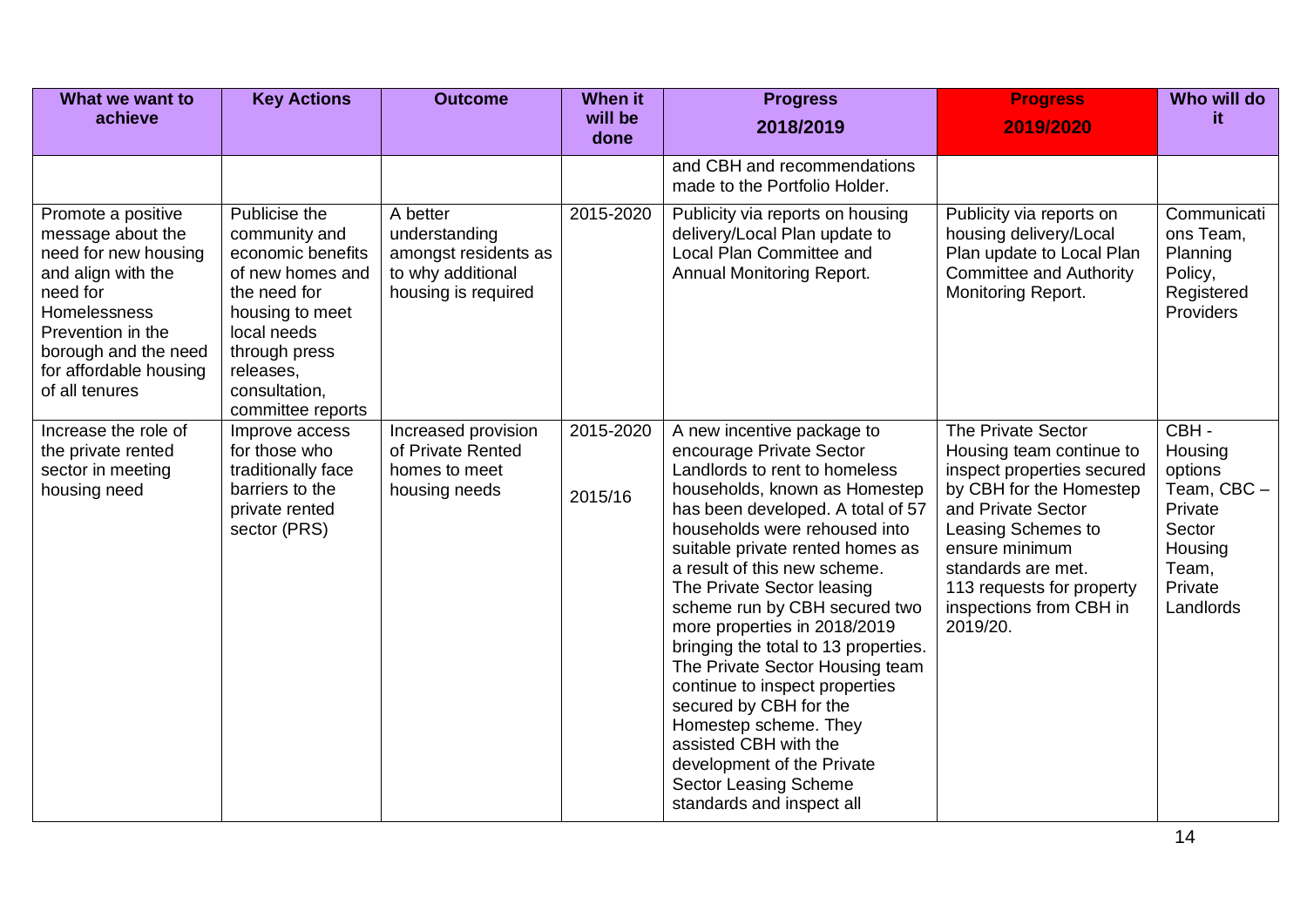| What we want to<br>achieve | <b>Key Actions</b>                                                                                                                                                 | <b>Outcome</b>                                                                           | When it<br>will be<br>done | <b>Progress</b><br>2018/2019                                                                                                            | <b>Progress</b><br>2019/2020 | Who will do<br>it. |
|----------------------------|--------------------------------------------------------------------------------------------------------------------------------------------------------------------|------------------------------------------------------------------------------------------|----------------------------|-----------------------------------------------------------------------------------------------------------------------------------------|------------------------------|--------------------|
|                            | Work with<br>landlords to<br>improve the<br>sometimes poor<br>image of the PRS<br>through<br>implementing the<br>Essex wide<br>landlord<br>accreditation<br>scheme | Landlord<br>Accreditation<br>scheme implemented<br>and perception of the<br>PRS improved |                            | properties for both schemes to<br>ensure minimum standards are<br>met.<br>See previous years updates - this<br>scheme never progressed. |                              |                    |

#### **2. Work with partners and residents to create mixed communities which are economically, environmentally and socially healthy and resilient**

| What we want to<br>achieve                                                               | <b>Key Actions</b>                                                                                    | <b>Outcome</b>                                                     | <b>When it</b><br>will be<br>done | <b>Progress</b><br>2018/2019                                                                                                                   | <b>Progress</b><br>2019/2020                                                                                           | Who will do                                           |
|------------------------------------------------------------------------------------------|-------------------------------------------------------------------------------------------------------|--------------------------------------------------------------------|-----------------------------------|------------------------------------------------------------------------------------------------------------------------------------------------|------------------------------------------------------------------------------------------------------------------------|-------------------------------------------------------|
| Facilitate<br>integration into the<br>local community for<br>the incoming<br>population. | Work with local<br>community and<br>voluntary sector to<br>improve information,<br>access and support | Community groups<br>set up.<br>Incoming population<br>successfully | 2015-2020                         | A total of 14 refugee families (65<br>individuals) have been resettled<br>since December 2015 as part of<br>the Syrian Resettlement<br>Scheme. | The number of refugee<br>families resettled under<br>the 2015-20 Central<br><b>Government Scheme</b><br>remains at 14. | <b>CBC</b><br>Community<br><b>Initiatives</b><br>Team |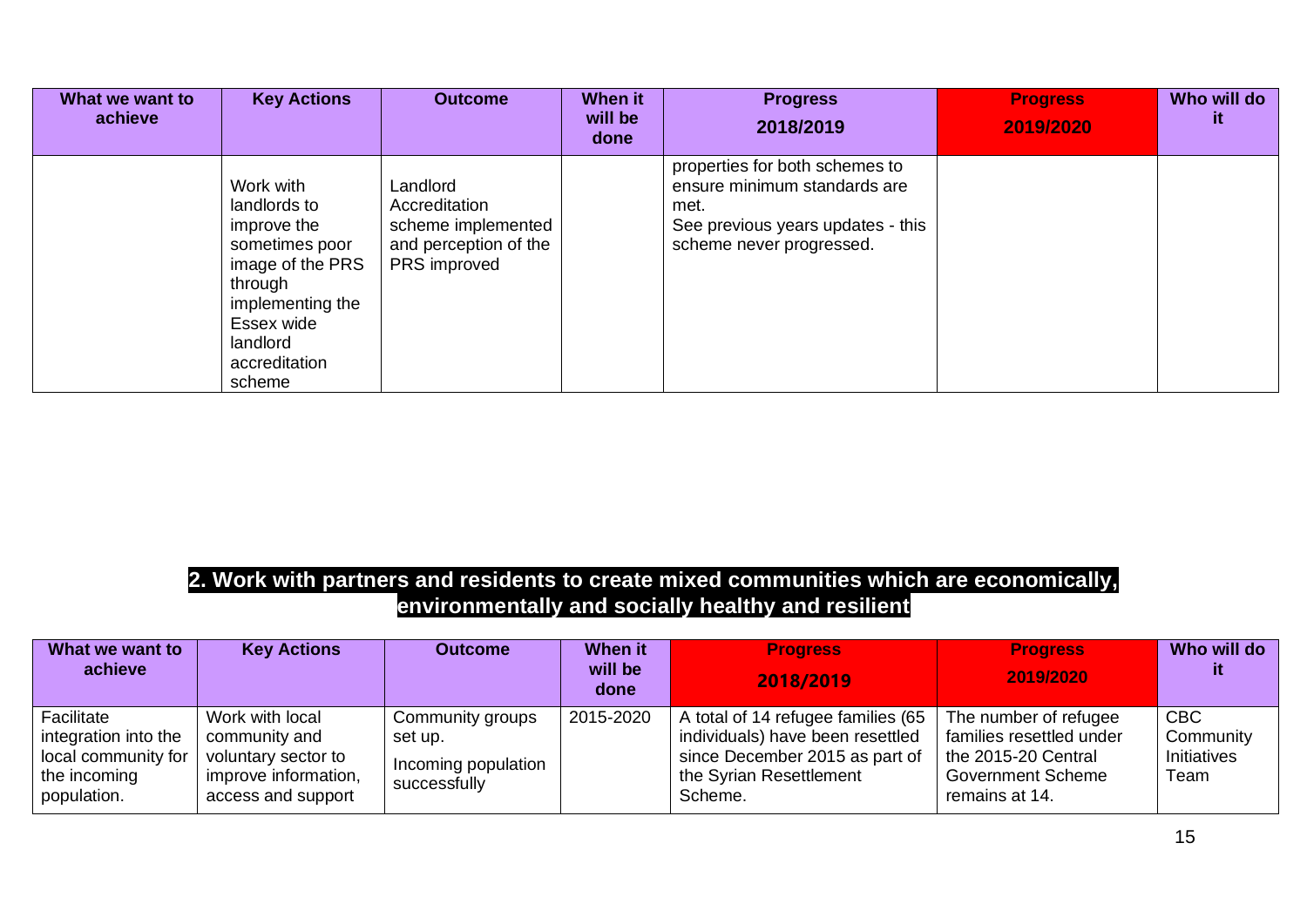| What we want to                                                       | <b>Key Actions</b>                                                                                                                                                                                                                                                                                                                                                                          | <b>Outcome</b>                                                                     | <b>When it</b>         | <b>Progress</b>                                                                                                                                                                                                                                                                                                                                                                                                                                                                                                                                                                                       | <b>Progress</b>                                                                                                                                                                                                                                                                                                                                                                                                                                                                   | Who will do                                                                                                                         |
|-----------------------------------------------------------------------|---------------------------------------------------------------------------------------------------------------------------------------------------------------------------------------------------------------------------------------------------------------------------------------------------------------------------------------------------------------------------------------------|------------------------------------------------------------------------------------|------------------------|-------------------------------------------------------------------------------------------------------------------------------------------------------------------------------------------------------------------------------------------------------------------------------------------------------------------------------------------------------------------------------------------------------------------------------------------------------------------------------------------------------------------------------------------------------------------------------------------------------|-----------------------------------------------------------------------------------------------------------------------------------------------------------------------------------------------------------------------------------------------------------------------------------------------------------------------------------------------------------------------------------------------------------------------------------------------------------------------------------|-------------------------------------------------------------------------------------------------------------------------------------|
| achieve                                                               |                                                                                                                                                                                                                                                                                                                                                                                             |                                                                                    | will be<br>done        | 2018/2019                                                                                                                                                                                                                                                                                                                                                                                                                                                                                                                                                                                             | 2019/2020                                                                                                                                                                                                                                                                                                                                                                                                                                                                         | it                                                                                                                                  |
|                                                                       | (especially ethnic<br>minorities)                                                                                                                                                                                                                                                                                                                                                           | integrated into the<br>community.                                                  |                        | We continue to work with Essex<br>Integration (our service delivery<br>partner) and other voluntary<br>sector organisations, to support<br>our refugee families and help<br>them integrate into society.                                                                                                                                                                                                                                                                                                                                                                                              | CBC has agreed to<br>support the next UK<br><b>Resettlement Scheme</b><br>starting Spring 2020 and<br>has collaborated with<br><b>Colne Housing, Essex</b><br>Integration and ECC to<br>provide an offer of<br>accommodation (through<br>Colne Housing) to 1<br>Refugee family.                                                                                                                                                                                                   |                                                                                                                                     |
| Deliver quality<br>neighbourhoods<br>with adequate<br>infrastructure. | Inform and consult the<br>relevant infrastructure<br>providers including<br>education services of<br>proposed housing<br>developments so they<br>have the opportunity<br>to comment and<br>influence outcomes.<br>Work in partnership<br>with ECC and the<br>South East Local<br><b>Enterprise Partnership</b><br>(SELEP) to deliver<br>integrated and<br>sustainable transport<br>projects | High quality<br>communities<br>Projects delivered -<br>Infrastructure needs<br>met | 2015-2020<br>2015-2020 | During 2018/2019, CBC<br>received s106 contributions of<br>£2,019.584 for projects which<br>included:-<br>Contribution to Public Open<br>Space £1,166,146 received for<br>site specific projects with the<br>Borough.<br>Community Facilities - £432,426<br>received for projects including<br>the community centre provided<br>within the Colchester Northern<br>Growth Area, expansion of the<br>community centre located within<br>the development at former<br>Severalls Hospital,<br>improvements to the Lakelands<br>Community Centre, equipping<br>the proposed new Stanway<br>Community Hall. | During 2019/2020, CBC<br>received s106<br>contributions of<br>£864,053.32 for projects<br>which included: -<br>Public Open Space -<br>£369,119.78 received for<br>projects including Stanway<br>Country Park,<br>improvements to access to<br>the open space and<br>recreational facilities in the<br>Council's area.<br>Community facilities -<br>£60,546.21 towards<br>improvements to the hall<br>on Western Approach<br>Road, Stanway<br>Leisure Maintenance -<br>£149,695.33 | <b>CBC</b><br>Planning<br>Policy and<br>Transportatio<br>n Team,<br>Development<br>Management<br>, Community<br>Development<br>Team |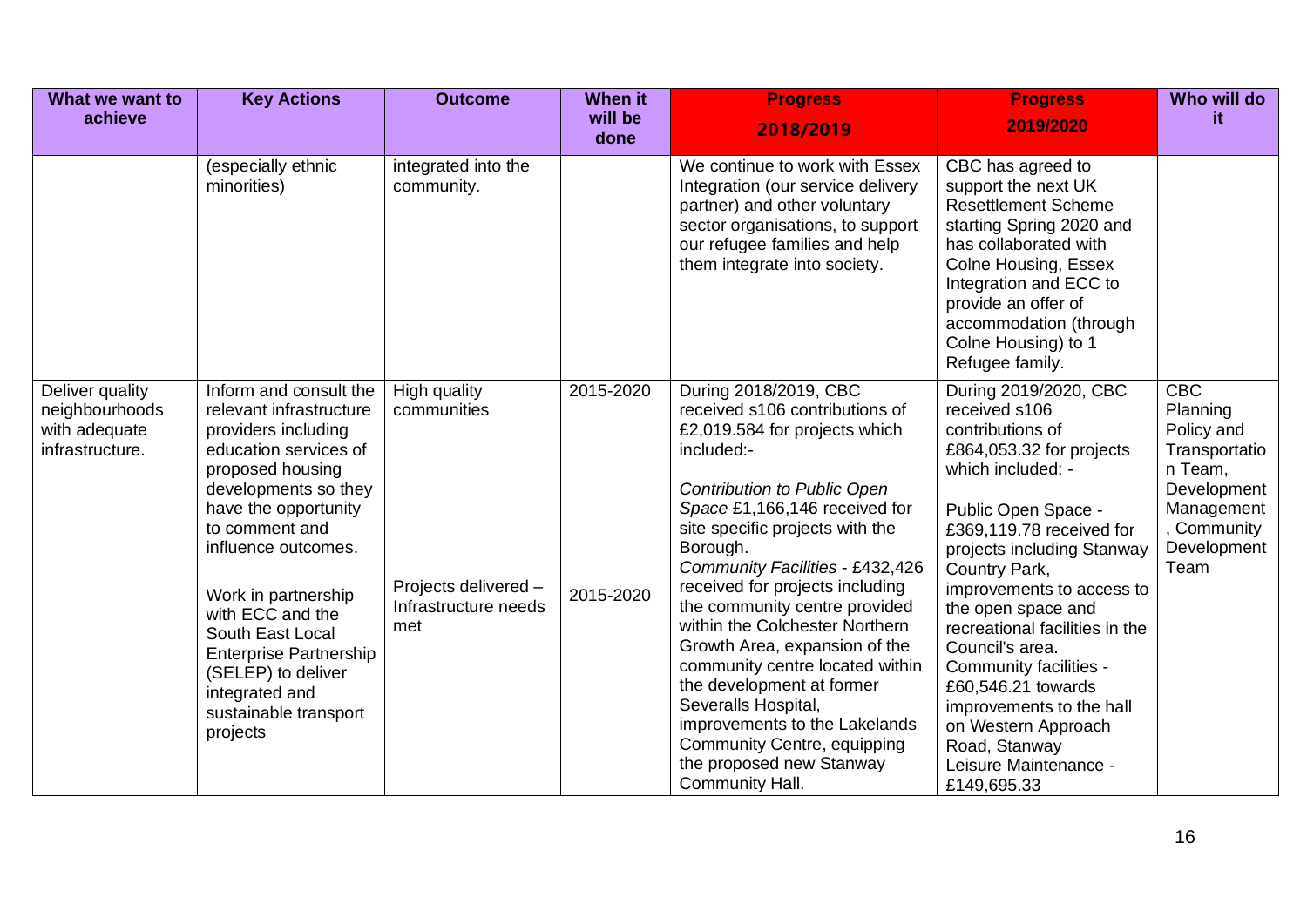| What we want to                                                | <b>Key Actions</b>                                                       | <b>Outcome</b>                                                               | <b>When it</b>  | <b>Progress</b>                                                                                                                                                                                                                                                                                                                                                                                                                                                                                                                                                                                                                                                 | <b>Progress</b>                                                                                                                                                                                                                                                                                                                                                                                                                                                                                                                                                                                                                                                                                                                                                                     | Who will do                                                     |
|----------------------------------------------------------------|--------------------------------------------------------------------------|------------------------------------------------------------------------------|-----------------|-----------------------------------------------------------------------------------------------------------------------------------------------------------------------------------------------------------------------------------------------------------------------------------------------------------------------------------------------------------------------------------------------------------------------------------------------------------------------------------------------------------------------------------------------------------------------------------------------------------------------------------------------------------------|-------------------------------------------------------------------------------------------------------------------------------------------------------------------------------------------------------------------------------------------------------------------------------------------------------------------------------------------------------------------------------------------------------------------------------------------------------------------------------------------------------------------------------------------------------------------------------------------------------------------------------------------------------------------------------------------------------------------------------------------------------------------------------------|-----------------------------------------------------------------|
| achieve                                                        |                                                                          |                                                                              | will be<br>done | 2018/2019                                                                                                                                                                                                                                                                                                                                                                                                                                                                                                                                                                                                                                                       | 2019/2020                                                                                                                                                                                                                                                                                                                                                                                                                                                                                                                                                                                                                                                                                                                                                                           | it.                                                             |
|                                                                |                                                                          |                                                                              |                 | <b>Affordable Housing Contribution</b><br>$-£178,922$<br>Public Realm - £20,866 for<br>maintenance and improvements<br>of St. Nicholas Square<br><b>Highways Transportation</b><br>Contribution - £61,805 to be<br>used towards improving the<br>safety and security of a walking<br>route from Hawkins Road to the<br>University of Essex and the<br>resurfacing lighting and<br>provision of security at the<br>nearest route to the property<br>located adjacent to the Old<br>Custom House.<br>Student Travel Plan - £82,408<br>received for Student Travel<br>Projects<br>Footpath Improvements -<br>£77,000 towards improvements<br>to the Rowhedge Trail | Recreational disturbance<br>Avoidance and Mitigation<br>Strategy (RAMS) -<br>£35,076.66 received.<br><b>Highways Transportation</b><br>Contribution - £116,158.07<br>for projects including the<br>provision of a foot/cycle<br>bridge across the river<br>Colne, creating, improving<br>or maintaining cycle routes<br>in Layer Road and<br>Boudicea Way and Travel<br>Plan Club Membership.<br>Health - £133,457.27<br>towards the provision and<br>improvements of health<br>facilities.<br>CBC continue to work with<br>partners including ECC to<br>deliver enhanced walking<br>and cycling routes and<br>sustainable transport<br>projects, including the<br><b>Colchester Rapid Transit</b><br>System (RTS), with<br>consultation on routes<br>undertaken in Autumn<br>2019. |                                                                 |
| Encourage<br>Community<br>Engagement with<br>housing providers | Introduce a co-<br>ordinated approach to<br>community<br>engagement with | Community projects<br>established<br>Projects delivered<br>including Crucial | 2015-2018       | A number of "Street weeks"<br>(Police led Community<br>engagement) held in targeted                                                                                                                                                                                                                                                                                                                                                                                                                                                                                                                                                                             | Clear focus on a<br>collaborative, cross sector,<br>system wide, partnership<br>approach to creating<br>sustainable, healthy &                                                                                                                                                                                                                                                                                                                                                                                                                                                                                                                                                                                                                                                      | Police, Crime<br>Commissione<br>rs, CCVS,<br>CBH,<br>Registered |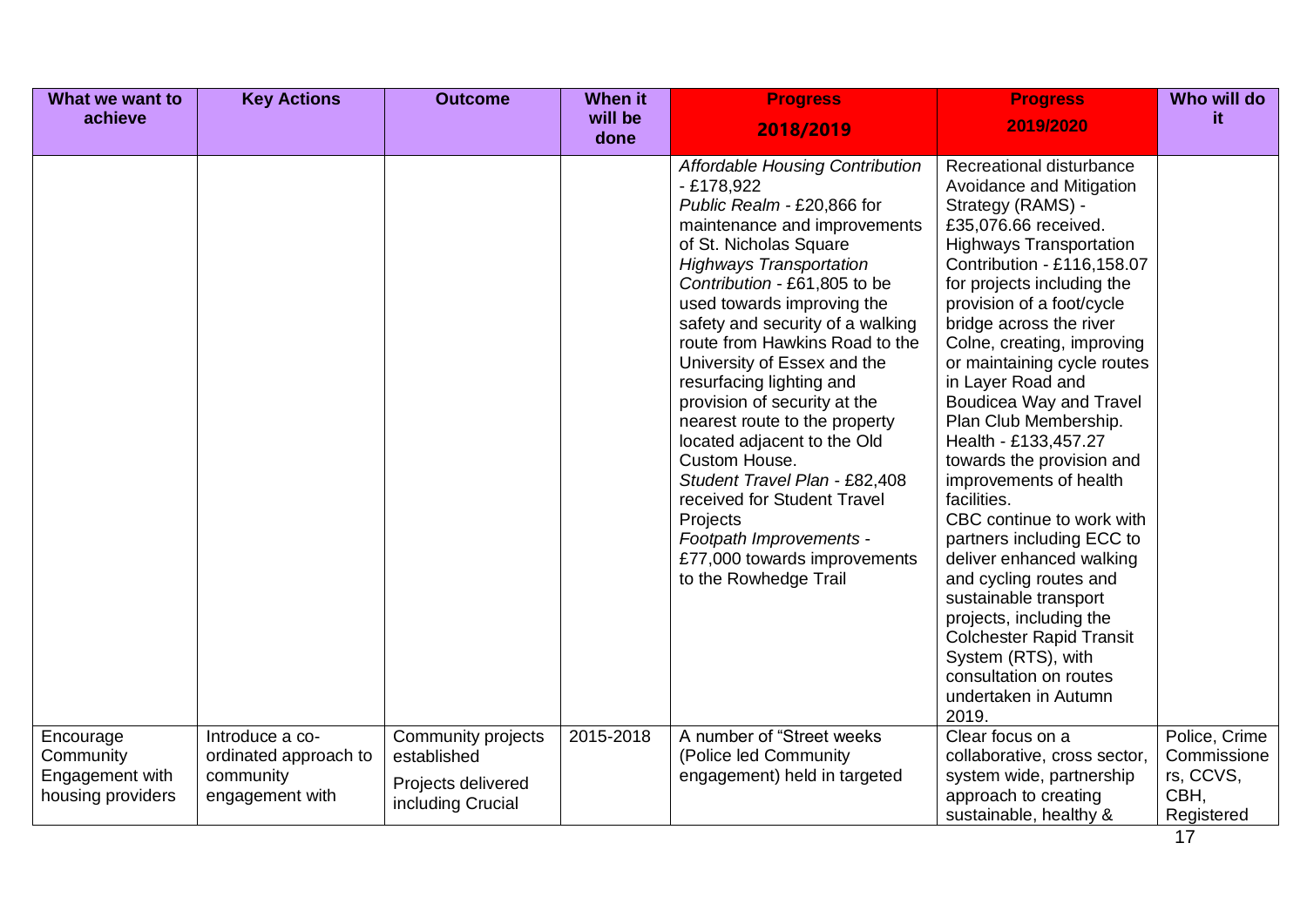| What we want to<br>achieve | <b>Key Actions</b>                        | <b>Outcome</b>                      | <b>When it</b><br>will be<br>done | <b>Progress</b><br>2018/2019                                                                                                                                                                                                                          | <b>Progress</b><br>2019/2020                                                                                                                                                                                                                                                                                                                                                                                                                                                                                                                             | Who will do<br>it.                              |
|----------------------------|-------------------------------------------|-------------------------------------|-----------------------------------|-------------------------------------------------------------------------------------------------------------------------------------------------------------------------------------------------------------------------------------------------------|----------------------------------------------------------------------------------------------------------------------------------------------------------------------------------------------------------------------------------------------------------------------------------------------------------------------------------------------------------------------------------------------------------------------------------------------------------------------------------------------------------------------------------------------------------|-------------------------------------------------|
| and other<br>organisations | voluntary sector and<br>housing providers | Crew for older and<br>young people. |                                   | communities with good partner<br>and citizen engagement.<br>CBH delivered 8 "Making a<br>Difference" days in communities<br>with Council housing, engaging<br>residents with relevant partner<br>agencies aiming to increase<br>Community resilience. | engaged communities<br>through the Health &<br>Wellbeing Alliance and<br>One Colchester.<br>CBH delivered 8 'Make a<br>difference' days, in<br>communities with Council<br>Housing, engaging<br>residents with relevant<br>partner agencies aiming to<br>increase community<br>cohesion and resilience.<br>CBH also delivered 8<br>Estate tours with elected<br>members and tenants to<br>identify estate<br>improvements<br>CBH delivered a Boxing<br>SMART programme for<br>young people to promote<br>positive behaviours and<br>health and wellbeing | Providers,<br><b>CBC</b><br>Community<br>Safety |
|                            |                                           |                                     |                                   |                                                                                                                                                                                                                                                       | A CBH tenant group<br>awarded community grant<br>funding of £50k to support<br>local tenant initiatives e.g.<br>Box Smart Programme,<br>Munch Club etc.                                                                                                                                                                                                                                                                                                                                                                                                  |                                                 |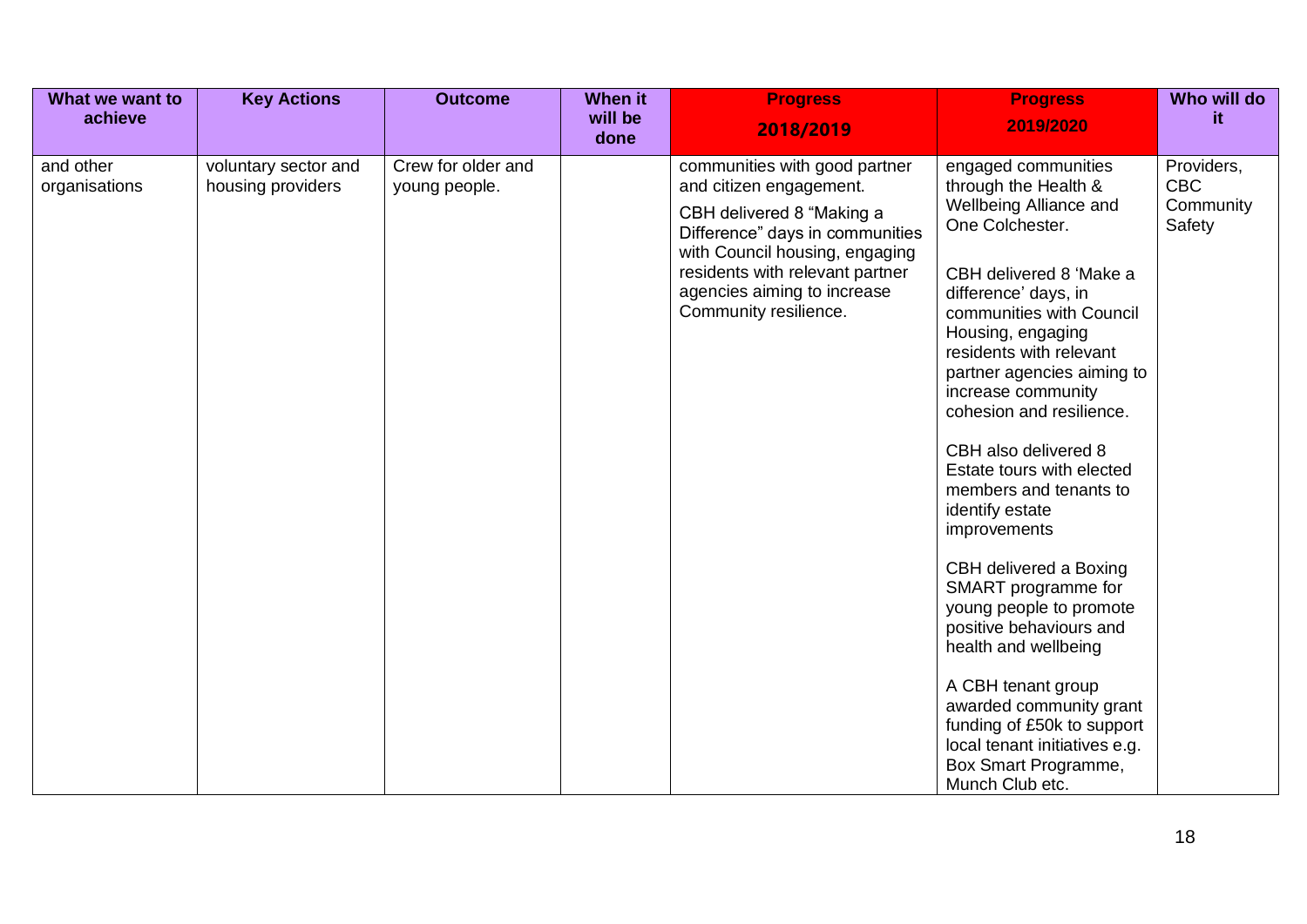| What we want to                                                         | <b>Key Actions</b>                                                                                                                                                                                                                                                                                                                                                                      | <b>Outcome</b>                                                                                                                                                                                      | <b>When it</b>  | <b>Progress</b>                                                                                                                                                                                                                                                                                                                                                                                                                                                                                                                                                                                                                                                                                                                                                                                                                                                                                                                                                                                    | <b>Progress</b>                                                                                                                                                                                                                                                                                                                                                                                                                                                                                                                                                                                                                                                                                                                                                                                                                                       | Who will do                                                                                                                                                                                                                                             |
|-------------------------------------------------------------------------|-----------------------------------------------------------------------------------------------------------------------------------------------------------------------------------------------------------------------------------------------------------------------------------------------------------------------------------------------------------------------------------------|-----------------------------------------------------------------------------------------------------------------------------------------------------------------------------------------------------|-----------------|----------------------------------------------------------------------------------------------------------------------------------------------------------------------------------------------------------------------------------------------------------------------------------------------------------------------------------------------------------------------------------------------------------------------------------------------------------------------------------------------------------------------------------------------------------------------------------------------------------------------------------------------------------------------------------------------------------------------------------------------------------------------------------------------------------------------------------------------------------------------------------------------------------------------------------------------------------------------------------------------------|-------------------------------------------------------------------------------------------------------------------------------------------------------------------------------------------------------------------------------------------------------------------------------------------------------------------------------------------------------------------------------------------------------------------------------------------------------------------------------------------------------------------------------------------------------------------------------------------------------------------------------------------------------------------------------------------------------------------------------------------------------------------------------------------------------------------------------------------------------|---------------------------------------------------------------------------------------------------------------------------------------------------------------------------------------------------------------------------------------------------------|
| achieve                                                                 |                                                                                                                                                                                                                                                                                                                                                                                         |                                                                                                                                                                                                     | will be<br>done | 2018/2019                                                                                                                                                                                                                                                                                                                                                                                                                                                                                                                                                                                                                                                                                                                                                                                                                                                                                                                                                                                          | 2019/2020                                                                                                                                                                                                                                                                                                                                                                                                                                                                                                                                                                                                                                                                                                                                                                                                                                             | it.                                                                                                                                                                                                                                                     |
| Create<br>neighbourhoods<br>and communities<br>which are<br>sustainable | Develop partnerships<br>with residents, the<br>voluntary sector,<br>community<br>organisations and<br>wider local service<br>providers, especially<br>on new housing<br>schemes/developmen<br>ts.<br>Work in partnership<br>with the Community<br>Police to implement<br>new legislation from<br>the ASB Police and<br>Crime Act and<br>undertake<br>enforcement action as<br>necessary | Partnerships set up<br>Continue to hold<br>events including<br>'Days of Action' and<br>'Make a difference<br>day', to bring<br>communities<br>together. (8 make a<br>difference day held a<br>year) | 2017<br>Ongoing | <b>CBC Community Enabling</b><br>Officers took part in "Street<br>Weeks" lead by Essex Police,<br>working with external partners<br>and engaging with residents.<br>The Community Enabling Team,<br>work with the voluntary sector<br>and local organisations to<br>encourage community cohesion,<br>strengthen communities, enable<br>behaviour change to help them<br>become more self-sufficient.<br>3 Street Weeks events held in<br>Highwoods, Shrub End/St<br>Michaels and Greenstead. All<br>events included a community<br>consultation prior to the event, in<br>which local<br>communities/neighbourhoods<br>were engaged with and asked to<br>identify issues, which were then<br>tackled during the week-long<br>events.<br>Town Centre multi agency<br>partnership "Team ten" formed<br>to reduce incidence of ASB and<br>nuisance in Town<br>Centre. Weekly briefings held<br>with partners to agree approach<br>with support and enforcement in<br>place to resolve issues arising. | <b>CBC Community Enabling</b><br>Team, work with voluntary<br>and community sector<br>organisations to<br>encourage community<br>cohesion, strengthen their<br>community assets, enable<br>behaviour change to help<br>citizens become more self-<br>sufficient and create<br>sustainable change.<br><b>Public consultations</b><br>carried out on S106<br>community projects to<br>ensure residents have<br>their say and inform<br>community development.<br><b>Asset Based Community</b><br>Development (ABCD)<br>training delivered to a<br>small group of CBC staff,<br>community leaders and<br>groups (provided by<br>Nurture Development).<br>ABCD will form part of the<br>new CBC Communities<br>Strategy to be embedded<br>across the organisation.<br>Town Centre multi agency<br>partnership team continue<br>to meet regularly to agree | Zone<br>Wardens,<br>Community<br>Police,<br>Community<br>Initiatives,<br>CBH,<br>Registered<br>Providers,<br>$CBC -$<br>Private<br>Sector<br>Housing,<br>Environment<br>al Protection,<br>Animal<br>Services,<br>CBC<br>Community<br><b>Safety Team</b> |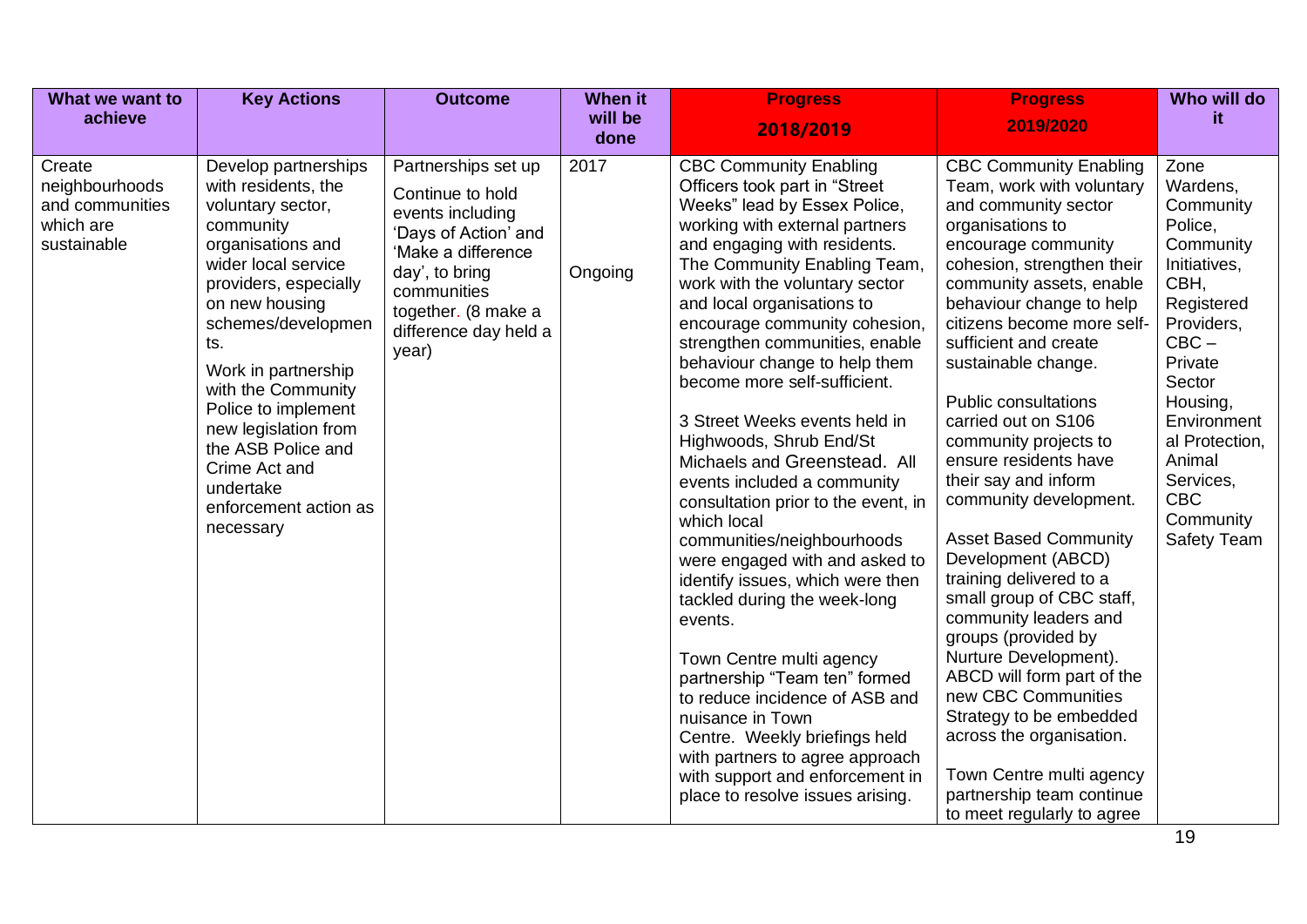| What we want to | <b>Key Actions</b>                                                                                       | <b>Outcome</b>                          | <b>When it</b>  | <b>Progress</b>                                                                                                                                                                                                                                                                                                                                                                                                                                                                                                                                                                             | <b>Progress</b>                                                                                                                                                                                                                                                                                                                                                                                                                                                                                                                                                                                               | Who will do                                                               |
|-----------------|----------------------------------------------------------------------------------------------------------|-----------------------------------------|-----------------|---------------------------------------------------------------------------------------------------------------------------------------------------------------------------------------------------------------------------------------------------------------------------------------------------------------------------------------------------------------------------------------------------------------------------------------------------------------------------------------------------------------------------------------------------------------------------------------------|---------------------------------------------------------------------------------------------------------------------------------------------------------------------------------------------------------------------------------------------------------------------------------------------------------------------------------------------------------------------------------------------------------------------------------------------------------------------------------------------------------------------------------------------------------------------------------------------------------------|---------------------------------------------------------------------------|
| achieve         |                                                                                                          |                                         | will be<br>done | 2018/2019                                                                                                                                                                                                                                                                                                                                                                                                                                                                                                                                                                                   | 2019/2020                                                                                                                                                                                                                                                                                                                                                                                                                                                                                                                                                                                                     | it.                                                                       |
|                 | Maximise<br>employability funding<br>from the SELEP to<br>support the Economic<br><b>Growth Strategy</b> | Funding bids<br>submitted and<br>agreed | 2020            | <b>Overarching Town Centre Action</b><br>Plan initiated to deliver a multi-<br>agency approach to tackling<br>ASB within the Town Centre<br><b>Local Community Meetings</b><br>(multi agency problem solving<br>groups) continue to work<br>alongside local communities to<br>address crime, anti-social<br>behaviour and quality of life<br>issues. Currently chaired by<br>Police, 12 meetings took place<br>across the borough during<br>2018/19.<br>CBH continue to manage and<br>deal with reports of anti-social<br>behaviour across all tenures<br>(see later for more information). | approach with support and<br>enforcement in place to<br>resolve crime and Anti-<br>Social Behaviour (ASB)<br>issues arising in the town<br>centre. Overarching Town<br>Centre Action Plan is in<br>place to deliver a multi-<br>agency approach to<br>tackling ASB within the<br>Town Centre.<br>CBH recognised and<br>celebrated Good<br>Neighbours with an award<br>ceremony in the Town Hall<br>CBH now have 60<br>volunteer tenants - Quality<br><b>Assurance Advisors</b><br>(QAA's) in CBC 2 and 3<br>storey blocks who monitor<br>and feedback on the<br>grounds maintenance and<br>cleaning contracts | CBC -<br>Economic<br>Growth<br>Team,<br>Enterprise<br>and Tourism<br>Team |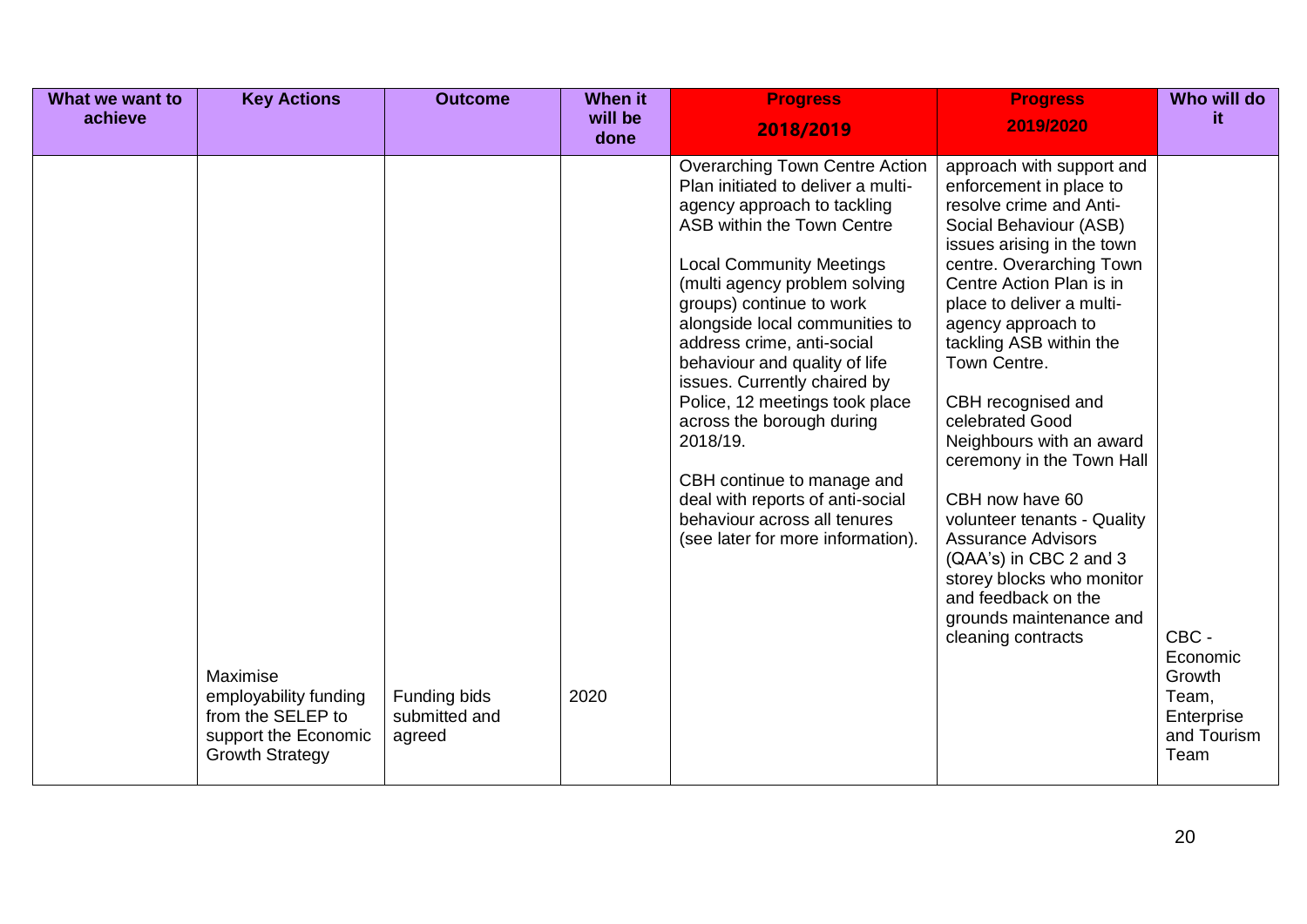| What we want to<br>achieve                                                    | <b>Key Actions</b>                                                                                                                                                                                                                             | <b>Outcome</b>                                                                                                                                                                                                           | When it<br>will be<br>done | <b>Progress</b><br>2018/2019                                                                                                                                                                                                                                                                                                                                                                                                                                                                                                    | <b>Progress</b><br>2019/2020                                                                                                                                                                                                                                                                                                                                                                                                                                                                                                                                               | Who will do<br>it.                                    |
|-------------------------------------------------------------------------------|------------------------------------------------------------------------------------------------------------------------------------------------------------------------------------------------------------------------------------------------|--------------------------------------------------------------------------------------------------------------------------------------------------------------------------------------------------------------------------|----------------------------|---------------------------------------------------------------------------------------------------------------------------------------------------------------------------------------------------------------------------------------------------------------------------------------------------------------------------------------------------------------------------------------------------------------------------------------------------------------------------------------------------------------------------------|----------------------------------------------------------------------------------------------------------------------------------------------------------------------------------------------------------------------------------------------------------------------------------------------------------------------------------------------------------------------------------------------------------------------------------------------------------------------------------------------------------------------------------------------------------------------------|-------------------------------------------------------|
| Improve the<br>external<br>environment on the<br>Council's housing<br>estates | Develop an Estate<br><b>Management Strategy</b><br>for the external<br>environment within<br>the Council's housing<br>estates<br>Complete a pilot<br>project at Scarfe Way<br>to test the impact of<br>improvements around<br>blocks of flats. | Estate Management<br>Strategy produced<br>with<br>recommendations<br>that can be<br>implemented<br>Pilot project<br>completed<br>Results of the pilot<br>used to inform an<br>ongoing estate<br>improvement<br>programme | 2017                       | Estate improvements complete<br>at Scarfe Way with improvement<br>to reduce incidents of<br>environmental anti-social<br>behaviour in the area.<br>Following a successful pilot, a<br>project has moved forward in<br>Greenstead with the aim to<br>replace brick boundary walls<br>with open, birdsmouth fencing.<br>In 2018/2019 there was<br>investment in garage site<br>refurbishment of £325,000<br>throughout Borough which<br>contributed to improving the<br>external environment on the<br>Council's housing estates. | Estate improvements<br>completed<br>CBH has developed a<br>local tenant panel for<br>Greenstead Estate, the<br>group make<br>recommendations and<br>decisions on estate<br>improvement requests and<br>monitor CBH performance<br>CBH carried out 8 estate<br>tours with tenants and<br>Councillors to identify<br>Estate improvements<br>CBH have developed an<br>Estate management<br>standard and strategy<br><b>CBH celebrated CBC</b><br>tenants who take pride in<br>their gardens and<br>communal spaces with an<br>award ceremony at Beth<br><b>Chatto Gardens</b> | Zone<br>Wardens/CB<br>H Housing<br>Management<br>Team |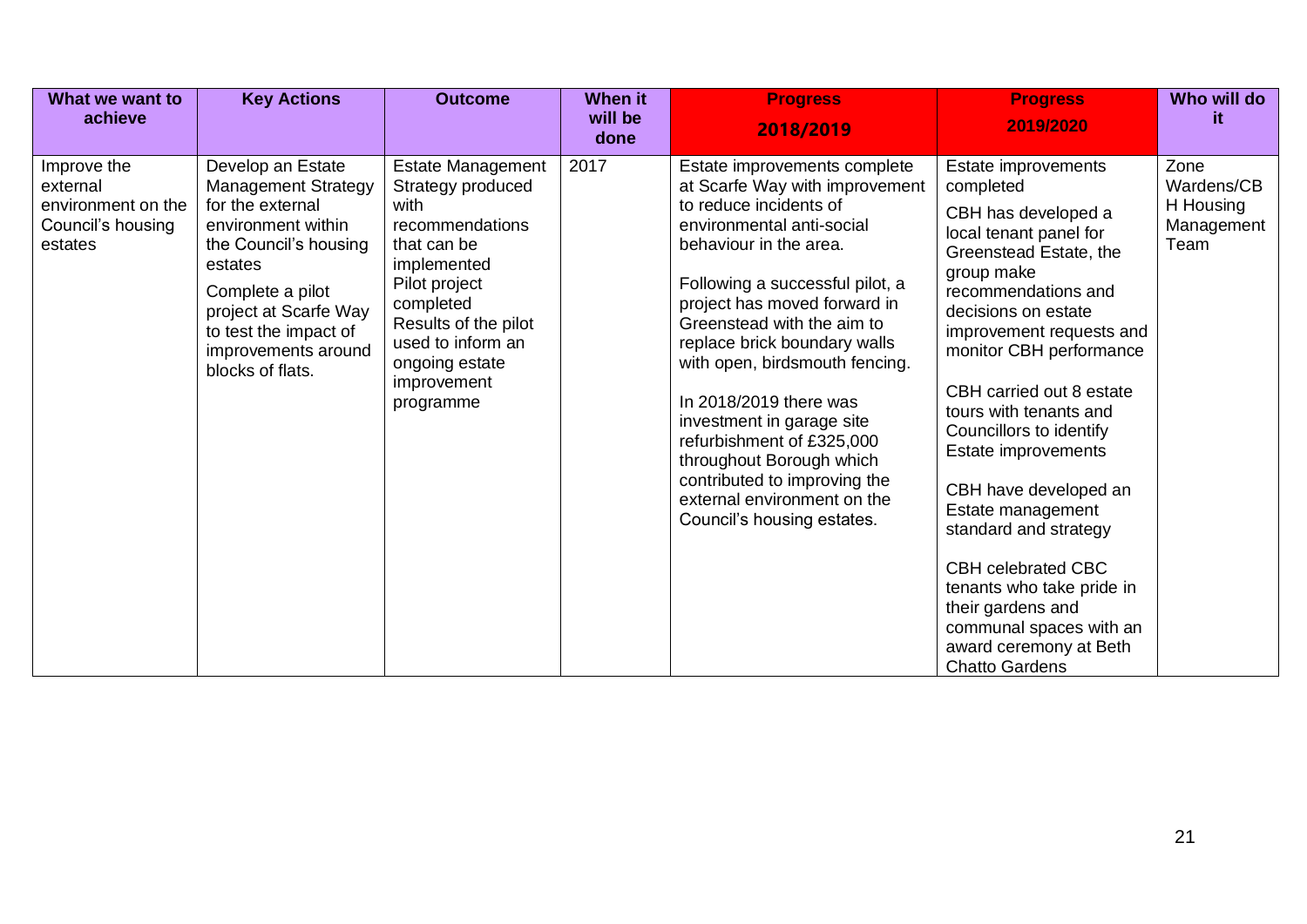| What we want to<br>achieve                                                             | <b>Key Actions</b>                                                                                                                                                                                                                                                                            | <b>Outcome</b>                       | When it<br>will be | <b>Progress</b>                                                                                                                                                                                                                                                                                                                                                                                                                                                                                                          | <b>Progress</b>                                                                                                                                                                                                                                                                                                                                                                                                                                                                                                                                                                                                                                                                                                                                                                                                                                                         | Who will do<br>it.                                                                                                                                     |
|----------------------------------------------------------------------------------------|-----------------------------------------------------------------------------------------------------------------------------------------------------------------------------------------------------------------------------------------------------------------------------------------------|--------------------------------------|--------------------|--------------------------------------------------------------------------------------------------------------------------------------------------------------------------------------------------------------------------------------------------------------------------------------------------------------------------------------------------------------------------------------------------------------------------------------------------------------------------------------------------------------------------|-------------------------------------------------------------------------------------------------------------------------------------------------------------------------------------------------------------------------------------------------------------------------------------------------------------------------------------------------------------------------------------------------------------------------------------------------------------------------------------------------------------------------------------------------------------------------------------------------------------------------------------------------------------------------------------------------------------------------------------------------------------------------------------------------------------------------------------------------------------------------|--------------------------------------------------------------------------------------------------------------------------------------------------------|
|                                                                                        |                                                                                                                                                                                                                                                                                               |                                      | done               | 2018/2019                                                                                                                                                                                                                                                                                                                                                                                                                                                                                                                | 2019/2020                                                                                                                                                                                                                                                                                                                                                                                                                                                                                                                                                                                                                                                                                                                                                                                                                                                               |                                                                                                                                                        |
| Reduce and tackle<br>anti-social<br>behaviour in<br>partnership with<br>other agencies | Challenge antisocial<br>behaviour and use<br>appropriate sanctions<br>against those who<br>cause a nuisance<br>Work with others to<br>offer a range of<br>interventions to help<br>people change their<br>behaviour<br>Provide support to<br>witnesses and victims<br>of antisocial behaviour | Reduction in<br>antisocial behaviour | 2015-2020          | Reports of ASB to CBH reduced<br>in 2018/19 to 300 from 399 in<br>the previous year.<br>Town Centre multi agency<br>partnership "Team ten" formed<br>to reduce incidence of ASB and<br>nuisance in Town Centre.<br>Weekly briefings held for partner<br>participation and to agree<br>approach with support and<br>enforcement in place to resolve<br>issues arising. $\checkmark$<br>Overarching Town Centre Action<br>Plan initiated to deliver a multi-<br>agency approach to tackling<br>ASB within the Town Centre. | Town Centre multi agency<br>partnership team continue<br>to meet regularly to agree<br>approach with support and<br>enforcement in place to<br>resolve crime and ASB<br>issues arising in the town<br>centre. Overarching Town<br>Centre Action Plan is in<br>place to deliver a multi-<br>agency approach to<br>tackling ASB within the<br>Town Centre.<br><b>CBC funded 4 Police</b><br><b>Security Support Officer</b><br>(PCSO's) for a period of 2<br>years (from January 2019)<br>to tackle incidents of crime<br>and ASB. 3 PCSP's<br>dedicated within the Town<br>Centre PSPO area. 1<br>PCSO dedicated to<br>covering rural community<br>hotspots<br><b>Multi-Agency Coordination</b><br>Panel initiated (in<br>partnership with Police) to<br>address / tackle issues of<br>serious, violent crime and<br>ASB, especially those<br>incidents relating to gang | CBH anti-<br>social<br>behaviour<br>team, Police,<br>Environment<br>al Protection<br>and Animal<br>Services.<br><b>CBC</b><br>Community<br>Safety Team |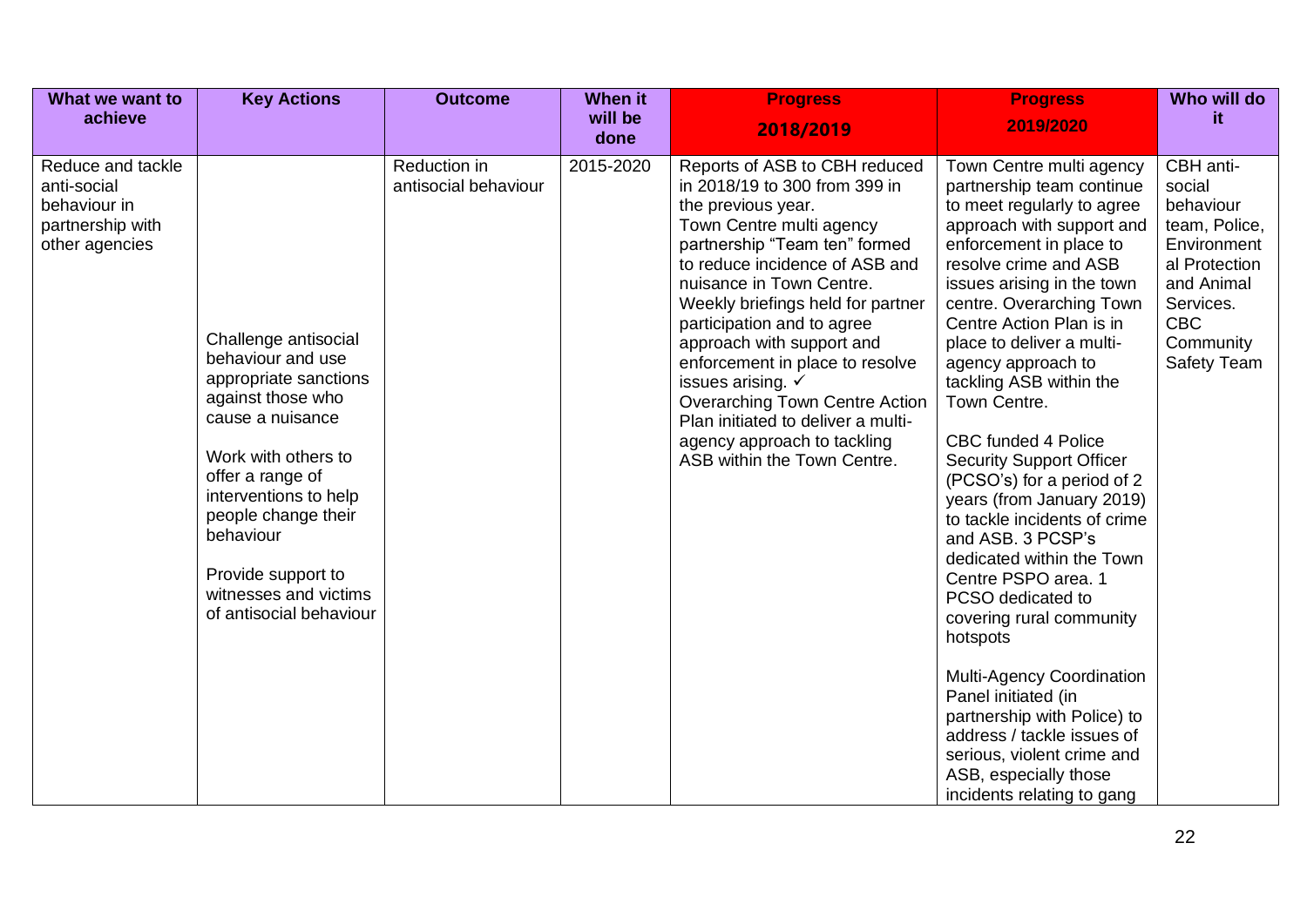| What we want to | <b>Key Actions</b> | <b>Outcome</b> | <b>When it</b>  | <b>Progress</b> | <b>Progress</b>                                                                                                                                                                                                                                                       | Who will do |
|-----------------|--------------------|----------------|-----------------|-----------------|-----------------------------------------------------------------------------------------------------------------------------------------------------------------------------------------------------------------------------------------------------------------------|-------------|
| achieve         |                    |                | will be<br>done | 2018/2019       | 2019/2020                                                                                                                                                                                                                                                             | it.         |
|                 |                    |                |                 |                 | activity, drugs and hate<br>crime.                                                                                                                                                                                                                                    |             |
|                 |                    |                |                 |                 | CBH have promoted zero<br>tolerance to drug activity<br>within Council Housing<br>Stock and have publicised<br>closure orders and<br>evictions for high level<br>ASB activity in the local<br>press.                                                                  |             |
|                 |                    |                |                 |                 | CBH lead on the<br>Sanctuary scheme and<br>are part of the DV Forum,<br>MARAC, Hate Crime<br><b>Prevention Panel, Safer</b><br><b>Colchester Partnership</b><br>and continue to liaise with<br>other housing providers to<br>give advice and deliver<br>ASB training. |             |
|                 |                    |                |                 |                 | CBC and CBH Community<br>Safety Teams lead and<br>deliver the Anti-Social<br><b>Behaviour Case Review</b><br>process - a multi-agency<br>response to multiple<br>incidents of ASB<br>CBH work with Catch 22<br>family intervention project<br>and Open Road to help   |             |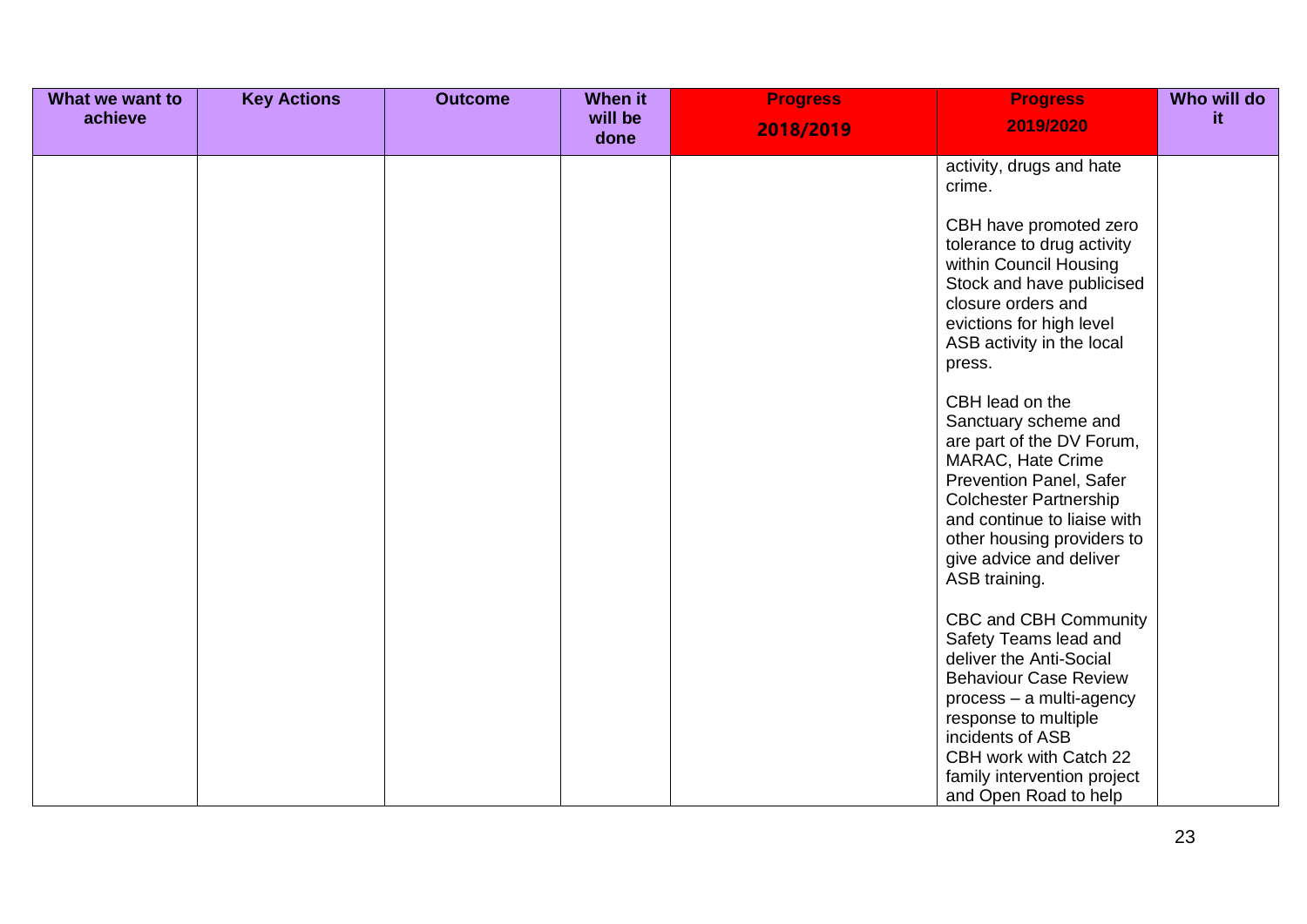| What we want to<br>achieve | <b>Key Actions</b> | <b>Outcome</b> | When it<br>will be<br>done | <b>Progress</b><br>2018/2019 | <b>Progress</b><br>2019/2020        | Who will do<br>it. |
|----------------------------|--------------------|----------------|----------------------------|------------------------------|-------------------------------------|--------------------|
|                            |                    |                |                            |                              | sustain tenancies and<br>reduce ASB |                    |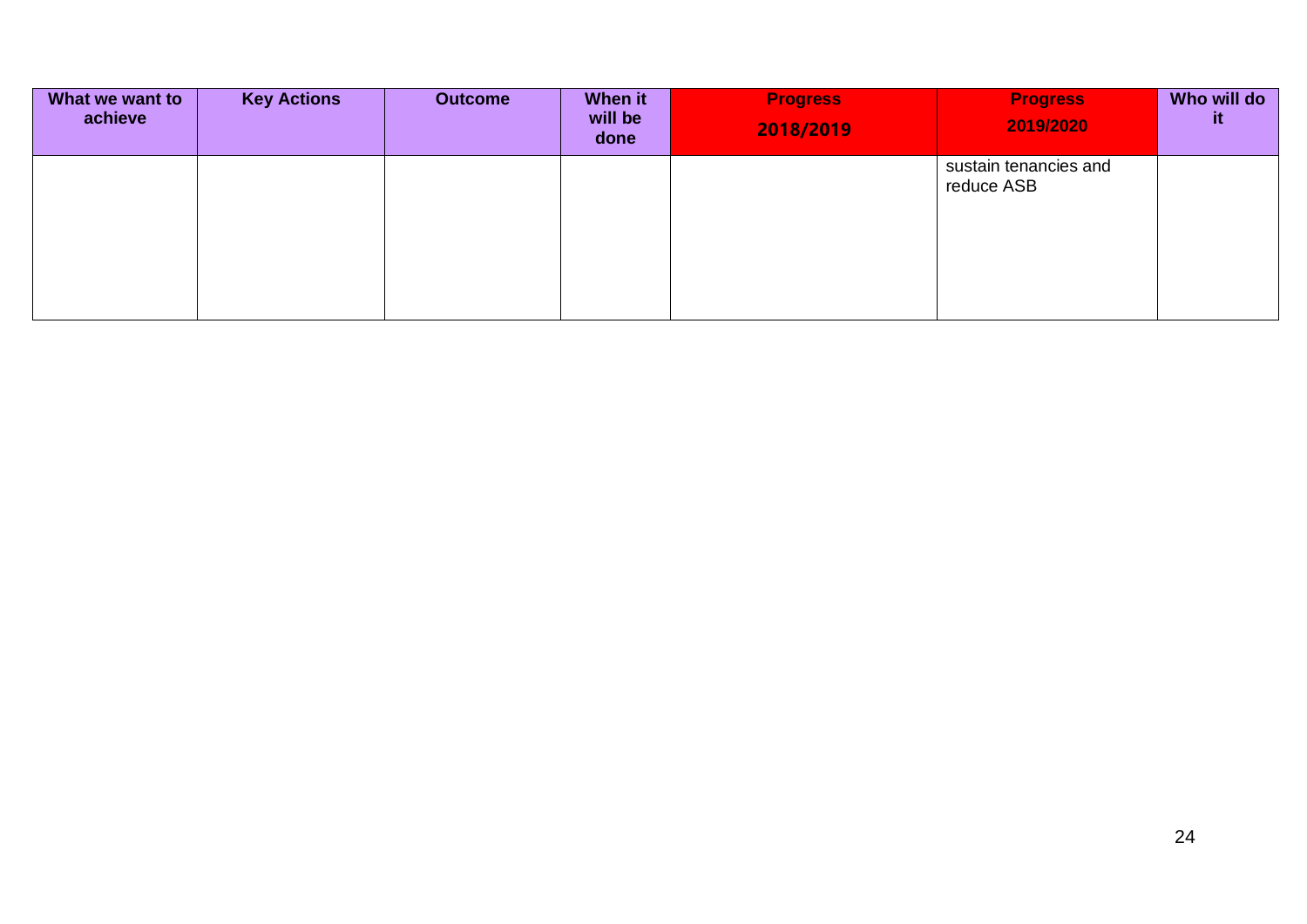#### **3. Prevent homelessness and rough sleeping**

Preventing homelessness and rough sleeping are addressed in our Homelessness Strategy 2014-2019. The Delivery plan for the strategy can be found by following the link here: <http://www.colchester.gov.uk/homelessnessstrategy>

| What we want to<br>achieve                                                                                                                                                          | <b>Key Actions</b>                                                                                                                                                                    | <b>Outcomes</b>                                                                                                | <b>When it</b><br>will be<br>done | <b>Progress</b><br>2018/2019                                                                                                                                                                                                                                                                                                                        | <b>Progress</b><br>2019/2020                                                                                                                                                                                                                                                                                                                      | Who will do<br>it                                     |
|-------------------------------------------------------------------------------------------------------------------------------------------------------------------------------------|---------------------------------------------------------------------------------------------------------------------------------------------------------------------------------------|----------------------------------------------------------------------------------------------------------------|-----------------------------------|-----------------------------------------------------------------------------------------------------------------------------------------------------------------------------------------------------------------------------------------------------------------------------------------------------------------------------------------------------|---------------------------------------------------------------------------------------------------------------------------------------------------------------------------------------------------------------------------------------------------------------------------------------------------------------------------------------------------|-------------------------------------------------------|
| Progress on the<br>actions set out in the<br><b>Homelessness</b><br><b>Strategy Delivery plan</b><br>monitored and updated<br>annually.                                             | Consult with<br><b>Homelessness Strategy</b><br>Project Group and other<br>key organisations on<br>progress on actions.                                                               | Delivery plan<br>updated, and<br>progress report<br>completed and<br>published on<br>website.                  | Annually                          | Delivery plan updated in<br>conjunction with Project<br>Group and a progress report<br>completed and published on<br>website.                                                                                                                                                                                                                       | Updated actions incorporated<br>into new Homelessness and<br>Rough Sleeping Strategy.                                                                                                                                                                                                                                                             | Housing<br>Strategy<br>Officer                        |
| To produce a new<br>Homelessness<br>Strategy for<br>Colchester.                                                                                                                     | Project Group set up with<br>key stakeholders to carry<br>out a review of<br>Homelessness in<br>Colchester and develop a<br>new Homelessness<br><b>Strategy and Delivery</b><br>plan. | A new<br>Homelessness<br>Strategy<br>written and<br>published.                                                 | $2019 -$<br>2020                  | Consultation event for the<br>new Homelessness and<br><b>Rough Sleeping Strategy</b><br>held in conjunction with<br>Homeless Link.<br>Multi-agency Project Group<br>set up to develop new<br>Homelessness and Rough<br>Sleeper Strategy and first<br>meeting held.                                                                                  | Colchester's new<br>Homelessness and Rough<br><b>Sleeping Strategy and Delivery</b><br>Plan developed and agreed by<br>Cabinet in November 2019.<br>Housing and Homelessness<br><b>Strategy Evidence base</b><br>updated.<br>Documents published on CBC<br>website.                                                                               | Housing<br>Strategy<br>Officer                        |
| Ensure we are best<br>placed to respond to<br>the new duties placed<br>on local authorities<br>because of the<br>implementation of the<br>Homelessness<br><b>Reduction Act 2017</b> | Review the impact of the<br><b>Homelessness Reduction</b><br>Act 2017 on our services<br>and strategies                                                                               | Our services<br>can meet the<br>requirements<br>of the<br>legislation and<br>respond to<br>customers'<br>needs | $2017 -$<br>2018                  | CBH have delegated<br>responsibility for the delivery<br>of the Homelessness and<br><b>Housing Advice service</b><br>through its Housing Options<br>team. The implementation of<br>the Homelessness Reduction<br>Act has been delivered<br>following significant<br>preparation as detailed in<br>2017/2018. A significant<br>change implemented in | The HRA is fully implemented<br>and the Housing Options<br>service reconfigured to meet<br>the requirements.<br>During the year 1493<br>households approached as<br>homeless or threatened with<br>homelessness and 791<br>Personal Housing Plans were<br>completed. 230 households<br>were accepted as homeless<br>and in priority need with the | <b>CBC/CBH</b><br>Housing<br><b>Solutions</b><br>Team |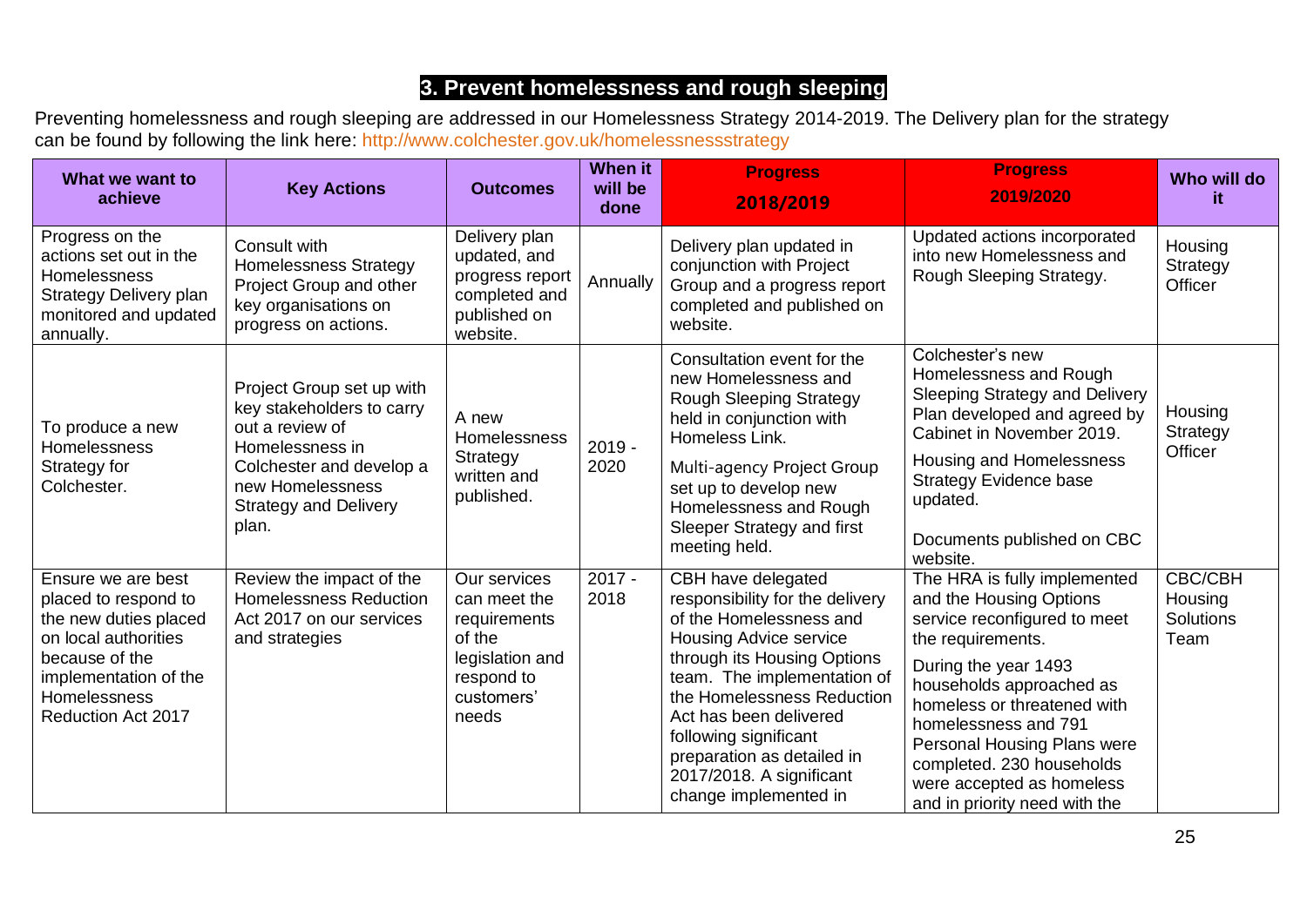| What we want to<br>achieve | <b>Key Actions</b> | <b>Outcomes</b> | <b>When it</b><br>will be<br>done | <b>Progress</b><br>2018/2019                                                                                                                                                                                                                                                                                                                                                                                                                                                                                                                                                                                                     | <b>Progress</b><br>2019/2020                                                                                                                     | Who will do<br>it |
|----------------------------|--------------------|-----------------|-----------------------------------|----------------------------------------------------------------------------------------------------------------------------------------------------------------------------------------------------------------------------------------------------------------------------------------------------------------------------------------------------------------------------------------------------------------------------------------------------------------------------------------------------------------------------------------------------------------------------------------------------------------------------------|--------------------------------------------------------------------------------------------------------------------------------------------------|-------------------|
|                            |                    |                 |                                   | 2018/2019 was the provision<br>of a Housing Options wizard<br>website to provide advice and<br>guidance to those who may<br>be homeless or threatened<br>with homelessness.<br>During the year 1344<br>households approached as<br>homeless or threatened with<br>homelessness and 744<br>Personal Housing Plans were<br>completed. 115 households<br>were accepted as homeless<br>and in priority need with the<br>Council accepting a duty to<br>provide permanent<br>accommodation. This is a<br>37.5% reduction from<br>2017/2018.<br>Action was taken to prevent<br>and relieve homelessness for<br>another 276 households. | Council accepting a duty to<br>provide permanent<br>accommodation.<br>Action was taken to prevent<br>homelessness for another 285<br>households. |                   |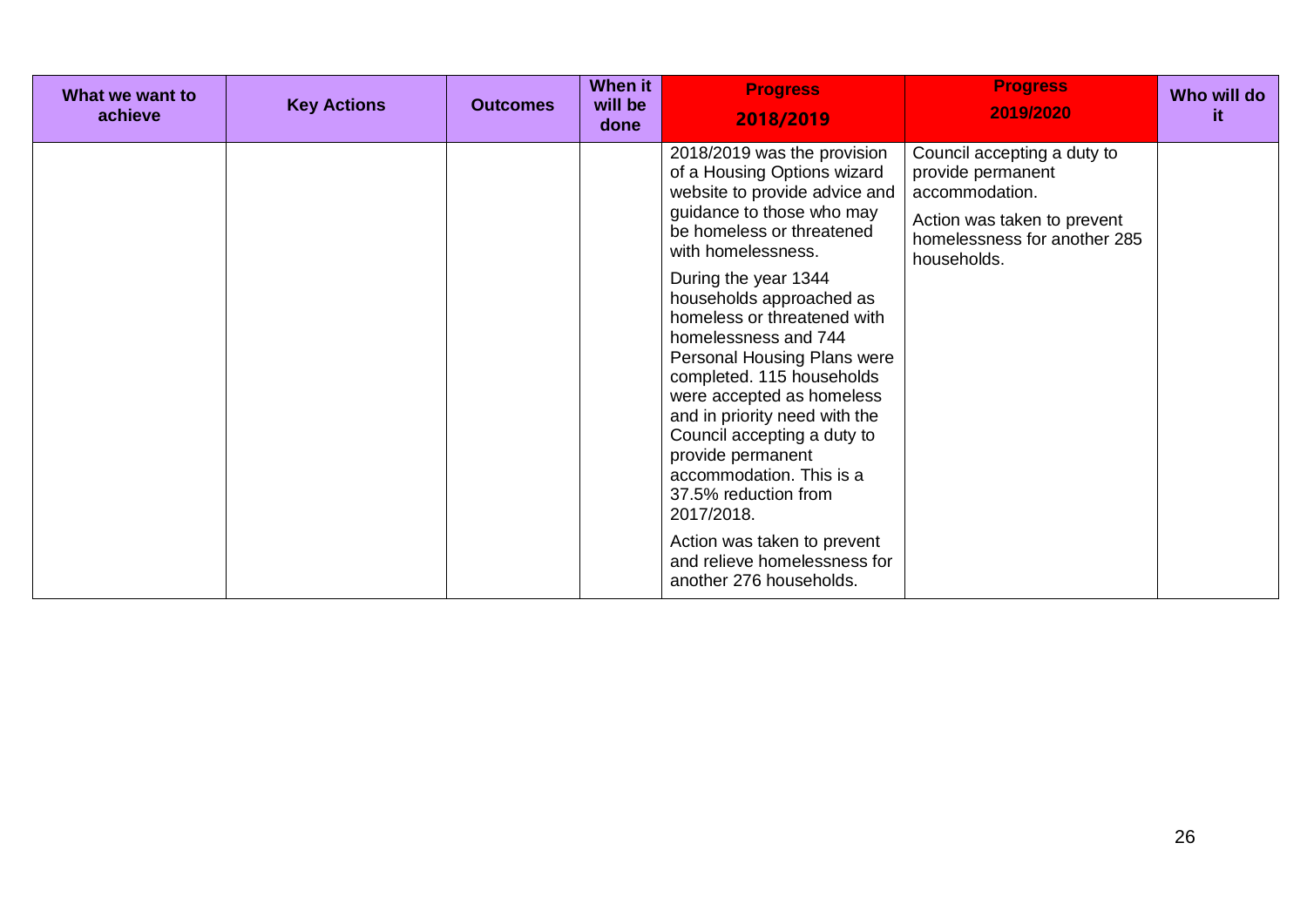#### **4. Work in partnership to improve the Life Chances of Colchester's residents, including their health and well-being**

| What we want to<br>achieve                                                                                                                           | <b>Key Actions</b>                                                                                                                                                                                                                                                                                                                                              | <b>Outcomes</b>                                                                                                                                                       | <b>When it</b><br>will be                | <b>Progress</b>                                                                                                                                                                                                                                                                                                                                                                                                                                                                                                                                                                                                                                                                                                                                                        | <b>Progress</b>                                                                                                                                                                                                                                                                                                                                                                                                                                                                                                                                                                                                                                                                                                                                                                                | Who will do                                                                                                                                                 |
|------------------------------------------------------------------------------------------------------------------------------------------------------|-----------------------------------------------------------------------------------------------------------------------------------------------------------------------------------------------------------------------------------------------------------------------------------------------------------------------------------------------------------------|-----------------------------------------------------------------------------------------------------------------------------------------------------------------------|------------------------------------------|------------------------------------------------------------------------------------------------------------------------------------------------------------------------------------------------------------------------------------------------------------------------------------------------------------------------------------------------------------------------------------------------------------------------------------------------------------------------------------------------------------------------------------------------------------------------------------------------------------------------------------------------------------------------------------------------------------------------------------------------------------------------|------------------------------------------------------------------------------------------------------------------------------------------------------------------------------------------------------------------------------------------------------------------------------------------------------------------------------------------------------------------------------------------------------------------------------------------------------------------------------------------------------------------------------------------------------------------------------------------------------------------------------------------------------------------------------------------------------------------------------------------------------------------------------------------------|-------------------------------------------------------------------------------------------------------------------------------------------------------------|
|                                                                                                                                                      |                                                                                                                                                                                                                                                                                                                                                                 |                                                                                                                                                                       | done                                     | 2018/2019                                                                                                                                                                                                                                                                                                                                                                                                                                                                                                                                                                                                                                                                                                                                                              | 2019/20                                                                                                                                                                                                                                                                                                                                                                                                                                                                                                                                                                                                                                                                                                                                                                                        | it                                                                                                                                                          |
| Improve health &<br>wellbeing of<br><b>Colchester residents</b><br>through greater<br>integration of housing,<br>health and social care<br>services. | Engage with<br>partner services<br>and identify<br>opportunities for<br>joint working and<br>service delivery to<br>tackle housing as a<br>long-term barrier to<br>health.<br>Explore<br>opportunities for<br>additional Public<br>Health funding.<br>Establish effective<br>multidisciplinary<br>care/referral<br>pathways<br>Work with local<br>community and | Joint working<br>established between<br>housing, health and<br>social care<br>Pathways<br>established, and<br>referral processes<br>improved<br><b>Regular Forums</b> | 2015-18<br>$2015 -$<br>2020<br>2015-2020 | CBH developed a<br>secondment for mental health<br>social worker, which is<br>developing improved<br>communication; pathways<br>and assessments for people<br>with a mental health issue<br>who are threatened with<br>homelessness.<br>This role is particularly to<br>support those who are at risk<br>of or are sleeping rough; but<br>also supports discharge from<br>residential placement; or<br>those at risk of admission or<br>losing a home.<br><b>Funding through Sport</b><br><b>England Local Delivery Pilot</b><br>is being used to lever in<br>system wide funding and to<br>test and learn what will work<br>in connecting residents with<br>their communities and<br>improving health through<br>decreasing inactivity.<br>Partnerships with Catch 22 | Following the success of the<br><b>CBH Mental Health Project,</b><br>funding was secured from the<br><b>North East Essex Clinical</b><br><b>Commissioning Group</b><br>(NEECCG) in partnership with<br><b>Essex Partnership University</b><br>Trust (EPUT), CBH and<br><b>Tendring District Council to</b><br>add additional resources to<br>expand the provision to cover<br>North East Essex, for all tenure<br>types. The Health and Housing<br>Partnership commenced in<br>February 2020 with 2 years<br>funding, now consisting of 4<br>mental health professionals on<br>secondment.<br>CBC have worked in<br>partnership with the North East<br>Essex Health and Wellbeing<br>Alliance, which is a<br>collaboration of<br>commissioners, providers and<br>other system partners working | Registered<br>Providers<br><b>Essex</b><br>County<br>Council<br><b>CBC-Healthy</b><br>Homes<br>Team-<br><b>NEE CCG</b><br>Catch 22<br><b>NEE CCG</b><br>ECC |
|                                                                                                                                                      | voluntary sector<br>organisations to<br>improve                                                                                                                                                                                                                                                                                                                 | established,<br>Tenancy audits in                                                                                                                                     |                                          | housing intervention project<br>have led to them changing<br>their model to incorporate                                                                                                                                                                                                                                                                                                                                                                                                                                                                                                                                                                                                                                                                                | together to transform the<br>health and wellbeing of the<br>population of North East Essex<br>as an integrated system. In this                                                                                                                                                                                                                                                                                                                                                                                                                                                                                                                                                                                                                                                                 |                                                                                                                                                             |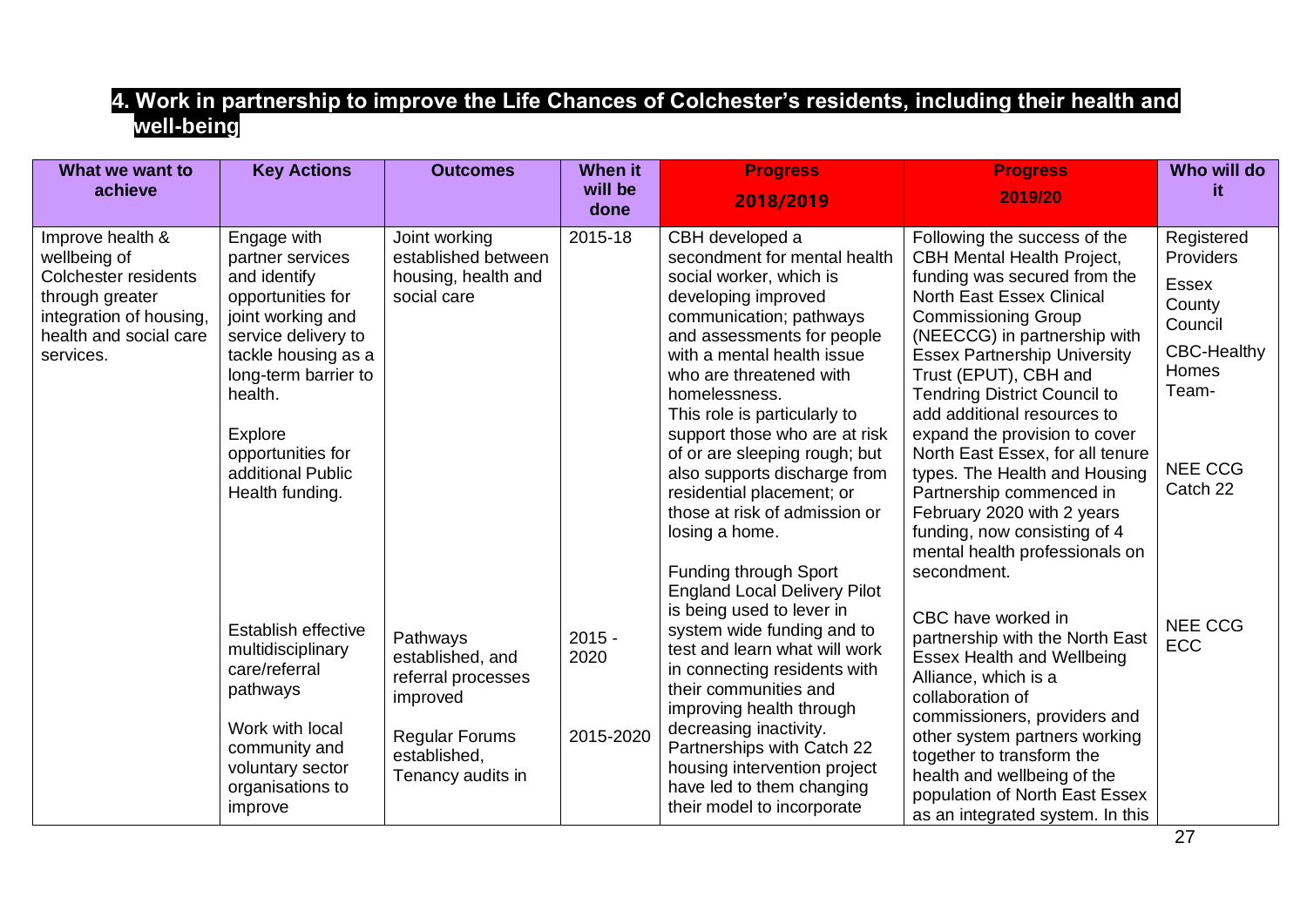| What we want to | <b>Key Actions</b>                                                    | <b>Outcomes</b>                         | When it         | <b>Progress</b>                                                                                                                                                                                                                                                                                                                                                                                                                                                                                                                                                                                                                                                                                                                                                                                                                                               | <b>Progress</b>                                                                                                                                                                                                                                                                                                                                                                                                   | Who will do                                                                             |
|-----------------|-----------------------------------------------------------------------|-----------------------------------------|-----------------|---------------------------------------------------------------------------------------------------------------------------------------------------------------------------------------------------------------------------------------------------------------------------------------------------------------------------------------------------------------------------------------------------------------------------------------------------------------------------------------------------------------------------------------------------------------------------------------------------------------------------------------------------------------------------------------------------------------------------------------------------------------------------------------------------------------------------------------------------------------|-------------------------------------------------------------------------------------------------------------------------------------------------------------------------------------------------------------------------------------------------------------------------------------------------------------------------------------------------------------------------------------------------------------------|-----------------------------------------------------------------------------------------|
| achieve         |                                                                       |                                         | will be<br>done | 2018/2019                                                                                                                                                                                                                                                                                                                                                                                                                                                                                                                                                                                                                                                                                                                                                                                                                                                     | 2019/20                                                                                                                                                                                                                                                                                                                                                                                                           | it.                                                                                     |
|                 | information, access<br>and support for<br>household health<br>checks. | place to identify<br>vulnerable tenants |                 | health and wellbeing<br>interventions such as walk &<br>talk sessions and connecting<br>families to their local<br>communities in a bid to<br>decrease inactivity and<br>improve health as part of their<br>homelessness prevention<br>work.<br>Work undertaken to<br>encourage adoption of<br>Livewell campaign by NEE<br>Alliance in promoting health<br>and wellbeing and prevention<br>across the acute and health<br>and social care sectors<br>The Health and Housing<br>Project has worked with a<br>wide range of partner<br>services including within<br>health, social care and the<br>community. Raised<br>awareness of the work of the<br>Private Sector Housing team<br>(PSHT) and provided<br>shadowing opportunities to<br>colleagues from other<br>services. Referral pathways<br>into the services provided by<br>the PSHT have been set up. | work we have supported the<br>creation of the Local Delivery<br>Plan and lead on the Be Well<br>Domain.<br>The referral pathways into the<br>Private Sector Housing (PSH)<br>team created by the Health<br>and Housing Project still exist,<br>although referrals have<br>reduced. Shadowing<br>opportunities still made<br>available and we have had<br>Adult Social Care and other<br>colleagues join the team. | <b>CBC</b><br>Customer<br>Solutions,<br><b>CBC-Private</b><br>Sector<br>Housing<br>Team |
|                 |                                                                       |                                         |                 |                                                                                                                                                                                                                                                                                                                                                                                                                                                                                                                                                                                                                                                                                                                                                                                                                                                               |                                                                                                                                                                                                                                                                                                                                                                                                                   | 28                                                                                      |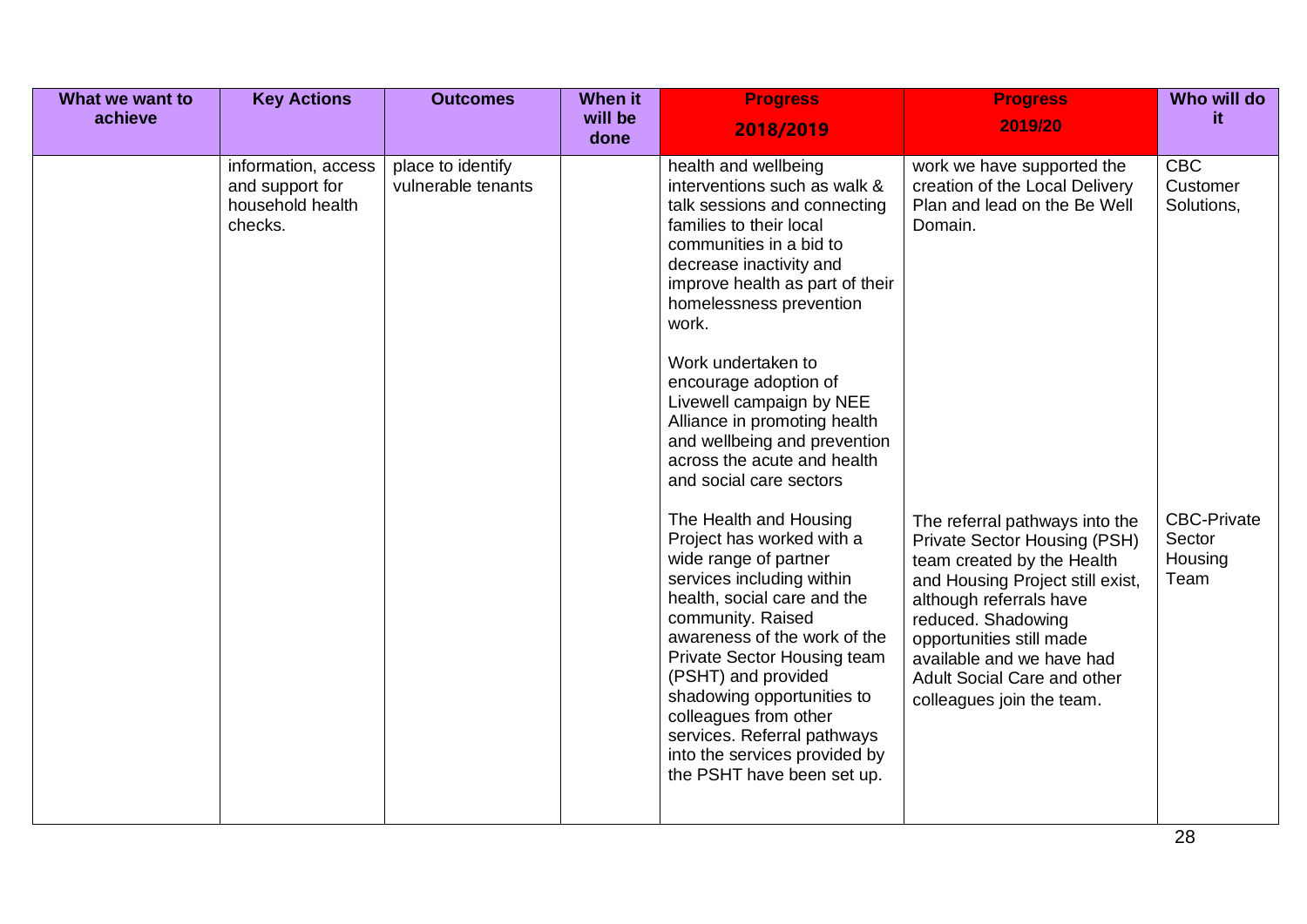| What we want to<br>achieve                                                                                                                                                                                      | <b>Key Actions</b>                                                                                                               | <b>Outcomes</b>                                                                                                                                                   | <b>When it</b><br>will be<br>done | <b>Progress</b><br>2018/2019                                                                                                                                                                                                                                                                                                                                                                                    | <b>Progress</b><br>2019/20                                                                                                                                                                                                                                                                                                                                                                                                                                                                                                                         | Who will do<br>it.                                                                                                                      |
|-----------------------------------------------------------------------------------------------------------------------------------------------------------------------------------------------------------------|----------------------------------------------------------------------------------------------------------------------------------|-------------------------------------------------------------------------------------------------------------------------------------------------------------------|-----------------------------------|-----------------------------------------------------------------------------------------------------------------------------------------------------------------------------------------------------------------------------------------------------------------------------------------------------------------------------------------------------------------------------------------------------------------|----------------------------------------------------------------------------------------------------------------------------------------------------------------------------------------------------------------------------------------------------------------------------------------------------------------------------------------------------------------------------------------------------------------------------------------------------------------------------------------------------------------------------------------------------|-----------------------------------------------------------------------------------------------------------------------------------------|
|                                                                                                                                                                                                                 | Reduce the<br>number of home<br>hazards most likely<br>to have a negative<br>impact on<br>residents' health<br>and safety.       | Home hazards<br>reduced by 300 per<br>annum                                                                                                                       | 2015-2020                         | More than 300 serious<br>housing hazards have been<br>removed from homes in the<br>private sector through the<br>work of the Private Sector<br>Housing team, including over<br>50 Category 1 hazards. This<br>is through a combination of<br>informal and formal<br>enforcement activity and the<br>offering of discretionary loans<br>to homeowners to enable<br>them to undertake works to<br>remove hazards. | More than 400 serious housing<br>hazards have been removed<br>from homes in the private<br>sector through the work of the<br>Private Sector Housing team,<br>including 116 Category 1<br>hazards. This is through a<br>combination of informal and<br>formal enforcement activity.<br>In addition, 5 serious housing<br>hazards have been removed<br>from the homes of 5 vulnerable<br>owner occupiers by the<br>Healthy Homes Team through<br>the provision of a discretionary<br>loan to enable them to<br>undertake works to remove<br>hazards. | <b>CBC-Private</b><br>Sector<br>Housing<br>Team                                                                                         |
| Undertake targeted<br>activity to support the<br>most vulnerable<br>members of the<br>community who live in<br>the poorest quality<br>housing containing<br>Category 1 and<br>significant Category 2<br>hazards | Establish and pilot<br>new referral<br>pathways between<br><b>Private Sector</b><br>Housing &<br><b>Customer Support</b><br>Team | Pathways<br>established<br>Progress to<br>achieving an annual<br>target of improving<br>300 dwellings<br>occupied by<br>vulnerable people<br>including those with | 2014-16                           | The Health and Housing<br>Project has set up referral<br>pathways into the team, for<br>other agencies to raise<br>concerns about the housing<br>conditions of vulnerable<br>residents.<br>More than 70 dwellings<br>improved by the removal of<br>serious Category 1 and<br>Category 2 housing hazards<br>through a combination of                                                                             | Referral pathways into the<br>team, for other agencies to<br>raise concerns about the<br>housing conditions of<br>vulnerable residents still exist,<br>but referrals have reduced.<br>167 dwellings have been<br>improved by the Private Sector<br>Housing team through the<br>removal of 406 serious<br>Category 1 and Category 2<br>housing hazards through a                                                                                                                                                                                    | <b>CBC Private</b><br>Sector<br>Housing $-$<br><b>CBC Healthy</b><br>Homes Team<br>Registered<br>Providers<br>NEE CCG<br><b>ECC ACE</b> |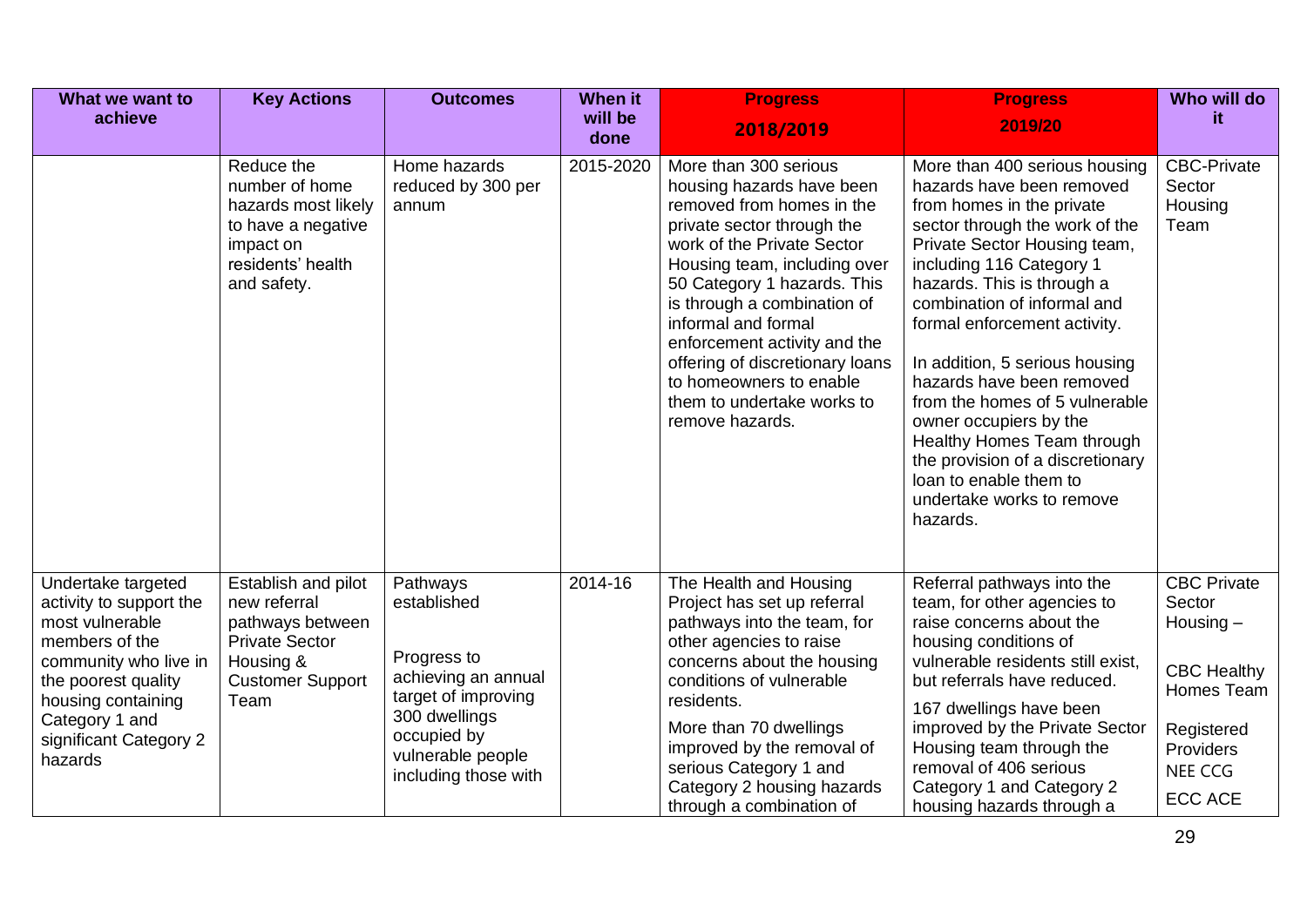| What we want to<br>achieve                                                                                      | <b>Key Actions</b>                                                                                                                                                                                                      | <b>Outcomes</b>                                                                                                                                                              | <b>When it</b><br>will be                                            | <b>Progress</b><br>2018/2019                                                                                                                                                                                                                                                                                                                                                                                                                                                                             | <b>Progress</b><br>2019/20                                                                                                                                                                                                                                                                                                                                                                                                                                                                                                                                                | Who will do<br>it.                      |
|-----------------------------------------------------------------------------------------------------------------|-------------------------------------------------------------------------------------------------------------------------------------------------------------------------------------------------------------------------|------------------------------------------------------------------------------------------------------------------------------------------------------------------------------|----------------------------------------------------------------------|----------------------------------------------------------------------------------------------------------------------------------------------------------------------------------------------------------------------------------------------------------------------------------------------------------------------------------------------------------------------------------------------------------------------------------------------------------------------------------------------------------|---------------------------------------------------------------------------------------------------------------------------------------------------------------------------------------------------------------------------------------------------------------------------------------------------------------------------------------------------------------------------------------------------------------------------------------------------------------------------------------------------------------------------------------------------------------------------|-----------------------------------------|
|                                                                                                                 | Work with Clinical<br>Commissioning<br>Group and Health<br>and Social Care<br>Services through<br>the Care Closer to<br>Home Strategy to<br>tie Environmental<br>Health into care<br>planning and<br>patient discharge. | long term health<br>conditions.<br>Facilitate quick and<br>ready access to<br>services which<br>resolve property-<br>related barriers to<br>returning to/staying<br>at home. | done                                                                 | informal and formal<br>enforcement action and the<br>offering of discretionary loans<br>to home owners.<br>Health and Housing Project<br>Officer based in hospital<br>discharge hub.<br>Agreement in place for a<br><b>Senior Occupational</b><br>Therapist to be seconded to<br>the Private Sector Housing<br>Team from ECC. The pilot 1-<br>year project will run in 2019-<br>2020 to work on facilitating<br>timely discharge from<br>hospital, respite care, step<br>down beds and so on to<br>home. | combination of informal and<br>formal enforcement action.<br>5 dwellings have been<br>improved by the Healthy<br>Homes team through the<br>removal of 5 serious housing<br>hazards by the Healthy Homes<br>Team through the offering of<br>discretionary loans to<br>homeowners.<br>A Senior Occupational<br>Therapist has been seconded<br>to the Healthy Homes Team<br>from ECC to support greater<br>integration between CBC and<br>ECC and has proven to be<br>very positive in terms of<br>partnership working and<br>improving speed of discharge<br>from hospital. |                                         |
| Achieve cost savings<br>to the NHS and wider<br>society as a result of<br>housing<br>improvements on<br>health. | Purchase housing<br>health cost<br>calculator and<br>populate with data<br>for each<br>intervention or<br>housing assistance<br>case where<br>housing hazards                                                           | £80,000 NHS Cost<br>savings delivered<br>annually                                                                                                                            | Cost<br>calculator<br>purchased<br>2014<br>Cost<br>saving<br>ongoing | Housing and Health costs<br>calculator not purchased<br>again for 2018-19, but to be<br>reconsidered for 2019/20.                                                                                                                                                                                                                                                                                                                                                                                        | The Housing and Health costs<br>calculator not purchased for<br>2019-20                                                                                                                                                                                                                                                                                                                                                                                                                                                                                                   | <b>CBC Private</b><br>Sector<br>Housing |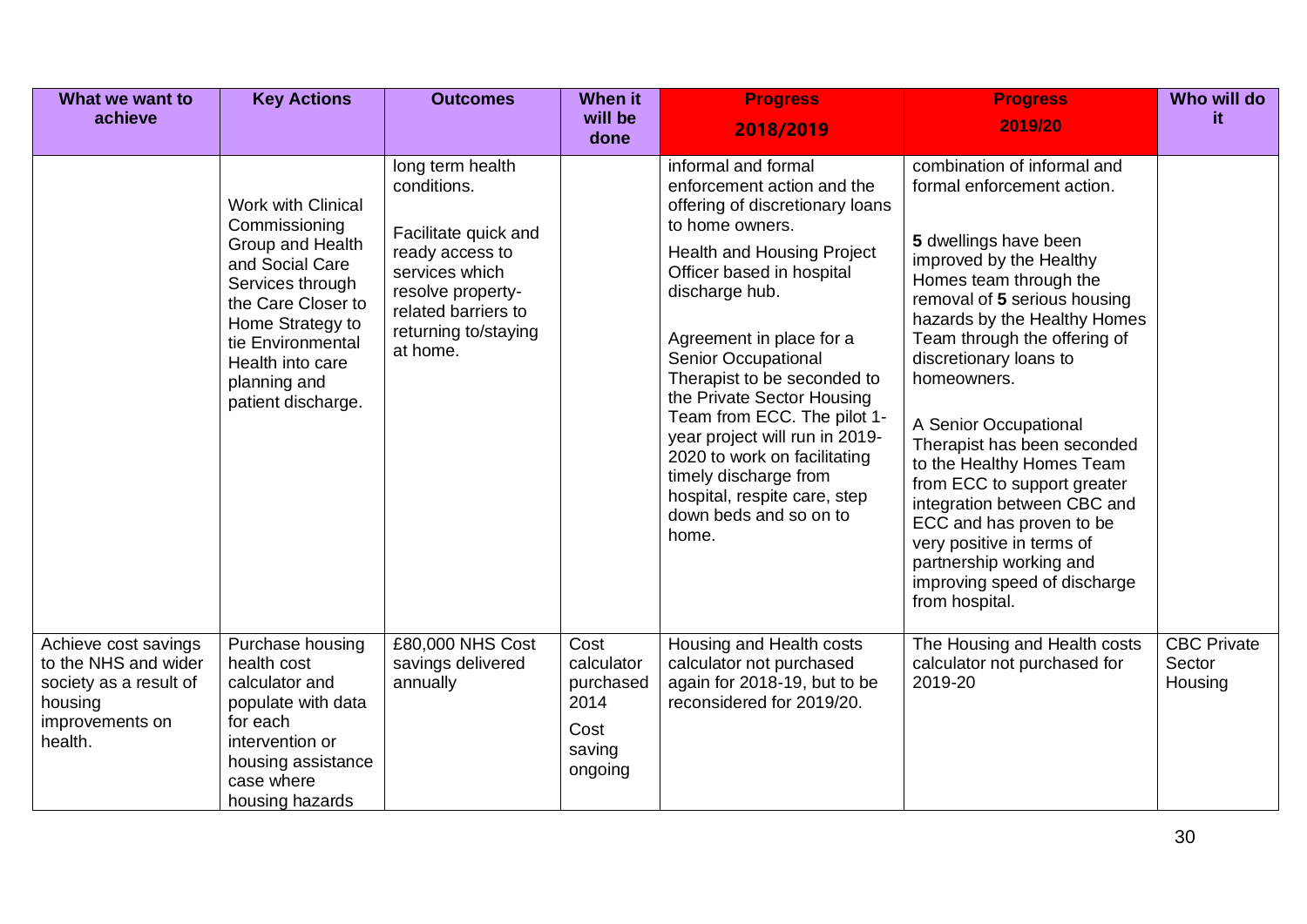| What we want to                        | <b>Key Actions</b>                                                                                                                                                                                                                                                                                                                  | <b>Outcomes</b>                                                                                                                                                                  | <b>When it</b>              | <b>Progress</b>                                                                                                                                                                                                                                                                    | <b>Progress</b>                                                                                                                                                                                                                                                                                                                                                                                                                                                                                                                              | Who will do                                                                                                                                                  |
|----------------------------------------|-------------------------------------------------------------------------------------------------------------------------------------------------------------------------------------------------------------------------------------------------------------------------------------------------------------------------------------|----------------------------------------------------------------------------------------------------------------------------------------------------------------------------------|-----------------------------|------------------------------------------------------------------------------------------------------------------------------------------------------------------------------------------------------------------------------------------------------------------------------------|----------------------------------------------------------------------------------------------------------------------------------------------------------------------------------------------------------------------------------------------------------------------------------------------------------------------------------------------------------------------------------------------------------------------------------------------------------------------------------------------------------------------------------------------|--------------------------------------------------------------------------------------------------------------------------------------------------------------|
| achieve                                |                                                                                                                                                                                                                                                                                                                                     |                                                                                                                                                                                  | will be<br>done             | 2018/2019                                                                                                                                                                                                                                                                          | 2019/20                                                                                                                                                                                                                                                                                                                                                                                                                                                                                                                                      | it.                                                                                                                                                          |
|                                        | have been<br>removed.                                                                                                                                                                                                                                                                                                               |                                                                                                                                                                                  |                             |                                                                                                                                                                                                                                                                                    |                                                                                                                                                                                                                                                                                                                                                                                                                                                                                                                                              |                                                                                                                                                              |
| Reduce fuel poverty in<br>the borough. | Promote Warm<br>Home Discount<br>and Priority<br>Services Register<br>for vulnerable<br>residents.<br>Provide fuel<br>poverty advice to<br>households &<br>signpost customers<br>to income<br>maximisation and<br>fuel tariff/debt<br>advice.<br>Signpost<br>customers to<br><b>Green Deal offers</b><br>and measures<br>available. | Increased take up of<br>Warm Home<br>discount.<br>Reduction in fuel<br>poverty in the<br>borough                                                                                 | 2015-2020<br>2015-2020      | CBH reviewed homes where<br>energy rating was below<br>expectation to implement<br>"warm homes" insulation and<br>heating survey.<br><b>CBH Financial Inclusion team</b><br>actively support tenants to<br>make better choices in utility<br>tariff and use energy<br>efficiently. | Working with ECC and other<br>districts/boroughs, work has<br>commenced around supporting<br>the UK Power Networks<br>recently launched Heat<br>Decarbonisation Strategy to<br>support communities that are<br>heavily dependent on oil, to<br>use greener fuels. This work is<br>ongoing.<br>Financial inclusion team ran<br>workshops for staff to build on<br>their skills to reduce fuel<br>poverty. The team also<br>continue to actively support<br>tenants to make better choices<br>in utility tariff and use energy<br>efficiently. | $CBC -$<br>Community<br>Initiatives<br>Team,<br>Voluntary<br>sector<br>Energy<br>suppliers<br>Energy<br>Savings<br>Trust<br>$CBC -$<br>Healthy<br>Homes Team |
|                                        | <b>New Action for</b><br>2018 - 19: Promote<br>the ECO Flex<br>scheme will allow<br>CBC, through its<br>partners, to provide<br>affordable warmth<br>assistance to fuel<br>poor and low-<br>income households<br>that are vulnerable                                                                                                | An uptake of the<br><b>ECO Flex funding</b><br>discounts provided<br>by our partners<br>Reduction in fuel<br>poverty in the<br>borough and<br>removal of excess<br>cold hazards. | <b>July 2018</b><br>onwards | Affordable warmth assistance<br>to fuel poor and low-income<br>households that are<br>vulnerable to the effects of<br>the cold provided through:<br>1 promotion delivered by<br>Aran services targeting<br>LOSA's.                                                                 | Ongoing promotion by ECO<br>Flex providers to improve<br>properties across the borough<br>has led to 45 properties having<br>energy efficiency<br>improvements such as cavity<br>wall insulation, heating, and<br>loft insulation. Awareness of<br>this scheme continues to grow                                                                                                                                                                                                                                                             | <b>CBC Warm</b><br>Homes<br>partners,<br>Energy<br>suppliers<br>$CBC -$<br>Healthy<br>Homes Team                                                             |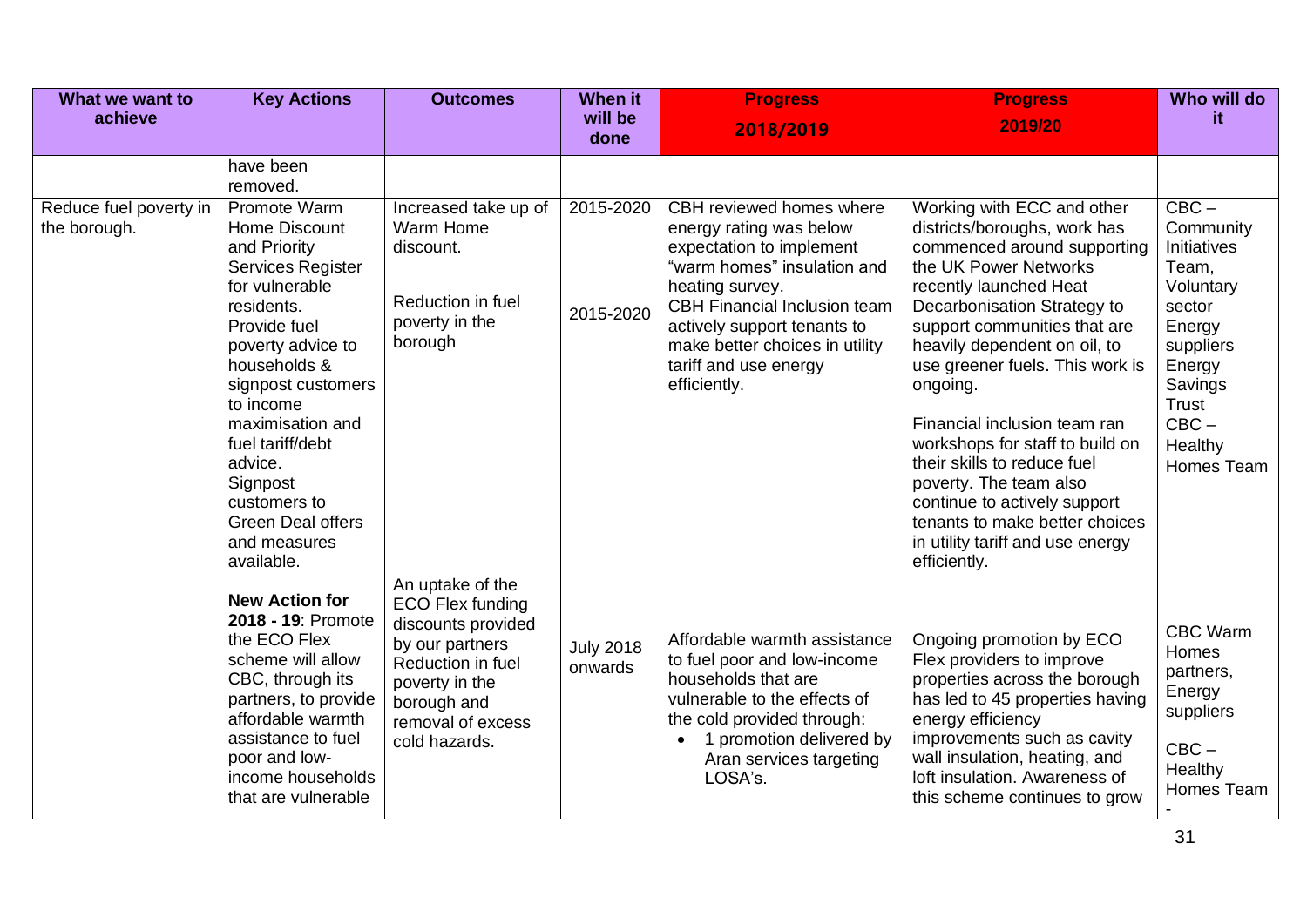| What we want to | <b>Key Actions</b>                                                                                                                                                                                                                                                                                                                                                                                                                                              | <b>Outcomes</b>                                                                                                  | When it                    | <b>Progress</b>                                                                                                                                                                                                                                                                                                                                                                                                                                                                                                                                                                                                                                                                                                                                                                                                                                      | <b>Progress</b>                                                                                                                                                                                                                                                                                                                                   | Who will do                                                             |
|-----------------|-----------------------------------------------------------------------------------------------------------------------------------------------------------------------------------------------------------------------------------------------------------------------------------------------------------------------------------------------------------------------------------------------------------------------------------------------------------------|------------------------------------------------------------------------------------------------------------------|----------------------------|------------------------------------------------------------------------------------------------------------------------------------------------------------------------------------------------------------------------------------------------------------------------------------------------------------------------------------------------------------------------------------------------------------------------------------------------------------------------------------------------------------------------------------------------------------------------------------------------------------------------------------------------------------------------------------------------------------------------------------------------------------------------------------------------------------------------------------------------------|---------------------------------------------------------------------------------------------------------------------------------------------------------------------------------------------------------------------------------------------------------------------------------------------------------------------------------------------------|-------------------------------------------------------------------------|
| achieve         |                                                                                                                                                                                                                                                                                                                                                                                                                                                                 |                                                                                                                  | will be<br>done            | 2018/2019                                                                                                                                                                                                                                                                                                                                                                                                                                                                                                                                                                                                                                                                                                                                                                                                                                            | 2019/20                                                                                                                                                                                                                                                                                                                                           | it.                                                                     |
|                 | to the effects of the<br>cold<br>Enforce the<br>provision of<br>insulation and<br>economic/efficient<br>heating systems in<br>privately rented<br>properties to<br>remove Category 1<br>and significant<br>Category 2<br>hazards of Excess<br>Cold.<br>Provide grant/loan<br>aid to owner<br>occupiers (where<br>alternative forms of<br>assistance are not<br>available) to<br>remove Category 1<br>and significant<br>Category 2<br>hazards of Excess<br>Cold | Removal of 80<br><b>Excess Cold</b><br>hazards in privately<br>rented and owner-<br>occupied homes per<br>annum. | 2015<br>onwards<br>Ongoing | 1 promotion by NCS<br>$\bullet$<br><b>Property Services</b><br>Promotion via councils<br>$\bullet$<br>FB page<br>All councillors provided<br>$\bullet$<br>with information to pass<br>on to residents<br>30 ECO Flex<br>declarations made<br>22 installations<br>$\bullet$<br>completed with 14<br>residents getting full<br>funding<br>Promoted through the<br>Winter Resilience leaflet,<br>staff attended 2 events<br>and spent 2 afternoons<br>in the ONE Colchester<br>Shop promoting the<br>scheme and<br>encouraging take-up<br>amongst residents <b>D</b><br>More than 50 homes in the<br>private rented and owner-<br>occupied sector had Category<br>1 and Category 2 Excess<br>Cold hazards removed<br>through a combination of<br>informal and formal<br>enforcement action and the<br>provision of discretionary<br>housing assistance. | through CBC's Statement of<br>Intent.<br>83 homes in the private rented<br>sector had Category 1 and<br>Category 2 hazards of Excess<br>Cold removed through a<br>combination of informal and<br>formal enforcement action.<br>5 owner occupied homes had<br>Category 1 and Category 2<br>hazards of Excess Cold<br>removed through the provision | <b>CBC-Private</b><br>Sector<br>Housing/Heal<br>thy Homes<br>Team<br>32 |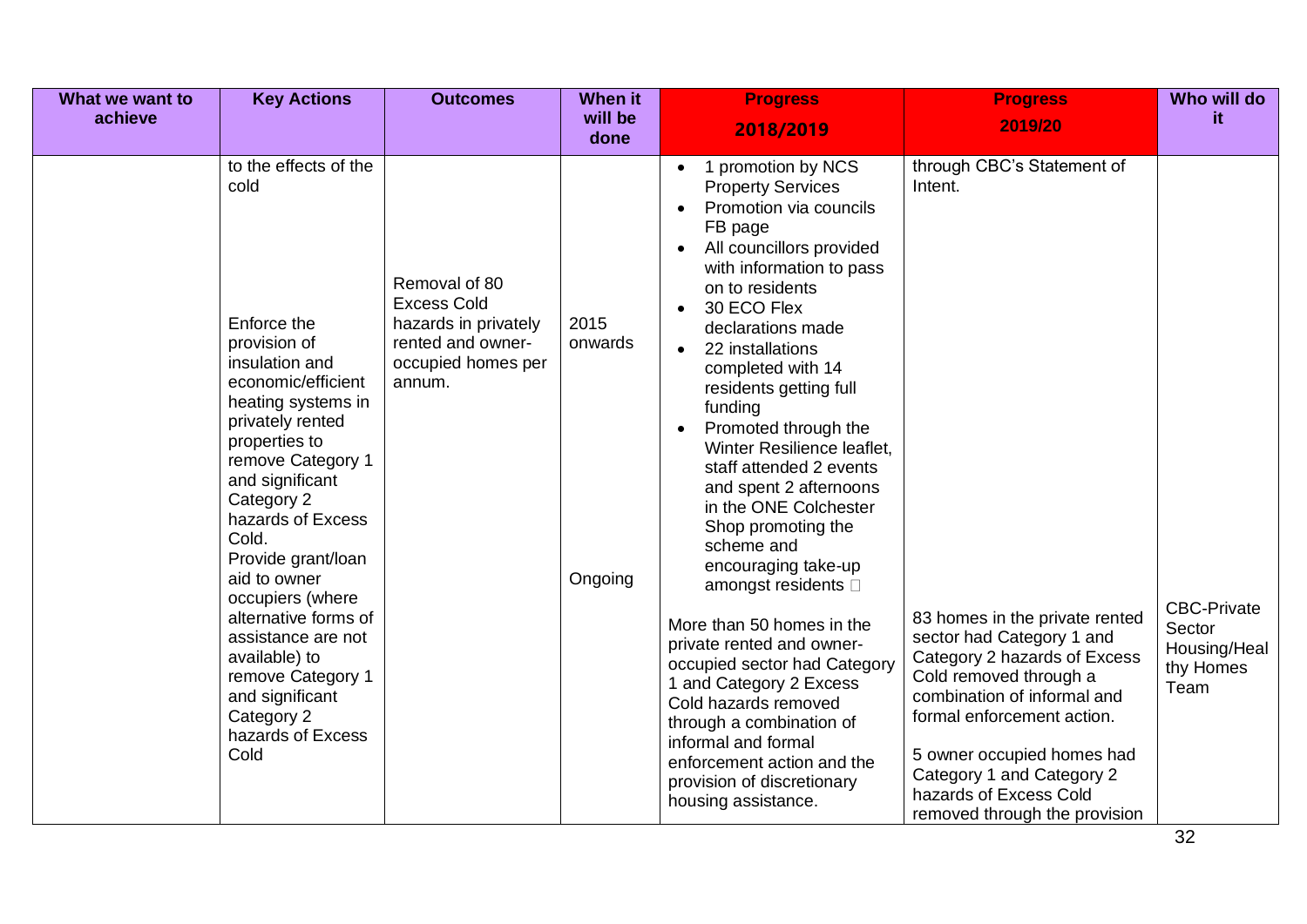| What we want to<br>achieve                                                       | <b>Key Actions</b>                                                                                                                                                                     | <b>Outcomes</b>                                                                                                                                                      | <b>When it</b><br>will be                                    | <b>Progress</b>                                                                                                                                                                                                                                                                                                                                                      | <b>Progress</b>                                                                                                                                                                                                                                                                                                                                                                                                                                           | Who will do<br>it.                                                                                      |
|----------------------------------------------------------------------------------|----------------------------------------------------------------------------------------------------------------------------------------------------------------------------------------|----------------------------------------------------------------------------------------------------------------------------------------------------------------------|--------------------------------------------------------------|----------------------------------------------------------------------------------------------------------------------------------------------------------------------------------------------------------------------------------------------------------------------------------------------------------------------------------------------------------------------|-----------------------------------------------------------------------------------------------------------------------------------------------------------------------------------------------------------------------------------------------------------------------------------------------------------------------------------------------------------------------------------------------------------------------------------------------------------|---------------------------------------------------------------------------------------------------------|
|                                                                                  |                                                                                                                                                                                        |                                                                                                                                                                      | done                                                         | 2018/2019                                                                                                                                                                                                                                                                                                                                                            | 2019/20                                                                                                                                                                                                                                                                                                                                                                                                                                                   |                                                                                                         |
|                                                                                  |                                                                                                                                                                                        |                                                                                                                                                                      |                                                              |                                                                                                                                                                                                                                                                                                                                                                      | of discretionary housing<br>assistance                                                                                                                                                                                                                                                                                                                                                                                                                    |                                                                                                         |
| Maximise resources<br>available for<br>adaptations work                          | Develop a protocol<br>with RPs which<br>sets out their<br>financial<br>contributions<br>towards<br>adaptations in<br>properties they<br>own for their<br>tenants.                      | Protocol developed<br>and contributions by<br>RP's are<br>implemented.                                                                                               | 2019/20                                                      | Not progressed, considered a<br>lower priority to other pieces<br>of work.<br>Discussions being held Essex<br>wide to whether this is a<br>project that can be<br>progressed in 2019/20 by the<br><b>Essex Well Homes Group</b><br>(which includes a rep from<br>each LA who manages the<br>DFG program)                                                             | A Registered Provider (RP)<br>offered a financial contribution<br>towards the cost of 2 large<br><b>Disabled Facilities Grant</b><br>applications in 2019/20,<br>however works were required<br>to commence prior to year-<br>end, and this was not<br>achievable.<br>The Essex Well Homes Group<br>has engaged with several<br>large RP's to discuss a<br>framework relating to<br>contributions and working in<br>partnership. This work is<br>ongoing. | $CBC -$<br>Healthy<br>Homes Team<br>Registered<br>Providers                                             |
| A proactive approach<br>to dealing with<br>dampness and<br>condensation in flats | Work with<br>Registered<br>providers and<br><b>Green Deal</b><br>providers to identify<br>and improve<br>dwellings through<br>building fabric and<br>behaviour change<br>interventions | Accommodation with<br>damp and<br>condensation<br>problems identified<br>and improved.<br>Damp & Mold<br>hazards mitigated<br><b>NHS Cost Savings</b><br>established | Pilot<br>properties<br>identified<br>2015<br>2018<br>Ongoing | Not progressed in 2018/19 as<br>a proactive project but<br>continue to respond to<br>reactive complaints regarding<br>dampness and mould.<br>One significant development<br>of flats where this was<br>identified as a problem is<br>being addressed by the<br>landlord through<br>redevelopment of the site and<br>the rehousing of tenants to<br>other properties. | Not progressed in 2019/20 as<br>a project but PSH Team<br>continue to respond to reactive<br>complaints regarding<br>Dampness and Mould.<br>A new project has been started<br>to identify rented properties<br>with poor energy efficiency<br>through comparing Energy<br><b>Performance Certificates</b><br>showing low SAP ratings with<br>data held by the Tenancy<br>Deposit protection schemes.<br>Once properties are identified                    | <b>CBC</b> - Private<br>Sector<br>Housing-<br>Registered<br>Providers<br><b>Green Deal</b><br>Providers |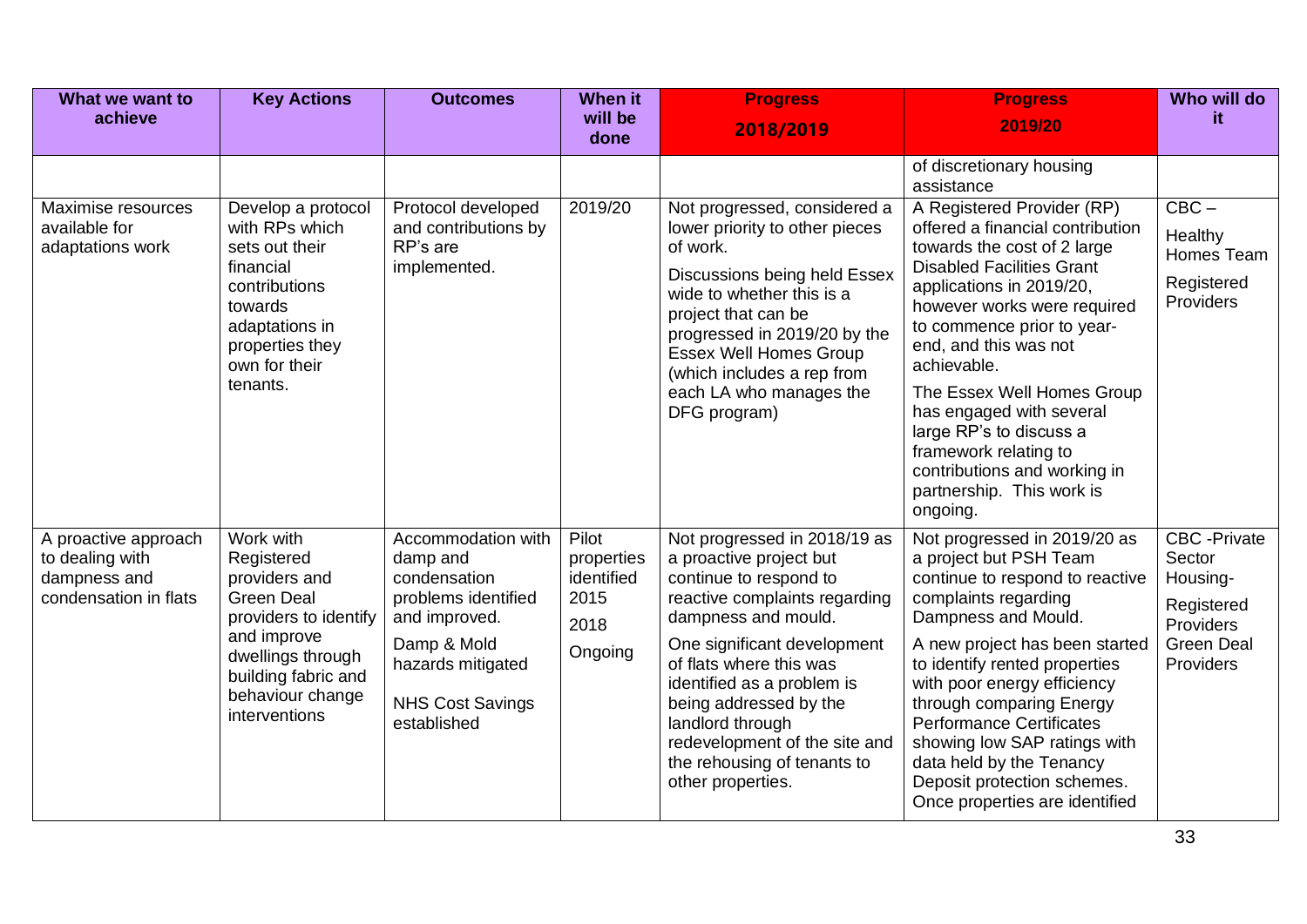| What we want to                                                                                                        | <b>Key Actions</b>                                                                                                                                                                                                                                                                                                                                                                                                                                                                        | <b>Outcomes</b>                                                                                       | <b>When it</b>     | <b>Progress</b>                                                                                                                                                                                                                                                                                                                                                                                                                                                                                                                                                                                                                                                                                                                                                                                                      | <b>Progress</b>                                                                                                                                                                                                                                                                                                                                                                                                                                                                                                                                                                                                                                                                                                                                                                                                                                                                                                                                           | Who will do                                                   |
|------------------------------------------------------------------------------------------------------------------------|-------------------------------------------------------------------------------------------------------------------------------------------------------------------------------------------------------------------------------------------------------------------------------------------------------------------------------------------------------------------------------------------------------------------------------------------------------------------------------------------|-------------------------------------------------------------------------------------------------------|--------------------|----------------------------------------------------------------------------------------------------------------------------------------------------------------------------------------------------------------------------------------------------------------------------------------------------------------------------------------------------------------------------------------------------------------------------------------------------------------------------------------------------------------------------------------------------------------------------------------------------------------------------------------------------------------------------------------------------------------------------------------------------------------------------------------------------------------------|-----------------------------------------------------------------------------------------------------------------------------------------------------------------------------------------------------------------------------------------------------------------------------------------------------------------------------------------------------------------------------------------------------------------------------------------------------------------------------------------------------------------------------------------------------------------------------------------------------------------------------------------------------------------------------------------------------------------------------------------------------------------------------------------------------------------------------------------------------------------------------------------------------------------------------------------------------------|---------------------------------------------------------------|
| achieve                                                                                                                |                                                                                                                                                                                                                                                                                                                                                                                                                                                                                           |                                                                                                       | will be<br>done    | 2018/2019                                                                                                                                                                                                                                                                                                                                                                                                                                                                                                                                                                                                                                                                                                                                                                                                            | 2019/20                                                                                                                                                                                                                                                                                                                                                                                                                                                                                                                                                                                                                                                                                                                                                                                                                                                                                                                                                   | it.                                                           |
| Lower the rates of<br>unemployment in the<br>Borough by<br>supporting and<br>encouraging residents<br>to take up work. | Operate weekly<br>Work Clubs for<br>advice, support<br>and networking<br>Develop education,<br>employment and<br>training<br>opportunities for<br>council tenants and<br>other residents<br>Develop the Local<br><b>Support Services</b><br>framework, in<br>partnership with<br>Colchester Job<br>Centre Plus,<br>Colchester<br>Borough Homes,<br><b>Customer Borough</b><br>Council and other<br>partners to<br>promote<br>employment<br>opportunities and<br>local support<br>services | Work clubs set up;<br>premises and<br>volunteers to run<br>them identified<br>Unemployment<br>reduced | Ongoing<br>Ongoing | <b>CBC has secured Flexible</b><br>Support Fund (which helps<br>reduce barriers to people<br>accessing employment) grant<br>from DWP to employ a<br><b>Community Support</b><br>Employment Officer (CSEO).<br>CSEO works jointly between<br>Colchester Job Centre and<br>CBC locations (Library and<br>Community Hub). The role is<br>designed to support those<br>further from employment<br>market closer or back to<br>work. The role also focuses<br>on supporting residents<br>claiming Universal Credit.<br>The project ran from April<br>2018 and has been further<br>extended to run until at least<br>March 2020. CSEO has<br>engaged with 400 customers<br>already and has seen many<br>positive outcomes including<br>employment, volunteering,<br>preventing homelessness<br>through tenancy sustainment | we will be liaising with the<br>landlord regarding works<br>required to improve the energy<br>efficiency. This is a new project<br>with no outcomes to date.<br>Due to the value added to the<br>local community network, CBC<br>extended the Community<br><b>Support Employment Officer</b><br>(CSEO) role throughout 2019-<br>2020. The CSEO continues to<br>deliver employment,<br>volunteering, and wellbeing<br>outcomes to those furthest<br>from the employment market<br>with over 400 customer<br>engagements.<br>Tenancy sustainment remains<br>a priority of the role:<br>engagements with the CSEO<br>regularly lead to successful<br>applications for DHP payments<br>which prevent homelessness,<br>and access to Welfare Benefit<br>Specialists in the Customer<br>Support Team means that for<br>those who are unwell or have<br>a disability, additional financial<br>support like Personal<br>Independence payments can<br>be accessed. | <b>CBC</b><br>CBH/CBC<br>Customer<br>Solutions.<br><b>DWP</b> |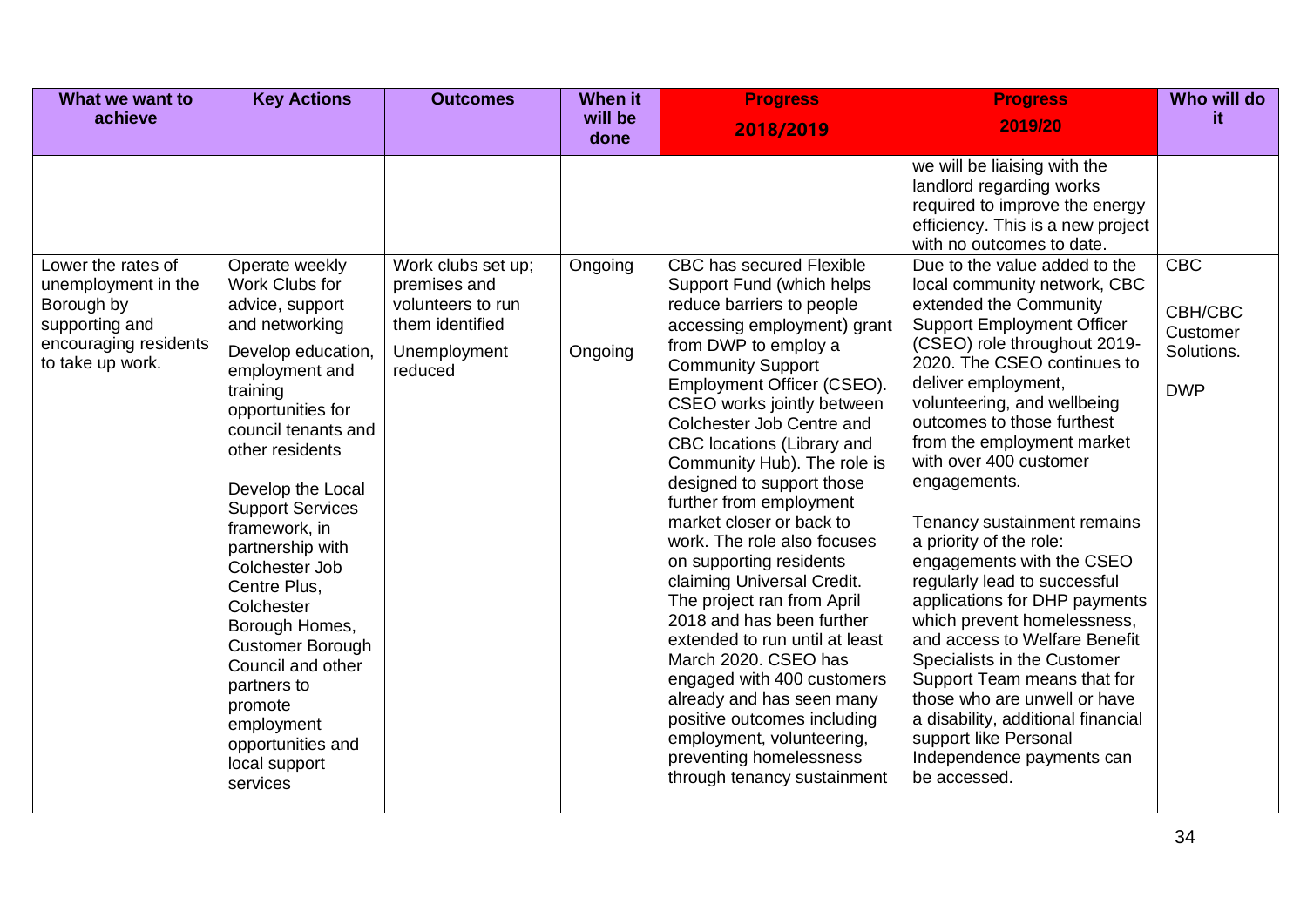| What we want to<br>achieve | <b>Key Actions</b> | <b>Outcomes</b> | When it<br>will be<br>done | <b>Progress</b><br>2018/2019                                                                                                                                                                                                                                                                                                                                           | <b>Progress</b><br>2019/20                                                                                                                                                                                                                                                                                                                                                                                                                                                                                                                                                                                                                                                                                                                                                                 | Who will do<br>it |
|----------------------------|--------------------|-----------------|----------------------------|------------------------------------------------------------------------------------------------------------------------------------------------------------------------------------------------------------------------------------------------------------------------------------------------------------------------------------------------------------------------|--------------------------------------------------------------------------------------------------------------------------------------------------------------------------------------------------------------------------------------------------------------------------------------------------------------------------------------------------------------------------------------------------------------------------------------------------------------------------------------------------------------------------------------------------------------------------------------------------------------------------------------------------------------------------------------------------------------------------------------------------------------------------------------------|-------------------|
|                            |                    |                 |                            | and maximising social<br>inclusion.<br>CBH has worked with DWP<br>work coaches and delivered<br>and participated in events to<br>support residents into<br>employment.<br>Training schemes have been<br>promoted to CBH tenants<br>through Social media; direct<br>mailing and resident<br>newsletters. CBH has<br>supported local employability<br>charity "Signpost" | Financial inclusion is a key<br>element of the role; the CSEO<br>supports customers<br>transitioning from Welfare<br>benefits into employment by<br>completing benefit and<br>budgeting calculations and<br>supports them to access bank<br>accounts.<br>CSEO utilises the partnership<br>with the DWP to resolve<br>Universal Credit enquiries to<br>ensure prompt resolution, and<br>together with the Job Centre<br>Plus work coaches enables<br>long term joined up support for<br>the most vulnerable customers<br>in the borough.<br>CBH continue to work closely<br>with DWP to help more<br>vulnerable customers<br>transitioning onto UC<br>Citizen's Advice have set up a<br>drop in at the Greenstead<br>Housing Office once a week to<br>offer outreach support to<br>tenants. | <b>CBH</b>        |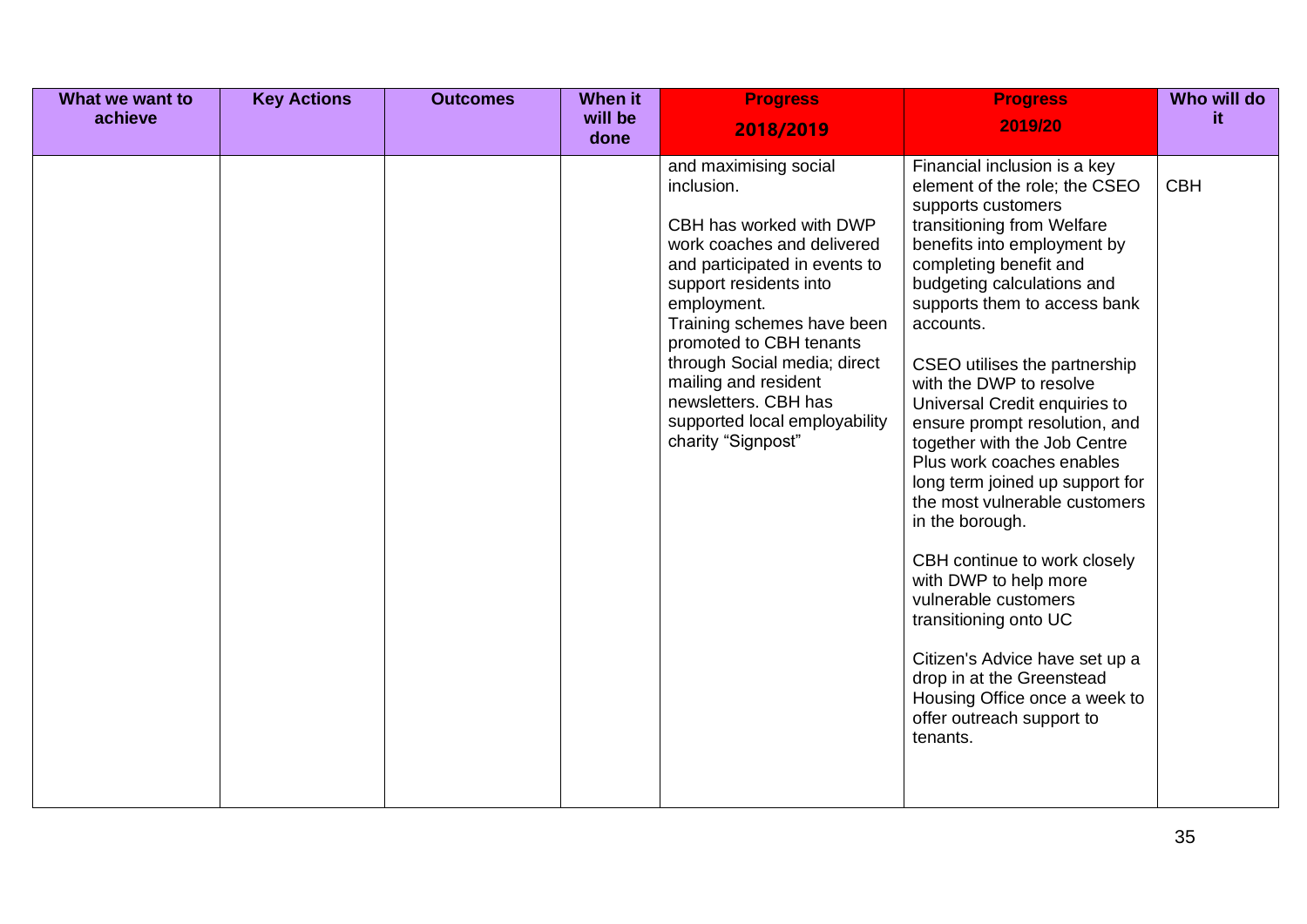| What we want to<br>achieve                                                                                                     | <b>Key Actions</b>                                                                                                                                            | <b>Outcomes</b>                                               | When it<br>will be | <b>Progress</b>                                                            | <b>Progress</b><br>2019/20                                                                                                                                                                                                                                                                                                        | Who will do<br>it.                                                                                         |
|--------------------------------------------------------------------------------------------------------------------------------|---------------------------------------------------------------------------------------------------------------------------------------------------------------|---------------------------------------------------------------|--------------------|----------------------------------------------------------------------------|-----------------------------------------------------------------------------------------------------------------------------------------------------------------------------------------------------------------------------------------------------------------------------------------------------------------------------------|------------------------------------------------------------------------------------------------------------|
|                                                                                                                                |                                                                                                                                                               |                                                               | done               | 2018/2019                                                                  |                                                                                                                                                                                                                                                                                                                                   |                                                                                                            |
| Increase the<br>employability skills of<br>25-35-year-old<br>entrenched<br>unemployed in St<br>Andrews and<br>surrounding area | Implement<br><b>Resilience Hub</b><br>based in<br>Greenstead<br>Housing Office to<br>offer training, work<br>placements and<br>motivational<br>courses        | Increase in 25-35-<br>year olds into<br>employment.           | $2015 -$<br>2016   | (see above progress)                                                       | See above                                                                                                                                                                                                                                                                                                                         | DWP, CBC,<br>CBH, Colne<br>Housing,<br>GO4,<br>Signpost,<br>Children<br>Centres and<br>Family<br>Solutions |
| Encourage better links<br>between housing and<br>crime prevention                                                              | Work with<br>organisations to<br>continue to arrange<br>and hold events<br>including Terry's<br>Army Days/Local<br><b>ASB Forum/ASB</b><br>Partnership event. | Events held<br>quarterly                                      | $2015 -$<br>2020   | See above regarding Street<br><b>Weeks and Town Centre</b><br>Action Plan. | Town Centre multi agency<br>partnership team continue to<br>meet regularly to agree<br>approach with support and<br>enforcement in place to<br>resolve crime and ASB issues<br>arising in the town centre.<br><b>Overarching Town Centre</b><br>Action Plan is in place to<br>deliver a multi-agency<br>approach to tackling ASB. | Colchester<br>Borough<br>Homes/Open<br>Road/Police/<br><b>CBC</b><br>Community<br>Safety<br>Catch 22       |
|                                                                                                                                | Make homes safer<br>and reduce the fear<br>of crime through                                                                                                   | Safer homes and<br>reduction in fear of<br>crime - Category 1 | $2015 -$<br>2020   |                                                                            | Safer Colchester Partnership<br><b>Operational Group (renamed</b><br><b>Community Safety Delivery</b><br>Board from April 2020) allows<br>regular engagement between                                                                                                                                                              | $CBC -$<br>Private<br>Sector                                                                               |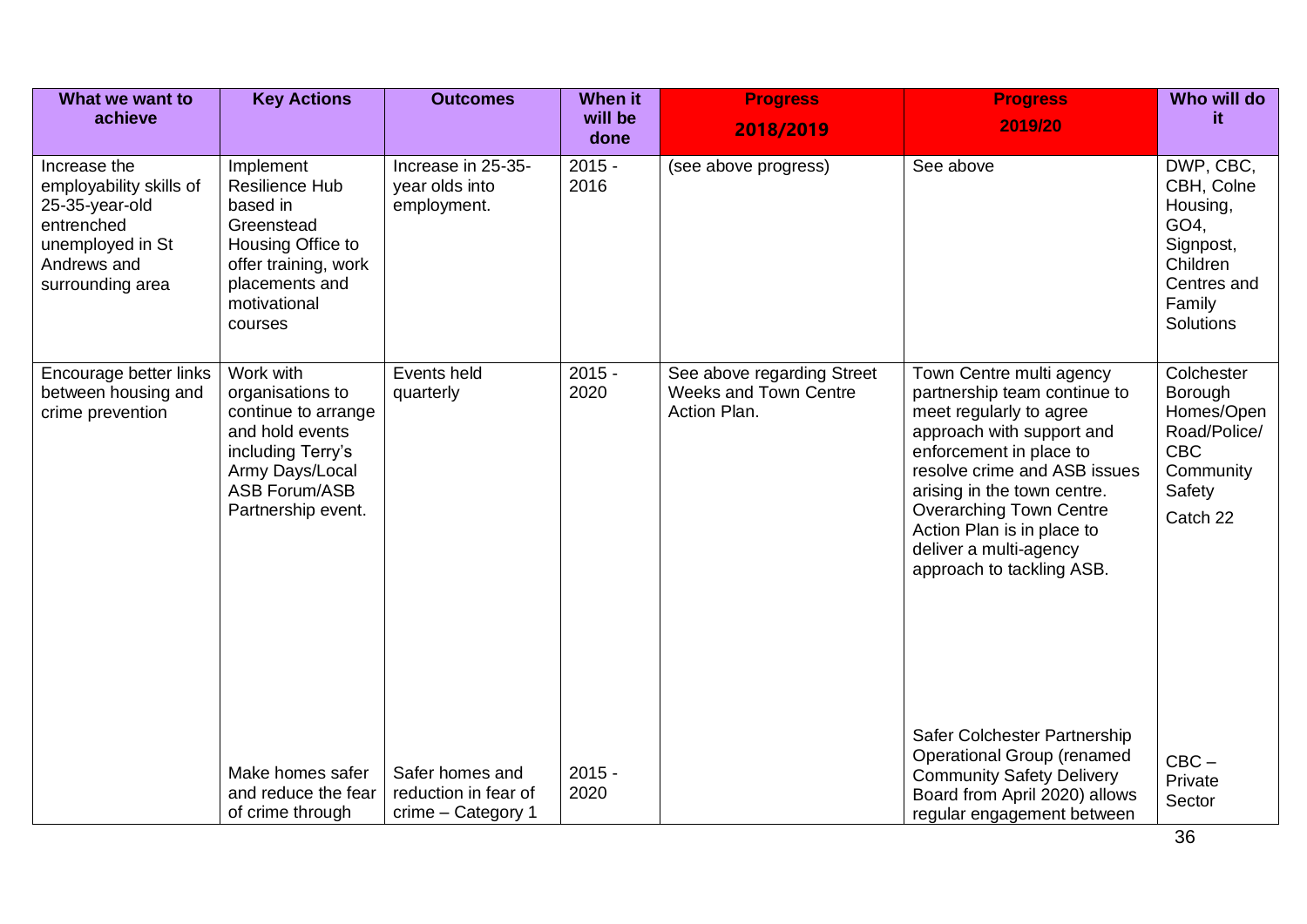| What we want to<br>achieve           | <b>Key Actions</b>                                                                                                                              | <b>Outcomes</b>                                                                                                                                                                        | When it<br>will be<br>done | <b>Progress</b><br>2018/2019                                                                                                                                                                                                                           | <b>Progress</b><br>2019/20                                                                                                                                                                                                                                | Who will do<br>it                                                  |
|--------------------------------------|-------------------------------------------------------------------------------------------------------------------------------------------------|----------------------------------------------------------------------------------------------------------------------------------------------------------------------------------------|----------------------------|--------------------------------------------------------------------------------------------------------------------------------------------------------------------------------------------------------------------------------------------------------|-----------------------------------------------------------------------------------------------------------------------------------------------------------------------------------------------------------------------------------------------------------|--------------------------------------------------------------------|
|                                      | mitigation of 'entry<br>by intruder'<br>hazards under the<br>provisions of the<br><b>Housing Health</b><br>and Safety Rating<br>System (HHSRS). | & significant<br>category 2 'entry by<br>intruder' hazards<br>removed.<br>Minimum 20 'entry<br>by intruder' hazards<br>removed per year by<br>formal or informal<br>enforcement action |                            | All properties are assessed<br>for "entry by Intruder" hazards<br>when inspected.<br>9 properties had this hazard<br>removed or reduced to an<br>acceptable level through<br>enforcement activity.                                                     | CBC, Police, CBH and other<br>Housing Associations.<br>All properties are assessed for<br>"entry by Intruder" hazards<br>when inspected.<br>4 properties had this hazard<br>removed or reduced to an<br>acceptable level through<br>enforcement activity. | Housing<br>Team                                                    |
|                                      | Provision of Home<br>Security Grants to<br>lower income<br>households for<br>urgent home<br>security works                                      |                                                                                                                                                                                        |                            | Home Security Grants are still<br>available but no requests for<br>assistance in 2018/19                                                                                                                                                               | The Financial Assistance<br>Policy is under review and the<br>Home Security Grant will<br>remain an offered assistance<br>despite this not being taken up<br>in 2019/20.                                                                                  | <b>CBC-Healthy</b><br>Homes Team                                   |
| Prevent and reduce<br>Domestic Abuse | Work in partnership<br>with Essex County<br>Council to develop<br>a Domestic Abuse<br><b>Strategy for Essex</b>                                 | Domestic Abuse<br>Strategy produced<br>and implemented                                                                                                                                 | 2015                       | In 2018/2019 CBC led on a<br>successful bid and secured<br>£398,643 of funding to<br>provide services to women<br>and their families fleeing<br>domestic abuse in<br>Colchester, Tendring,<br>Braintree and Maldon. The<br>bid was made in partnership | In 2019/2020 the MHCLG<br>funded project to provide<br>support to women fleeing<br>domestic abuse who also had<br>substance misuse issues<br>provided support and<br>accommodation to 43 women.                                                           | Housing<br>Options<br>Team, ECC,<br>Registered<br><b>Providers</b> |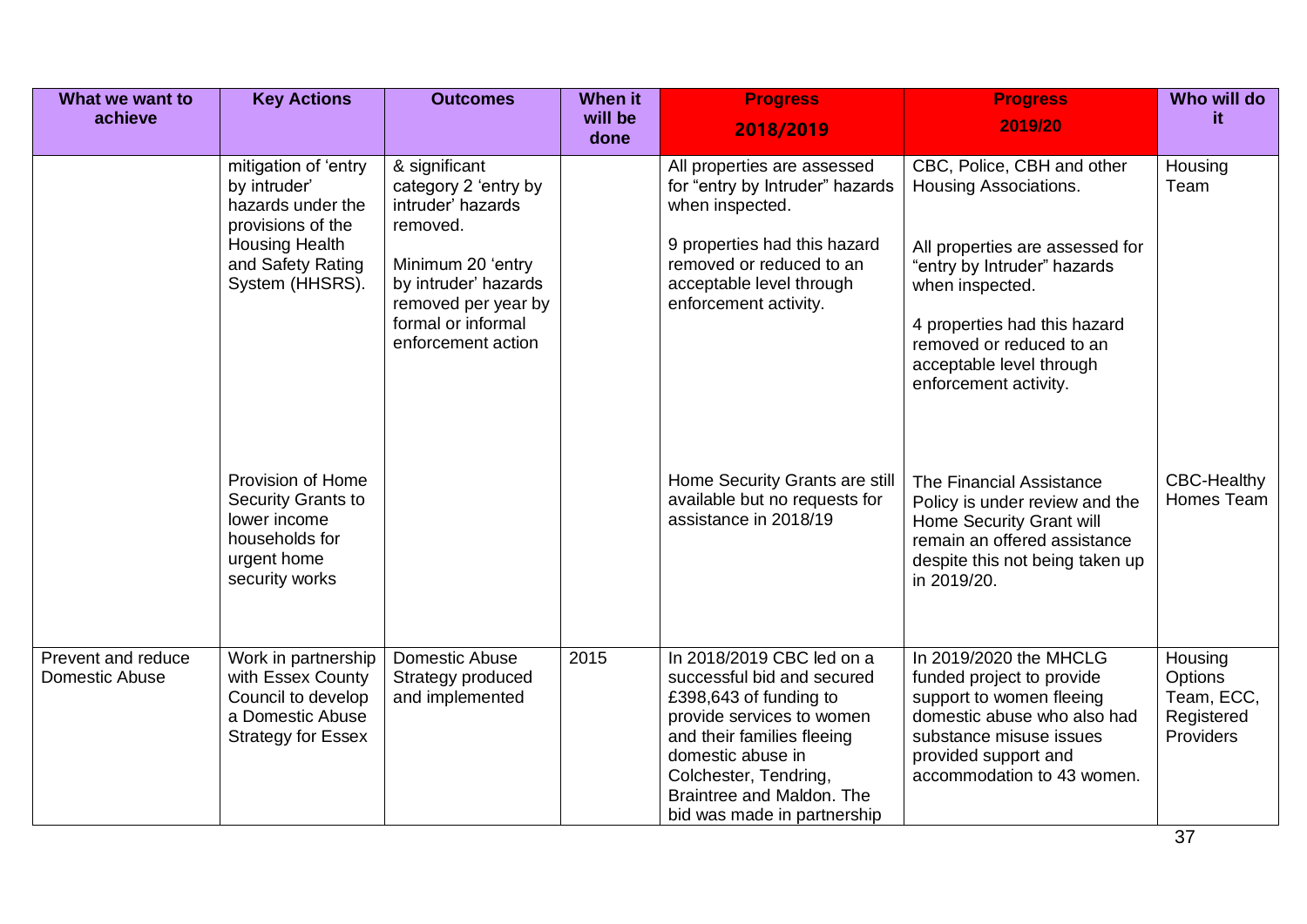| What we want to<br>achieve | <b>Key Actions</b> | <b>Outcomes</b> | When it<br>will be<br>done | <b>Progress</b><br>2018/2019                                                                                                                                                                                                                                                                                                                                                                                                                                                                                                                                                                                                                                                                                                                                                                                                                                                                                                          | <b>Progress</b><br>2019/20                                                                                                                                                                                                                                                                                                                                                                                                                               | Who will do<br>it. |
|----------------------------|--------------------|-----------------|----------------------------|---------------------------------------------------------------------------------------------------------------------------------------------------------------------------------------------------------------------------------------------------------------------------------------------------------------------------------------------------------------------------------------------------------------------------------------------------------------------------------------------------------------------------------------------------------------------------------------------------------------------------------------------------------------------------------------------------------------------------------------------------------------------------------------------------------------------------------------------------------------------------------------------------------------------------------------|----------------------------------------------------------------------------------------------------------------------------------------------------------------------------------------------------------------------------------------------------------------------------------------------------------------------------------------------------------------------------------------------------------------------------------------------------------|--------------------|
|                            |                    |                 |                            | with Colchester and Tendring<br>Women's Refuge.<br>The funding will be used to<br>increase the number of<br>available spaces at the<br>refuge, provide<br>accommodation for women<br>and their children seeking to<br>live independently after<br>suffering domestic violence,<br>provide support and<br>accommodation to women<br>with mental health issues<br>arising from the abuse they<br>have experienced, raise<br>awareness of Domestic<br>abuse support services<br>among the Black, Asian and<br>Minority Ethnic (BAME)<br>communities and to integrate<br>specialist support services for<br>the first time for those with<br>other complex issues like<br>addiction to alcohol or drugs.<br>Currently, people need to be<br>drug- or alcohol-free before<br>being able to access the<br>services provided by a<br>refuge.<br><b>CBH hosted Domestic Abuse</b><br>conference for local Housing<br>Association and relevant | In 2019/2020 ECC<br>recommissioned Domestic<br>Abuse services which saw a<br>change to how domestic abuse<br>services were provided with<br>our local provider now<br>providing services across the<br>whole of North Essex.<br>105 women were<br>accommodated in the refuge in<br>2019/2020. 147 children<br>received specialist therapeutic<br>support. A total of 406 women<br>were supported in the<br>community and remained in<br>their own homes. |                    |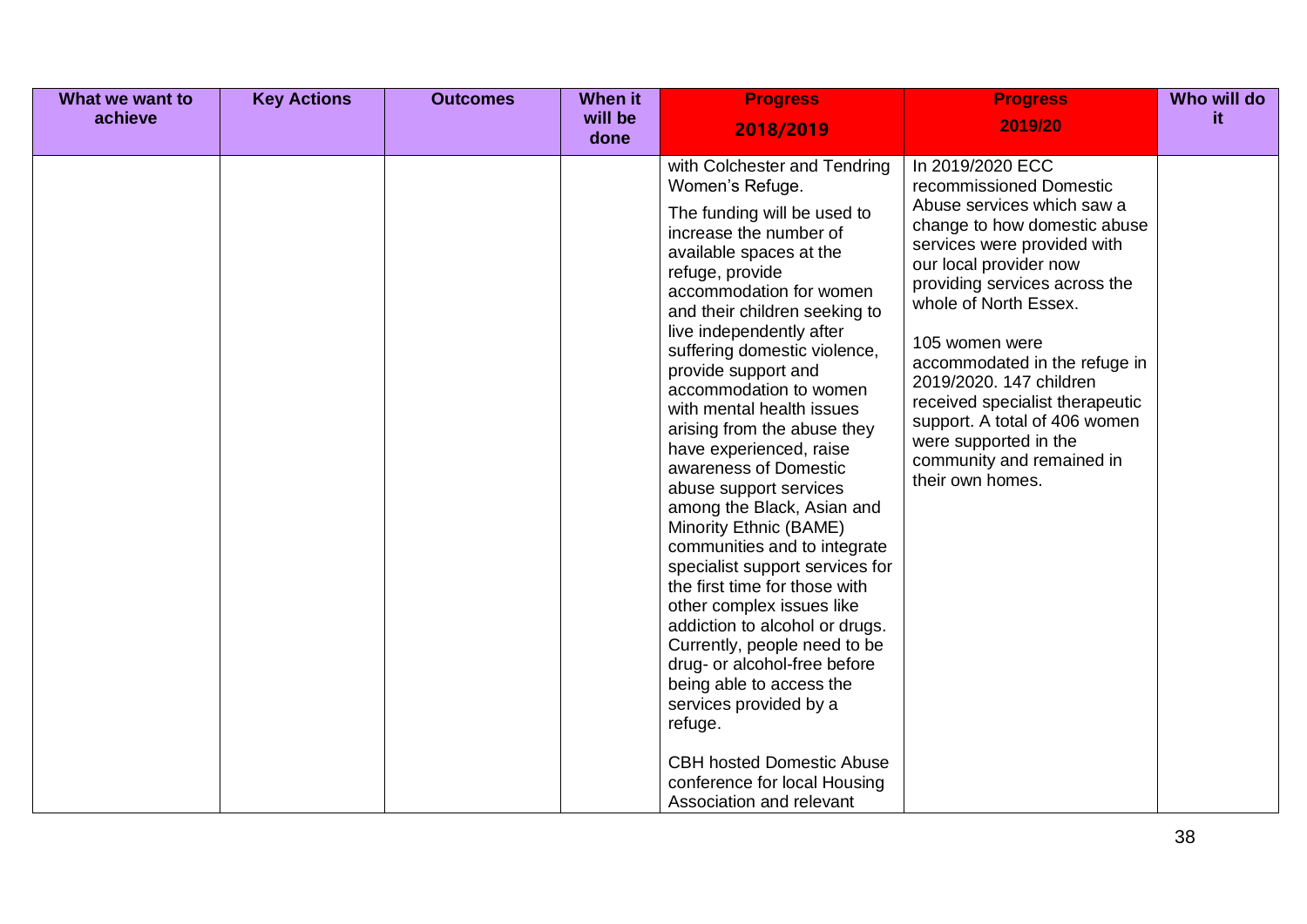| What we want to<br>achieve | <b>Key Actions</b> | <b>Outcomes</b> | When it<br>will be<br>done | <b>Progress</b><br>2018/2019                                                                                                                                                                                                                                                                                                                                                                                                                                            | <b>Progress</b><br>2019/20 | Who will do<br>it. |
|----------------------------|--------------------|-----------------|----------------------------|-------------------------------------------------------------------------------------------------------------------------------------------------------------------------------------------------------------------------------------------------------------------------------------------------------------------------------------------------------------------------------------------------------------------------------------------------------------------------|----------------------------|--------------------|
|                            |                    |                 |                            | partner agencies with<br>presentation from The<br><b>Domestic Abuse Housing</b><br>Alliance (DAHA) and Local<br>Women's Refuge. CBH<br>committed to Chartered<br>Institute of Housing Domestic<br>Abuse (DA) pledge to support<br>victims and tackle Domestic<br>Abuse.<br>CBC transferred responsibility<br>for DA Sanctuary scheme<br>(home security for DA<br>victims) to CBH. CBH worked<br>to raise the profile of the<br>sanctuary scheme with local<br>partners. |                            |                    |

## **5. Work with customers to help them make informed choices about their housing options**

| What we want to<br>achieve                                                 | <b>Key Actions</b>                                                                             | <b>Outcomes</b>                                                   | When it<br>will be<br>done | <b>Progress</b><br>2018/2019                                                                                                                       | <b>Progress</b><br>2019/2020 | Who will do it                                                    |
|----------------------------------------------------------------------------|------------------------------------------------------------------------------------------------|-------------------------------------------------------------------|----------------------------|----------------------------------------------------------------------------------------------------------------------------------------------------|------------------------------|-------------------------------------------------------------------|
| Manage customers'<br>expectations and<br>enable them to help<br>themselves | Work with the CBC<br><b>Customer Service</b><br>Centre (CSC) to<br>help promote self-<br>serve | More customers<br>able to self-serve<br>More efficient<br>service | 2015/16                    | CBC website has been fully<br>redeveloped to make it easier<br>for customers to access.<br>Newly launched Universal<br><b>Credit and Community</b> | See previous update          | CBH - Housing<br>Options Team,<br>CBC -<br>Customer<br>Solutions, |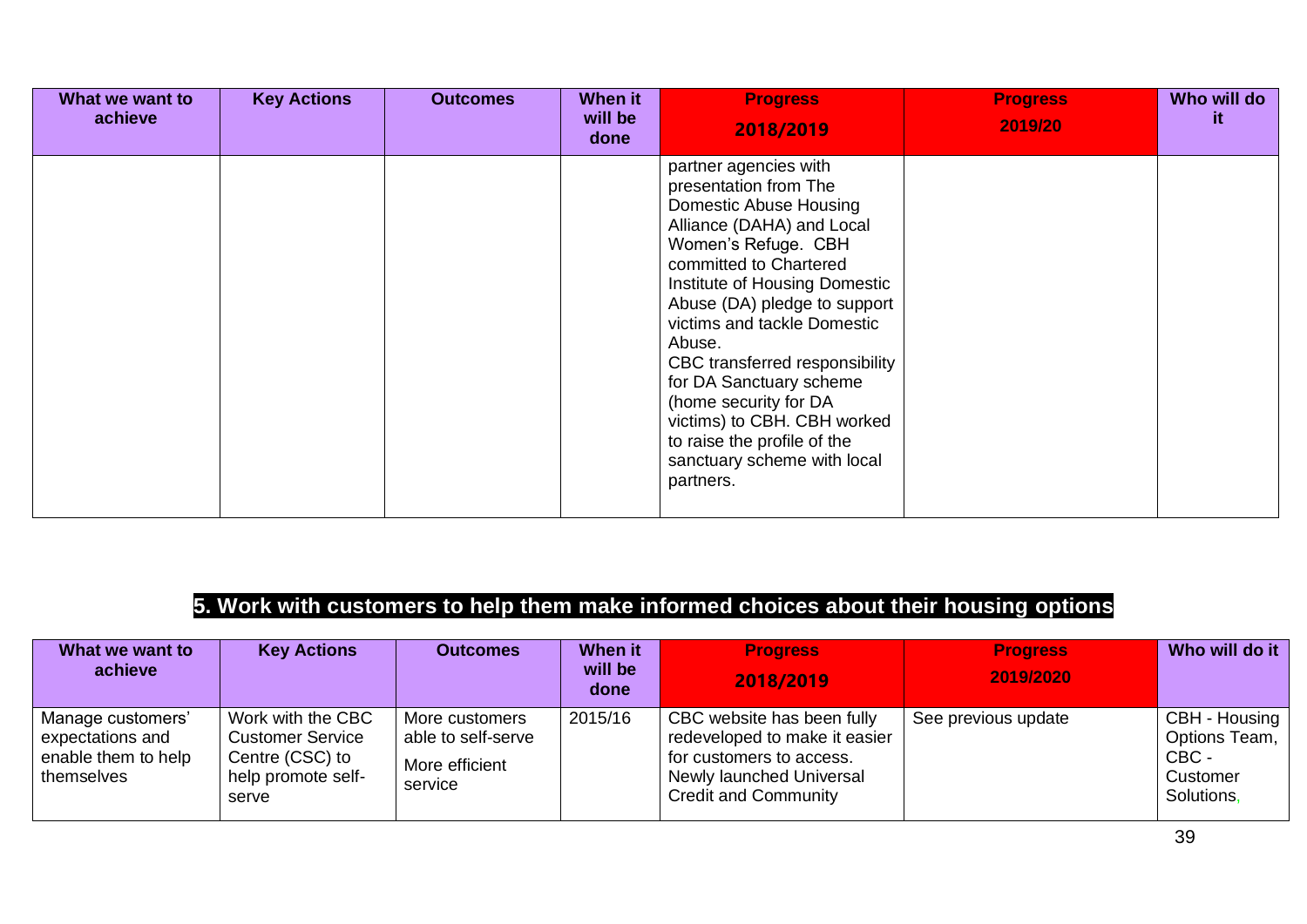| What we want to<br>achieve                                                                                                                    | <b>Key Actions</b>                                                                                                                                                                                                                                            | <b>Outcomes</b>                                                                                                           | <b>When it</b><br>will be<br>done | <b>Progress</b><br>2018/2019                                                                                                                                                                                                                                                                                                                                                                                                                                                                                                                                          | <b>Progress</b><br>2019/2020                                                                                                                                                                                                                                                                | Who will do it                                                                               |
|-----------------------------------------------------------------------------------------------------------------------------------------------|---------------------------------------------------------------------------------------------------------------------------------------------------------------------------------------------------------------------------------------------------------------|---------------------------------------------------------------------------------------------------------------------------|-----------------------------------|-----------------------------------------------------------------------------------------------------------------------------------------------------------------------------------------------------------------------------------------------------------------------------------------------------------------------------------------------------------------------------------------------------------------------------------------------------------------------------------------------------------------------------------------------------------------------|---------------------------------------------------------------------------------------------------------------------------------------------------------------------------------------------------------------------------------------------------------------------------------------------|----------------------------------------------------------------------------------------------|
|                                                                                                                                               | Work with our<br>Gateway to<br>Homechoice partner<br>local authorities to<br>develop an<br><b>Enhanced Housing</b><br>Options self - serve<br>tool to enable<br>customers to help<br>themselves                                                               | Financial savings<br>More customers<br>able to help<br>themselves                                                         | $2017 -$<br>2018                  | <b>Support Employment Officer</b><br>(CSEO) webpages to enable<br>the customers to research<br>and find information<br>themselves and ensure easy<br>access to the services.<br>Action complete - Enhanced<br>Housing options web site in<br>place. The Enhanced<br>Housing Options facility was<br>implemented in April 2018<br>and allows customers to<br>access advice and assistance<br>to prevent or relieve their<br>homelessness. If they are<br>unable to do this, they are<br>able to book an appointment<br>online to see an Initial<br>Assessment Officer. | Action complete<br>As part of the Housing Options<br>service review, CBH are<br>exploring how to digitalise the<br>front end of the service.                                                                                                                                                | <b>CBC-Private</b><br>Sector<br>Housing<br>CBH/Gateway<br>to Homechoice<br>Co-ordinator      |
| Ensure that young<br>people understand the<br>housing options<br>available to them and<br>the risks of leaving<br>home in an unplanned<br>way | Work in partnership<br>with schools in the<br>borough to educate<br>young people and<br>their parents about<br>their housing options<br>and the risks of<br>leaving home in an<br>unplanned way.<br>Publicise COYOHO<br>(Colchester Young<br>Persons Housing) | School projects set<br>up so young<br>people are more<br>informed about<br>housing.<br>Publicised to<br>organisations and | Ongoing<br>2015/16                | Grant funding provided from<br>CBH to Youth Enquiry service<br>to deliver support and<br>education for young people<br>on housing options.                                                                                                                                                                                                                                                                                                                                                                                                                            | Grant funding continues to be<br>provided from CBH to Youth<br>Enquiry service to deliver<br>support and education for<br>young people on housing<br>options.<br>Joint assessments continue to<br>be carried out between Essex<br>Social Care, Housing Solutions<br>Team, and young people. | y.e.s./CCVS/A<br>ge<br>UK/TACMEP/<br>$CBH -$<br>Housing<br><b>Options Team</b><br><b>CBH</b> |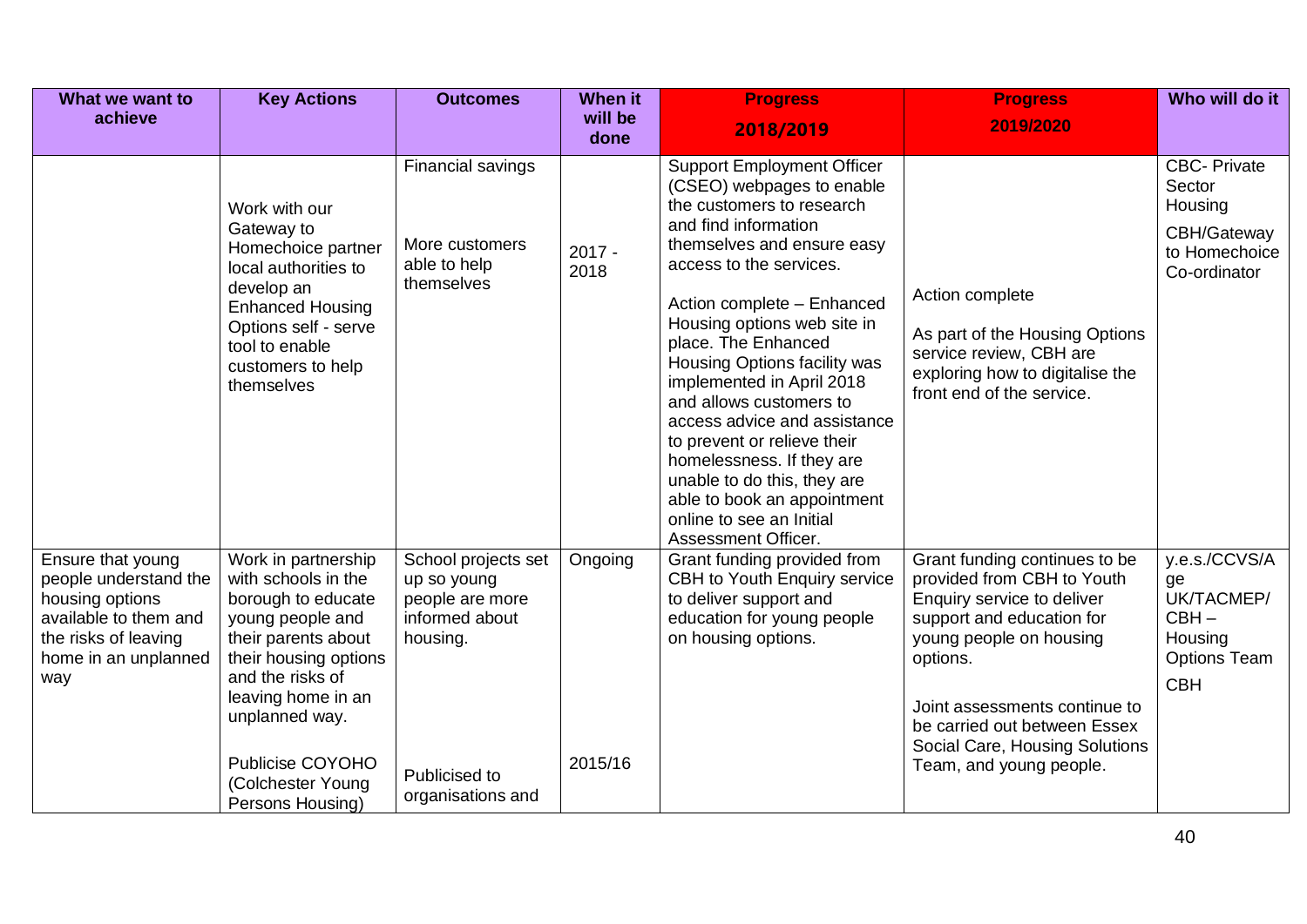| What we want to<br>achieve                                                                                                          | <b>Key Actions</b>                                                                                                                                                                                | <b>Outcomes</b>                                                                                                                                  | <b>When it</b><br>will be | <b>Progress</b>                                                                                                                                                                                                                                                                                                                                                          | <b>Progress</b>                                                                                                                                                                                             | Who will do it                                                                                                                              |
|-------------------------------------------------------------------------------------------------------------------------------------|---------------------------------------------------------------------------------------------------------------------------------------------------------------------------------------------------|--------------------------------------------------------------------------------------------------------------------------------------------------|---------------------------|--------------------------------------------------------------------------------------------------------------------------------------------------------------------------------------------------------------------------------------------------------------------------------------------------------------------------------------------------------------------------|-------------------------------------------------------------------------------------------------------------------------------------------------------------------------------------------------------------|---------------------------------------------------------------------------------------------------------------------------------------------|
|                                                                                                                                     |                                                                                                                                                                                                   |                                                                                                                                                  | done                      | 2018/2019                                                                                                                                                                                                                                                                                                                                                                | 2019/2020                                                                                                                                                                                                   |                                                                                                                                             |
|                                                                                                                                     | website which offers<br>advice and<br>information for<br>young people on<br>Housing problems.                                                                                                     | groups via e-mail<br>and Social Media                                                                                                            |                           |                                                                                                                                                                                                                                                                                                                                                                          |                                                                                                                                                                                                             |                                                                                                                                             |
| Increase housing<br>options in the private<br>rented sector<br>encouraging,<br>supporting and<br>incentivising private<br>landlords | Set up a quarterly<br>Landlords Forum<br>Continue to offer a<br>rent bond to<br>landlords to provide<br>affordable rented<br>accommodation and<br>to ensure housing<br>standards are<br>suitable. | <b>Landlords Forum</b><br>set up and good<br>attendance<br>maintained<br>Increase in use of<br>the Private Rented<br>Sector - Monitor<br>take up | Ongoing                   | (See below)<br>Home Step - Landlord<br>incentive scheme launched to<br>encourage landlords to let<br>homes to families who would<br>otherwise be homeless. 57<br>new tenancies delivered.                                                                                                                                                                                | Home Step scheme continues<br>to work well with added<br>incentives including<br>insurances, and bonds<br>provided where guarantors are<br>needed.<br>In 2019-20 there were 120<br>new tenancies completed. | CBH - Housing<br><b>Options Team</b><br>Lettings<br>Officer, Private<br>Sector<br>Landlords,<br>CBC - Private<br>Sector<br>Housing<br>Team. |
|                                                                                                                                     | Deliver housing<br>standards regulation<br>and management<br>training to Private<br>Sector Landlords.                                                                                             | Training delivered<br>- better informed<br>and broadly<br>compliant<br>landlords.                                                                | 2015-16                   | Held two Landlords' Forums<br>in 2018/2019. Partnership<br>developed with the National<br>Landlords Association (NLA)<br>to ensure that up to date,<br>sector relevant information is<br>made available to landlords.<br>The NLA and CBC Private<br>Sector Housing brief<br>landlords about standards,<br>regulations and legislation to<br>give a holistic perspective. | Two Landlords' Forums were<br>held in 2019/20 in partnership<br>with the National Landlords<br>Association. The Forum<br>provides landlords with up to<br>date and relevant information.                    |                                                                                                                                             |
| Support residents<br>affected by Welfare<br>Reform                                                                                  | Continue to develop<br>internal and external<br>partnerships to                                                                                                                                   | More residents<br>supported and<br>where appropriate                                                                                             | 2015-2020                 | <b>Customer Support Team</b><br>continues to engage with<br>customers affected by welfare                                                                                                                                                                                                                                                                                | The Customer Support Team<br>continues to provide<br>professional support to                                                                                                                                | Housing<br>Options Team,<br>CBH, CBC                                                                                                        |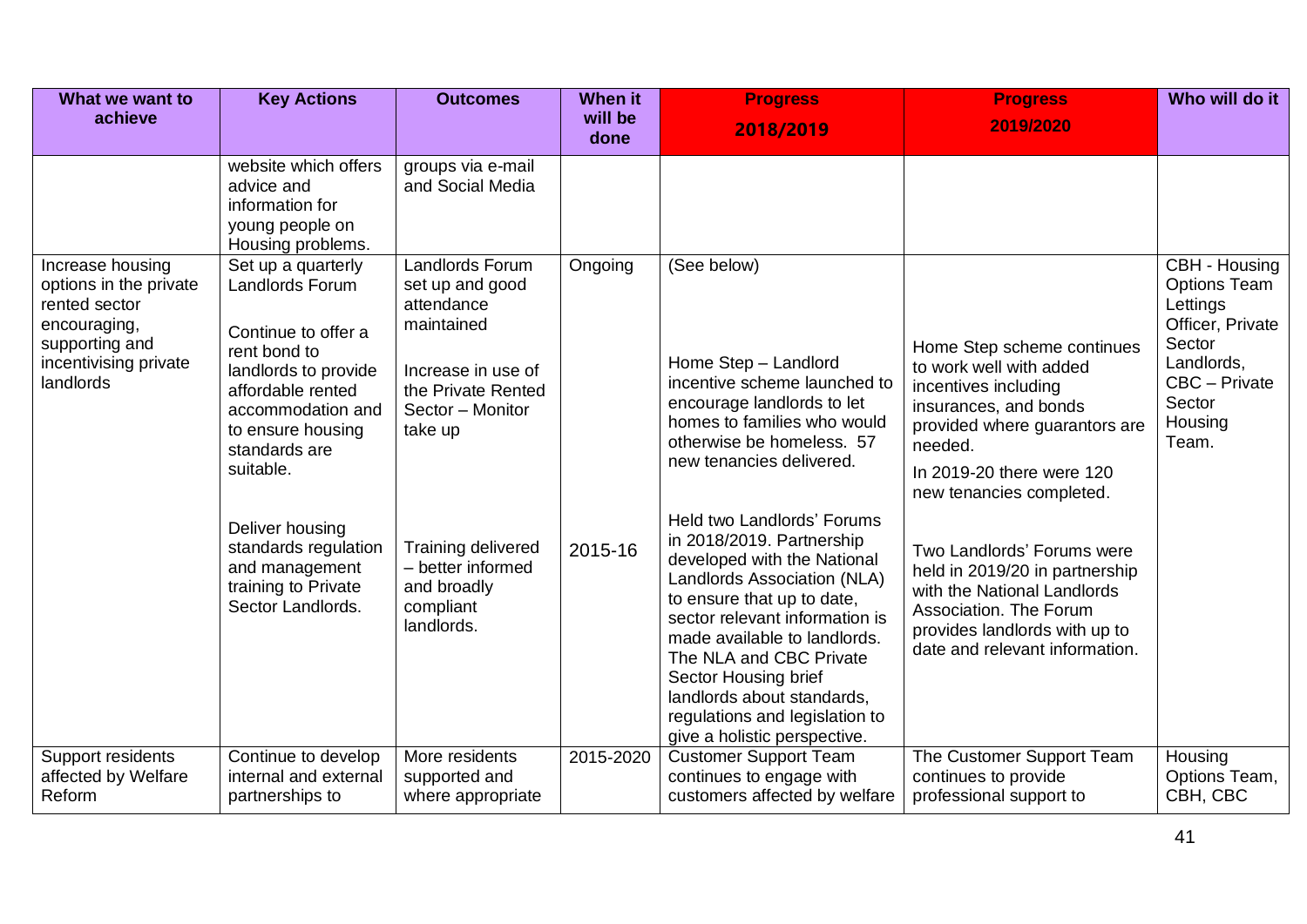| What we want to<br>achieve | <b>Key Actions</b>                                                                                                                   | <b>Outcomes</b>                            | <b>When it</b><br>will be<br>done | <b>Progress</b><br>2018/2019                                                                                                                                                                                                                                                                                                                                                                                                                                                                                                                                                                                                                                                                                                                                                                                                                                                                                               | <b>Progress</b><br>2019/2020                                                                                                                                                                                                                                                                                                                                                                                                                                                                                                                                                                                                                                                                                                                                                                                                                                                                                            | Who will do it        |
|----------------------------|--------------------------------------------------------------------------------------------------------------------------------------|--------------------------------------------|-----------------------------------|----------------------------------------------------------------------------------------------------------------------------------------------------------------------------------------------------------------------------------------------------------------------------------------------------------------------------------------------------------------------------------------------------------------------------------------------------------------------------------------------------------------------------------------------------------------------------------------------------------------------------------------------------------------------------------------------------------------------------------------------------------------------------------------------------------------------------------------------------------------------------------------------------------------------------|-------------------------------------------------------------------------------------------------------------------------------------------------------------------------------------------------------------------------------------------------------------------------------------------------------------------------------------------------------------------------------------------------------------------------------------------------------------------------------------------------------------------------------------------------------------------------------------------------------------------------------------------------------------------------------------------------------------------------------------------------------------------------------------------------------------------------------------------------------------------------------------------------------------------------|-----------------------|
|                            | mitigate the effects<br>of welfare reform.<br>Continue to provide<br>proactive support to<br>those affected by the<br>reform agenda. | alternative housing<br>options identified. |                                   | reforms. Customers are<br>invited for an interview to<br>discuss their situation and<br>provide advice regarding<br>welfare benefits, employment,<br>housing, debts to minimize<br>the effect of the welfare<br>reforms and reduce reliance<br>on discretionary funds and<br>prevent homelessness.<br><b>Discretionary Housing</b><br>Payments (DHP) were used<br>to support residents affected<br>by Welfare Reforms and to<br>remove risk of homelessness.<br>The DHP fund of £444,224<br>(including £50,000 from CBC)<br>was fully spent in 2018/19.<br>A total of £71,003.32 was<br>spent to support residents<br>affected by the Benefit Cap. A<br>further £88,219.72 was spent<br>to support residents affected<br>by the removal of the Spare<br>Room Subsidy.<br><b>Exceptional Hardship</b><br>Payments were utilised to<br>support customers in<br>managing their Council Tax<br>$accounts - a total of £15,688$ | vulnerable residents by<br>assisting them to access online<br>services, support with complex<br>enquiries and providing<br>specialist benefit advice.<br><b>Two Welfare Benefits</b><br>Specialists have joined the<br>team, providing dedicated one<br>to one support to residents<br>across the wider Welfare<br>Benefits system from<br>application through to tribunal.<br><b>Discretionary Housing</b><br>Payments (DHP) were used to<br>support residents affected by<br><b>Welfare Reforms and financial</b><br>hardship, to remove the risk of<br>homelessness.<br>The DHP fund of £374,348<br>which includes £50,000 from<br>CBC, was fully spent in<br>2019/20 across 681<br>households.<br><b>Exceptional Hardship</b><br>Payments of £15,668 have<br>been allocated to support<br>customers in receipt of Local<br>Council Tax Support, to<br>alleviate financial pressure in<br>managing their Council Tax | Customer<br>Solutions |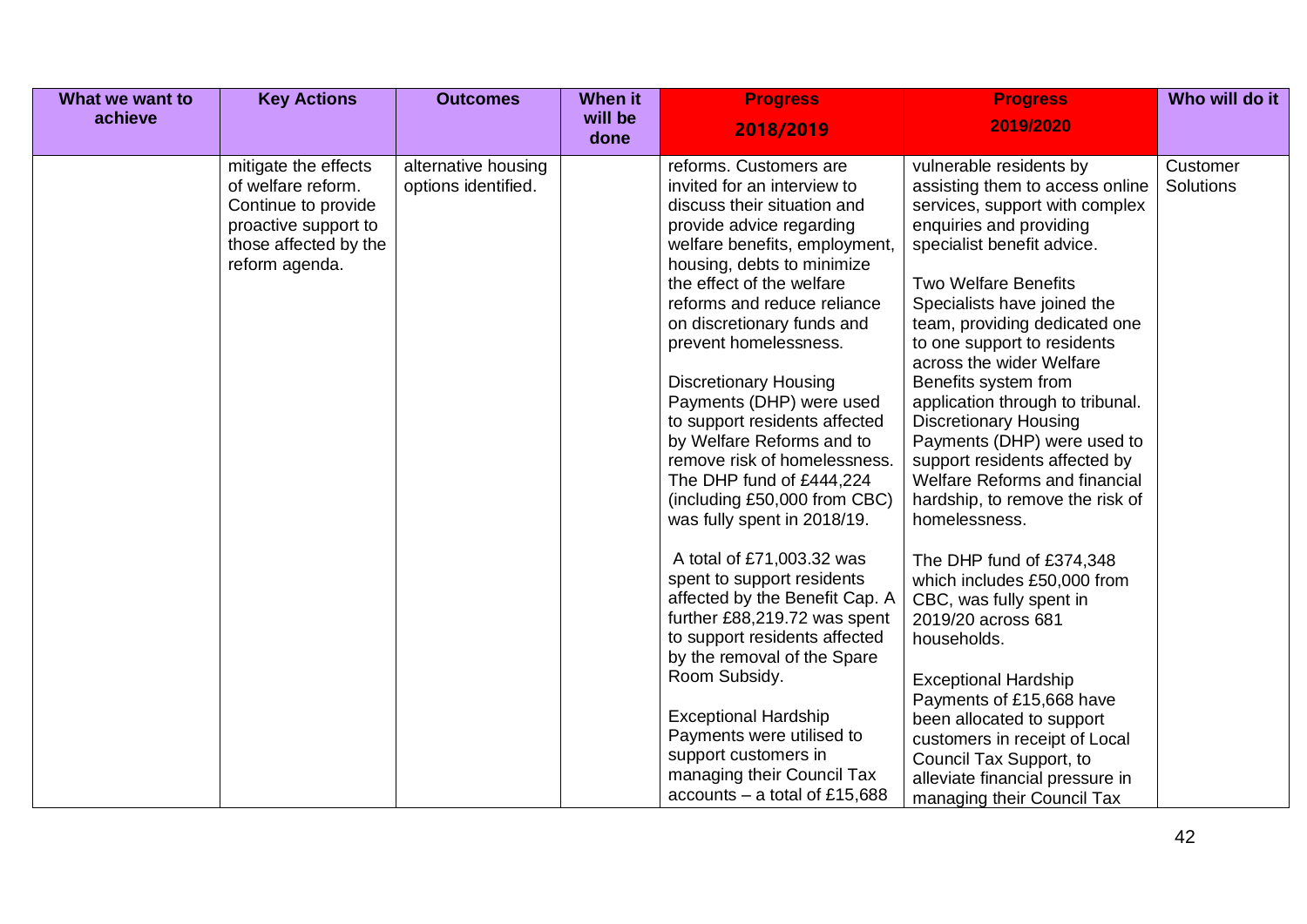| What we want to | <b>Key Actions</b> | <b>Outcomes</b> | When it         | <b>Progress</b>                                                                                                                                                                                                                                                                                                                                                                                                                                                                                                                                                                                                                                                                                                                                                                                                               | <b>Progress</b>                                                                                                                                                                                                           | Who will do it |
|-----------------|--------------------|-----------------|-----------------|-------------------------------------------------------------------------------------------------------------------------------------------------------------------------------------------------------------------------------------------------------------------------------------------------------------------------------------------------------------------------------------------------------------------------------------------------------------------------------------------------------------------------------------------------------------------------------------------------------------------------------------------------------------------------------------------------------------------------------------------------------------------------------------------------------------------------------|---------------------------------------------------------------------------------------------------------------------------------------------------------------------------------------------------------------------------|----------------|
| achieve         |                    |                 | will be<br>done | 2018/2019                                                                                                                                                                                                                                                                                                                                                                                                                                                                                                                                                                                                                                                                                                                                                                                                                     | 2019/2020                                                                                                                                                                                                                 |                |
|                 |                    |                 |                 | spent to alleviate this financial<br>pressure.                                                                                                                                                                                                                                                                                                                                                                                                                                                                                                                                                                                                                                                                                                                                                                                | accounts. In total 109<br>households were supported.                                                                                                                                                                      |                |
|                 |                    |                 |                 | <b>Our Community Support</b><br><b>Employment Officer (CSEO)</b><br>supported residents with<br>transition over to Universal<br>Credit (UC) and assisted with<br>complex UC issues that arose<br>in the process, working<br>closely with the JCP and<br>CBC. CSEO works from the<br>JCP three days a week and<br>refers customers over to the<br><b>Customer Support Team for</b><br>other welfare benefit related<br>enquiries where relevant.<br><b>CBH Financial Inclusion team</b><br>(FIT) supported 367 tenants<br>with transition to Universal<br>Credit.<br>CBH applied for 113<br><b>Discretionary Housing</b><br>payment awards.<br>CBH gave grant funding to<br>Citizens Advice who<br>supported 25 residents in<br>significant debt through home<br>visits.<br>Benefit cap cases were<br>reduced to 33 households | The Community Support<br><b>Employment Officer (CSEO)</b><br>continues to work closely with<br>the DWP to resolve complex<br>UC enquiries to ensure that<br>the correct housing element is<br>paid promptly to claimants. |                |
|                 |                    |                 |                 | through pro-active support<br>with tenants.                                                                                                                                                                                                                                                                                                                                                                                                                                                                                                                                                                                                                                                                                                                                                                                   |                                                                                                                                                                                                                           |                |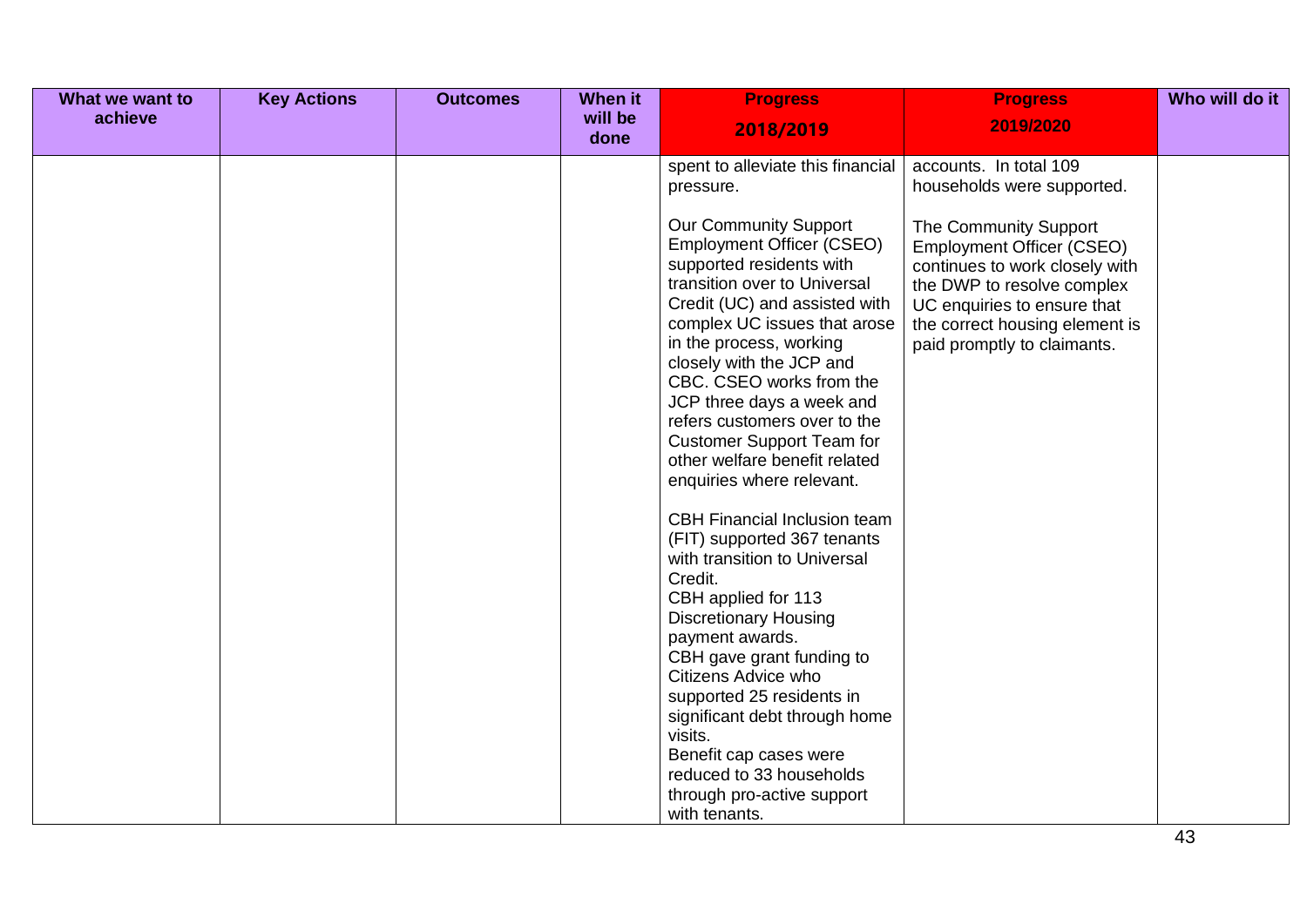| What we want to<br>achieve                                                                                                                          | <b>Key Actions</b>                                                                                                                                                                                                                                                                            | <b>Outcomes</b>                                                                               | When it<br>will be<br>done | <b>Progress</b><br>2018/2019                                                                                                                                                                                                                                                                                                                                                                                                                                    | <b>Progress</b><br>2019/2020                                                                                             | Who will do it                                                                                                                     |
|-----------------------------------------------------------------------------------------------------------------------------------------------------|-----------------------------------------------------------------------------------------------------------------------------------------------------------------------------------------------------------------------------------------------------------------------------------------------|-----------------------------------------------------------------------------------------------|----------------------------|-----------------------------------------------------------------------------------------------------------------------------------------------------------------------------------------------------------------------------------------------------------------------------------------------------------------------------------------------------------------------------------------------------------------------------------------------------------------|--------------------------------------------------------------------------------------------------------------------------|------------------------------------------------------------------------------------------------------------------------------------|
|                                                                                                                                                     |                                                                                                                                                                                                                                                                                               |                                                                                               |                            | <b>Welfare Benefit advice</b><br>provided to 205 residents with<br>additional benefit awarded in<br>excess of £200k in<br>2018/2019.                                                                                                                                                                                                                                                                                                                            |                                                                                                                          |                                                                                                                                    |
| Improve tenancy<br>sustainment and work<br>proactively with<br>residents to provide<br>advice and assistance<br>around budgeting,<br>work and debts | Promote pre-<br>tenancy<br>workshops/early<br>intervention for<br>arrears<br>Promote financial<br>Inclusion to help<br>tenants to budget<br>and provide long<br>term improvements<br>for residents in<br>financial difficulty<br>and reduce long<br>term dependency on<br>discretionary funds | Increase in take up<br>of workshops.<br>Reduction in the<br>take up of<br>discretionary funds | 2015-2020                  | Pre-tenancy workshops held<br>regularly through the year for<br>housing register applicants<br>aged 25 and under. This<br>produced excellent results<br>with no tenant under 25 years<br>old evicted in 2018/2019,<br>following process to attend<br>pre-tenancy workshop,<br>introductory reviews and<br>accept tenancy support.<br><b>Financial resilience</b><br>encouraged and supported<br>through Money advice<br>outreach work and training<br>sessions. | 2 pre-tenancy workshops held<br>by the Housing Options Team<br>for clients suitable for private<br>rented accommodation. | $CBH -$<br>Housing<br><b>Options Team</b><br>/Supported<br>Housing<br>Organisations/<br>CBH - Tenant<br>Support<br><b>Officers</b> |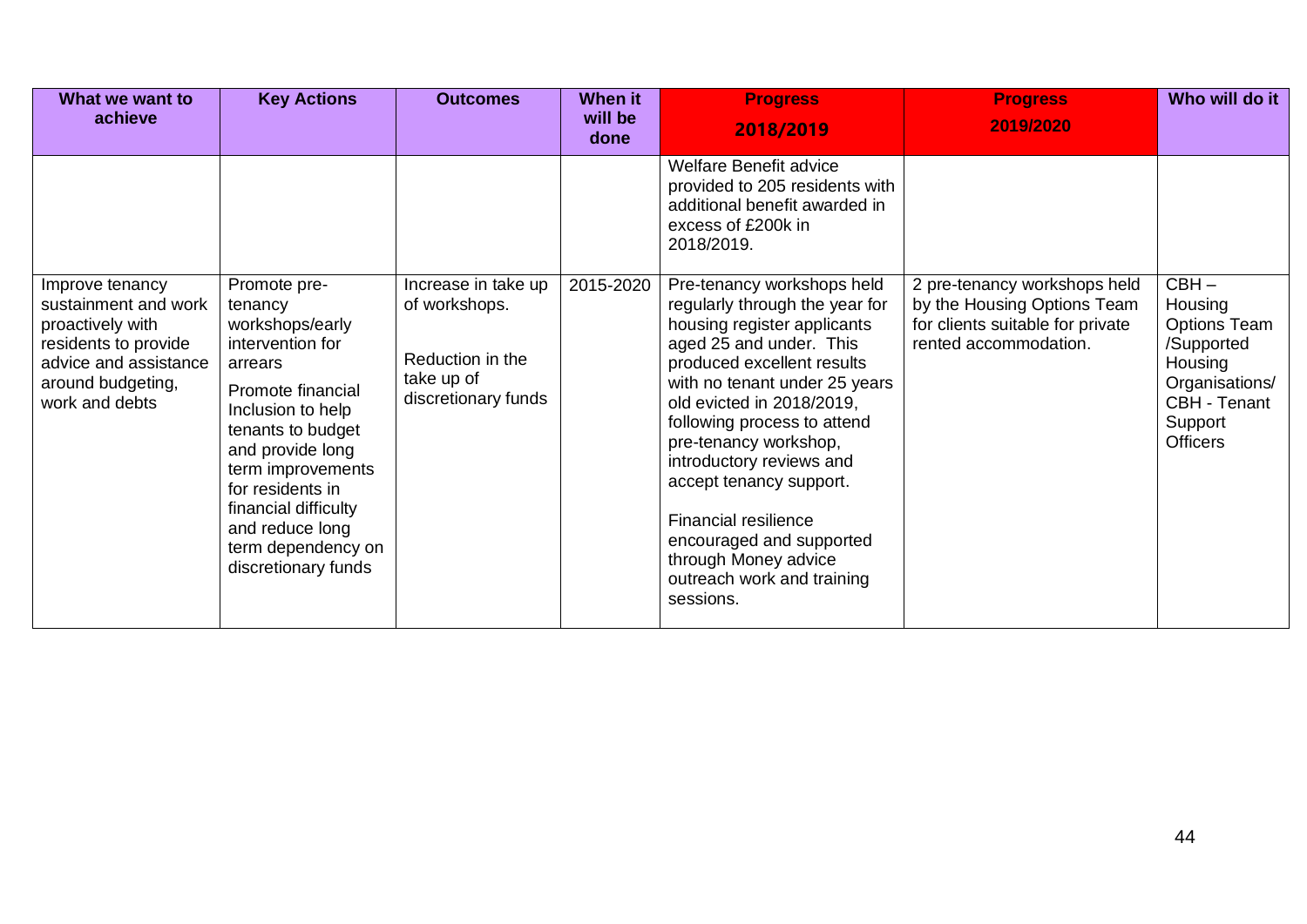| What we want to<br>achieve                                              | <b>Key Actions</b>                                                                                                                                                                                                                                                                                                                                                                                                                                               | <b>Outcomes</b>                                                                                                                                                                                                                                                                                                                 | <b>When it</b><br>will be<br>done                        | <b>Progress</b><br>2018/2019                                                                                                                                                                                                                                                                                                                                                                                                                                                                                                                     | <b>Progress</b><br>2019/2020                                                                                                                                                                                                                                                     | Who will do it                                                |
|-------------------------------------------------------------------------|------------------------------------------------------------------------------------------------------------------------------------------------------------------------------------------------------------------------------------------------------------------------------------------------------------------------------------------------------------------------------------------------------------------------------------------------------------------|---------------------------------------------------------------------------------------------------------------------------------------------------------------------------------------------------------------------------------------------------------------------------------------------------------------------------------|----------------------------------------------------------|--------------------------------------------------------------------------------------------------------------------------------------------------------------------------------------------------------------------------------------------------------------------------------------------------------------------------------------------------------------------------------------------------------------------------------------------------------------------------------------------------------------------------------------------------|----------------------------------------------------------------------------------------------------------------------------------------------------------------------------------------------------------------------------------------------------------------------------------|---------------------------------------------------------------|
| Maximise the use of<br>council homes and<br>reduce under-<br>occupation | Implement revised<br>tenant incentive<br>scheme policy to<br>encourage council<br>tenants who are<br>under-occupying to<br>move to a home that<br>better meets their<br>needs<br>Promote the use of<br>mutual exchange, to<br>better meet tenants<br>housing needs<br>including<br>a mutual exchange<br>fair where tenants<br>from all landlords in<br>Colchester can be<br>matched to more<br>suitable properties<br>Continue to carry out<br>tenancy audits to | <b>Tenant Incentive</b><br>Scheme<br>implemented and<br>more under<br>occupied<br>households using<br>the scheme.<br>Mutual exchange<br>publicised and an<br>increase in the<br>number of<br>households moving<br>through the<br>scheme. In 2013-<br>14 there were 114.<br>Target of 300<br>Tenancy audits<br>completed a year. | Ongoing                                                  | Tenancy Audit programme<br>complete with all CBH<br>tenants visited.<br>24 households moved to<br>smaller accommodation in<br>2018/2019 with support of the<br><b>Tenant Incentive to Move</b><br>Scheme<br>Households under-occupying<br>council homes and in receipt<br>housing benefit was reduced<br>to 225.<br>Mutual Exchanges completed<br>in 2018/2019 reduced to 75.<br>The mobility of tenants<br>through use of mutual<br>exchanges is now more<br>restricted as Housing<br>Associations offer fixed term<br>tenancies. Where tenants | 31 households moved to<br>smaller accommodation during<br>2019-20, with the support of<br>the Tenant Incentive Scheme.<br>This released 10 x 2 bed, 20 x<br>3 bed, and 1 x 4 bed homes<br>for households in housing<br>need.<br>Mutual exchanges completed<br>in 2019-20 was 77. | CBH-Tenant<br>Support<br>Officers,<br>Registered<br>Providers |
|                                                                         | ensure tenancy<br><b>Tenancy fraud</b><br>fraud is minimised<br>reduced.                                                                                                                                                                                                                                                                                                                                                                                         |                                                                                                                                                                                                                                                                                                                                 | are in receipt of Welfare<br>Benefits the change of home |                                                                                                                                                                                                                                                                                                                                                                                                                                                                                                                                                  |                                                                                                                                                                                                                                                                                  |                                                               |

## **6. Make the best use of existing homes**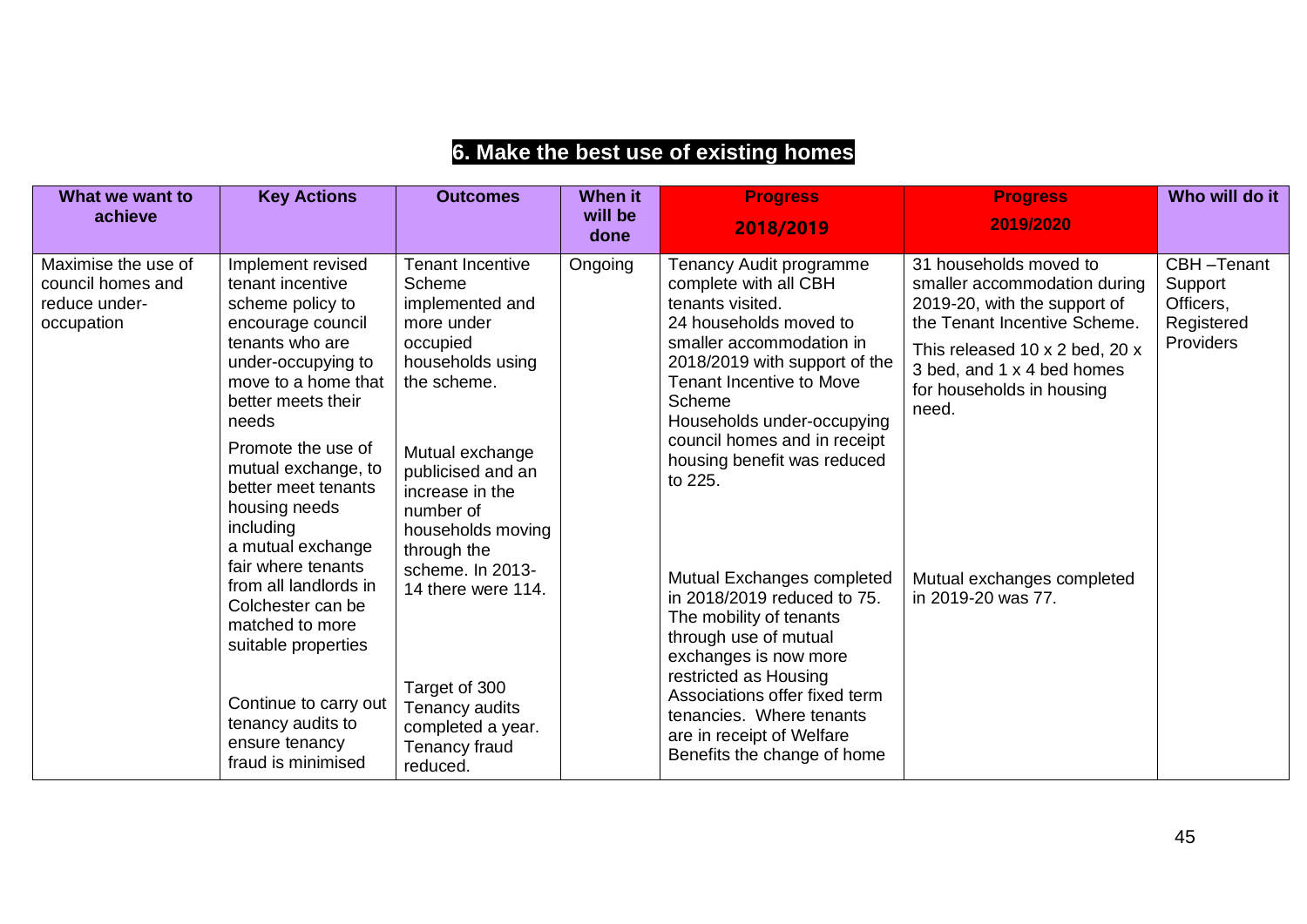| What we want to<br>achieve | <b>Key Actions</b>                                                                                                                                                                                                                                                                                 | <b>Outcomes</b>                                                                                                                                                                                                                                 | <b>When it</b><br>will be<br>done     | <b>Progress</b><br>2018/2019                                                                                                                                                                                                                                                                                                                                                                                                                                                                                                                                                  | <b>Progress</b><br>2019/2020                                                                                                                                                                                                                                         | Who will do it                                                                                                                               |
|----------------------------|----------------------------------------------------------------------------------------------------------------------------------------------------------------------------------------------------------------------------------------------------------------------------------------------------|-------------------------------------------------------------------------------------------------------------------------------------------------------------------------------------------------------------------------------------------------|---------------------------------------|-------------------------------------------------------------------------------------------------------------------------------------------------------------------------------------------------------------------------------------------------------------------------------------------------------------------------------------------------------------------------------------------------------------------------------------------------------------------------------------------------------------------------------------------------------------------------------|----------------------------------------------------------------------------------------------------------------------------------------------------------------------------------------------------------------------------------------------------------------------|----------------------------------------------------------------------------------------------------------------------------------------------|
|                            | <b>Ensure the Council's</b><br><b>Sheltered Housing</b><br>Stock is<br>appropriately<br>maintained in<br>accordance with the<br>Colchester<br>Standard.<br>Maximise take-up of<br>sheltered housing<br>through the major<br>refurbishment<br>programme to<br>free up under-<br>occupied properties | All stock meets<br>Colchester<br>Standard<br>Reduction in<br>sheltered voids.<br>Better use of<br>Council properties<br>to meet housing<br>need.<br>Tenants are<br>housed in<br>properties which<br>are better suited to<br>their housing need. | 5 year and<br>30 year<br>plan<br>2018 | address instigates transition<br>to Universal Credit.<br>Tenancy Audit programme<br>complete by CBH. Funding<br>for further tenancy audits not<br>continued by CBC.<br>5-Year investment plan in<br>place to maintain the<br><b>Colchester Sheltered Housing</b><br>Standard where appropriate.<br>Review of those schemes not<br>meeting the standard<br>restarted in March 2019.<br>Sheltered housing vacancies<br>reduced following programme<br>to improve quality of CBC<br>sheltered housing stock.<br>Maytree Court sheltered<br>scheme sold by CBC during<br>2018/19. | Sheltered 5-year investment<br>programme in place and first<br>years' work completed in<br>2019/20.<br>At year end the Sheltered<br>housing stock was 95%<br>occupied. This was due in part<br>to the Elfreda House project<br>where tenants have been<br>moved out. | Tenant<br>Support<br><b>Officers</b><br>CBH - Asset<br>Management<br>Team<br>$CBC -$<br><b>Housing Client</b><br>Co-ordinator,<br><b>CBH</b> |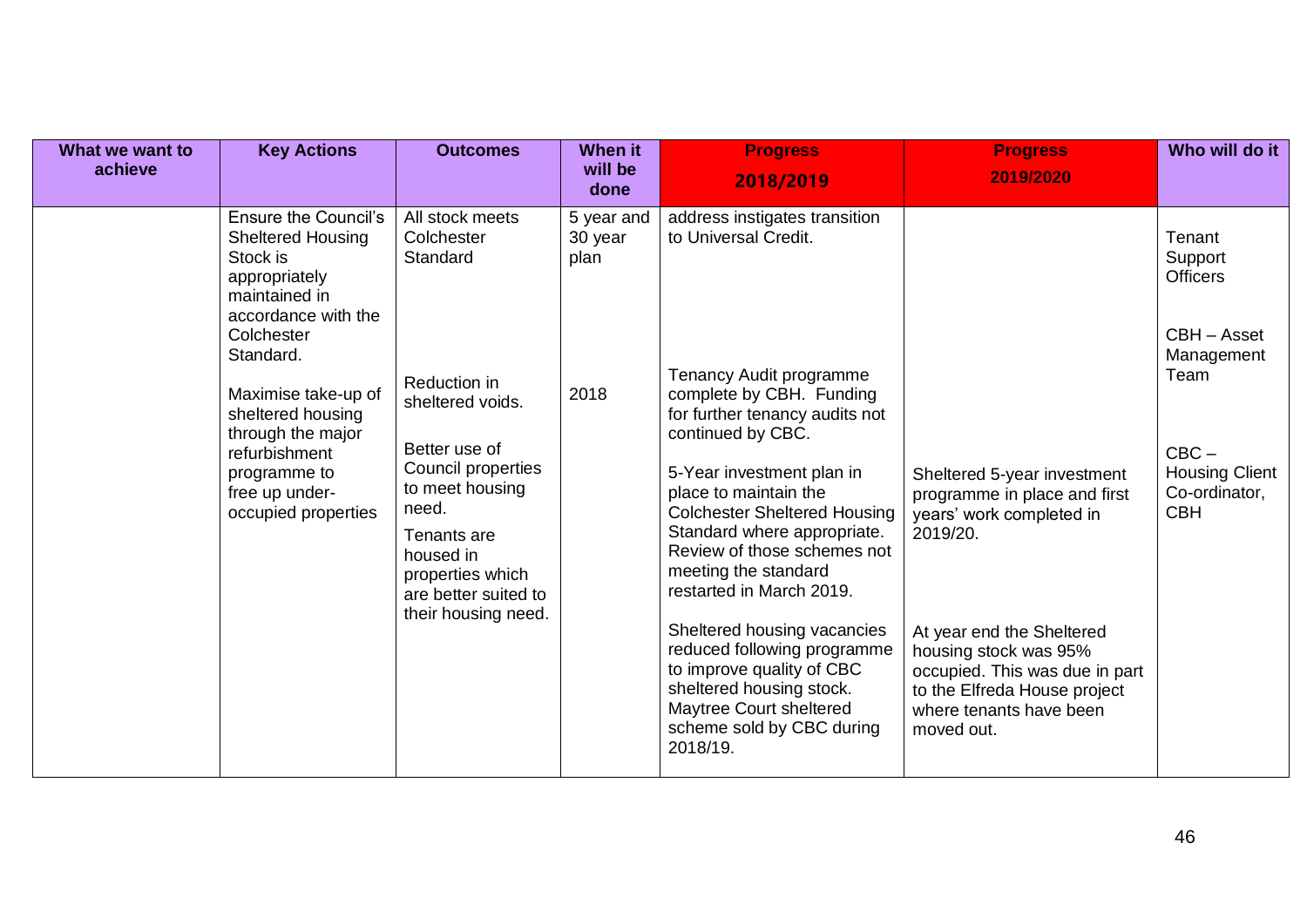| What we want to                                           | <b>Key Actions</b>                                                                                                                | <b>Outcomes</b>                                           | <b>When it</b>     | <b>Progress</b>                                                                                                                                                                                                                  | <b>Progress</b>                                                                                                                                                                        | Who will do it                                                  |
|-----------------------------------------------------------|-----------------------------------------------------------------------------------------------------------------------------------|-----------------------------------------------------------|--------------------|----------------------------------------------------------------------------------------------------------------------------------------------------------------------------------------------------------------------------------|----------------------------------------------------------------------------------------------------------------------------------------------------------------------------------------|-----------------------------------------------------------------|
| achieve                                                   |                                                                                                                                   |                                                           | will be<br>done    | 2018/2019                                                                                                                                                                                                                        | 2019/2020                                                                                                                                                                              |                                                                 |
|                                                           |                                                                                                                                   |                                                           |                    | At year end Sheltered<br>housing stock 99% occupied<br>(6 vacancies, with no vacancy<br>more than 3 weeks)<br>Turnover of sheltered housing<br>reduced to 10% of stock in<br>2018/2019.                                          | At year end there were 32<br>vacancies (22 were at Elfreda<br>House and 2 were at the<br>Cannons - extra care)<br>Turnover of sheltered housing<br>was 7% of the stock in 2019-<br>20. |                                                                 |
|                                                           | Develop policies and<br>procedures to<br>implement fixed term<br>tenancies in line with<br>the Housing and<br>Planning Act 2016.  |                                                           |                    | No action required - see<br>2017/2018 update.                                                                                                                                                                                    |                                                                                                                                                                                        |                                                                 |
| Reduce levels of<br>overcrowding in<br>affordable housing | Promote the use of<br>mutual exchange, to<br>better meet tenants<br>needs (see action<br>above)<br>Assessment of<br>'crowding and | Crowding and                                              | Ongoing<br>Ongoing | Mutual Exchange now more<br>complex with differential<br>tenancy terms between<br>Social housing landlords.<br>Tenants in receipt of Welfare<br>Benefits discouraged from<br>moving home as change of<br>circumstance instigates | See update for 2018-19.                                                                                                                                                                | CBH, Housing<br>Management<br>Teams,<br>Registered<br>Providers |
|                                                           | space' under the<br>provisions of part 1<br>of the Housing Act<br>2004 to ensure<br>families are correctly                        | space hazards<br>removed or<br>sufficiently<br>mitigated. |                    | benefit change to Universal<br>Credit<br>Crowding and Space hazard<br>considered during every<br>property inspection by the<br>Private Sector Housing team,                                                                      | Crowding and Space hazard<br>considered during every<br>property inspection by the<br>Private Sector Housing team,                                                                     | CBC - Private<br>Sector<br>Housing Team                         |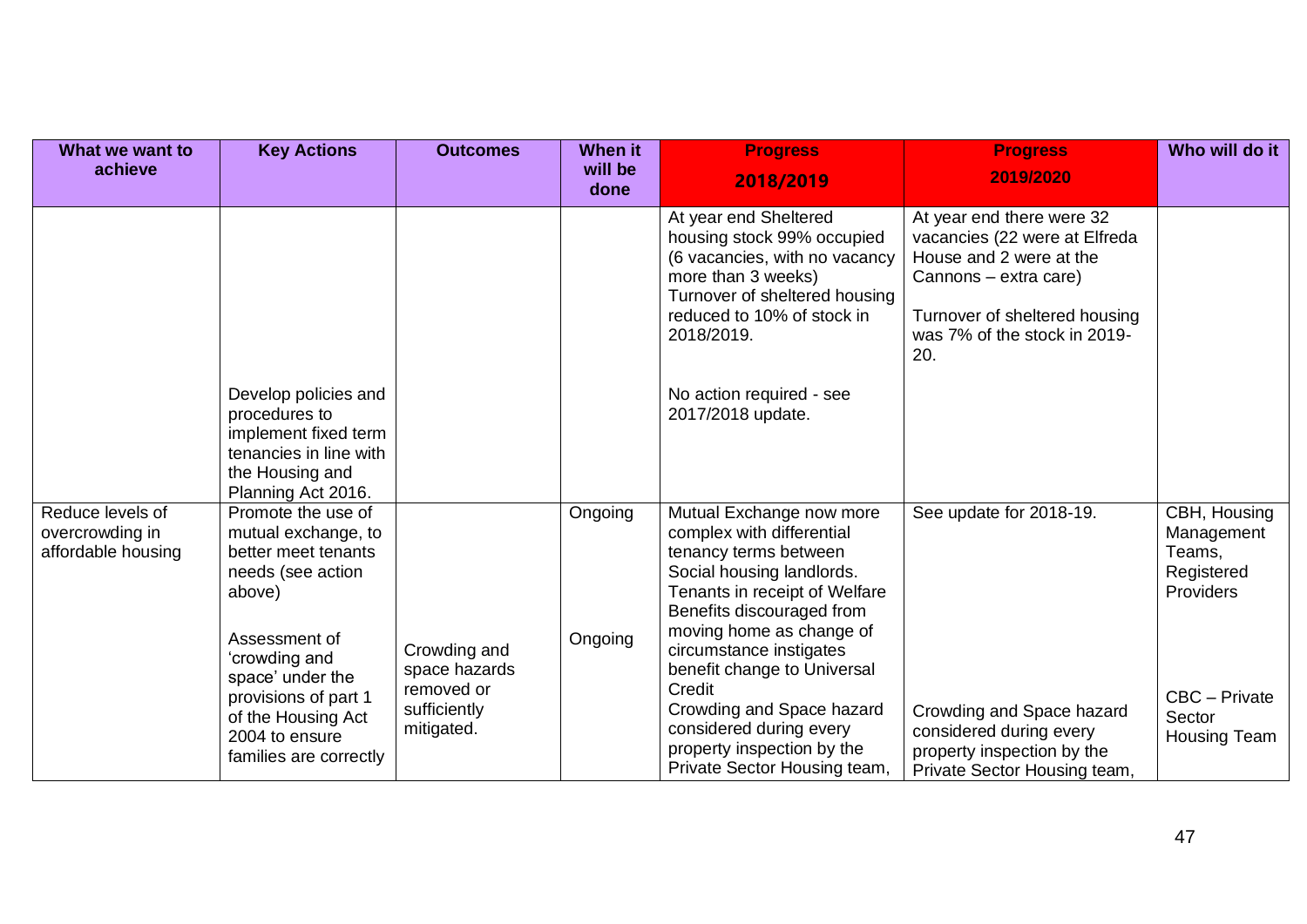| What we want to                                                                                                                                        | <b>Key Actions</b>                                                                                                                       | <b>Outcomes</b>                                        | <b>When it</b>  | <b>Progress</b>                                                                                                                                                                                                                                                                                                                                                                                                                                                                                                            | <b>Progress</b>                                                                                                                                                                                                                                                                                                                                                                                                                                                                                                           | Who will do it                        |
|--------------------------------------------------------------------------------------------------------------------------------------------------------|------------------------------------------------------------------------------------------------------------------------------------------|--------------------------------------------------------|-----------------|----------------------------------------------------------------------------------------------------------------------------------------------------------------------------------------------------------------------------------------------------------------------------------------------------------------------------------------------------------------------------------------------------------------------------------------------------------------------------------------------------------------------------|---------------------------------------------------------------------------------------------------------------------------------------------------------------------------------------------------------------------------------------------------------------------------------------------------------------------------------------------------------------------------------------------------------------------------------------------------------------------------------------------------------------------------|---------------------------------------|
| achieve                                                                                                                                                |                                                                                                                                          |                                                        | will be<br>done | 2018/2019                                                                                                                                                                                                                                                                                                                                                                                                                                                                                                                  | 2019/2020                                                                                                                                                                                                                                                                                                                                                                                                                                                                                                                 |                                       |
|                                                                                                                                                        | prioritised for<br>rehousing                                                                                                             |                                                        |                 | including inspections for<br>HomeStep and Private Sector<br>Leasing Scheme. An<br>indication is given of<br>acceptable occupancy<br>numbers in the property<br>inspection report provided to<br>CBH for each property taken<br>on by CBH for either scheme.<br>10 Crowding and Space<br>hazards identified and<br>mitigated.<br><b>Private Sector Housing work</b><br>with CBH where appropriate<br>to request increased priority<br>on the Housing Register for<br>households where a crowding<br>and space hazard exists | including inspections for<br>HomeStep and Private Sector<br>Leasing Scheme. An indication<br>is given of acceptable<br>occupancy numbers in the<br>property inspection report<br>provided to CBH for each<br>property taken on by CBH for<br>either scheme<br>12 Crowding and Space<br>hazards identified and<br>mitigated.<br><b>Private Sector Housing work</b><br>with CBH where appropriate to<br>request increased priority on<br>the Housing Register for<br>households where a crowding<br>and space hazard exists |                                       |
| Help people whose<br>independence may be<br>at risk to remain in or<br>return to their home in<br>both the private and<br>public sector<br>properties. | Increase use of the<br>disabled adaptations<br>in CBC properties to<br>encourage<br>independent living<br>amongst older<br>residents and | Increase in<br>planned and<br>unplanned<br>adaptations | Ongoing         | Increased budget of £200,000<br>in 2018/19 to meet demand<br>from council tenants. £53k<br>spent on minor adaptations<br>such as grab rails, access<br>aids and ramps. £720k spent<br>on planned adaptations,<br>mainly level access showers                                                                                                                                                                                                                                                                               | Budget of £600,000 for<br>2019/20. £53.4k spent on<br>minor adaptations such as<br>grab rails, access aids and<br>ramps. £461k spent on<br>planned adaptations such as<br>level access showers, stairlifts<br>etc. £93k spent on two major                                                                                                                                                                                                                                                                                | <b>CBC/CBH</b><br>Asset<br>Management |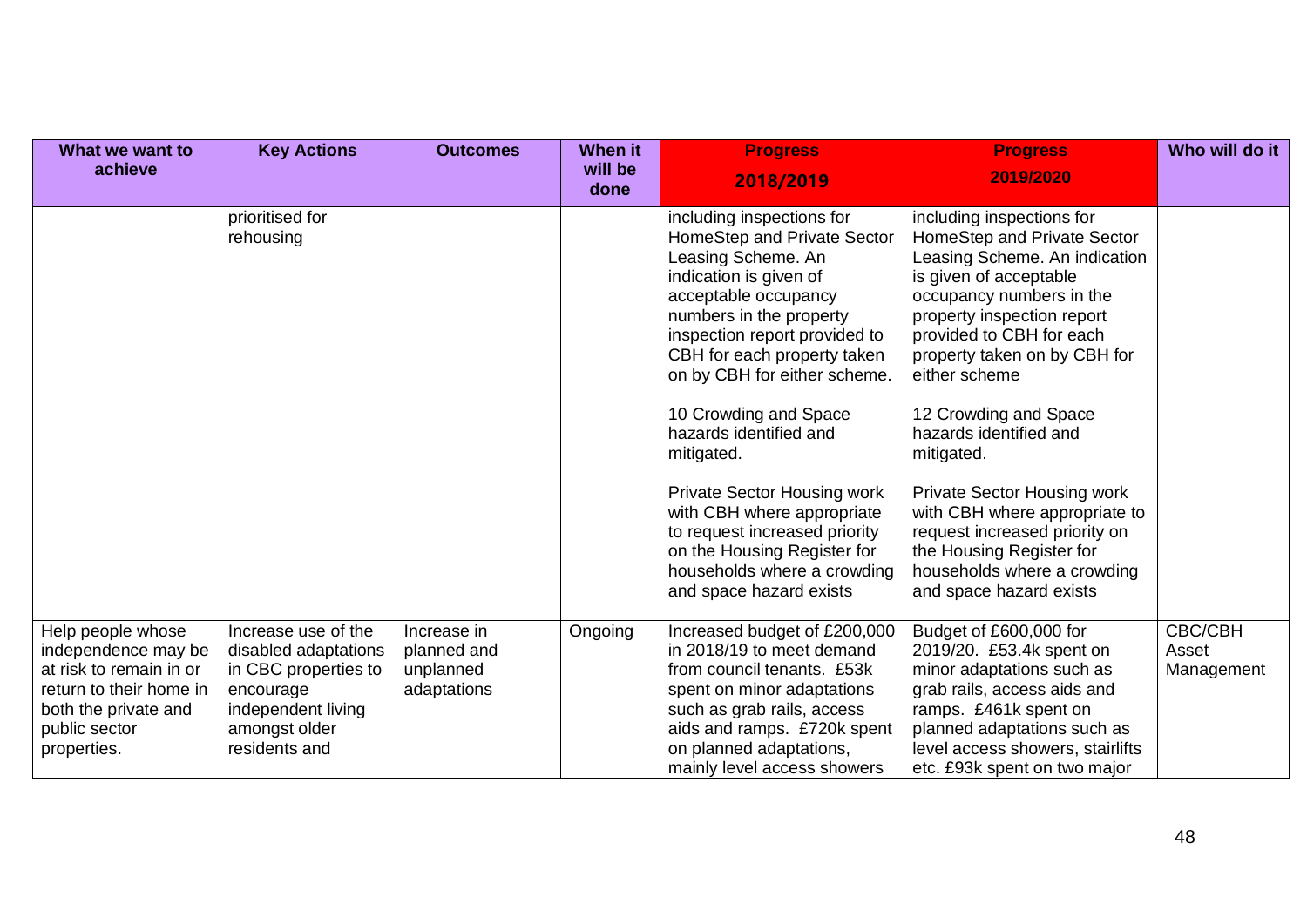| What we want to<br>achieve | <b>Key Actions</b>                                                                                                                                                                                                                                                                                                                                                                                                                                                          | <b>Outcomes</b>                                                                                                                                                                         | <b>When it</b><br>will be<br>done | <b>Progress</b><br>2018/2019                                                                                                                                                                                                                                                                                                                                                                                                                                                                                                                                                                                         | <b>Progress</b><br>2019/2020                                                                                                                                                                                                                                                                                                                                                                                       | Who will do it        |
|----------------------------|-----------------------------------------------------------------------------------------------------------------------------------------------------------------------------------------------------------------------------------------------------------------------------------------------------------------------------------------------------------------------------------------------------------------------------------------------------------------------------|-----------------------------------------------------------------------------------------------------------------------------------------------------------------------------------------|-----------------------------------|----------------------------------------------------------------------------------------------------------------------------------------------------------------------------------------------------------------------------------------------------------------------------------------------------------------------------------------------------------------------------------------------------------------------------------------------------------------------------------------------------------------------------------------------------------------------------------------------------------------------|--------------------------------------------------------------------------------------------------------------------------------------------------------------------------------------------------------------------------------------------------------------------------------------------------------------------------------------------------------------------------------------------------------------------|-----------------------|
|                            | residents with a<br>disability<br>Respond to<br>recommendations<br>from ECC<br>Occupational<br>Therapy service to<br>process Disabled<br><b>Facilities Grants in</b><br>private sector<br>properties.<br>Participate and<br>influence the<br>recommissioning<br>process for Home<br>Improvement<br>Agency services by<br>ECC in 2015.<br>Provide advice on<br>welfare benefits to<br>older people to help<br>them maximise their<br>income and remain<br>in their own home. | 100% spend of<br>DFG budget<br>allocation<br>New HIA service or<br>alternative<br>provision in place<br>from 2015<br>Increase in older<br>people able to<br>remain in their own<br>home | 2015<br>Ongoing                   | but also stairlifts and lifting<br>equipment. £52k spent on<br>one major adaptation -<br>property extension.<br>No waiting list in place.<br><b>Healthy Homes Team fully</b><br>staffed. A Senior<br>Occupational Therapist has<br>been seconded into the team<br>from ECC in 2019/2020 for a<br>one-year project to work on<br>fast tracking adaptations. $\square$<br>62 Disabled Facilities Grants<br>completed in 2018 -19 to<br>enable people with disabilities<br>to remain living independently<br>in their own homes for<br>longer.<br>This action is no longer<br>relevant - see previous years'<br>updates | adaptation projects – property<br>extensions.<br><b>74 Disabled Facilities Grants</b><br>processed in 2019/20 to<br>enable people with disabilities<br>to remain living independently<br>in their own homes for longer.<br>Senior Occupational Therapist<br>has been seconded to the<br>Healthy Homes Team from<br>ECC. In the first 12 months<br>240 referrals were received. All<br>referrals were given support | Healthy<br>Homes Team |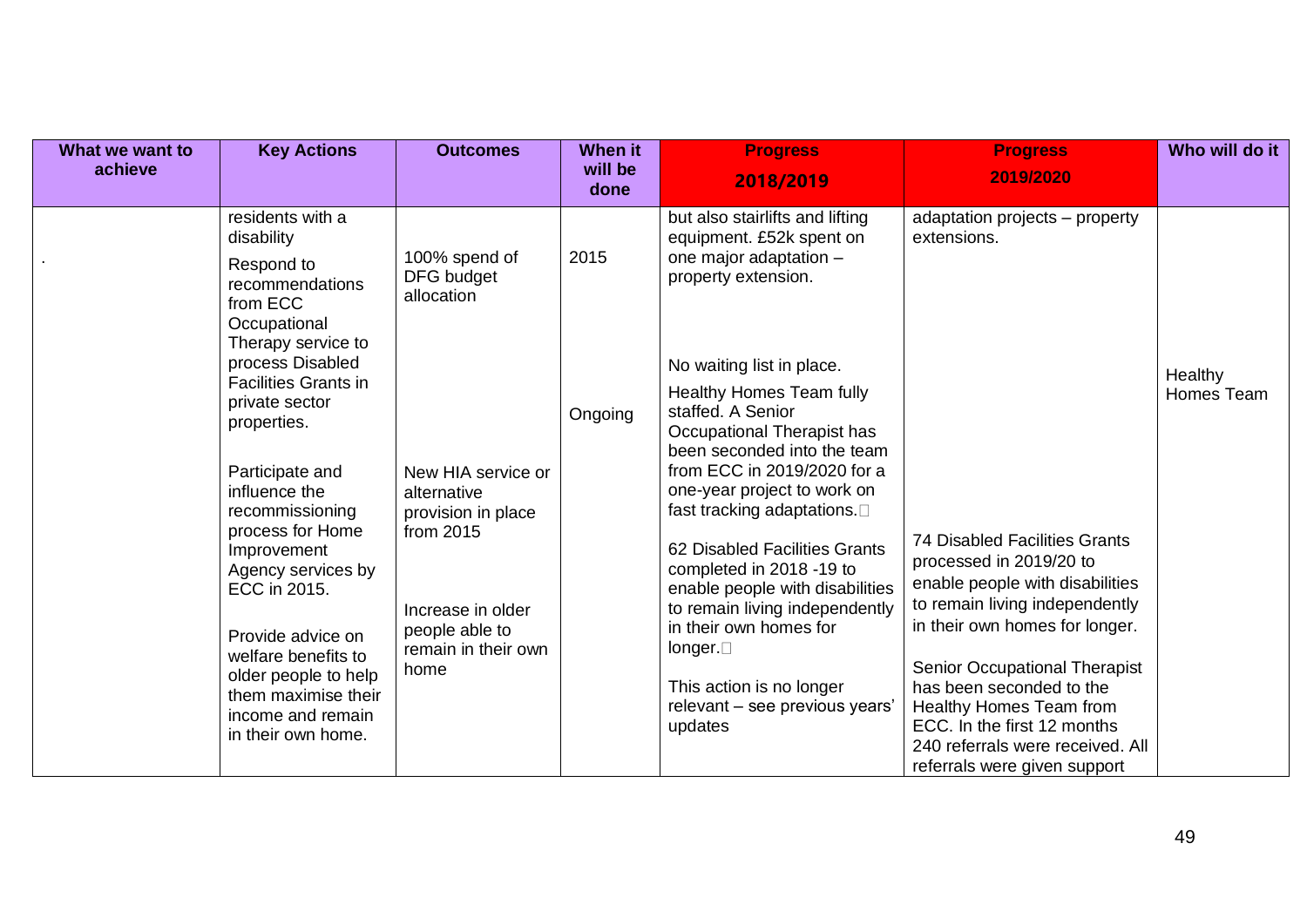| What we want to                                                                         | <b>Key Actions</b>                                                          | <b>Outcomes</b>                                       | <b>When it</b>  | <b>Progress</b>                                                                                                                                                                                                                                                                                                                                                                                                                                                                                                                                                                                                                                               | <b>Progress</b>                                                                                                                                                                                                                                                                                                                                                                                                                                                                                                                   | Who will do it                          |
|-----------------------------------------------------------------------------------------|-----------------------------------------------------------------------------|-------------------------------------------------------|-----------------|---------------------------------------------------------------------------------------------------------------------------------------------------------------------------------------------------------------------------------------------------------------------------------------------------------------------------------------------------------------------------------------------------------------------------------------------------------------------------------------------------------------------------------------------------------------------------------------------------------------------------------------------------------------|-----------------------------------------------------------------------------------------------------------------------------------------------------------------------------------------------------------------------------------------------------------------------------------------------------------------------------------------------------------------------------------------------------------------------------------------------------------------------------------------------------------------------------------|-----------------------------------------|
| achieve                                                                                 |                                                                             |                                                       | will be<br>done | 2018/2019                                                                                                                                                                                                                                                                                                                                                                                                                                                                                                                                                                                                                                                     | 2019/2020                                                                                                                                                                                                                                                                                                                                                                                                                                                                                                                         |                                         |
|                                                                                         |                                                                             |                                                       |                 | <b>Welfare Benefit Specialist</b><br>(WBS) provides complex<br>welfare benefit support for<br>working and pension age<br>customers in the borough.<br>This includes claiming<br>Personal Independence<br>Payment (PIP), Attendance<br>Allowance (AA), Disability<br>Living Allowance (DLA) and<br>other benefits. WBS also<br>assists customers with<br><b>Mandatory Reconsiderations</b><br>and Appeals to ensure they<br>are fairly supported in Court.<br><b>Customer Support Team also</b><br>supports older pensionable<br>age customers in claiming<br><b>Local Council Tax Support</b><br>and Housing Benefit either<br>face to face or via the phone. | and 63 cases specifically<br>benefitted from home<br>adaptations to support the<br>hospital discharge plan.<br>In February 2020 Portfolio<br>Holder agreement was given<br>for 'Discretionary Fast Track'<br>applications to exclude a<br>financial means test. This has<br>benefitted 4 cases with high<br>need who were unlikely to<br>proceed otherwise.<br>The Senior Occupational<br>Therapist secondment within<br>the Housing Project, has been<br>agreed for the second year<br>following the success in the 1st<br>year. |                                         |
| Maintain and where<br>possible reduce the<br>currently low levels of<br>long-term empty | Respond to<br>enquiries regarding<br>long term empty<br>properties and take | Reduction in the<br>overall number of<br>empty homes. | Ongoing         | Advice is provided to owners<br>and light touch enforcement<br>action is taken about long<br>term empty homes.                                                                                                                                                                                                                                                                                                                                                                                                                                                                                                                                                | Advice is provided to owners<br>and light touch reactive<br>enforcement action is taken<br>with long term empty homes.                                                                                                                                                                                                                                                                                                                                                                                                            | <b>CBC-Private</b><br>Sector<br>Housing |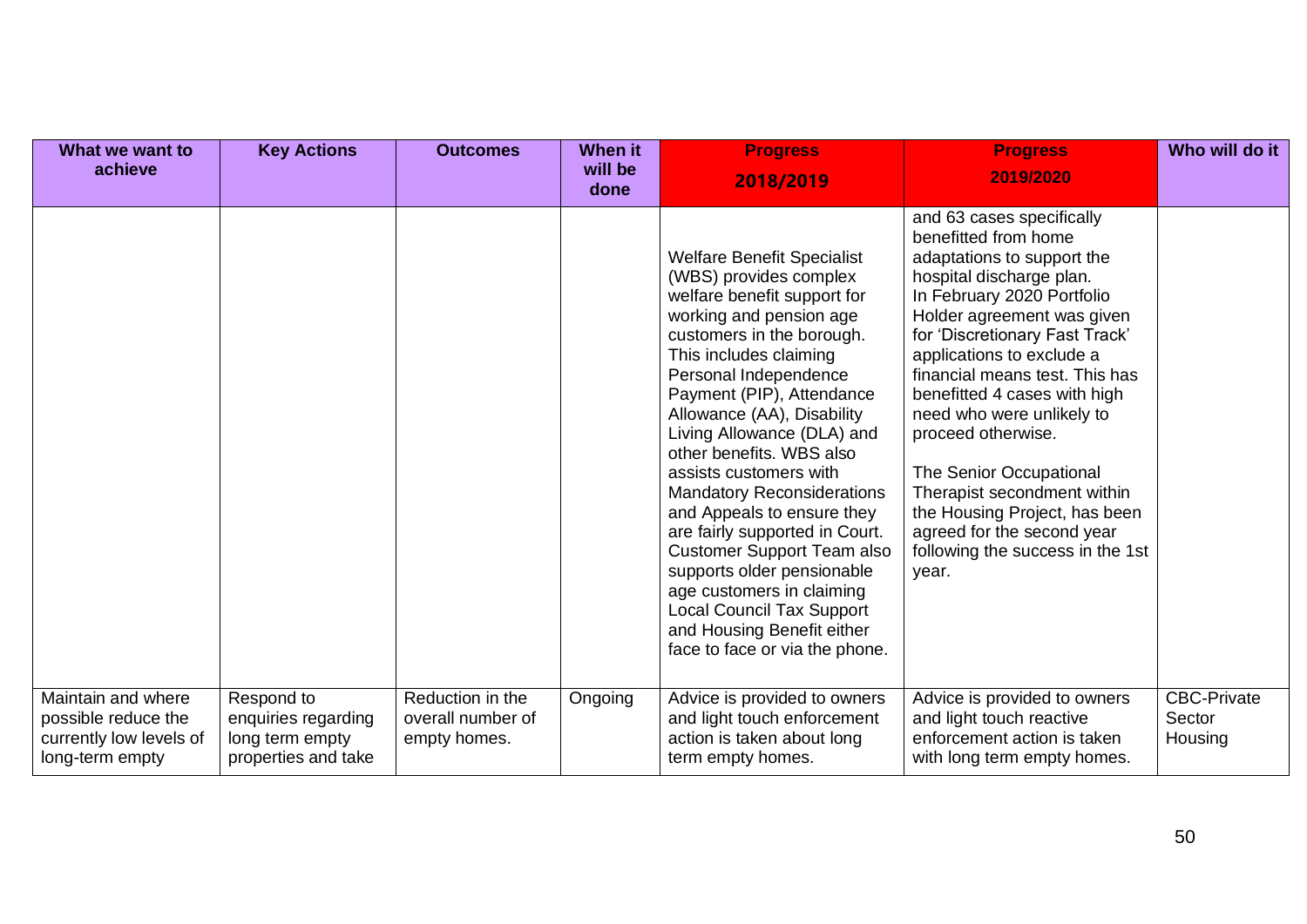| What we want to<br>achieve                                                                                                                       | <b>Key Actions</b>                                                                                                                                                                                                          | <b>Outcomes</b>                                                                                                                          | When it<br>will be<br>done | <b>Progress</b><br>2018/2019                                                                                                                                                                                                                                                                                                  | <b>Progress</b><br>2019/2020                                                                                                                                                                                                                                                | Who will do it                                              |
|--------------------------------------------------------------------------------------------------------------------------------------------------|-----------------------------------------------------------------------------------------------------------------------------------------------------------------------------------------------------------------------------|------------------------------------------------------------------------------------------------------------------------------------------|----------------------------|-------------------------------------------------------------------------------------------------------------------------------------------------------------------------------------------------------------------------------------------------------------------------------------------------------------------------------|-----------------------------------------------------------------------------------------------------------------------------------------------------------------------------------------------------------------------------------------------------------------------------|-------------------------------------------------------------|
| properties in the<br><b>Private Sector Provide</b><br>information to<br>residents on the<br>reality of empty<br>homes – manage the<br>perception | informal or formal<br>action as<br>appropriate.<br>Offer financial<br>assistance to bring<br>empty properties<br>back in to use<br>wherever possible or<br>to reduce the effect<br>of the property on<br>the neighbourhood. | Make safe and<br>secure empty<br>properties where<br>there is a<br>significant public<br>health or safety<br>impact on the<br>community. |                            | Financial assistance is still<br>available under the Financial<br>Assistance Policy and advice<br>is given to property owners<br>regarding the availability of<br>this. No requests for<br>assistance in 2018/19.<br>3 long term empty homes<br>brought back into use through<br>informal enforcement action<br>in 2018/2019. | long term empty home<br>brought back into use through<br>informal enforcement action in<br>2019/20.<br>The Financial Assistance<br>Policy is under review and this<br>assistance will remain in the<br>Policy, pending a review<br>around the potential need in<br>2020/21. | Registered<br>Providers<br><b>CBC Healthy</b><br>Homes Team |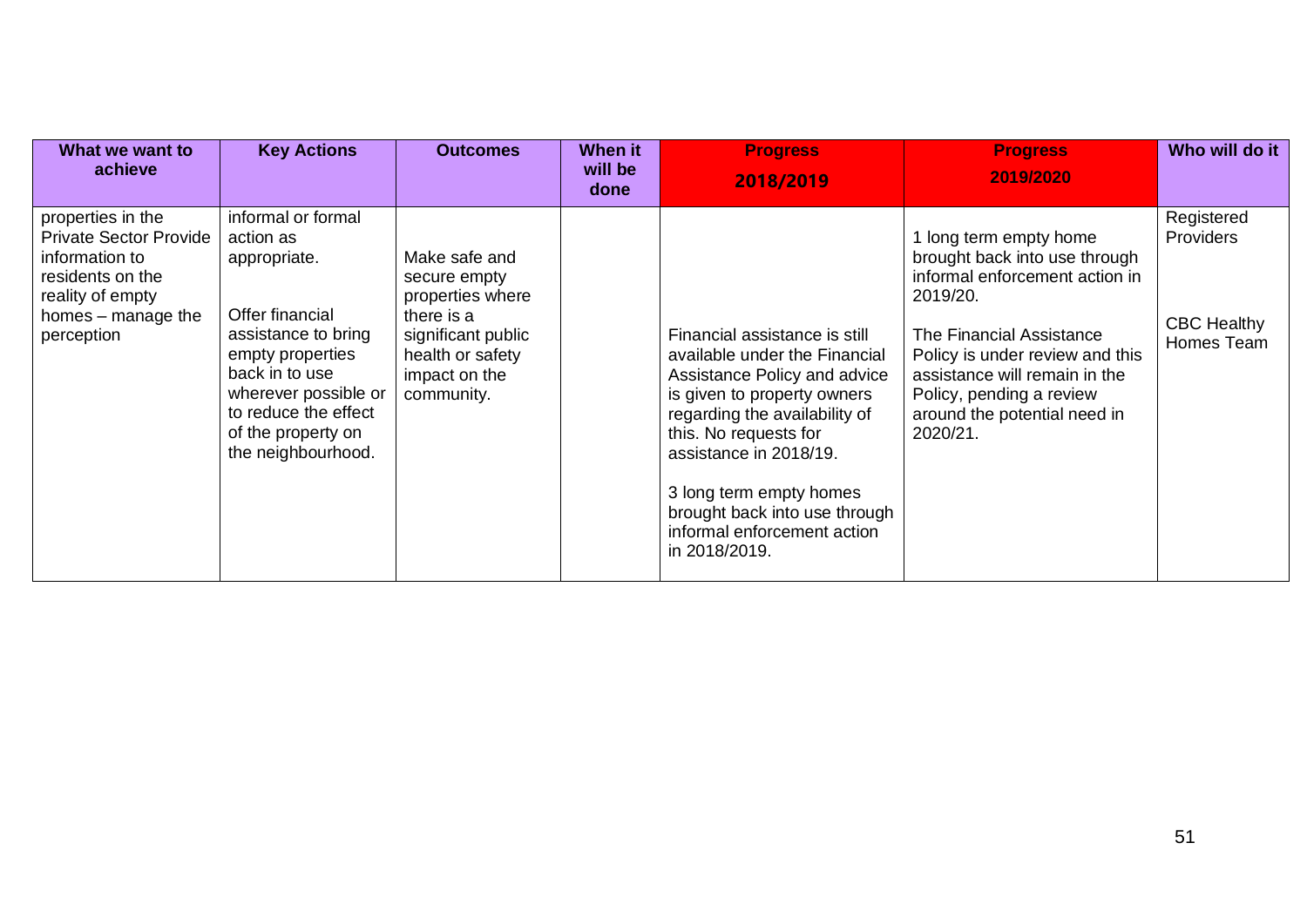## **7. Work to ensure that existing and new homes are healthy, safe and energy efficient**

| What we want to<br>achieve                                                                                             | Key actions                                                                                                                                                                                                 | <b>Outcomes</b>                                                                                                                                                                      | When it<br>will be<br>done | <b>Progress</b><br>2018/2019                                                                                                                                                                                                                                                                                                                                                                                                                                                                                                                            | <b>Progress</b><br>2019/2020                                                                                                                                                                                                                                                                                                                                                                                                                                               | Who will do it                                 |
|------------------------------------------------------------------------------------------------------------------------|-------------------------------------------------------------------------------------------------------------------------------------------------------------------------------------------------------------|--------------------------------------------------------------------------------------------------------------------------------------------------------------------------------------|----------------------------|---------------------------------------------------------------------------------------------------------------------------------------------------------------------------------------------------------------------------------------------------------------------------------------------------------------------------------------------------------------------------------------------------------------------------------------------------------------------------------------------------------------------------------------------------------|----------------------------------------------------------------------------------------------------------------------------------------------------------------------------------------------------------------------------------------------------------------------------------------------------------------------------------------------------------------------------------------------------------------------------------------------------------------------------|------------------------------------------------|
| Target the work we do<br>to improve homes in<br>the private sector<br>based on evidence<br>and the best<br>information | Commission stock<br>condition survey to<br>provide evidence<br>base and influence<br>future service<br>planning and<br>delivery activities.<br><b>Purchase Housing</b><br><b>Health Costs</b><br>Calculator | Survey and final<br>report completed<br>and implemented<br><b>HHCC</b> purchased<br>and in use to<br>demonstrate<br>savings to society<br>resulting from<br>housing<br>interventions | 2016/17<br>2015            | Survey not commissioned in<br>2018-19. Consideration<br>instead is being given to use<br>of other data sets already<br>held within the organisation<br>and publicly available to<br>enable targeted activity.<br><b>Obtained bulk Energy</b><br>Performance data and<br>Tenancy Deposit data to<br>scope a project on rented<br>properties with poor energy<br>performance.<br>HHCC not re-purchased.<br><b>Excess Cold Calculator</b><br>purchased instead to assist in<br>assessment and decision<br>making for enforcement of<br>excess cold hazards | <b>Bulk Energy Performance</b><br>data and Tenancy Deposit<br>data has been obtained.<br>Work has started to cross<br>check these to identify rented<br>properties with poor energy<br>performance.<br>Properties identified have<br>been inspected, and where<br>an Excess Cold hazard<br>exists, liaising with owner<br>through informal or formal<br>enforcement activity to<br>ensure hazards are removed.<br>This is a new project, no<br>outcomes to report to date. | <b>CBC-Private</b><br>Sector Housing<br>Team   |
| Encourage private<br>landlords & managing<br>agents to provide                                                         | Adoption &<br>Development of<br><b>Essex Landlord</b>                                                                                                                                                       | Increase number<br>and percentage of<br>accredited                                                                                                                                   | Ongoing                    | See 2015/2016 ELAs ceased.<br><b>Review of Student</b><br><b>Accommodation Accreditation</b>                                                                                                                                                                                                                                                                                                                                                                                                                                                            | No change or update re<br>ELAS or SAAS for 2019/20                                                                                                                                                                                                                                                                                                                                                                                                                         | <b>CBC - Private</b><br>Sector Housing<br>Team |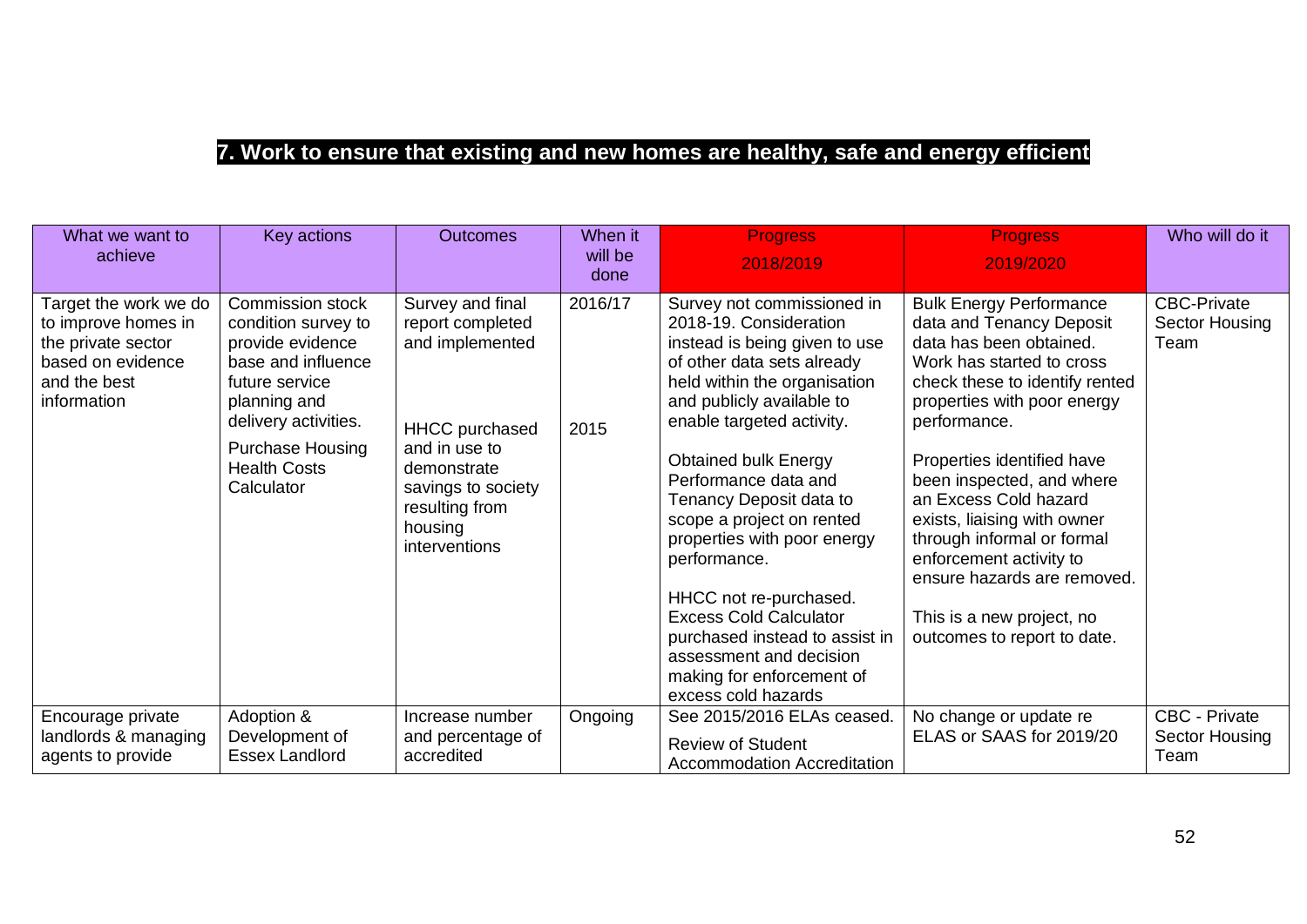| What we want to<br>achieve                  | Key actions                                                                                                                                                                        | <b>Outcomes</b>                                                                                                           | When it<br>will be<br>done | <b>Progress</b><br>2018/2019                                                                                                                                                                                                                                                                                                | <b>Progress</b><br>2019/2020                                                                                                                                                                                                                                                     | Who will do it                          |
|---------------------------------------------|------------------------------------------------------------------------------------------------------------------------------------------------------------------------------------|---------------------------------------------------------------------------------------------------------------------------|----------------------------|-----------------------------------------------------------------------------------------------------------------------------------------------------------------------------------------------------------------------------------------------------------------------------------------------------------------------------|----------------------------------------------------------------------------------------------------------------------------------------------------------------------------------------------------------------------------------------------------------------------------------|-----------------------------------------|
| good quality and well<br>managed properties | Accreditation<br>Scheme (ELAS) and<br><b>Colchester's Student</b><br>Accommodation<br>Accreditation<br>Scheme (SAAS)                                                               | landlords through<br><b>ELAS and</b><br>Colchester's<br><b>Student</b><br>Accommodation<br>Accreditation<br>Scheme (SAAS) | 2015                       | Scheme (SAAS) undertaken<br>in light of legislative changes<br>which increased the number<br>of properties falling within the<br>scope of mandatory licensing<br>of Houses in Multiple<br>Occupation.                                                                                                                       | Completed a full review/re-<br>write of the Private Sector<br><b>Housing Enforcement Policy</b><br>including the introduction of<br><b>Civil Penalty Notices issued</b><br>by the PSH Team of up to<br>£30K for certain Housing Act<br>offences.<br>Approved by Portfolio Holder | CBC - Private<br>Sector Housing<br>Team |
|                                             | Review and improve<br>housing conditions<br>through the Housing<br>Health & Safety<br><b>Rating System</b><br>(HHSRS) under the<br>provisions of the<br>Housing Act 2004<br>Part 1 | Category 1&2<br>hazards removed.<br>Minimum of 300<br>per annum.<br>Update website<br>with self-serve<br>information.     | onwards                    | As a result of the review a<br>voluntary scheme was no<br>longer relevant as many of<br>the accredited properties and<br>properties let/managed by<br><b>Essex University (through</b><br>SUHomes) now fall within the<br>legal requirements of<br>mandatory HMO licensing.<br>Those that don't are<br>considered low risk. | and Published on website.<br>2 Notices of Intent to issue<br>Civil Penalties issued.<br>PSH Team completed nearly<br>500 property inspections/<br>visits/assessments of<br>properties in the private<br>sector.                                                                  |                                         |
|                                             | Support landlords<br>towards provision of<br>broadly compliant<br>housing<br>accommodation<br>through improved<br>communication and<br>joint working -<br>Identify common          | Landlord training<br>delivered.<br>Participation in<br><b>Landlord Forums</b><br>and other similar<br>events.             |                            | SAAS scheme now closed to<br>new applications.<br>Over 500<br>inspections/visits/assessment<br>s undertaken of properties in<br>the private sector.<br>Over 300 serious housing<br>hazards removed from 80                                                                                                                  | 406 serious housing hazards<br>removed from 167 homes in<br>the private sector through a<br>combination of informal and<br>formal enforcement action.                                                                                                                            |                                         |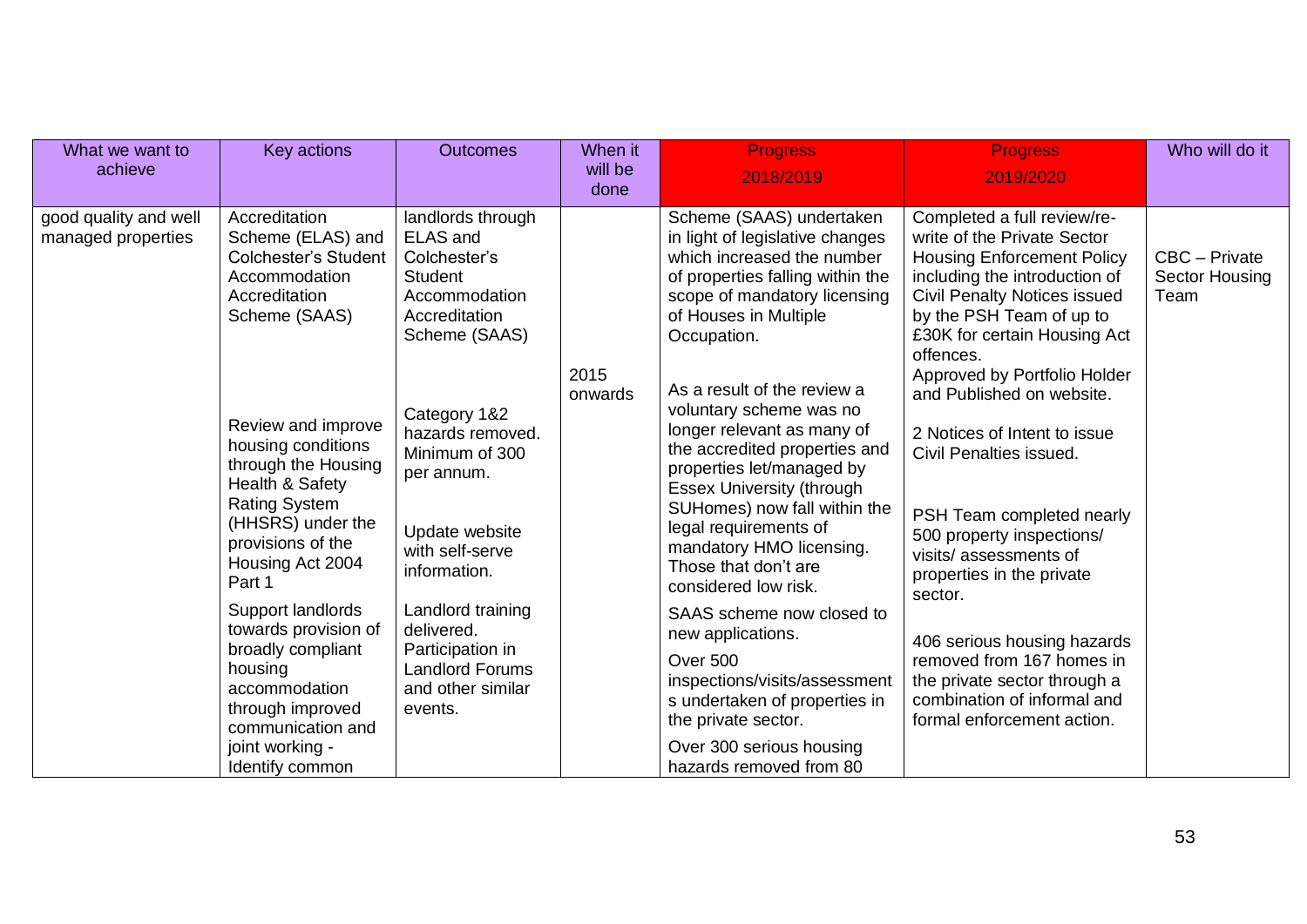| What we want to<br>achieve | Key actions                                                                                                       | <b>Outcomes</b>                                                                                                                                                                     | When it<br>will be<br>done                                                                                                                                                    | <b>Progress</b><br>2018/2019                                                                                                                            | <b>Progress</b><br>2019/2020                                                           | Who will do it |
|----------------------------|-------------------------------------------------------------------------------------------------------------------|-------------------------------------------------------------------------------------------------------------------------------------------------------------------------------------|-------------------------------------------------------------------------------------------------------------------------------------------------------------------------------|---------------------------------------------------------------------------------------------------------------------------------------------------------|----------------------------------------------------------------------------------------|----------------|
|                            | barriers to<br>compliance and<br>provide self service<br>advice and guidance<br>in order that<br>resources can be |                                                                                                                                                                                     | plus properties in the private<br>sector through a combination<br>of informal and formal<br>enforcement action and the<br>provision of discretionary<br>financial assistance. | PSH Team served 4 Housing<br><b>Act Improvement Notices</b><br>against non-compliant<br>landlords to ensure serious<br>housing hazards were<br>removed. |                                                                                        |                |
|                            | targeted toward<br>criminal landlords.                                                                            |                                                                                                                                                                                     |                                                                                                                                                                               | 7 prosecution cases taken<br>against non-compliant<br>landlords and property<br>management companies.                                                   | PSH Team also served 2<br>Housing Act Prohibition<br>Orders relating to two            |                |
|                            |                                                                                                                   |                                                                                                                                                                                     | In 2018/2019, CBC were the<br>first local authority in the<br>country to prosecute a<br>property guardian company<br>for non-compliance with legal<br>requirements.           | properties that had such<br>serious housing hazards they<br>were too unsafe to be lived<br>in.                                                          |                                                                                        |                |
|                            |                                                                                                                   |                                                                                                                                                                                     |                                                                                                                                                                               | <b>Attended Landlords Forums</b><br>and gave presentations.                                                                                             | PSH Team also took<br><b>Emergency Remedial Action</b><br>to undertake works to remove |                |
|                            |                                                                                                                   | Introduced a paid for property<br>inspection and advice service<br>to landlords where they<br>require bespoke advice rather<br>than the generic advice<br>available on the website. | serious and imminent<br>Category 1 hazards from a<br>rented property.<br>PSH Team also served 5                                                                               |                                                                                                                                                         |                                                                                        |                |
|                            |                                                                                                                   |                                                                                                                                                                                     | Introduced a paid for plan<br>drawing service to landlords<br>to enable them to comply with                                                                                   | other notices requiring works<br>under other legal powers.                                                                                              |                                                                                        |                |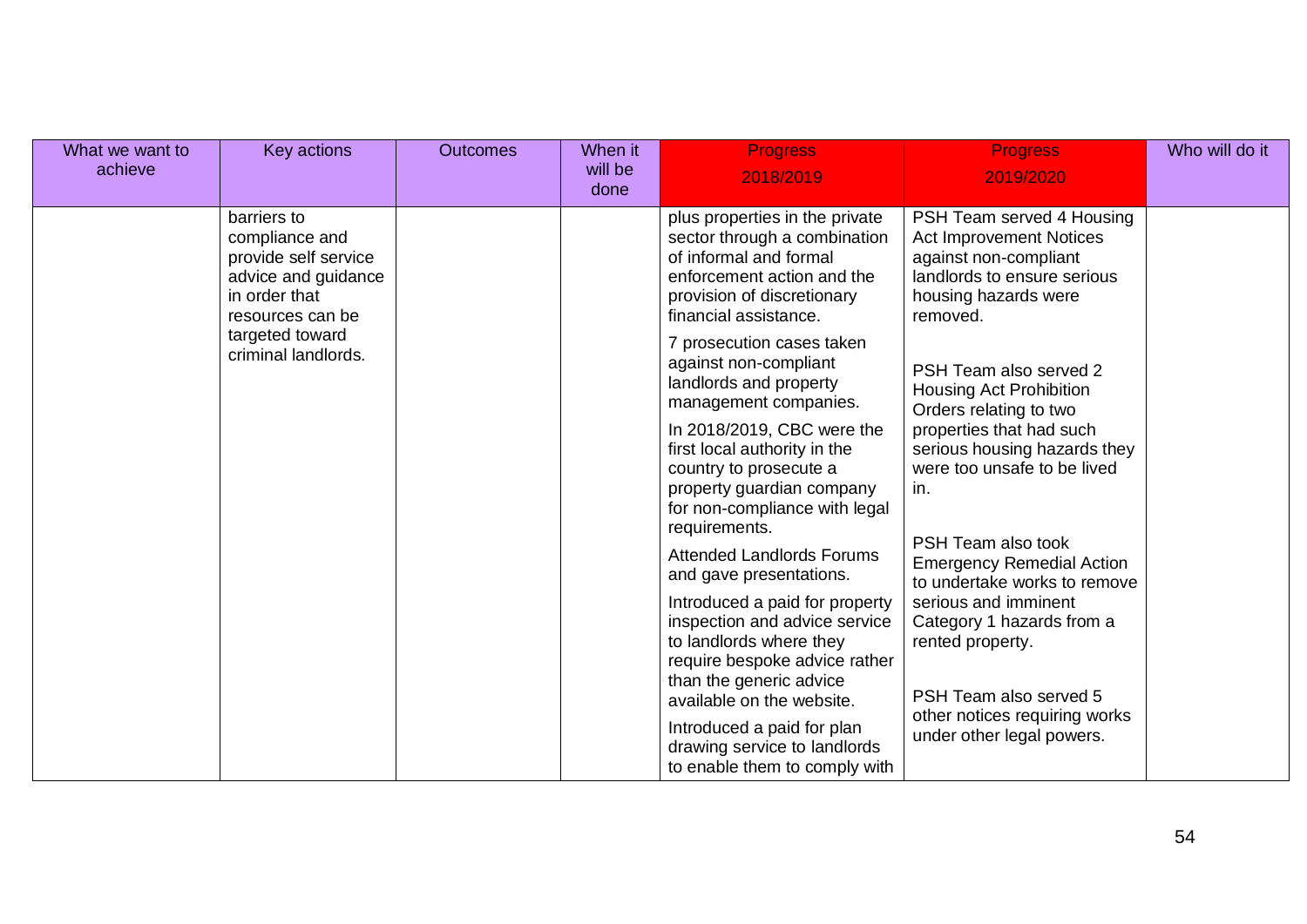| What we want to<br>achieve | Key actions | <b>Outcomes</b> | When it<br>will be<br>done | <b>Progress</b><br>2018/2019             | <b>Progress</b><br>2019/2020                                                                                                                                                                                    | Who will do it |
|----------------------------|-------------|-----------------|----------------------------|------------------------------------------|-----------------------------------------------------------------------------------------------------------------------------------------------------------------------------------------------------------------|----------------|
|                            |             |                 |                            | HMO licence application<br>requirements. | Referred 6 offences for<br>prosecution proceedings to<br>Legal Services.                                                                                                                                        |                |
|                            |             |                 |                            |                                          | 7 Prosecution cases heard<br>and sentenced                                                                                                                                                                      |                |
|                            |             |                 |                            |                                          | The PSH team attended<br>Landlords Forums and gave<br>presentations.                                                                                                                                            |                |
|                            |             |                 |                            |                                          | 15 applicants for an HMO<br>licence have requested and<br>paid for PSH floor plan<br>drawing service, to assist<br>them in complying with their<br>HMO licence application<br>requirements.                     |                |
|                            |             |                 |                            |                                          | PSH have assisted 14<br>landlords who requested and<br>paid for a service for a<br>property inspection and<br>bespoke advice on standards<br>required when setting up a<br>new House in Multiple<br>Occupation. |                |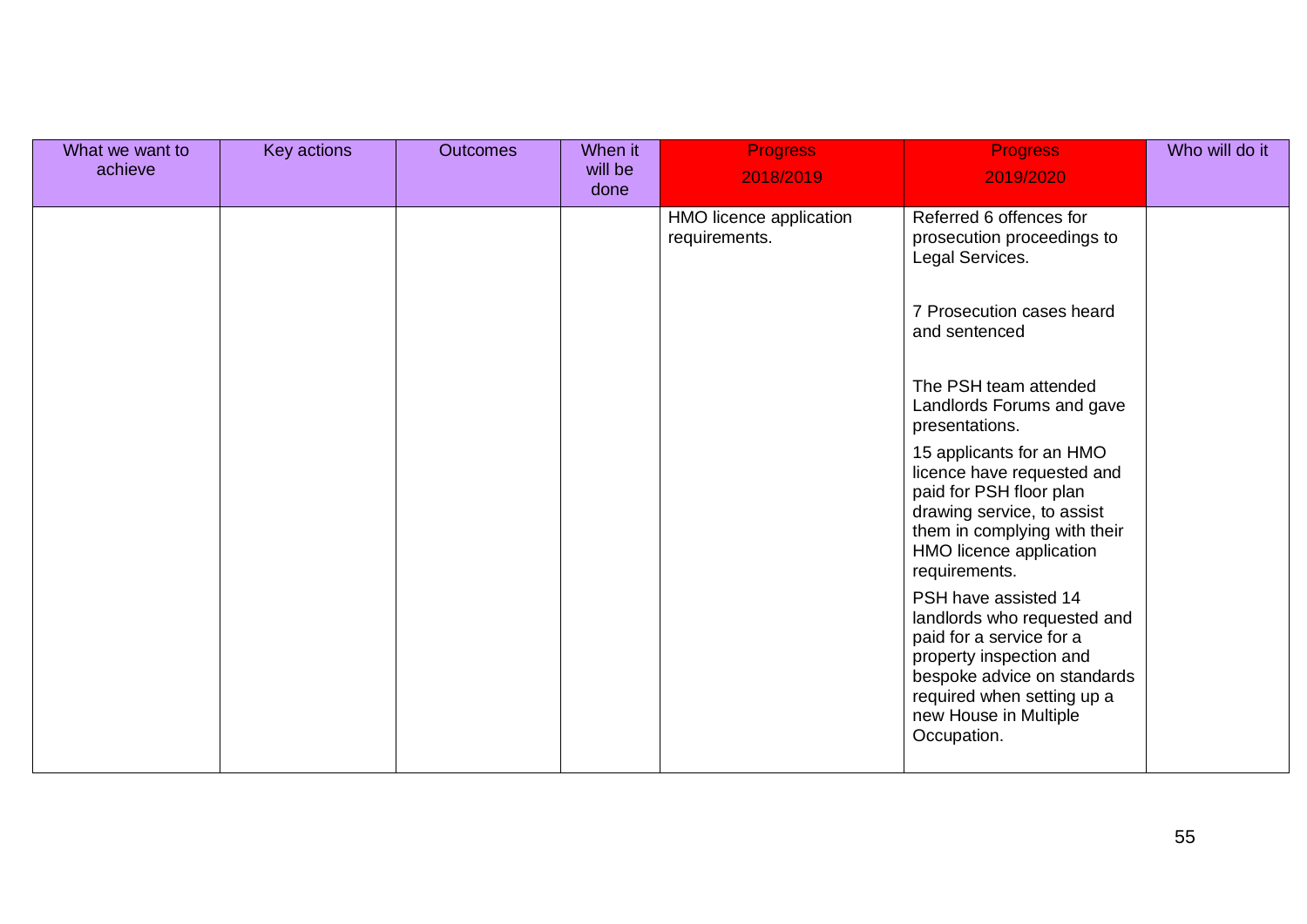| What we want to<br>achieve                                                          | Key actions                                                                                                                                                                                                                                                                                                                                                                           | <b>Outcomes</b>                                                                                                                                                           | When it<br>will be<br>done | <b>Progress</b><br>2018/2019                                                                                                                                                                                                                                                                                                                                                                                                                                        | <b>Progress</b><br>2019/2020                                                                                                                                                                                                                                                                                                                                                                                             | Who will do it                                                 |
|-------------------------------------------------------------------------------------|---------------------------------------------------------------------------------------------------------------------------------------------------------------------------------------------------------------------------------------------------------------------------------------------------------------------------------------------------------------------------------------|---------------------------------------------------------------------------------------------------------------------------------------------------------------------------|----------------------------|---------------------------------------------------------------------------------------------------------------------------------------------------------------------------------------------------------------------------------------------------------------------------------------------------------------------------------------------------------------------------------------------------------------------------------------------------------------------|--------------------------------------------------------------------------------------------------------------------------------------------------------------------------------------------------------------------------------------------------------------------------------------------------------------------------------------------------------------------------------------------------------------------------|----------------------------------------------------------------|
|                                                                                     |                                                                                                                                                                                                                                                                                                                                                                                       |                                                                                                                                                                           |                            |                                                                                                                                                                                                                                                                                                                                                                                                                                                                     | PSH have served 7 Notices<br>of Intent to serve financial<br>penalty notices against<br>companies/individuals who<br>were operating without being<br>members of a property<br>management redress<br>scheme.                                                                                                                                                                                                              |                                                                |
| Ensure that houses in<br>multiple occupation<br>(HMOs) are safe and<br>well managed | Develop knowledge<br>of the number and<br>location of private<br>HMOs in Colchester.<br><b>Ensure HMOs are</b><br>managed in<br>accordance with the<br>Management of<br>Houses in Multiple<br>Occupation<br>(England)<br>Regulations 2006 &<br>(additional<br>provisions)<br>Regulations 2007<br>Undertake statutory<br>duty to license all<br>mandatory HMOs<br>under the provisions | <b>Better quality</b><br>accommodation -<br>Improvement of<br>HMO's from 30 to<br>50 per annum over<br>the course of the<br>strategy.<br>Reduction in<br>unlicensed HMO's | 2020<br>Ongoing<br>Ongoing | Introduction of extended<br><b>HMO Licensing requirements</b><br>on 1 October 2018 has<br>changed focus of this work.<br>Ongoing licensing and<br>relicensing of three storey<br>properties, with over 20<br>licences issued.<br>Expected increase in number<br>of licensable HMOs in the<br>region of $600 - 800$ .<br>On line licence application<br>process introduced,<br>approximately 60 new licence<br>applications received.<br>Reminders being sent out to | Ongoing licensing and<br>relicensing of HMOs that now<br>fall within mandatory<br>licensing requirements.<br>Approximately 200 licence<br>applications currently in<br>process.<br>51 HMO Licences issued this<br>year<br>Of the 7 prosecution cases<br>heard and sentenced during<br>2019/20, 5 related to<br>offences in HMOs including<br>failure to apply for licences<br>and poor property<br>management standards. | <b>CBC - Private</b><br>Sector Housing<br>Private<br>Landlords |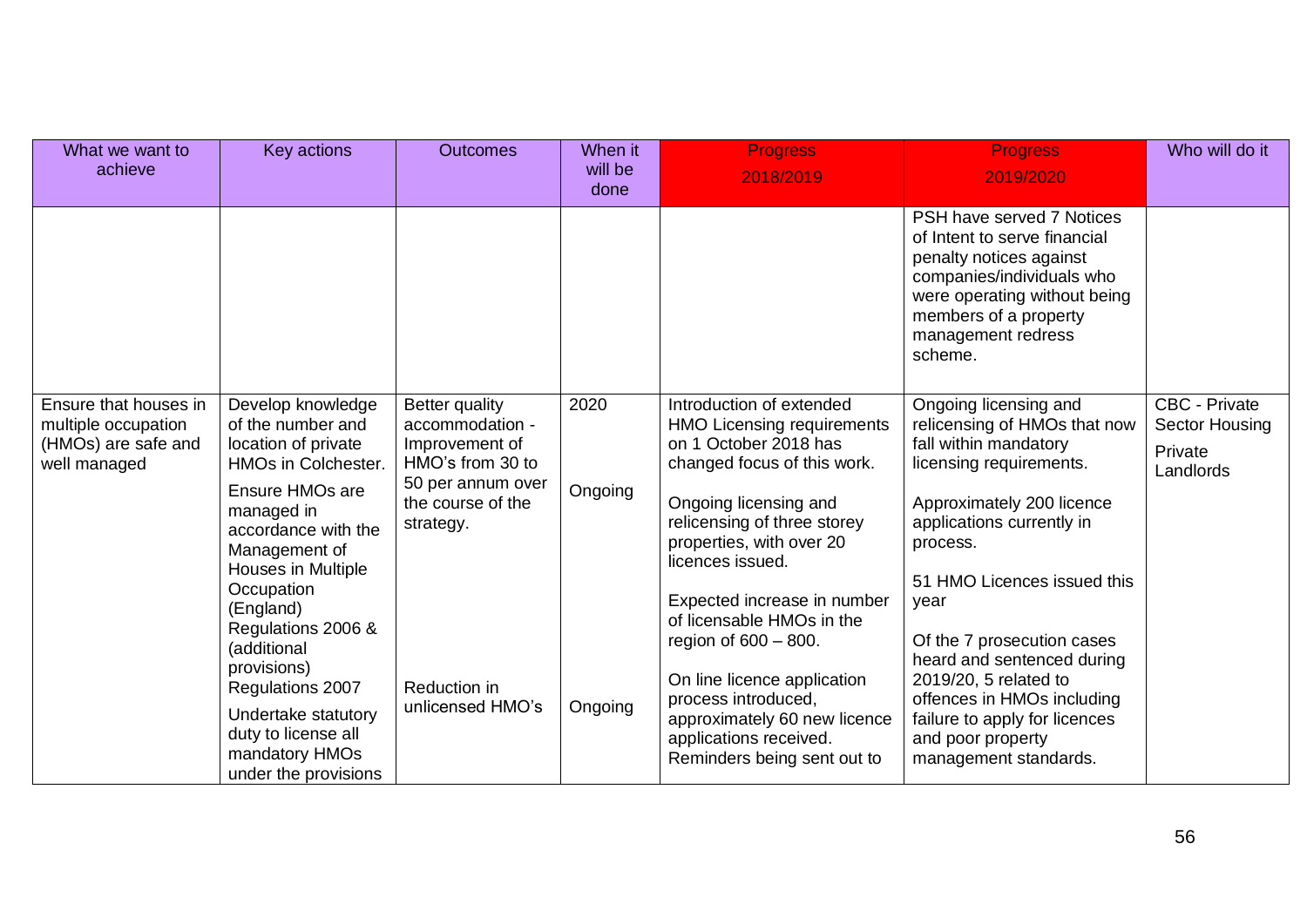| What we want to<br>achieve                                                                                                 | Key actions                                                                                                                                                                                                                                                                                                                    | <b>Outcomes</b>                                                                                                             | When it<br>will be<br>done | <b>Progress</b><br>2018/2019                                                                                                                                                                                                                                                                                                                                                                          | <b>Progress</b><br>2019/2020                                                                                                                                                                                                                        | Who will do it              |
|----------------------------------------------------------------------------------------------------------------------------|--------------------------------------------------------------------------------------------------------------------------------------------------------------------------------------------------------------------------------------------------------------------------------------------------------------------------------|-----------------------------------------------------------------------------------------------------------------------------|----------------------------|-------------------------------------------------------------------------------------------------------------------------------------------------------------------------------------------------------------------------------------------------------------------------------------------------------------------------------------------------------------------------------------------------------|-----------------------------------------------------------------------------------------------------------------------------------------------------------------------------------------------------------------------------------------------------|-----------------------------|
|                                                                                                                            | of the Housing Act<br>2004 Part 2<br>enforcement<br>Use<br>powers<br>to<br>raise<br>where<br>standards<br>landlords refuse to<br>work with CBC or<br>where landlords fail<br>to licence properties<br>as necessary.                                                                                                            | Enforcement action<br>and prosecution of<br>non-<br>compliant/criminal<br>landlords.                                        | Ongoing                    | owners of known licensable<br>HMOs before enforcement<br>action commences against<br>those who have failed to<br>apply during 2019/20.<br>All of the seven prosecutions<br>taken during 2018/19 related<br>to offences in HMOs including<br>failure to apply for licences<br>and poor property<br>management standards.                                                                               | Two officers recruited to PSH<br>team to work solely on HMO<br>Licensing                                                                                                                                                                            |                             |
| Encourage & Support<br>homeowners to<br>maintain and repair<br>their homes and<br>introduce energy<br>efficiency measures. | Remove and<br>mitigate significant<br>hazards and fund<br>energy efficiency<br>improvements where<br>no alternative form<br>of assistance is<br>available by<br>providing financial<br>assistance through<br>grants and loans.<br>Undertake review of<br><b>Financial Assistance</b><br>Policy and explore<br>opportunities to | Improvement in<br>energy efficiency of<br>properties.<br>More grants and<br>loans provided for<br>property<br>improvements. | 2015/16<br>2016/17         | <b>Financial Assistance Policy</b><br>yet to be reviewed, but<br>discretionary financial<br>assistance is still available to<br>pay for works to remove<br>serious housing hazards.<br>Works were completed to 6<br>properties through the<br>provision of £53,000 worth of<br>Home Repair Loans in 2018-<br>19 to remove serious housing<br>hazards from the homes of<br>vulnerable owner occupiers. | The Financial Assistance<br>Policy is currently under<br>review.<br>Works were completed on 6<br>properties through the<br>provision of £52k worth of<br>Home Repair Loans, with a<br>further 2 applications totalling<br>£25k approved in 2019/20. | CBC - Healthy<br>Homes Team |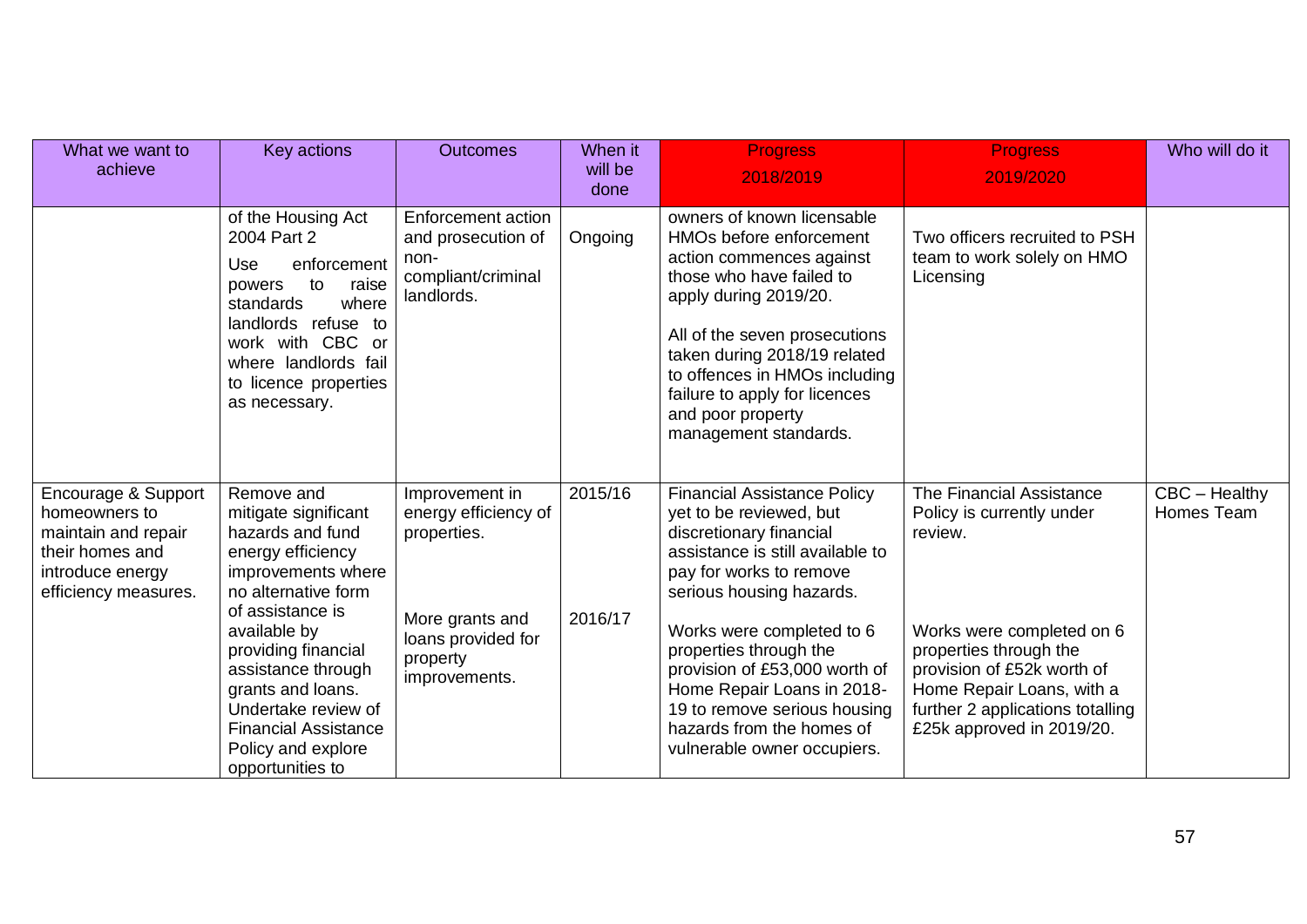| What we want to<br>achieve                                                                                                                             | Key actions                                                                                                                                                                                                                                                                                                                                    | <b>Outcomes</b>                                                                                                                                                                                                                                                            | When it<br>will be<br>done | <b>Progress</b><br>2018/2019                                                                                                                                                                                                                                                                                                                                                                                                          | <b>Progress</b><br>2019/2020                                                                                                                                                                                                                                                                                                                                                                                                                                                          | Who will do it                                                                   |
|--------------------------------------------------------------------------------------------------------------------------------------------------------|------------------------------------------------------------------------------------------------------------------------------------------------------------------------------------------------------------------------------------------------------------------------------------------------------------------------------------------------|----------------------------------------------------------------------------------------------------------------------------------------------------------------------------------------------------------------------------------------------------------------------------|----------------------------|---------------------------------------------------------------------------------------------------------------------------------------------------------------------------------------------------------------------------------------------------------------------------------------------------------------------------------------------------------------------------------------------------------------------------------------|---------------------------------------------------------------------------------------------------------------------------------------------------------------------------------------------------------------------------------------------------------------------------------------------------------------------------------------------------------------------------------------------------------------------------------------------------------------------------------------|----------------------------------------------------------------------------------|
|                                                                                                                                                        | further incentivise<br>property<br>improvements<br>through provision of<br>grants and loans.<br><b>Undertake Housing</b>                                                                                                                                                                                                                       | 80 excess cold                                                                                                                                                                                                                                                             |                            | <b>Excess Cold hazard</b>                                                                                                                                                                                                                                                                                                                                                                                                             | <b>Excess Cold hazard</b>                                                                                                                                                                                                                                                                                                                                                                                                                                                             | CBC - Private                                                                    |
| Improve the Energy<br>Efficiency of private<br>sector housing in<br>Colchester and<br>contribute to a<br>reduction of<br>households in fuel<br>poverty | <b>Health and Safety</b><br><b>Rating System</b><br>(HHSRS) excess<br>cold assessments<br>and take appropriate<br>action to ensure<br>dwellings have an<br>effective and<br>affordable means of<br>heating.<br>Provide fuel poverty<br>advice to<br>households &<br>signpost customers<br>to income<br>maximisation and<br>fuel tariff advice. | hazards removed<br>through<br>formal/informal<br>enforcement and<br>financial assistance<br>per annum.<br>Advice and<br>information<br>available on<br>website and<br><b>Initiatives Officer</b><br>keeps up to date<br>knowledge to<br>assist residents to<br>access help | Ongoing<br>Ongoing         | considered in every property<br>inspection/visit in the private<br>sector.<br><b>Excess Cold Calculator</b><br>purchased, to assist officers<br>in assessment of this hazard<br>and the decision making<br>around works enforcement.<br>Over 50 Excess Cold hazards<br>removed from private sector<br>dwellings through informal<br>and formal enforcement<br>activity and the provision of<br>discretionary financial<br>assistance. | considered in every property<br>inspection/visit in the private<br>sector.<br><b>Excess Cold Calculator</b><br>purchased again, to assist<br>officers in assessment of this<br>hazard and the decision<br>making around works<br>enforcement.<br>83 Excess Cold hazards<br>removed from private sector<br>dwellings through informal<br>and formal enforcement<br>activity<br>4 Excess Cold hazards<br>removed from the homes of<br>vulnerable owner occupiers<br>by the provision of | Sector Housing-<br>Energy/Green<br>deal suppliers<br>CBC - Healthy<br>Homes Team |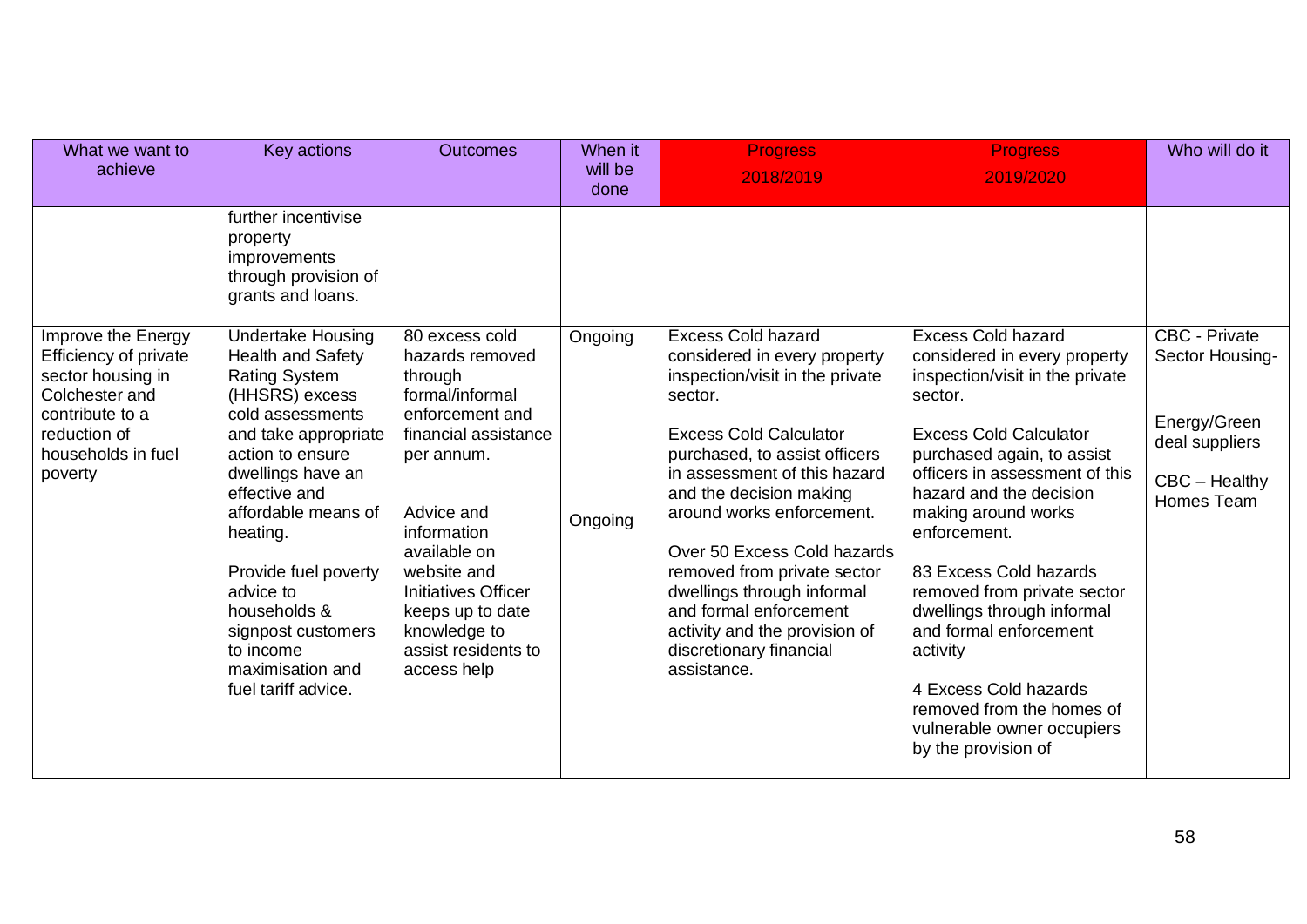| What we want to<br>achieve                                                                                                                                                                                                                  | Key actions                                                                                                                                                                                                                                                                                                                                         | <b>Outcomes</b>                                                                                                                                                                                                                                        | When it<br>will be<br>done | <b>Progress</b><br>2018/2019                                                                                                     | <b>Progress</b><br>2019/2020                                                                                                                                                                                                                             | Who will do it                |
|---------------------------------------------------------------------------------------------------------------------------------------------------------------------------------------------------------------------------------------------|-----------------------------------------------------------------------------------------------------------------------------------------------------------------------------------------------------------------------------------------------------------------------------------------------------------------------------------------------------|--------------------------------------------------------------------------------------------------------------------------------------------------------------------------------------------------------------------------------------------------------|----------------------------|----------------------------------------------------------------------------------------------------------------------------------|----------------------------------------------------------------------------------------------------------------------------------------------------------------------------------------------------------------------------------------------------------|-------------------------------|
| Increase the take up<br>of the government's<br>Green Deal scheme<br>across the borough,<br>encouraging and<br>supporting residents<br>to make<br>improvements to their<br>home increasing<br>energy efficiency, and<br>reducing fuel bills. | Working in<br>partnership with<br><b>Green Deal</b><br>installers to make<br>direct contact with<br>households, hold<br>information session<br>to allow residents to<br>find out more about<br>insulating their<br>homes and where<br>possible grant<br>funding may be<br>available.<br>Use social media to<br>promote Green Deal<br>opportunities. | Information<br>sessions held, and<br>grant funding<br>accessed.<br>Use existing<br>funding and identify<br>or draw down<br>available ECO or<br><b>Green Deal</b><br>funding.<br>More residents<br>benefit/make<br>savings by joining<br>the Green Deal | 2015/16                    | Active promotion of ECO Flex<br>scheme (for details see<br>earlier)<br>See earlier reporting on work<br>carried out on Eco-Flex. | discretionary financial<br>assistance.<br>See earlier reporting on work<br>carried out on Eco-Flex -<br>'Reduce Fuel Poverty in the<br>Borough'<br>See earlier reporting on work<br>carried out on Eco-Flex -<br>'Reduce Fuel Poverty in the<br>Borough' | $CBC - Healthy$<br>Homes Team |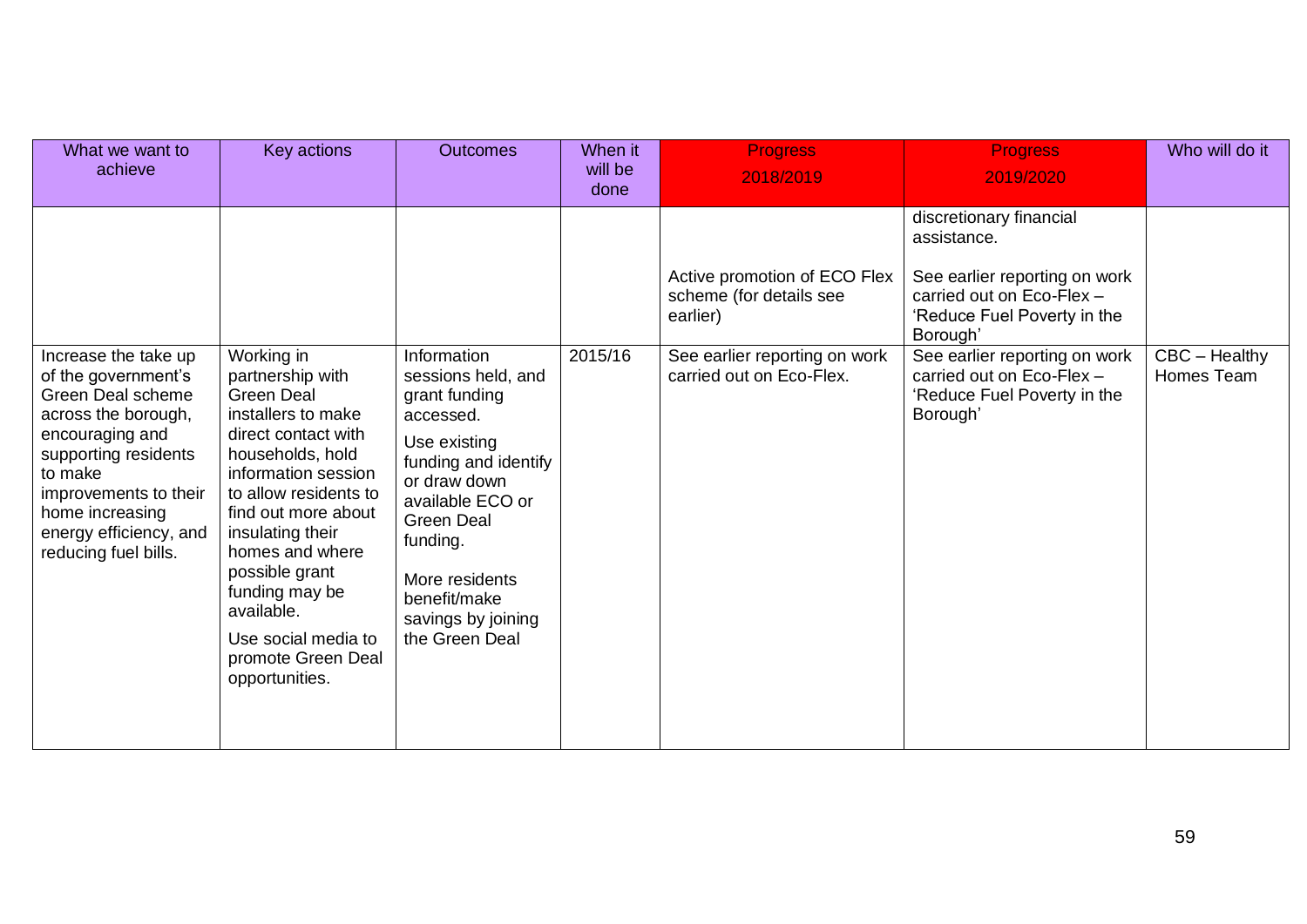| What we want to<br>achieve                                            | Key actions                                                                                                                                                                                                                                                                                                                         | <b>Outcomes</b>                                                        | When it<br>will be<br>done | <b>Progress</b><br>2018/2019                                                                                                                                                                                                                           | <b>Progress</b><br>2019/2020                                                                                                                                                                                                                                                       | Who will do it                                                                            |
|-----------------------------------------------------------------------|-------------------------------------------------------------------------------------------------------------------------------------------------------------------------------------------------------------------------------------------------------------------------------------------------------------------------------------|------------------------------------------------------------------------|----------------------------|--------------------------------------------------------------------------------------------------------------------------------------------------------------------------------------------------------------------------------------------------------|------------------------------------------------------------------------------------------------------------------------------------------------------------------------------------------------------------------------------------------------------------------------------------|-------------------------------------------------------------------------------------------|
| Improve the energy<br>efficiency of the<br>Council's housing<br>stock | Implement the<br>Green Strategy part<br>of the Asset<br>Management<br>Strategy, which<br>provides a holistic<br>approach to making<br>homes more energy<br>efficient.                                                                                                                                                               | Increase in homes<br>that are more<br>energy efficient.                | 2020<br>Ongoing            | Average SAP rating of stock<br>(73.86) exceeded target set<br>for 2019. Work continues to<br>complete loft and cavity wall<br>fill within the stock with<br>access issues hampering full<br>stock completion.                                          | Average SAP rating<br>increased slightly to just<br>under 74, even though the<br>calculation method was<br>modified by Government.<br>Energy efficiency works in<br>2019/20 included loft and<br>cavity wall insulation, Air<br>Source Heat Pump<br>installations and works within | <b>CBH Asset</b><br>Management<br>Team<br><b>CBH Energy</b><br><b>Initiatives Officer</b> |
|                                                                       | Utilise the<br>Government's and<br>the EU's energy<br>grant and incentive<br>schemes to<br>maximise the<br>amount of measures<br>available to<br>individual properties<br>within the stock.<br><b>Continue the Solar</b><br>PV installation<br>programme with<br>private investors to<br>ensure every viable<br>property within the | <b>PV Panels</b><br>installed, tenants<br>save money on fuel<br>bills. | Ongoing                    | Government incentives<br>received by installing Air<br>Source Heat Pumps in rural<br>'off-gas' properties. Ground<br>Source Heat Pump installed<br>in Harrison Court to provide<br>heating and hot water,<br>replacing previous ageing gas<br>boilers. | capital programmes, such as<br>water saving measures and<br>LED lighting.<br>No new grants available (or<br>accessible) this financial<br>year. Renewable Heat<br>Incentives still gained for<br>installation of Air Source Heat<br>Pumps in off-gas properties.                   | <b>CBH Asset</b><br>Management                                                            |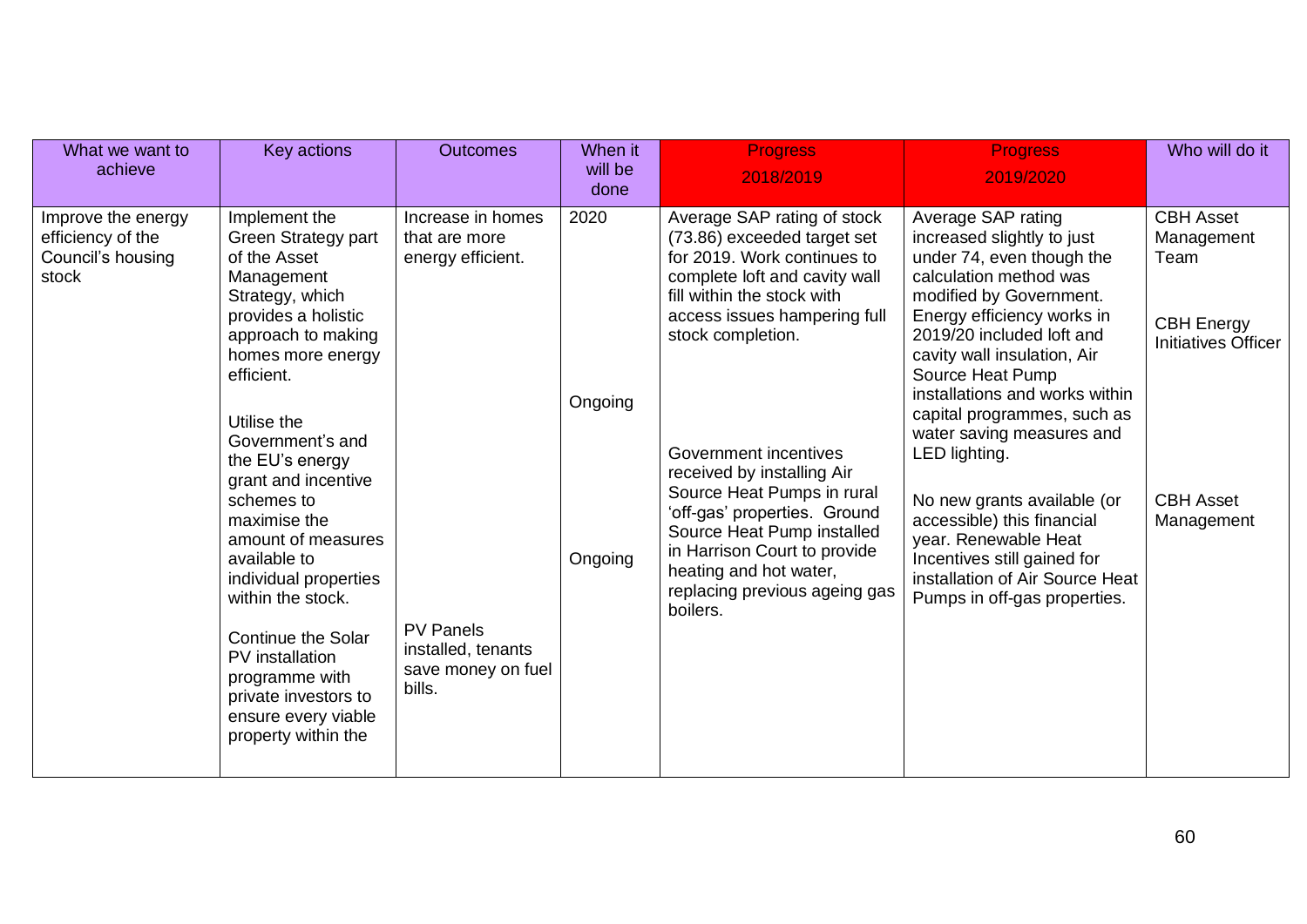| What we want to<br>achieve                                                                  | Key actions                                                                                                                                                                                                | <b>Outcomes</b>                                                                                                                                                                                       | When it<br>will be<br>done | <b>Progress</b><br>2018/2019                                                                                                                                                                                                                                                                                                                                                                                                            | <b>Progress</b><br>2019/2020                                                                                                                                                                                                                                                                         | Who will do it                             |
|---------------------------------------------------------------------------------------------|------------------------------------------------------------------------------------------------------------------------------------------------------------------------------------------------------------|-------------------------------------------------------------------------------------------------------------------------------------------------------------------------------------------------------|----------------------------|-----------------------------------------------------------------------------------------------------------------------------------------------------------------------------------------------------------------------------------------------------------------------------------------------------------------------------------------------------------------------------------------------------------------------------------------|------------------------------------------------------------------------------------------------------------------------------------------------------------------------------------------------------------------------------------------------------------------------------------------------------|--------------------------------------------|
|                                                                                             | housing stock has<br>PV installed.<br>Include energy<br>saving measures<br>within the Colchester<br>standard and ensure<br>procurement<br>includes measures<br>within specifications<br>where appropriate. | Energy measure<br>specified in<br><b>Sheltered Scheme</b><br>Refurbishments<br>(Worsnop and<br>Enoch<br>House). Also<br>specified in the<br>Housing<br>Improvement<br>Programme (HIP)<br>procurement. | Ongoing                    | 45% of the Council Housing<br>Stock now with PV.<br>Government incentives<br>reduced to a level whereby<br>investors are not investing<br>any longer. CBH continue to<br>look for opportunities<br>including specifying PV in the<br><b>Council's New Build</b><br>programme.<br>Energy efficient measures<br>built within work<br>specifications reviewed and<br>improved such as higher<br>specification boilers and LED<br>lighting. | No new PV installations but<br>current portfolio performed<br>better than expected with a<br>revenue return to the Council<br>of over £100k and individual<br>savings for Tenants.<br>Information is given to all new<br>tenants at sign-up on how to<br>maximise the free generated<br>electricity. | <b>CBH Asset</b><br>Management<br>Team     |
| Understand the<br>viability of<br>implementing new<br>energy efficiency<br>measures for the | Energy assessments<br>to be carried out on<br>all properties with<br>the Housing Stock.                                                                                                                    | Assessments<br>completed, better<br>understanding of<br>costs to inform<br>what new                                                                                                                   | 2019                       | 84.3% of the Council's<br>Housing Stock now with valid<br>EPC's, remaining properties<br>to be surveyed in 2019/20.<br>Main contributor to improving<br>property energy rating is                                                                                                                                                                                                                                                       | EPC programme almost<br>complete with a small<br>percentage left due to access<br>issues. £1.15m heating<br>programme completed in<br>2019/20 with an equally sized                                                                                                                                  | <b>CBH Project</b><br>Surveyor<br>(Energy) |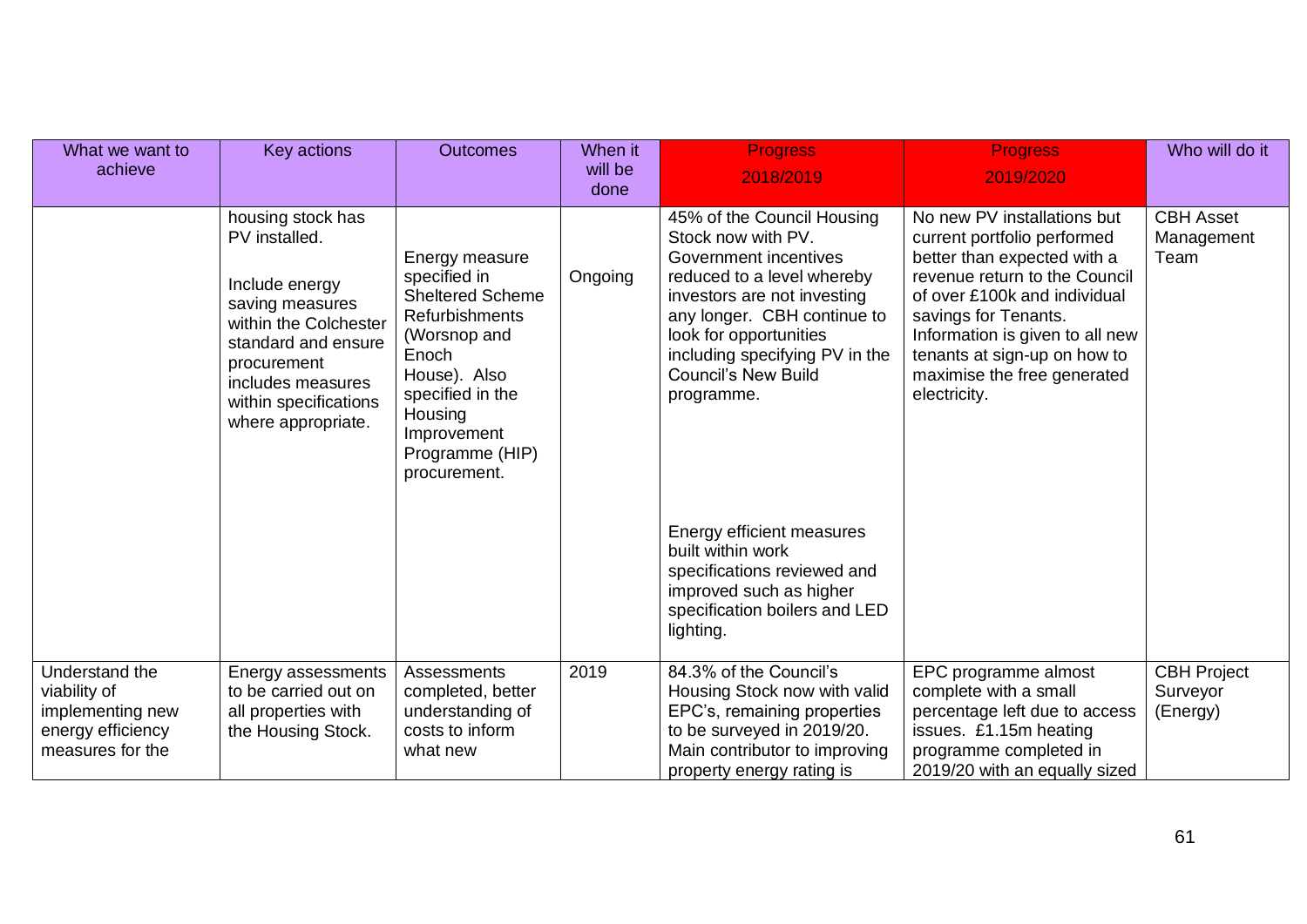| What we want to<br>achieve | Key actions | <b>Outcomes</b>              | When it<br>will be<br>done | <b>Progress</b><br>2018/2019                                                                                                                                                                                                                                                                                                             | <b>Progress</b><br>2019/2020                                                                                                                                                                                                            | Who will do it |
|----------------------------|-------------|------------------------------|----------------------------|------------------------------------------------------------------------------------------------------------------------------------------------------------------------------------------------------------------------------------------------------------------------------------------------------------------------------------------|-----------------------------------------------------------------------------------------------------------------------------------------------------------------------------------------------------------------------------------------|----------------|
| Council's housing<br>stock |             | measures are<br>implemented. |                            | heating systems with £1.2<br>million spent on new heating<br>systems in 2018/2019.<br>Currently only 7 properties<br>with an energy rating below<br>an E rating (due to solid fuel<br>heating systems), Tenant's<br>refuse new heating systems<br>but will be addressed when<br>tenants end their tenancies<br>and properties are empty. | heating programme planned<br>for 2020/21. Low rated<br>properties will be upgraded at<br>tenancy change, work<br>continues to persuade<br>tenants to move from solid<br>fuel heating systems but last<br>remaining 6 receive free coal. |                |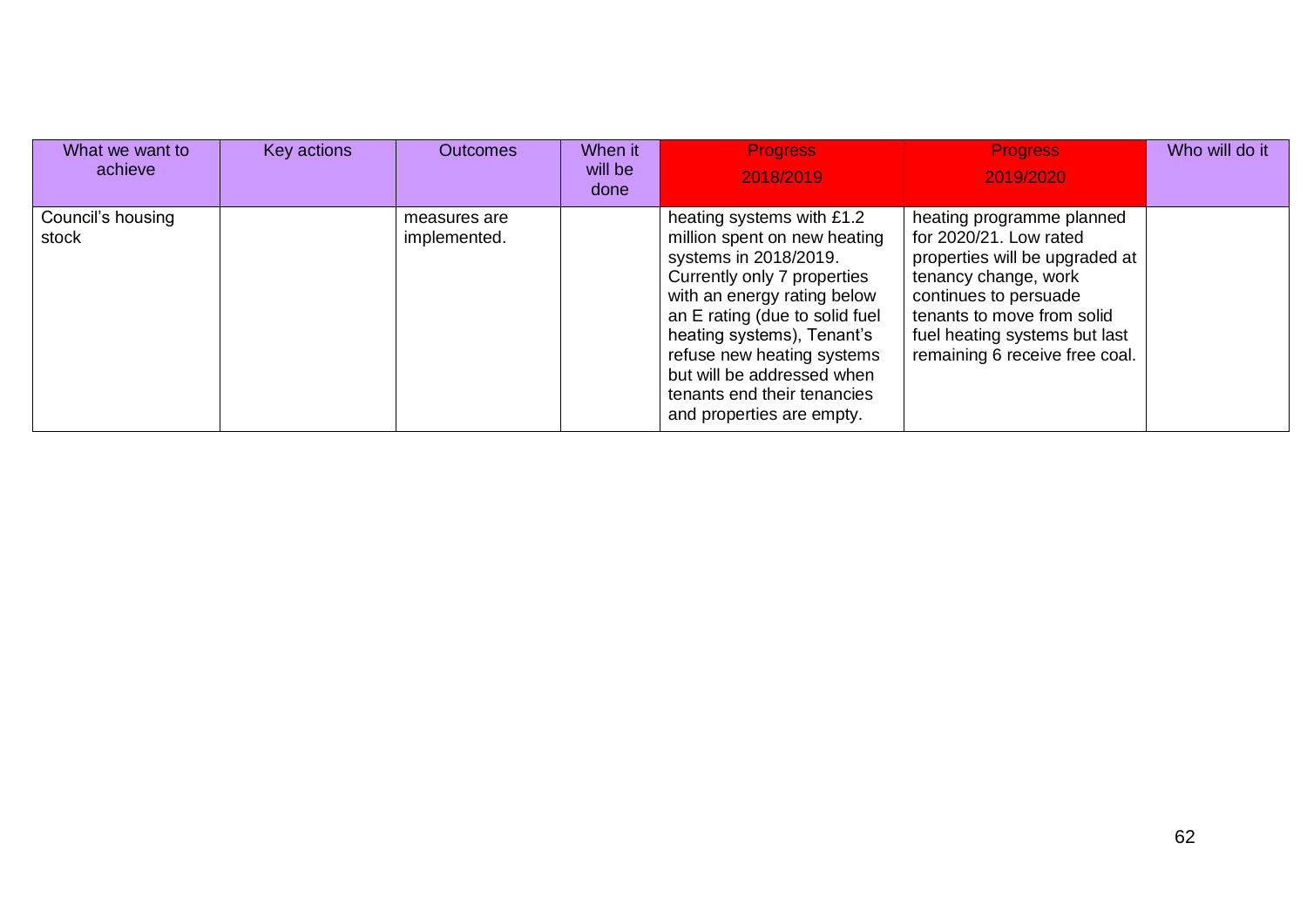## **8. Ensure that housing and related services meet a range of specialist needs**

| What we want to<br>achieve                                                                                                              | <b>Key Actions</b>                                                                                                                                       | <b>Outcomes</b>                                                                                                                 | When it<br>will be<br>done | <b>Progress</b><br>2018/2019                                                                                                                                                                                                                                                                                                                                                       | <b>Progress</b><br>2019/2020                                                                                                                                                                                                                          | Who will do it                                                            |
|-----------------------------------------------------------------------------------------------------------------------------------------|----------------------------------------------------------------------------------------------------------------------------------------------------------|---------------------------------------------------------------------------------------------------------------------------------|----------------------------|------------------------------------------------------------------------------------------------------------------------------------------------------------------------------------------------------------------------------------------------------------------------------------------------------------------------------------------------------------------------------------|-------------------------------------------------------------------------------------------------------------------------------------------------------------------------------------------------------------------------------------------------------|---------------------------------------------------------------------------|
| Work in partnership<br>with other providers to<br>ensure a sufficient<br>supply of housing for<br>older people including<br>extra care. | Work with ECC to<br>identify funding<br>available and<br>delivery options.                                                                               | Funding Identified                                                                                                              | Ongoing                    | <b>Winnocks and Kendalls</b><br>Almshouse Charity started on<br>site on Military Road during<br>2018/2019. The project will<br>complete in 2019/2020,<br>delivering 9 affordable homes<br>for older people with grant<br>support from Colchester<br>Borough Council.                                                                                                               | The Winnocks and<br><b>Kendalls Almshouse</b><br>Charity scheme in Military<br>Road was successfully<br>completed in 2019/2020.<br>9 affordable homes for<br>older people were<br>delivered with grant<br>support from Colchester<br>Borough Council. | <b>CBC Housing</b><br>Strategy Team,<br>Housing<br>Development<br>Officer |
|                                                                                                                                         | Use information from<br>the SHMA to identify<br>the needs and<br>aspirations of older<br>people, where they<br>want to live and type<br>of accommodation | Needs and<br>aspirations of older<br>people identified,<br>and provision<br>made within the<br>Local Plan for<br>suitable sites | 2017                       | Work started to prepare two<br>extra-care schemes for<br>Colchester working with ECC<br>and a registered provider<br>(RP) on one scheme and a<br>private developer and RP on<br>another scheme. The second<br>scheme did not come to<br>fruition. Work continues the<br>first scheme.<br>In 2018/2019 work began by<br>a private developer to build<br>48 "retirement living plus" | In 2019/2020 the Council<br>continued to work with<br><b>Essex County Council to</b><br>develop an extra-care<br>scheme for Colchester, A<br>site was identified, and<br>work is ongoing to test the<br>viability of this site.                       |                                                                           |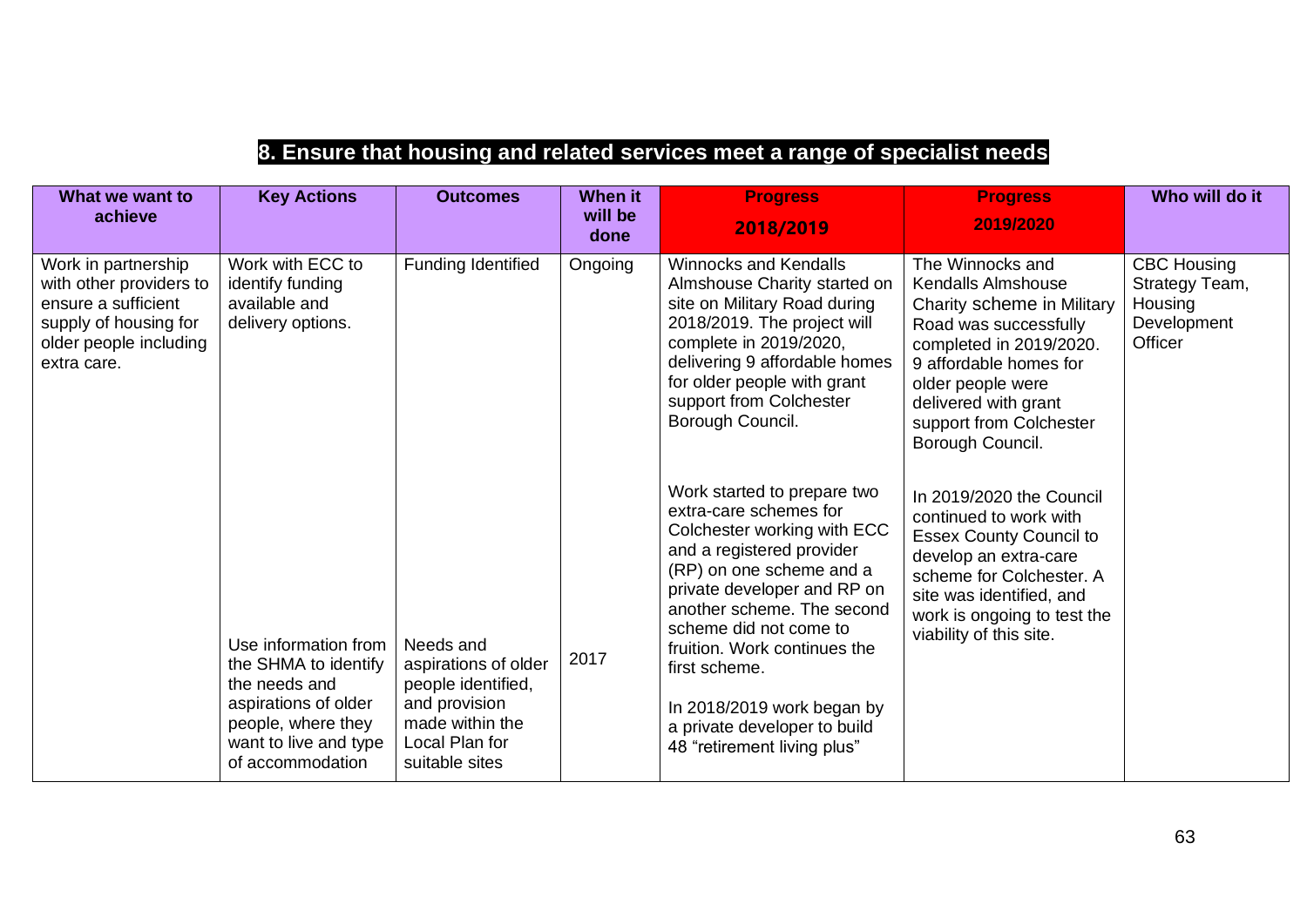| What we want to<br>achieve                                                                                 | <b>Key Actions</b>                                                                                                                                                                          | <b>Outcomes</b>                                                                             | <b>When it</b><br>will be<br>done | <b>Progress</b><br>2018/2019                                                                                                                                                                                                                                                                                                         | <b>Progress</b><br>2019/2020                                                                                                                                                                                                                                             | Who will do it                             |
|------------------------------------------------------------------------------------------------------------|---------------------------------------------------------------------------------------------------------------------------------------------------------------------------------------------|---------------------------------------------------------------------------------------------|-----------------------------------|--------------------------------------------------------------------------------------------------------------------------------------------------------------------------------------------------------------------------------------------------------------------------------------------------------------------------------------|--------------------------------------------------------------------------------------------------------------------------------------------------------------------------------------------------------------------------------------------------------------------------|--------------------------------------------|
|                                                                                                            |                                                                                                                                                                                             |                                                                                             |                                   | market homes with 24 hour<br>staffing.<br>Local Plan policy requires<br>developers to demonstrate<br>how their proposal will meet<br>the need for housing for older<br>residents                                                                                                                                                     | Local Plan policy requires<br>developers to demonstrate<br>how their proposal will<br>meet the need for housing<br>for older residents                                                                                                                                   | <b>Planning Policy</b><br>Team             |
| Ensure a co-ordinated<br>approach to<br>supported housing<br>across the council,<br>social care and health | Continue to work<br>with ECC and attend<br>the Housing, Health<br>and Social Care<br>Forum to influence<br>commissioning of<br>supported housing<br>and support services<br>where possible. | Increase/improvem<br>ent in supported<br>housing and<br>support services<br>for Colchester. | Ongoing                           | Housing, Health and Social<br>Care Forum no longer exists<br>but Housing Strategy Team<br>continue to attend ECC<br>meetings to influence the<br>commissioning of supported<br>housing services.<br>Due to the influence of Local<br>District Authorities in Essex,<br>the Homeless<br>accommodation-based<br>service contracts were | The Housing Strategy<br>Team continue to attend<br>ECC meetings to influence<br>the commissioning of<br>supported housing<br>services.<br>The Homeless temporary<br>accommodation-based<br>service contract has been<br>awarded to Peabody for<br>North Essex. A new SLA | <b>CBC Housing</b><br><b>Strategy Team</b> |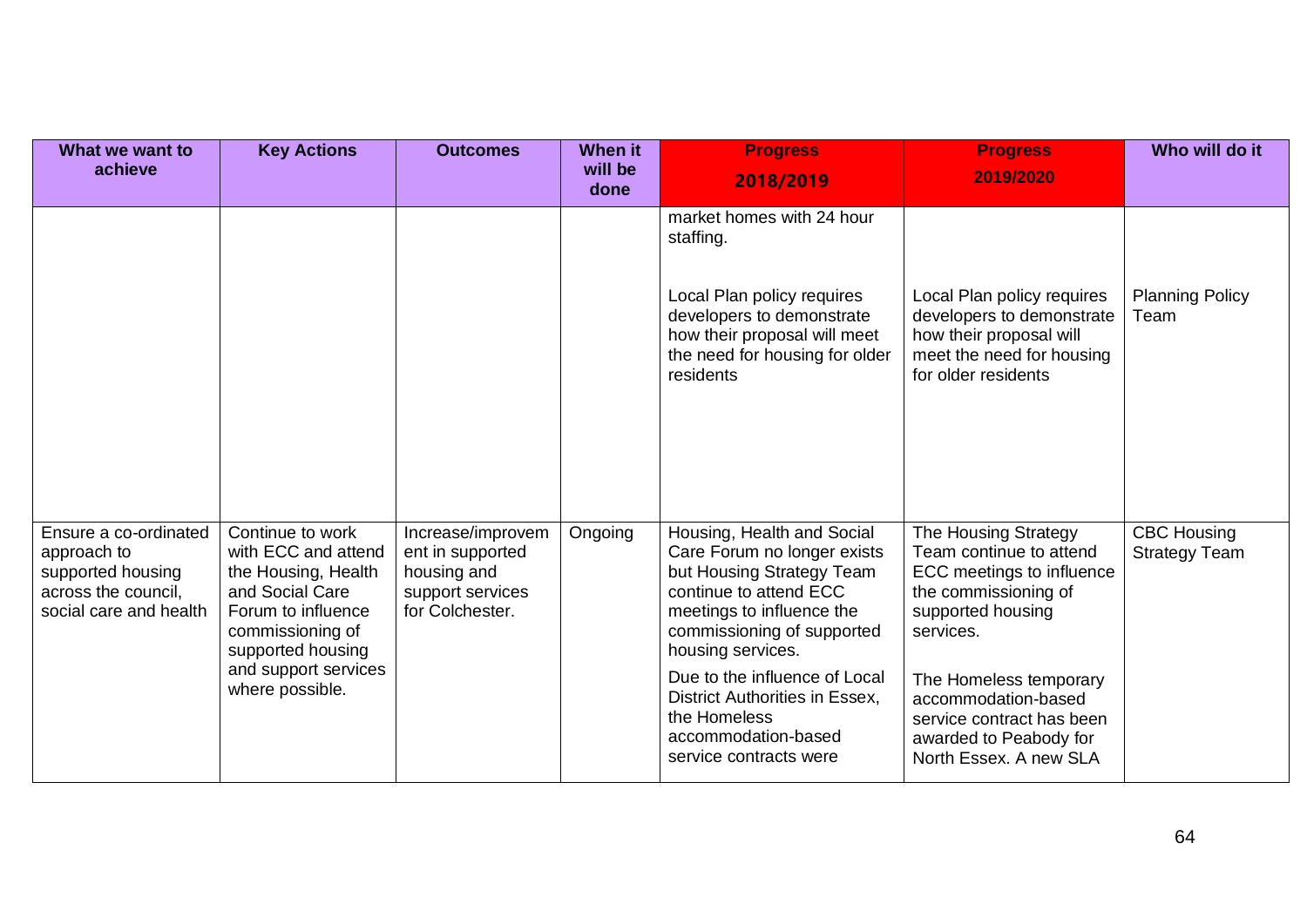| What we want to<br>achieve | <b>Key Actions</b>                                                                                                 | <b>Outcomes</b>                                                                                                                  | When it<br>will be<br>done | <b>Progress</b><br>2018/2019                                                                                                                                                                                                                                                                                       | <b>Progress</b><br>2019/2020                                                                                                                                                                                                                                                                                                                                                                   | Who will do it                             |
|----------------------------|--------------------------------------------------------------------------------------------------------------------|----------------------------------------------------------------------------------------------------------------------------------|----------------------------|--------------------------------------------------------------------------------------------------------------------------------------------------------------------------------------------------------------------------------------------------------------------------------------------------------------------|------------------------------------------------------------------------------------------------------------------------------------------------------------------------------------------------------------------------------------------------------------------------------------------------------------------------------------------------------------------------------------------------|--------------------------------------------|
|                            |                                                                                                                    |                                                                                                                                  | Ongoing                    | extended for a year to allow<br>for further consultation.<br>The new Floating Support<br>contract for North Essex was<br>awarded to Peabody.<br>The Mental Health contract<br>was retendered, but local<br>services continue to provide<br>accommodation and support<br>whilst the new contract is<br>implemented. | is being drawn up between<br>CBC and Peabody for the<br>temporary accommodation<br>units at Hargood Close,<br>Sagewood Place and<br>Friars Court.<br>The recommissioning of<br>the Mental Health services<br>contract is completed. The<br>services for mental health<br>are delivered by spot<br>purchase and CBC are<br>working with ECC to try to<br>streamline access to<br>accommodation. |                                            |
|                            | Review existing<br>supply of supported<br>housing in the<br>borough including<br>access to and<br>support options. | Directory of<br>support services<br>updated.<br>Supported housing<br>supply identified to<br>inform<br>commissioning<br>process. | $2017 -$<br>2018           | Directory of supported<br>housing services continues to<br>be updated.                                                                                                                                                                                                                                             | Directory of Supported<br>Housing Services has<br>been updated and a report<br>to the Leader of the<br>Council is being produced.<br>A review of the Supported<br><b>Housing Joint Referral</b>                                                                                                                                                                                                | <b>CBC Housing</b><br><b>Strategy Team</b> |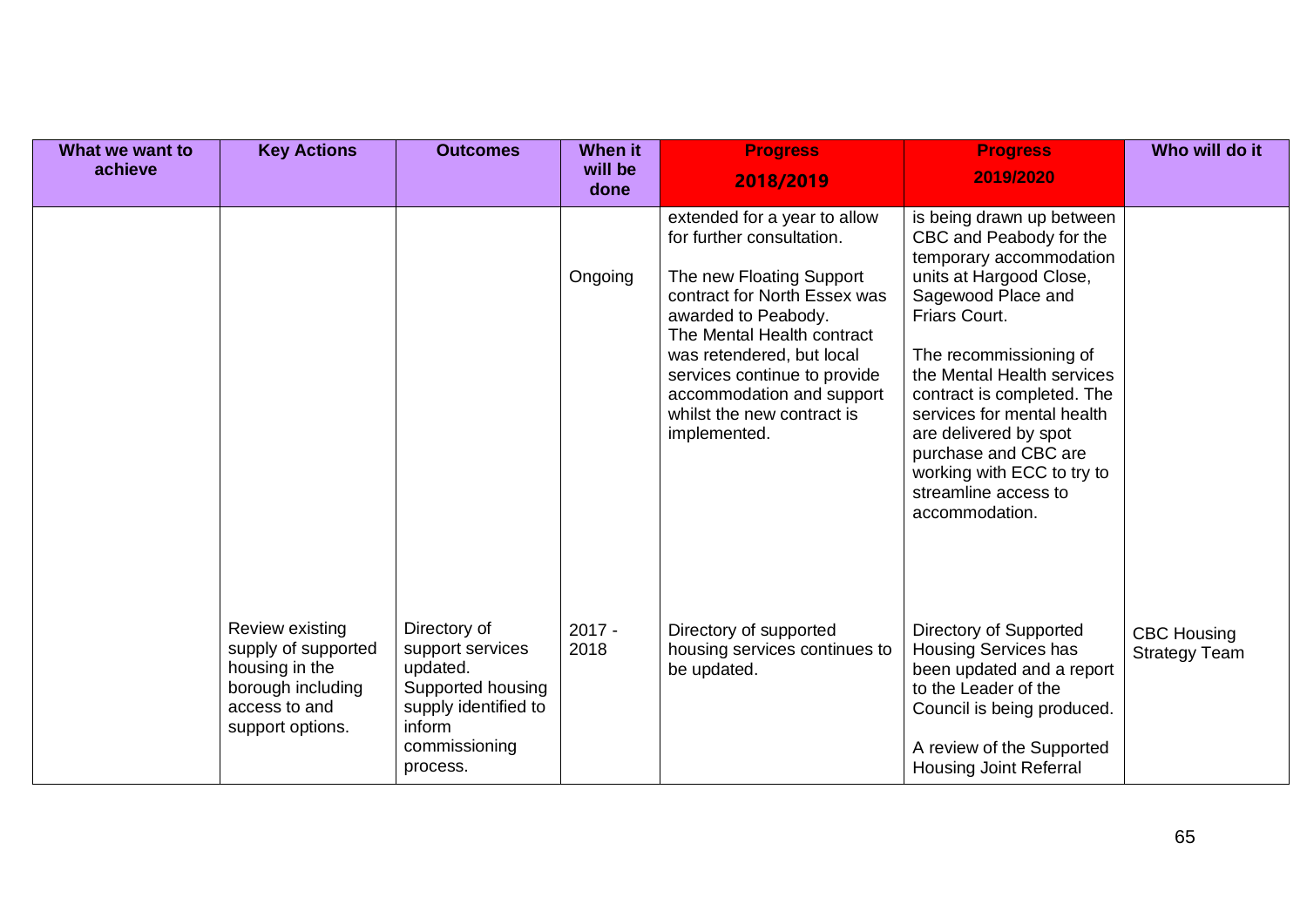| What we want to                              | <b>Key Actions</b>                                                                                                                                                                                                                                                       | <b>Outcomes</b>                                                                      | <b>When it</b>  | <b>Progress</b>                                                                                                                                                                                                                                                                                                                                                                                                                        | <b>Progress</b>                                                                                                                                                                                | Who will do it                             |
|----------------------------------------------|--------------------------------------------------------------------------------------------------------------------------------------------------------------------------------------------------------------------------------------------------------------------------|--------------------------------------------------------------------------------------|-----------------|----------------------------------------------------------------------------------------------------------------------------------------------------------------------------------------------------------------------------------------------------------------------------------------------------------------------------------------------------------------------------------------------------------------------------------------|------------------------------------------------------------------------------------------------------------------------------------------------------------------------------------------------|--------------------------------------------|
| achieve                                      |                                                                                                                                                                                                                                                                          |                                                                                      | will be<br>done | 2018/2019                                                                                                                                                                                                                                                                                                                                                                                                                              | 2019/2020                                                                                                                                                                                      |                                            |
|                                              | Work in partnership<br>with ECC, CBH and<br>supported housing<br>providers to ensure<br>that the support and<br>housing needs of<br>Colchester's<br>residents are still<br>met and are not<br>compromised<br>following<br>procurement<br>activities undertaken<br>by ECC | Housing and<br>support need of<br>Colchester's<br>residents are still<br>met         |                 | CBC and CBH continue to<br>work in partnership with ECC<br>to ensure the needs of<br>Colchester's residents are<br>met and not compromised.<br>CBC worked with ECC and<br>supported housing providers<br>who provide accommodation<br>to people with learning<br>disabilities to ensure that<br>accommodation was free<br>from hazards, in good repair<br>and was compliant with<br>building regulations and<br>planning requirements. | Panel was carried out by<br>CBC Meetings were held<br>with the supported<br>housing providers and<br>issues were identified and<br>resolved. The terms of<br>reference were also<br>updated.   |                                            |
|                                              | Review the<br>nominations CBC<br>gives to supported<br>housing providers to<br>ensure that they still<br>meet the strategic<br>priorities of CBC                                                                                                                         | Scarce resource is<br>used to best meet<br>the needs of<br>Colchester's<br>residents |                 | Nominations to supported<br>housing were reviewed in line<br>with the Principles document<br>and agreed by the Portfolio<br>Holder. Supported housing<br>providers were notified.                                                                                                                                                                                                                                                      | Nominations to supported<br>housing providers were<br>reviewed in line with the<br>Principles document and<br>agreed by the Portfolio<br>Holder. Supported housing<br>providers were notified. |                                            |
| Identify and support<br>the need for adapted | Negotiate the<br>provision of homes<br>built to wheelchair<br>standards on sites                                                                                                                                                                                         | Increase in the<br>number of                                                         | Ongoing         | In 2018/2019 there was<br>regular consultation with CBH<br>and better use of data from<br>Housing Register applications                                                                                                                                                                                                                                                                                                                | Accessible Homes Group<br>formed, including asset<br>management, housing<br>options, healthy homes                                                                                             | <b>CBC Housing</b><br><b>Strategy Team</b> |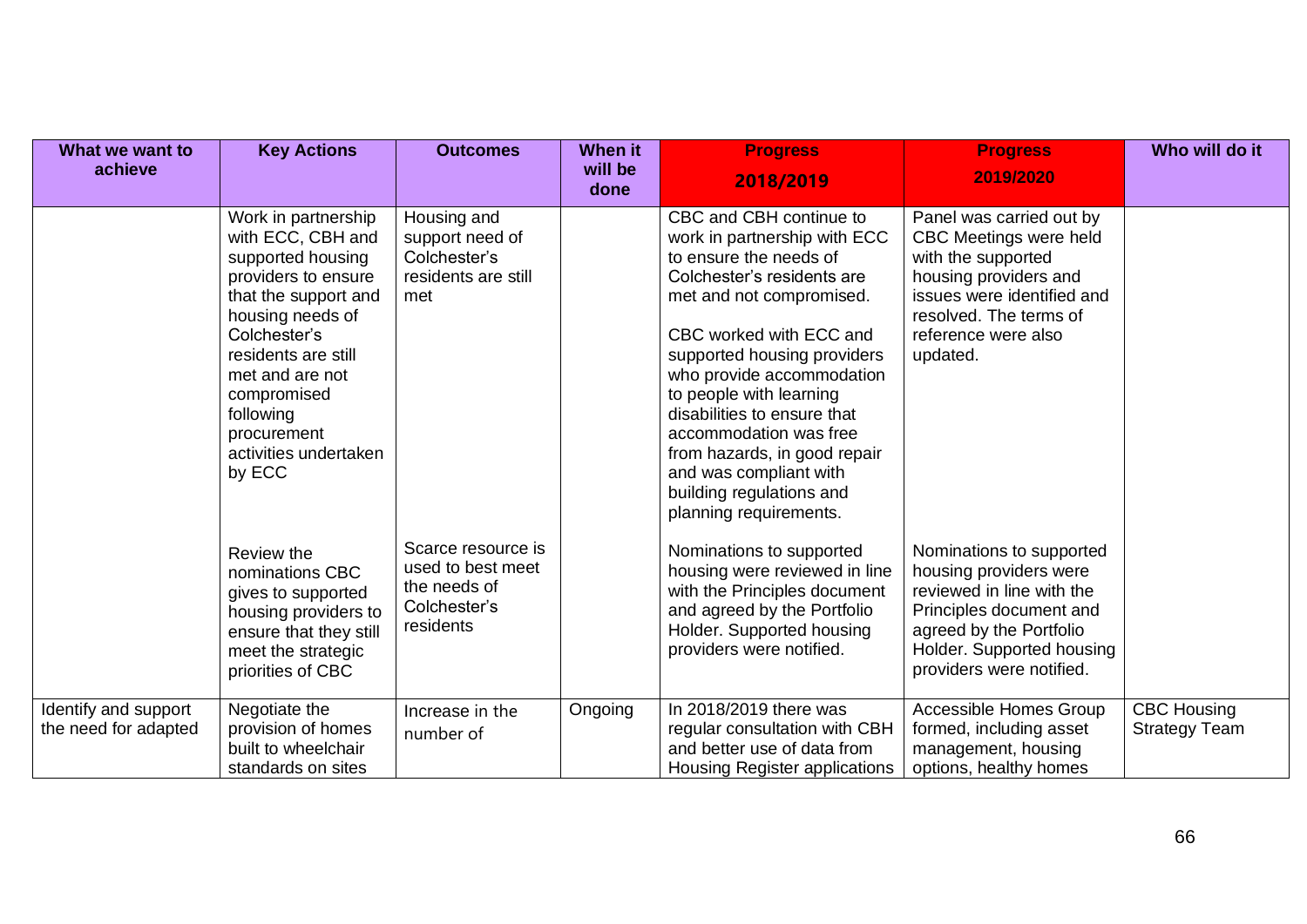| What we want to<br>achieve                | <b>Key Actions</b>                               | <b>Outcomes</b>                   | When it<br>will be<br>done | <b>Progress</b><br>2018/2019                                                                                                                                                                                                                                                                                                                                                                                                                                                                                                                                                                                                                 | <b>Progress</b><br>2019/2020                                                                                                                                                                                                                                                                                                                                                                                                                                                                                                                                                  | Who will do it |
|-------------------------------------------|--------------------------------------------------|-----------------------------------|----------------------------|----------------------------------------------------------------------------------------------------------------------------------------------------------------------------------------------------------------------------------------------------------------------------------------------------------------------------------------------------------------------------------------------------------------------------------------------------------------------------------------------------------------------------------------------------------------------------------------------------------------------------------------------|-------------------------------------------------------------------------------------------------------------------------------------------------------------------------------------------------------------------------------------------------------------------------------------------------------------------------------------------------------------------------------------------------------------------------------------------------------------------------------------------------------------------------------------------------------------------------------|----------------|
| properties as part of<br>new developments | where affordable<br>housing is being<br>provided | wheelchair<br>standard properties |                            | to robustly evidence the need<br>for wheelchair adapted and<br>accessible housing.<br>Wheelchair adapted<br>affordable homes to meet<br>Part M4 Cat 3 are requested<br>on new developments where<br>the design makes this<br>possible.<br>It has been proposed in the<br>emerging local plan that 5%<br>of affordable homes will meet<br>Part M4 Cat 3 (2) (b). If<br>adopted this will significantly<br>increase the provision of<br>accessible and wheelchair<br>adapted homes.<br>In 2018/2019, one 2-bedroom<br>wheelchair bungalow was<br>delivered to meet Part M4 Cat<br>3(2)(a)<br>To date, a further 15<br>wheelchair homes to meet | team, client team and<br>housing strategy team.<br>Regular meetings to<br>discuss the needs of<br>households who require<br>wheelchair adapted and<br>accessible properties and<br>to influence newbuild<br>supply.<br>In 2019/2020 one 1-<br>bedroom wheelchair flat<br>was delivered to meet Part<br>M4 Cat 3 (2) (a)<br>Wheelchair adaptable and<br>accessible housing at Cat<br>3 (2) (a) and Cat 3 (2) (b)<br>are being requested at<br>Development Team<br>negotiated and secured in<br>Section 106 affordable<br>housing.<br>Two 1-bedroom<br>wheelchair flats to meet |                |
|                                           |                                                  |                                   |                            | Part M4 Cat $3(2)(a)$ and/or<br>(2) (b) have been requested<br>at Development Team, but                                                                                                                                                                                                                                                                                                                                                                                                                                                                                                                                                      | Part M4 Cat $3(2)$ (b) were<br>secured and are under                                                                                                                                                                                                                                                                                                                                                                                                                                                                                                                          |                |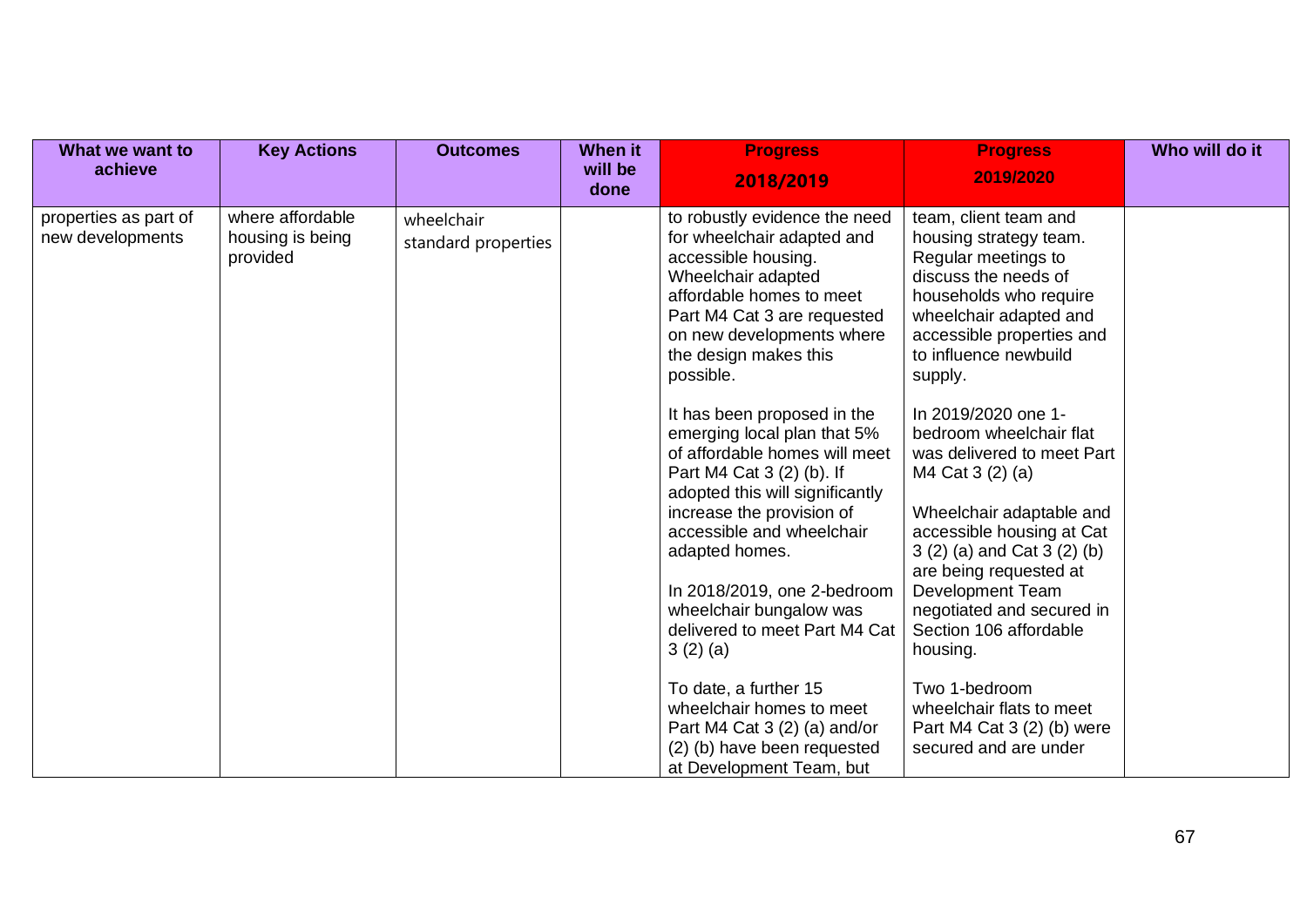| What we want to<br>achieve                                        | <b>Key Actions</b>                                                                                                    | <b>Outcomes</b>                   | When it<br>will be | <b>Progress</b><br>2018/2019                                                                                                                                                                                                                                                                                                                               | <b>Progress</b><br>2019/2020                                                                                                                                                                                                                                                                                                                                                                                                                               | Who will do it                              |
|-------------------------------------------------------------------|-----------------------------------------------------------------------------------------------------------------------|-----------------------------------|--------------------|------------------------------------------------------------------------------------------------------------------------------------------------------------------------------------------------------------------------------------------------------------------------------------------------------------------------------------------------------------|------------------------------------------------------------------------------------------------------------------------------------------------------------------------------------------------------------------------------------------------------------------------------------------------------------------------------------------------------------------------------------------------------------------------------------------------------------|---------------------------------------------|
|                                                                   |                                                                                                                       |                                   | done               |                                                                                                                                                                                                                                                                                                                                                            |                                                                                                                                                                                                                                                                                                                                                                                                                                                            |                                             |
|                                                                   |                                                                                                                       |                                   |                    | delivery will depend on further<br>negotiations if the planning<br>applications progress.                                                                                                                                                                                                                                                                  | construction will be<br>completed in early 2020.                                                                                                                                                                                                                                                                                                                                                                                                           |                                             |
| Increase use of<br>assistive technologies<br>for Council tenants. | Publicise the<br>benefits of assistive<br>technology to<br>tenants to enable<br>them to remain in<br>their own homes. | More tenants using<br>the service | 2017               | CBH Resident newsletter,<br>News and Views has carried<br>incentive voucher for Helpline<br>in each edition. Amphora<br>now manage Helpline service<br>- with charges collected<br>directly from tenants. CBH<br>do not hold information on<br>tenants with assistive<br>technology unless it is<br>incorporated within the<br>tenancy (Sheltered housing) | The Wi Fi in all CBC<br>sheltered schemes have<br>been upgraded – tenants<br>have access in the<br>communal lounges. CBH<br>are running IT sessions for<br>tenants if they wish to<br>attend and have placed 4<br>iPads in 4 schemes to<br>help tenants access<br>services, report repairs etc<br>and are planning to add a<br>further 4.<br>The warden call system at<br>Harrison Court has been<br>upgraded with the latest<br>technology in relation to | <b>CBH Older</b><br><b>Persons Services</b> |